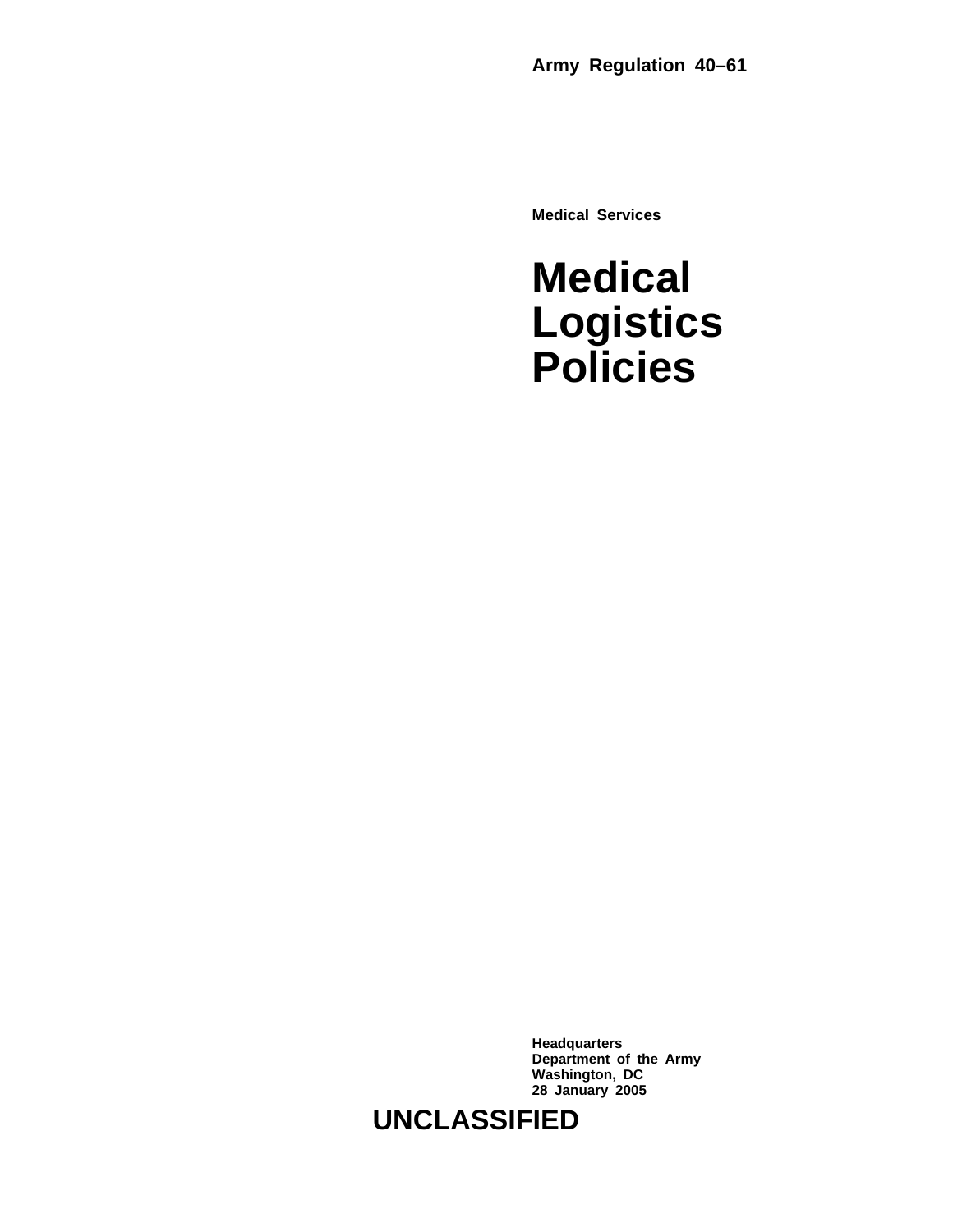# **SUMMARY of CHANGE**

AR 40–61 Medical Logistics Policies

This revision, dated 28 January 2005--

- o Establishes separate policies and chapters for medical logistics systems (chap 2), facilities management (chap 8), and optical fabrication (chap 11).
- o Designates funding of medical supply support activities' stock accounts through Operations and Maintenance, Army (table of organization and equipment), Operations and Maintenance, Defense (designated tables of distribution and allowances), or the Defense Wide Working Capital Fund (designated tables of distribution and allowances) (para 3-3).
- o Designates acquisition methodologies (paras 3-5 and 3-6).
- o Defines materiel standardization and provides implementation instructions, role descriptions, and parameters (paras 3-16 through 3-19).
- o Provides guidance for equipment acquisition for deployed medical table of organization and equipment units (para 5-23).
- o Establishes policies for the acquisition of supplies and equipment for medical modified table of organization and equipment units operating troop medical clinics or dispensaries in garrisons (para 5-23i).
- o Establishes policies for the Patient Movement Item Program (para 5-27).
- o Changes the term "services management in health care organizations" to "environmental services management" (chap 7).
- o Changes the Army Reserve Program to focus on medical materiel readiness (chap 9).
- o Specifies that medical materiel readiness applies to the total force throughout all phases of planning, program, and execution (para 9-1b).
- o Outlines major organization readiness policies and responsibilities (para 9- 2).
- o Rescinds DA Form 2717 (Optical Laboratory Report).
- o Rescinds DA Form 3321 (Request for Acknowledgment of Loaned Durable Medical Equipment).
- o No longer prescribes DA Form 4996-R (Quality Control Card), DA Form 4997-R (Locator Card), and DA Form 4998-R (Quality Control and Surveillance Record for TOE Medical Assemblages). (They will be prescribed in SB 8-75-11.)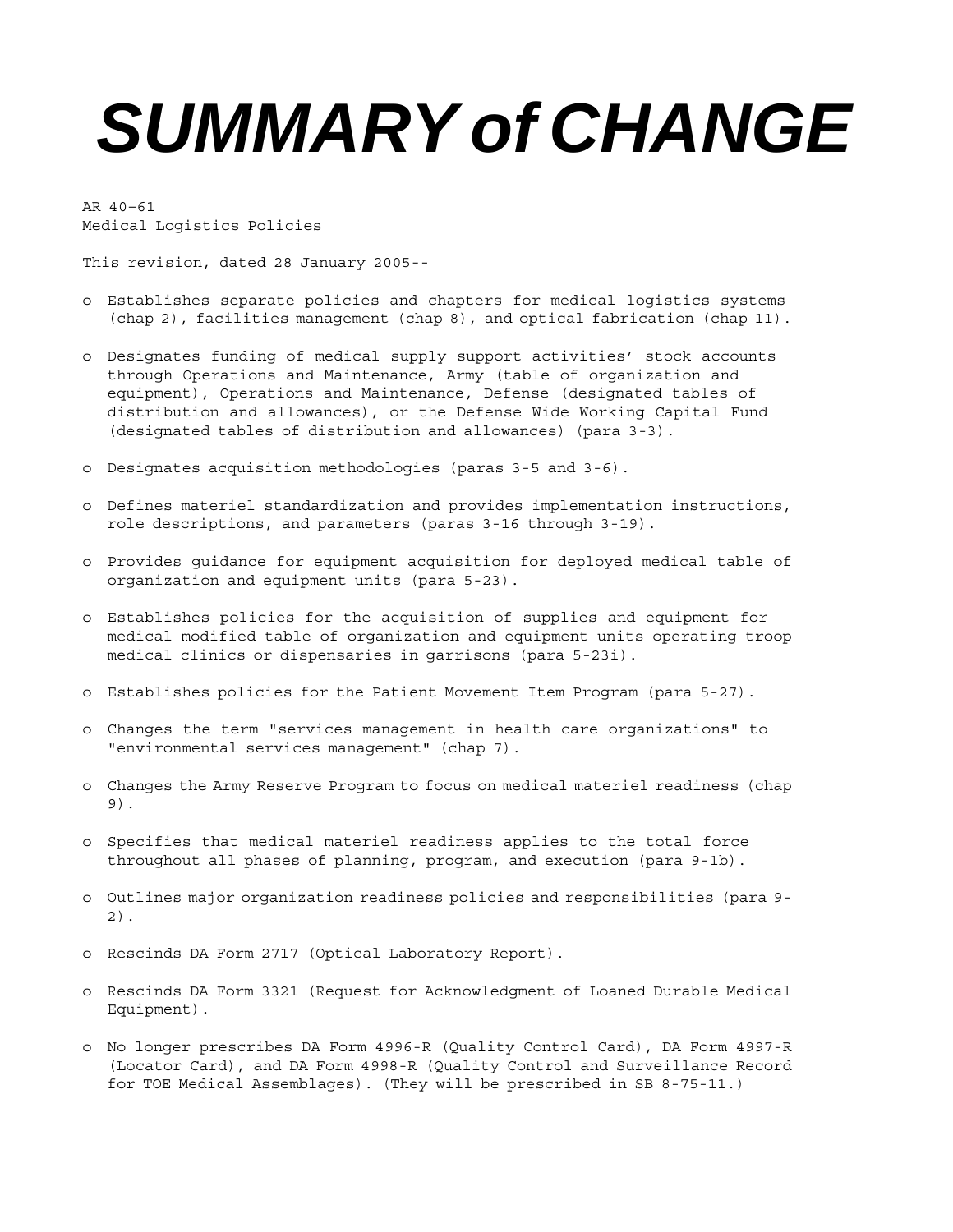**Headquarters Department of the Army Washington, DC 28 January 2005**

# **\*Army Regulation 40–61**

**Effective 28 February 2005**

#### **Medical Services**

# **Medical Logistics Policies**

By Order of the Secretary of the Army:

PETER J. SCHOOMAKER General, United States Army **Chief of Staff** 

Official:

Sandra R. Rile

SANDRA R. RILEY Administrative Assistant to the Secretary of the Army

**History.** This publication is a major revision.

**Summary.** This regulation prescribes policies for managing medical materiel and for accomplishing functions peculiar to medical logistics management.

**Applicability.** This regulation applies to the Active Army, the Army National Guard/Army National Guard of the United States, and the U.S. Army Reserve. This publication is applicable during mobilization.

**Proponent and exception authority.** The proponent of this regulation is The Surgeon General. The proponent has the authority to approve exceptions or waivers to this regulation that are consistent with controlling law and regulations. The proponent may delegate this approval authority, in writing, to a division chief within the proponent agency or a direct reporting unit or field operating agency of the proponent agency in the grade of colonel or the civilian equivalent. Activities may request a waiver to this regulation by providing justification that includes a full analysis of the expected benefits and must include formal review by the activity's senior legal officer. All waiver requests will be endorsed by the commander or senior leader of the requesting activity and forwarded through their higher headquarters to the policy proponent. Refer to AR 25–30 for specific guidance.

**Army management control process.** This regulation contains management control provisions and identifies key management controls that must be evaluated.

**Supplementation.** Supplementation of this regulation and establishment of command and local forms are prohibited without prior approval from the Office of the Surgeon General, ATTN: DASG-LOZ, 5109 Leesburg Pike, Falls Church, VA 22041–3258.

**Suggested improvements.** Users are invited to send comments and suggested improvements on DA Form 2028 (Recommended Changes to Publications and Blank Forms) directly to the Office of the Surgeon General, ATTN: DASG-LOZ, 5109 Leesburg Pike, Falls Church, VA 22041–3258.

**Committee Continuance Approval.** The Department of the Army Committee Management Officer concurs in the establishment of the Linen Management Committee and the Materiel Standardization Committee.

**Distribution.** This publication is available in electronic media only and is intended for command levels A, B, C, D, and E for the Active Army, and command level B for the Army National Guard/ Army National Guard of the Unites States and the U.S. Army Reserve.

**Contents** (Listed by paragraph and page number)

# **Chapter 1 Medical Logistics Policy,** *page 1*

*Section I Introduction, page 1* Purpose • 1–1, *page 1* References • 1–2, *page 1* Explanation of abbreviations and terms • 1–3, *page 1* Responsibilities • 1–4, *page 1* Overview • 1–5, *page 1*

AR 40–61 • 28 January 2005 i

<sup>\*</sup>This regulation supersedes AR 40–61, dated 25 January 1995.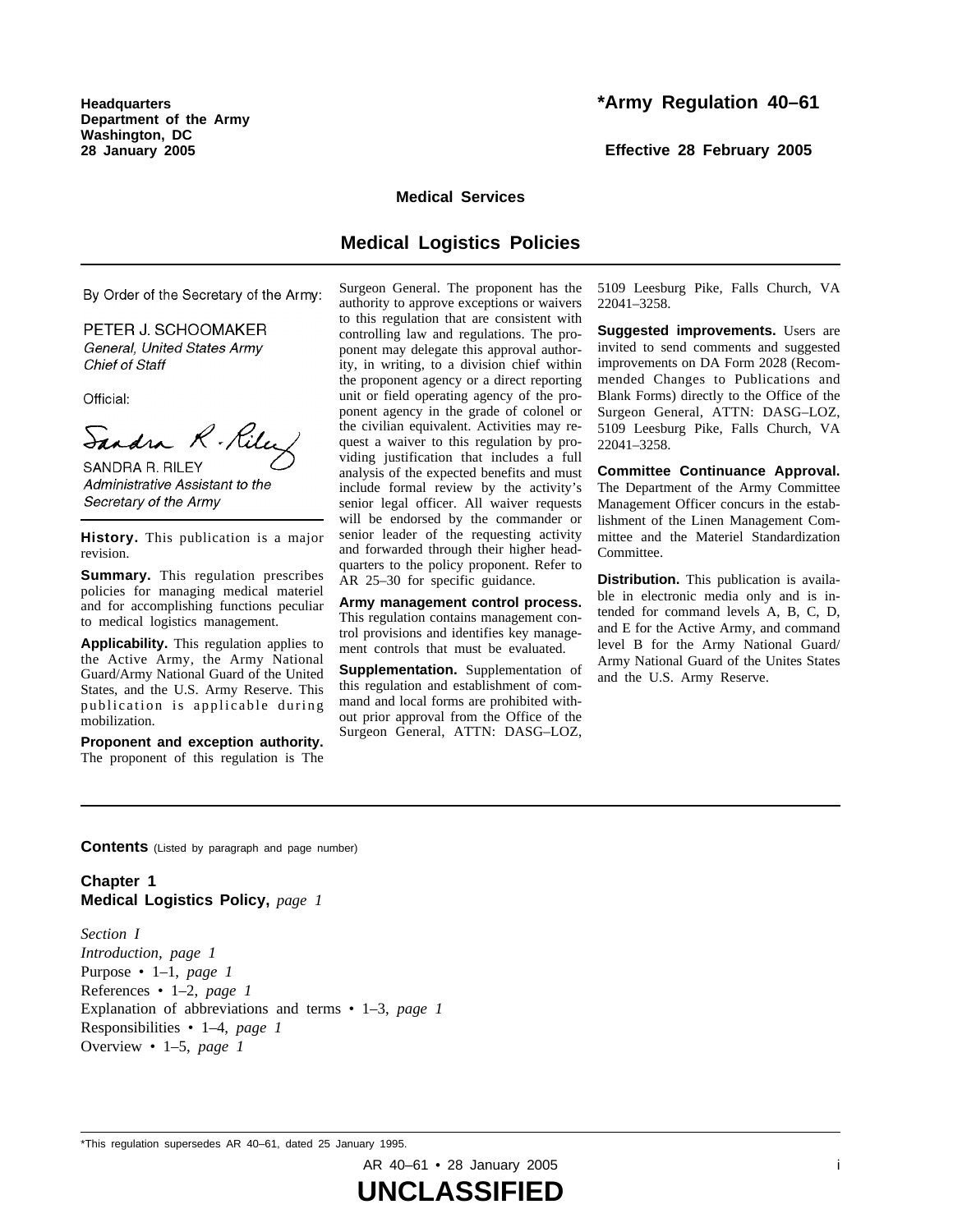*Section II*

*Responsibilities, page 1*

The Surgeon General/Commander, U.S. Army Medical Command • 1–6, *page 1*

The Office of the Surgeon General Director of Logistics and U.S. Army Medical Command Assistant Chief of Staff for Logistics • 1–7, *page 2*

Assistant Chief of Staff for Installations, Environment, and Facility Management • 1–8, *page 2*

Command surgeons and commanders of regional medical commands/major subordinate commands • 1–9, *page 2*

Commandant, Army Medical Department Center and School • 1–10, *page 2*

Commander, U.S. Army Medical Research and Materiel Command • 1–11, *page 3*

Commander, U.S. Army Medical Materiel Agency • 1–12, *page 3*

Commanders of U.S. Army Medical Centers and Medical Department Activities • 1–13, *page 3*

Chiefs of logistics/directors of logistics at U.S. Army medical centers, medical department activities, and U.S. Army Medical Research and Materiel Command activities • 1–14, *page 4*

Chiefs of installation medical supply activities/medical supply officers, commanders of medical logistics battalions, commander, U.S. Army Medical Materiel Center, Europe, and designated medical supply unit commanders • 1–15, *page 4*

Commanders of modified table of organization and equipment units and commanders of separate medical activities not authorized stock record • 1–16, *page 5*

Commanders of battalion/company/detachment-level medical, dental, and veterinary units/activities/sections • 1–17, *page 5*

The Defense Supply Center, Philadelphia • 1–18, *page 5*

The Defense Medical Standardization Board • 1–19, *page 5*

*Section III*

*Logistics Assistance Program, page 5*

Program purpose • 1–20, *page 5*

Program policy • 1–21, *page 5*

U.S. Army Medical Materiel Agency logistics assistance visits • 1–22, *page 6*

Army National Guard/Army National Guard of the United States and U.S. Army Reserve support • 1–23, *page 6*

#### **Chapter 2**

#### **Medical Logistics Systems,** *page 6*

Medical logistics automated information systems guidance • 2–1, *page 6* Medical logistics automated information systems definitions and exception policy • 2–2, *page 7*

# **Chapter 3**

#### **Army Medical Materiel Management,** *page 8*

*Section I Medical Materiel Management Policy, page 8* Medical materiel policy applicability • 3–1, *page 8* Characteristics of medical materiel • 3–2, *page 8*

*Section II*

*Supply Support Activities, page 8* Medical supply support activities • 3–3, *page 8* Medical materiel acquisition • 3–4, *page 9* Acquisition methodologies and guidance • 3–5, *page 9* Expanded acquisition guidance • 3–6, *page 9* Logistics automated information systems policy • 3–7, *page 10* Stockage policy • 3–8, *page 10* Stockage criteria • 3–9, *page 10* Requisition policy • 3–10, *page 10* Identification of nonstandard medical materiel • 3–11, *page 10* Medical materiel issue policy • 3–12, *page 11* Storage policy • 3–13, *page 11*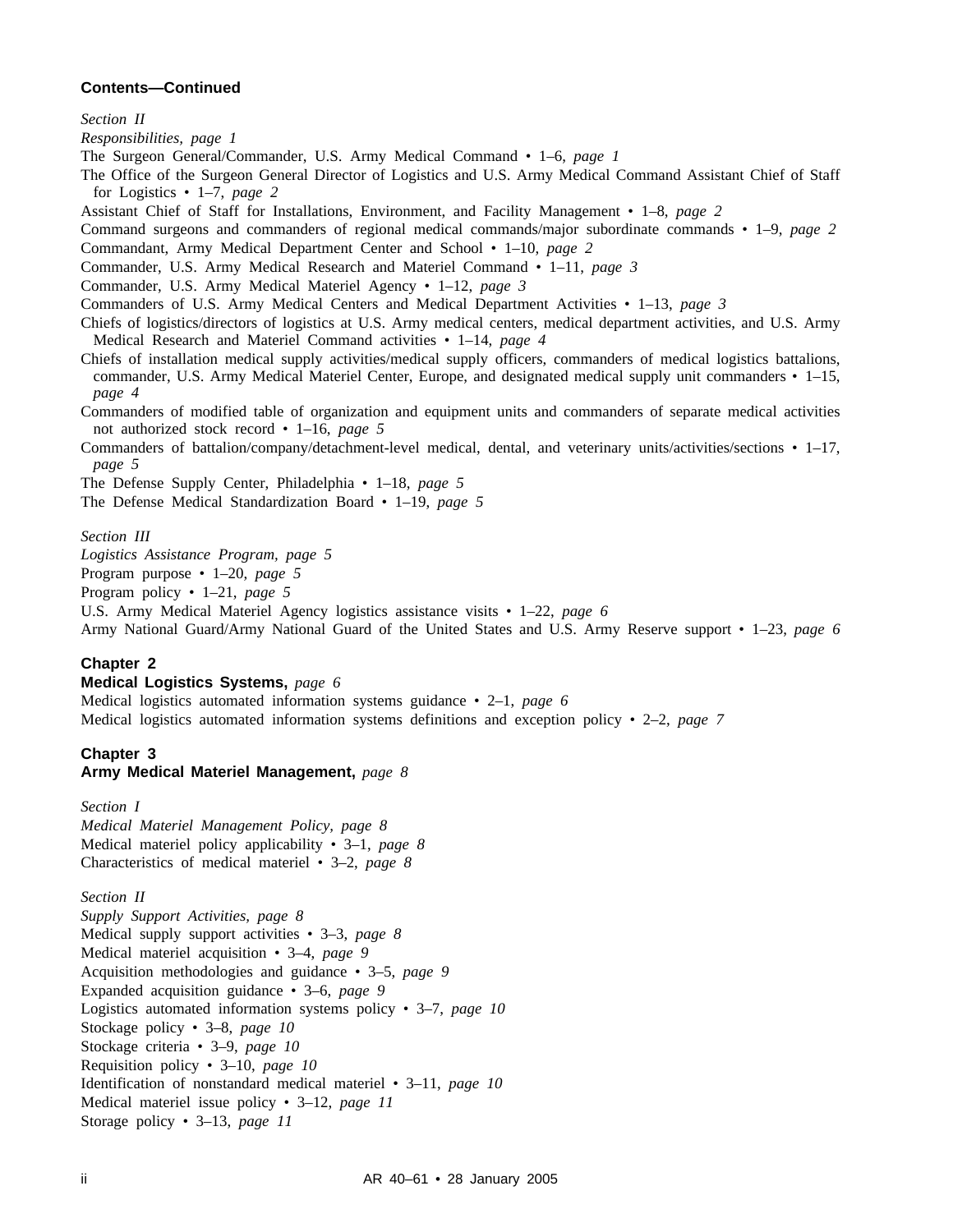Excess materiel management • 3–14, *page 11* Transferring medical materiel within the Department of Defense • 3–15, *page 11*

*Section III*

*Materiel Standardization, page 12* Materiel standardization definition • 3–16, *page 12* Implementing materiel standardization • 3–17, *page 12* Materiel standardization parameters • 3–18, *page 13* Materiel standardization efforts • 3–19, *page 13*

*Section IV Materiel Evaluation Process, page 13* Commercial materiel testing • 3–20, *page 13*

Program components • 3–21, *page 14*

Materiel demonstrations, examinations, evaluations, aeromedical suitability determinations, and certifications • 3–22, *page 14*

*Section V*

*Controlled Medical Items, page 15* Security precautions • 3–23, *page 15* Controlled substances • 3–24, *page 15* Shipment of controlled medical items • 3–25, *page 16* Storage and issue of installation stocks of controlled medical items • 3–26, *page 16* Periodic inventories of controlled medical items • 3–27, *page 16* Other items requiring control • 3–28, *page 16* Controlled medical items as components of medical equipment sets • 3–29, *page 16* Controlled medical item components of aviation survival kits • 3–30, *page 17*

*Section VI*

*Materiel Management in Modified Table of Organization and Equipment Activities, page 17* Medical logistics battalions • 3–31, *page 17* Materiel management in other than medical logistics battalions • 3–32, *page 17* Ordering service regulated items • 3–33, *page 17* Reference book sets for medical modified table of organization and equipment units • 3–34, *page 18*

*Section VII Army National Guard/Army National Guard of the United States Units, page 18* Medical supply support • 3–35, *page 18* Pharmaceuticals • 3–36, *page 18* Medical materiel quality control messages • 3–37, *page 18*

*Section VIII Management Indicators and Supply Performance Indicators, page 18* Use of management and supply performance indicators • 3–38, *page 18* Performance indicator data • 3–39, *page 18*

#### **Chapter 4 Quality Control, Shelf-life, and Medical Materiel Complaints,** *page 19*

### *Section I Quality Control of Medical Materiel, page 19* Quality control information • 4–1, *page 19* Quality control responsibilities • 4–2, *page 19* Sources of quality control information • 4–3, *page 19*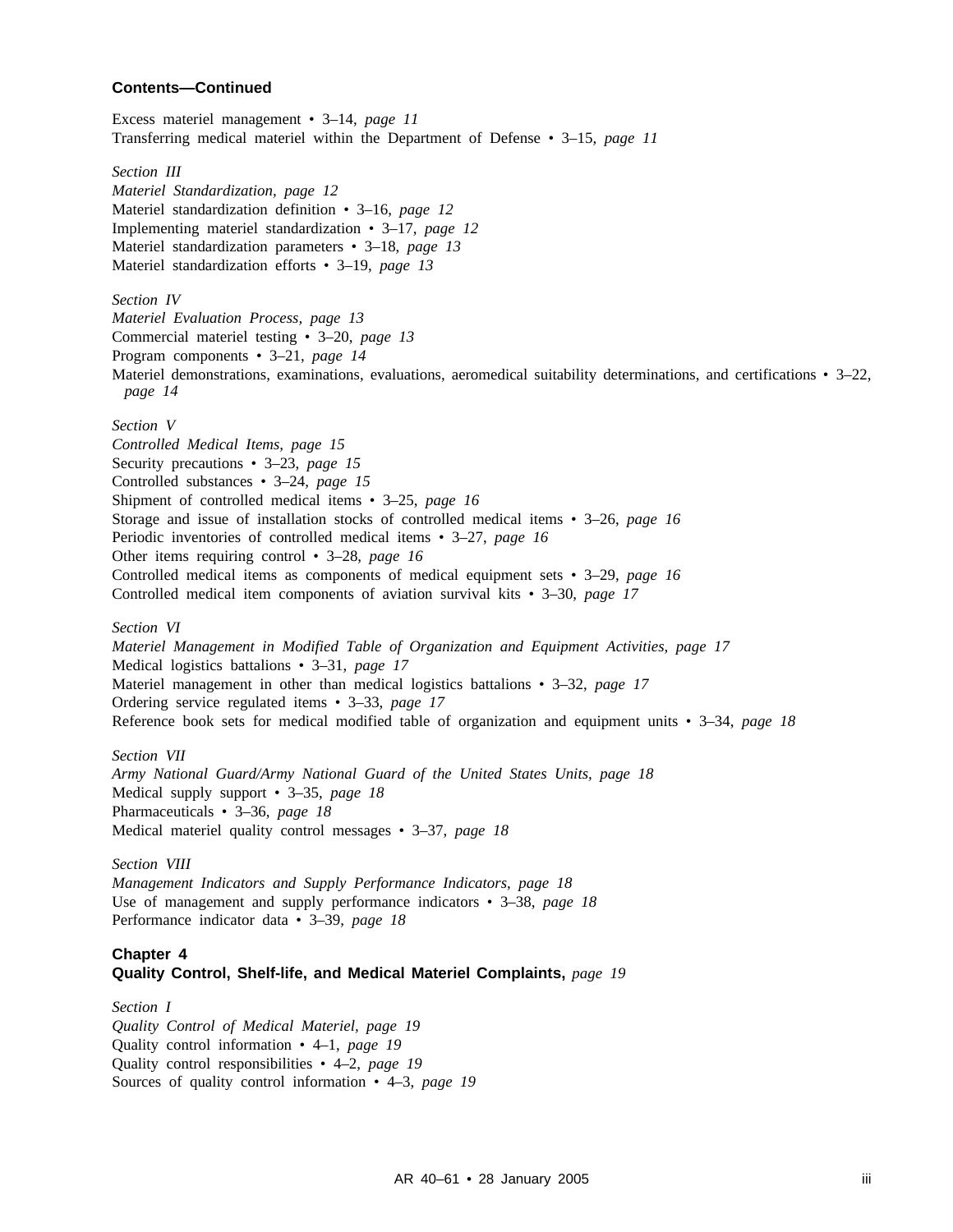*Section II Storage and Shelf Life of Medical Materiel, page 20* Storage policy • 4–4, *page 20* Quality control of medical gases • 4–5, *page 20* Storage periods for medical materiel • 4–6, *page 20* Management of shelf-life items • 4–7, *page 21*

*Section III Surveillance, Recalls, and Suspension, page 21* Surveillance of materiel • 4–8, *page 21* Recall of nonstandard drugs and devices • 4–9, *page 22* Suspension of medical materiel • 4–10, *page 22*

*Section IV Disposal and Destruction of Medical Materiel, page 22* Disposal policy • 4–11, *page 22* Disposal procedures • 4–12, *page 22*

*Section V Medical Materiel Complaints, page 22* Complaint policy • 4–13, *page 22* Types of medical materiel complaints • 4–14, *page 23*

# **Chapter 5 Medical Equipment Management,** *page 23*

*Section I Medical Equipment Accountability and Acquisition, page 23* Purpose • 5–1, *page 23* Property management in Army Medical Department table of distribution and allowances activities • 5–2, *page 23* Property management responsibilities • 5–3, *page 23* Loan of property • 5–4, *page 24* Retention of medical materiel by military patients after separation • 5–5, *page 25* Loan of table of distribution and allowances equipment to modified table of organization and equipment organizations • 5–6, *page 25* Medical equipment on loan between U.S. Army organizations and other activities • 5–7, *page 25* Transfer of specialized equipment with specialists • 5–8, *page 25* Managing excess medical materiel on property books • 5–9, *page 26* Reporting unsatisfactory equipment • 5–10, *page 26* Exemption for reporting or accounting of industrial plant equipment • 5–11, *page 26* Privately owned medical equipment • 5–12, *page 26* Asset and transaction reporting • 5–13, *page 26 Section II Table of Distributions and Allowances Equipment Wartime Procedures, page 27* Equipment management during medical evacuation • 5–14, *page 27* Patient movement item program • 5–15, *page 27 Section III*

*Equipment Acquisition in Army Medical Department Table of Distribution and Allowances Activities, page 27* Equipment acquisition objectives • 5–16, *page 27* Equipment acquisition policy • 5–17, *page 27* Medical care support equipment program • 5–18, *page 28* Medical care support equipment approval policy • 5–19, *page 28* Acquisition of investment equipment • 5–20, *page 28* Acquisition of furniture and furnishings • 5–21, *page 29*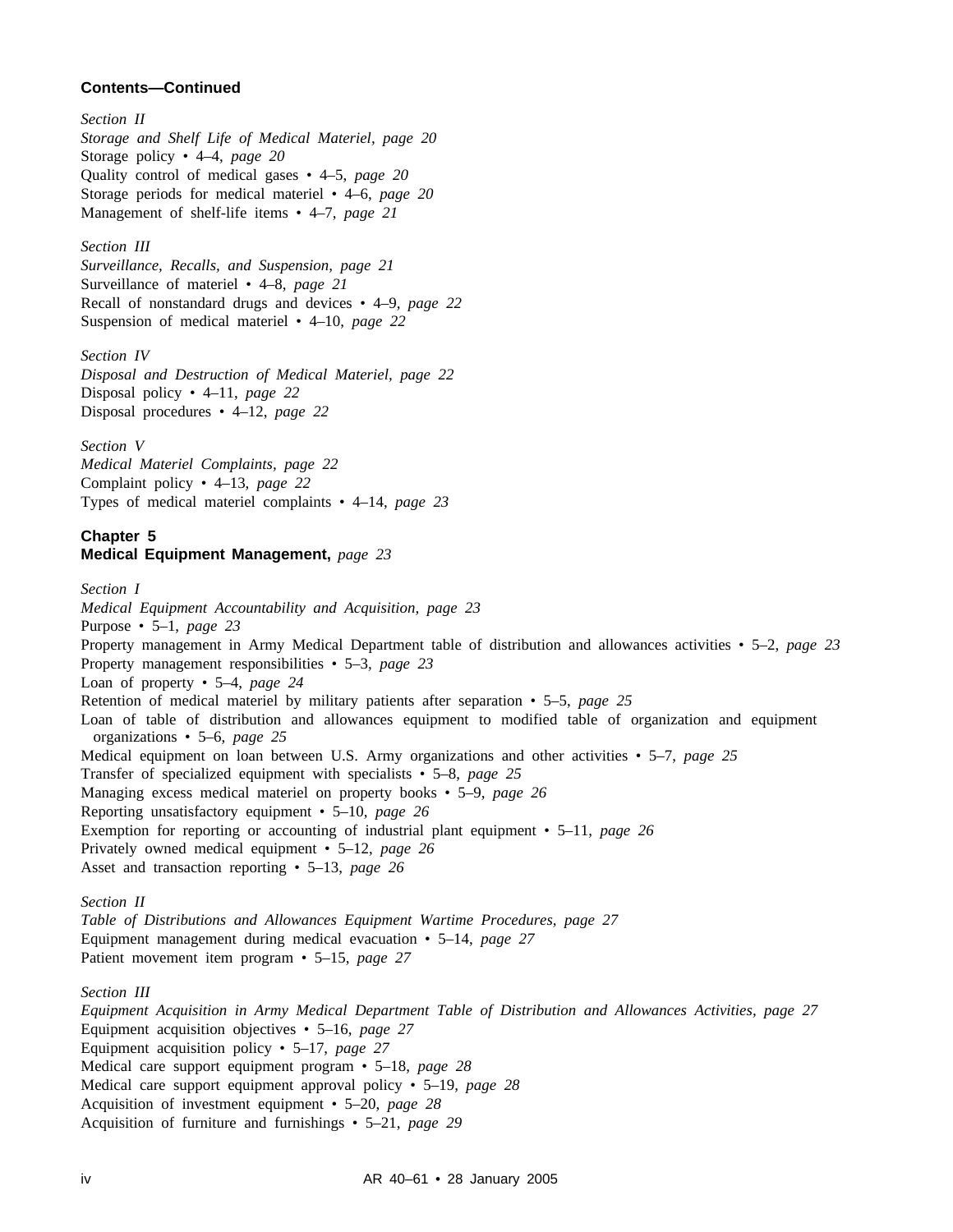Equipment rental, lease, or loan • 5–22, *page 29*

*Section IV*

*Modified Table of Organization and Equipment Management Guidance, page 30*

Medical and nonmedical equipment acquisition and management in modified table of organization and equipment units • 5–23, *page 30*

Equipment acquisition for deployed medical tables of organization and equipment units • 5–24, *page 31* Property accountability • 5–25, *page 31*

#### *Section V*

*Equipment Acquisition for the Army National Guard, page 31*

Equipment authorization procedures for Army National Guard physical examination facilities • 5–26, *page 31* Equipment authorization procedures for troop medical clinics at Army National Guard training sites • 5–27, *page 32*

#### **Chapter 6 Medical Equipment Maintenance,** *page 32*

*Section I Maintenance Concepts, page 32* Maintenance elements • 6–1, *page 32* Maintenance policy • 6–2, *page 32* Levels of maintenance • 6–3, *page 34*

*Section II Primary Equipment Maintenance Services, page 35* Preventive maintenance checks and services • 6–4, *page 35* Electrical safety inspections and tests • 6–5, *page 35* Calibration, verification, and certification • 6–6, *page 36* Calibration of audiometers • 6–7, *page 36* Remedial maintenance (repair) • 6–8, *page 36* Overhaul • 6–9, *page 37* Rebuild • 6–10, *page 37* Ancillary services • 6–11, *page 37*

*Section III Maintenance Operations, page 37* Contract maintenance • 6–12, *page 37* Repair and overhaul costs • 6–13, *page 37* Test, measurement, and diagnostic equipment • 6–14, *page 38* Cannibalization and controlled exchange • 6–15, *page 38* Technical assistance • 6–16, *page 39* Modification and alteration of medical equipment • 6–17, *page 39* Medical standby equipment program • 6–18, *page 39* Maintenance performance measures and reports • 6–19, *page 40* Repair parts procedures • 6–20, *page 40*

*Section IV Anesthetizing Locations in Health Care Activities, page 40* Anesthetizing locations policy • 6–21, *page 40* Conductive flooring policy • 6–22, *page 40*

*Section V Army Warranty Program, page 40* Overview • 6–23, *page 40* Warranty implementation • 6–24, *page 41*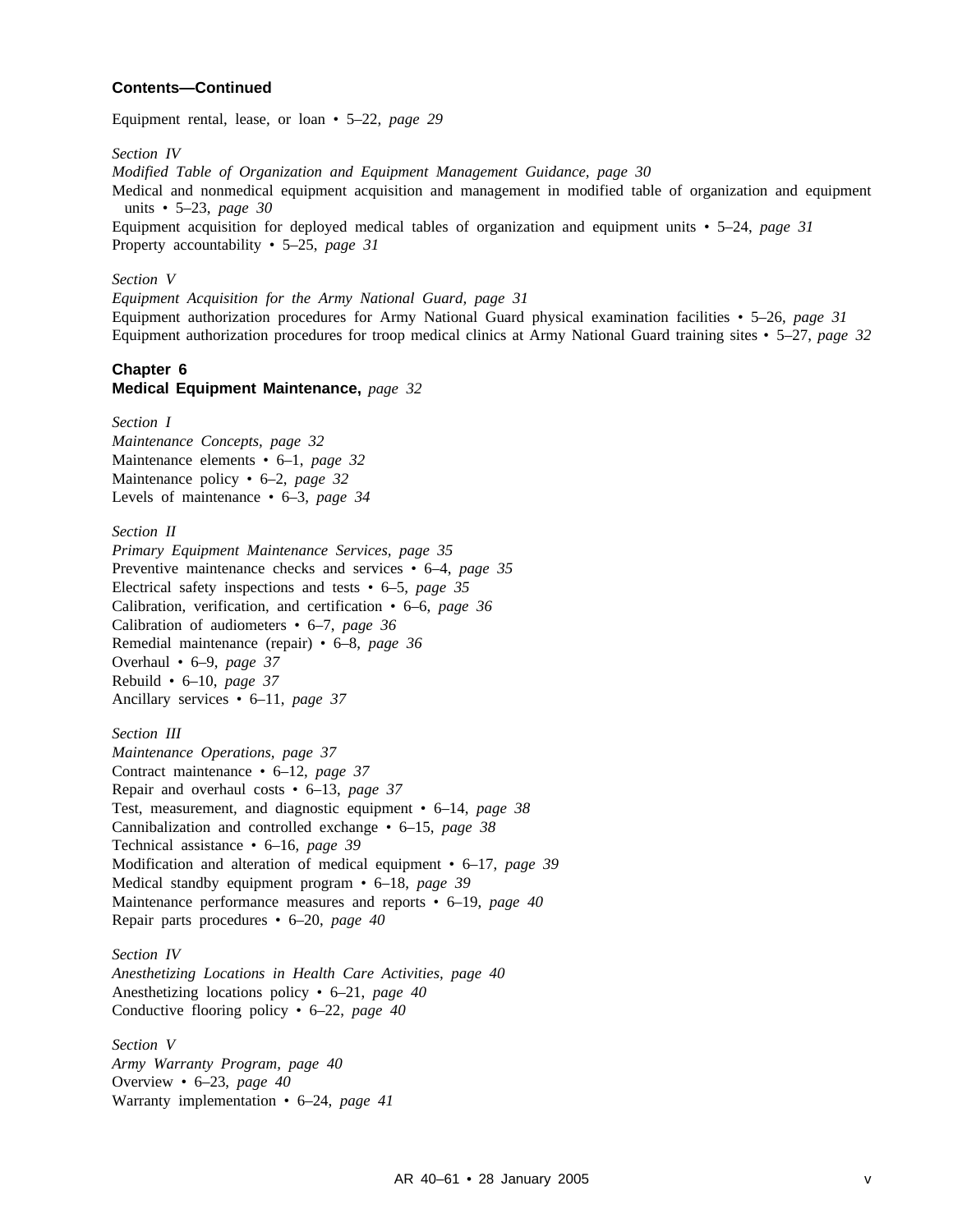Warranty claim actions • 6–25, *page 41*

# **Chapter 7**

**Environmental Services,** *page 41*

# *Section I*

*Environmental Services Management, page 41* Operations • 7–1, *page 41* Management • 7–2, *page 41*

#### *Section II*

*Medical Textile Care Services, page 41* Medical textile care services management • 7–3, *page 41* Medical textile care services operations • 7–4, *page 42* Medical textile accounting • 7–5, *page 42* Textile stockage levels • 7–6, *page 42* Medical textile handling and storage • 7–7, *page 42* Textile marking • 7–8, *page 43* Textile disposal • 7–9, *page 43* Contract laundry and/or textile distribution services • 7–10, *page 43*

# *Section III*

*Medical Housekeeping Services, page 43* Medical housekeeping services management • 7–11, *page 43* Medical housekeeping services operations • 7–12, *page 43* Contract medical housekeeping services • 7–13, *page 44*

#### *Section IV*

*Medical Waste Disposition, page 44* Regulated medical waste • 7–14, *page 44* Radioactive regulated medical waste • 7–15, *page 44*

#### **Chapter 8**

**Facility Management in Health Care Activities,** *page 44* Facility management overview • 8–1, *page 44* Facility management operations • 8–2, *page 45* Facility management functions • 8–3, *page 45* Office administration functions • 8–4, *page 45* Automation function • 8–5, *page 45* Project management and technical support functions • 8–6, *page 46* Operations and maintenance functions • 8–7, *page 46* Contract administration and quality assurance functions • 8–8, *page 46* Regional medical command facility director responsibilities • 8–9, *page 46*

#### **Chapter 9 Medical Materiel Readiness,** *page 47*

*Section I Deployment and Mobilization, page 47* Readiness program overview • 9–1, *page 47* Readiness policies and responsibilities • 9–2, *page 47*

# *Section II*

*Materiel Readiness Programs, page 49* Centrally managed Class VIII materiel • 9–3, *page 49* Army prepositioned stock • 9–4, *page 49*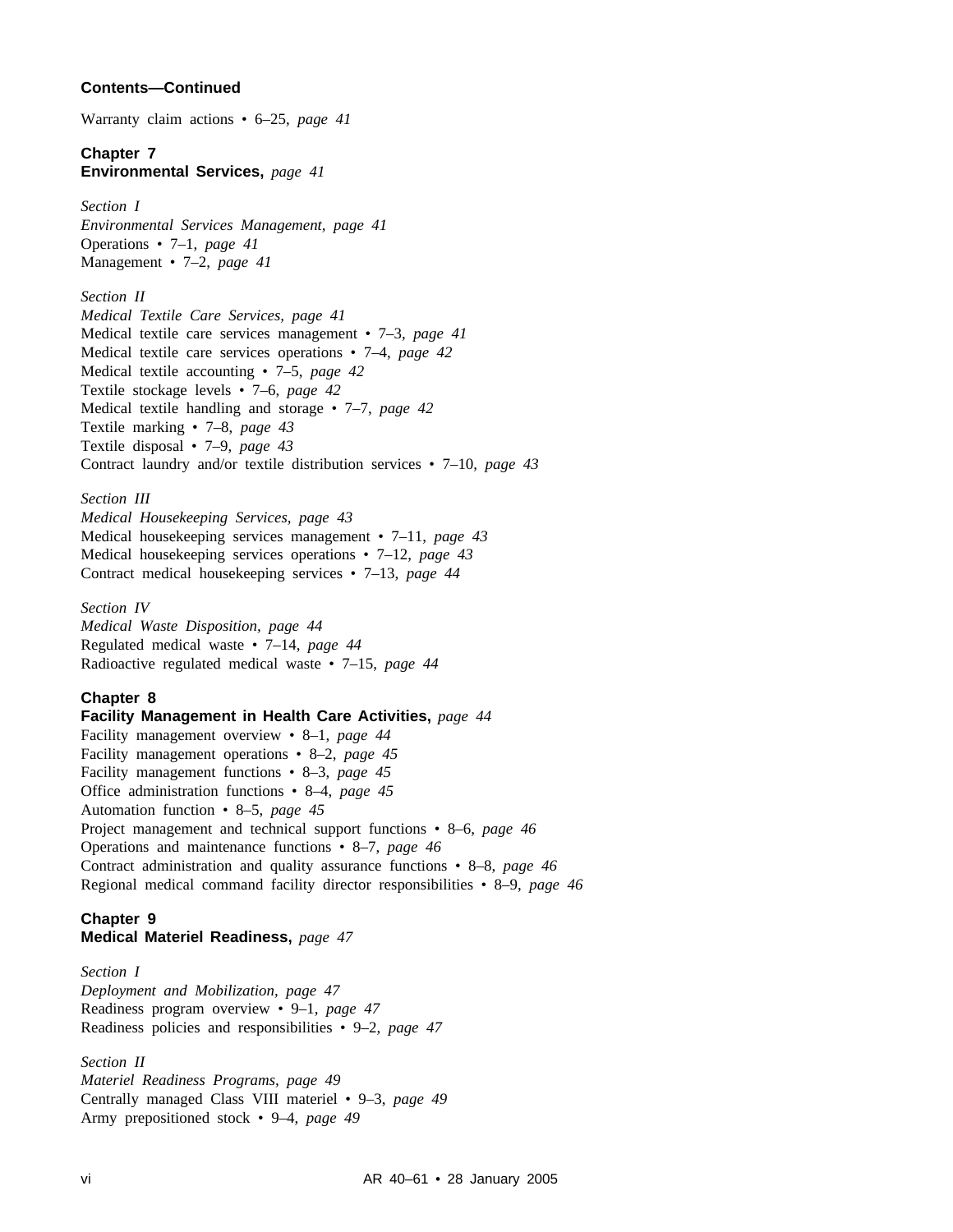Medical policy for management of medical nuclear, biological, and chemical defense materiel • 9–5, *page 49* Army war reserve sustainment • 9–6, *page 49* Operational projects • 9–7, *page 49* Programs directed by the Office of The Surgeon General • 9–8, *page 50*

# **Chapter 10**

# **Managing Medical Assemblages,** *page 50*

*Section I Medical Assemblages Management Overview, page 50* Purpose • 10–1, *page 50* Operational policy • 10–2, *page 50*

*Section II Medical Equipment Sets, page 51* Identifying medical equipment sets • 10–3, *page 51* Composition of medical equipment sets • 10–4, *page 51* Requisition, issue, and turn-in of medical equipment sets • 10–5, *page 52*

*Section III*

*Medical Materiel Sets, page 52* Identifying medical materiel sets • 10–6, *page 52* Composition and support of medical materiel sets • 10–7, *page 52* Requisition, issue, and turn-in of medical materiel sets and dental materiel sets • 10–8, *page 53* Accounting for components of medical materiel sets • 10–9, *page 53* Total package fielding • 10–10, *page 53*

*Section IV*

*Maintenance and Management of Medical Assemblages, page 53* Maintenance of medical assemblages • 10–11, *page 53* Loan of modified table of organization and equipment materiel (equipment) in support of projects at health care activities • 10–12, *page 54* Loan of medical equipment to civilian authorities • 10–13, *page 54* Newly developed medical assemblages • 10–14, *page 54*

# **Chapter 11**

**Optical Fabrication,** *page 54*

Optical fabrication authority and overview • 11–1, *page 54* Optical fabrication laboratory production guidance • 11–2, *page 55* Optical fabrication contingency contracts • 11–3, *page 55* Optical laboratory and unit operating supplies • 11–4, *page 55* Performance measures • 11–5, *page 55* Optical fabrication enterprise report • 11–6, *page 55* Completing optical fabrication enterprise report worksheets • 11–7, *page 56*

#### **Appendixes**

**A.** References, *page 57*

**B.** Management Control Evaluation Checklist, *page 64*

### **Glossary**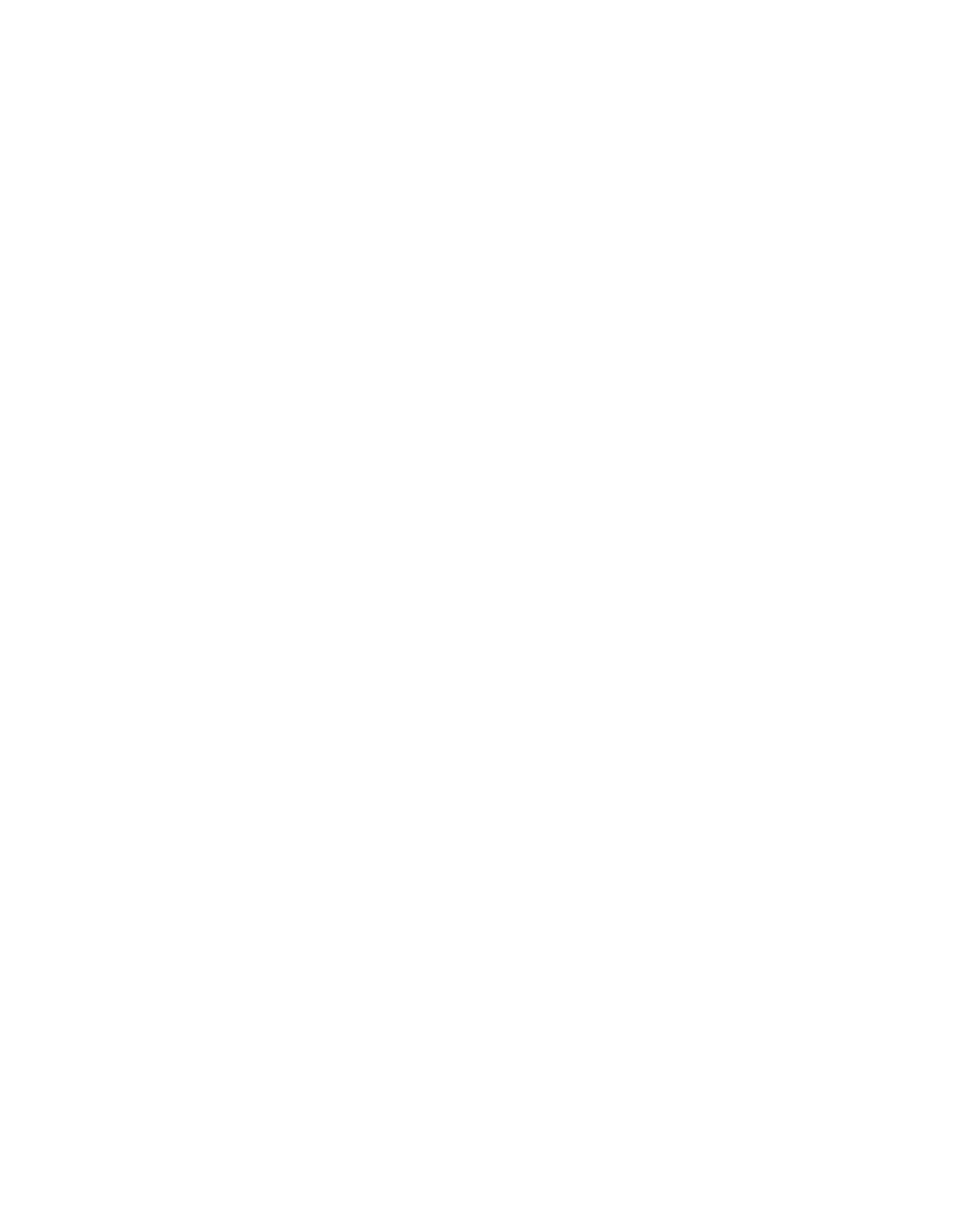# **Chapter 1 Medical Logistics Policy**

**Section I Introduction**

#### **1–1. Purpose**

This regulation prescribes policies, procedures, and responsibilities for medical logistics (MEDLOG) management within the Total Army, including the Active Army, U.S. Army Reserve, and Army National Guard (ARNG)/Army National Guard of the United States (ARNGUS).

#### **1–2. References**

Required and related publications and prescribed and referenced forms are listed in appendix A.

#### **1–3. Explanation of abbreviations and terms**

Abbreviations and terms used in this regulation are explained in the glossary.

#### **1–4. Responsibilities**

Responsibilities are listed in section II of chapter 1.

#### **1–5. Overview**

*a.* MEDLOG provides intensive management of specialized products and services required to operate an integrated health service system, anywhere in the world, in peace and through the full spectrum of military operations. In accomplishing this purpose, MEDLOG must be immediately and completely responsive to all health care requirements of the Army community. Support must be responsive to differences in professional training and specialty requirements. Each activity must maintain the ability to predict specific requirements and possess the capability to rapidly adapt to large increases in patient workload and widely varying environments with a minimum adverse effect on efficiency. Close rapport between the medical logistician and the health care provider is essential for maintaining the health of Army personnel and the Army's retention of trained professionals.

*b.* Establishing Army MEDLOG requirements is a highly technical process that requires extensive capabilities to research, develop, field, evaluate, and repair medical items. Owing to the Federal Government's stringent control on medical products, the Army continuously works with other agencies at the professional level on all logistical matters. MEDLOG management aids the Army by integrating public health policy and technical guidance from a variety of sources into highly specialized Army requirements. The unique nature of MEDLOG management is recognized throughout the Department of Defense (DOD). To promote both efficiency and effectiveness, MEDLOG will align itself with commercial business practices to the greatest extent possible and will minimize inventory and maximize commercial distribution channels.

*c.* To maintain high standards of medical support, MEDLOG management provides exceptions to Army regulations (ARs) in the 700 series with specific policies, procedures, and systems. The intent is to follow 700-series regulations to the maximum extent possible, however, where conflicts exist, the provisions of this regulation will take precedence for medical materiel management.

#### **Section II Responsibilities**

#### **1–6. The Surgeon General/Commander, U.S. Army Medical Command**

The Surgeon General (TSG)/Commander, U.S. Army Medical Command (MEDCOM) as the Army manager for MEDLOG, will—

*a.* Approve all aspects of the organization, administration, and staff supervision of activities that manage medical materiel.

*b.* Approve medical materiel management systems, including automated and manual, and the medical materiel acquisition process, programs, and program data throughout the Army. This includes the composition and budgeting of medical assemblages and procurement appropriation-funded medical materiel equipment.

*c.* Provide advice and assistance to Headquarters, Department of the Army (HQDA) agencies and Army activities on MEDLOG procedures and MEDLOG systems.

*d.* Appoint one Army Medical Department (AMEDD) general officer to serve as a member of the Defense Medical Standardization Board (DMSB).

*e.* Provide the Army's functional input to DOD MEDLOG systems and serve as the functional proponent of Department of the Army (DA) MEDLOG systems.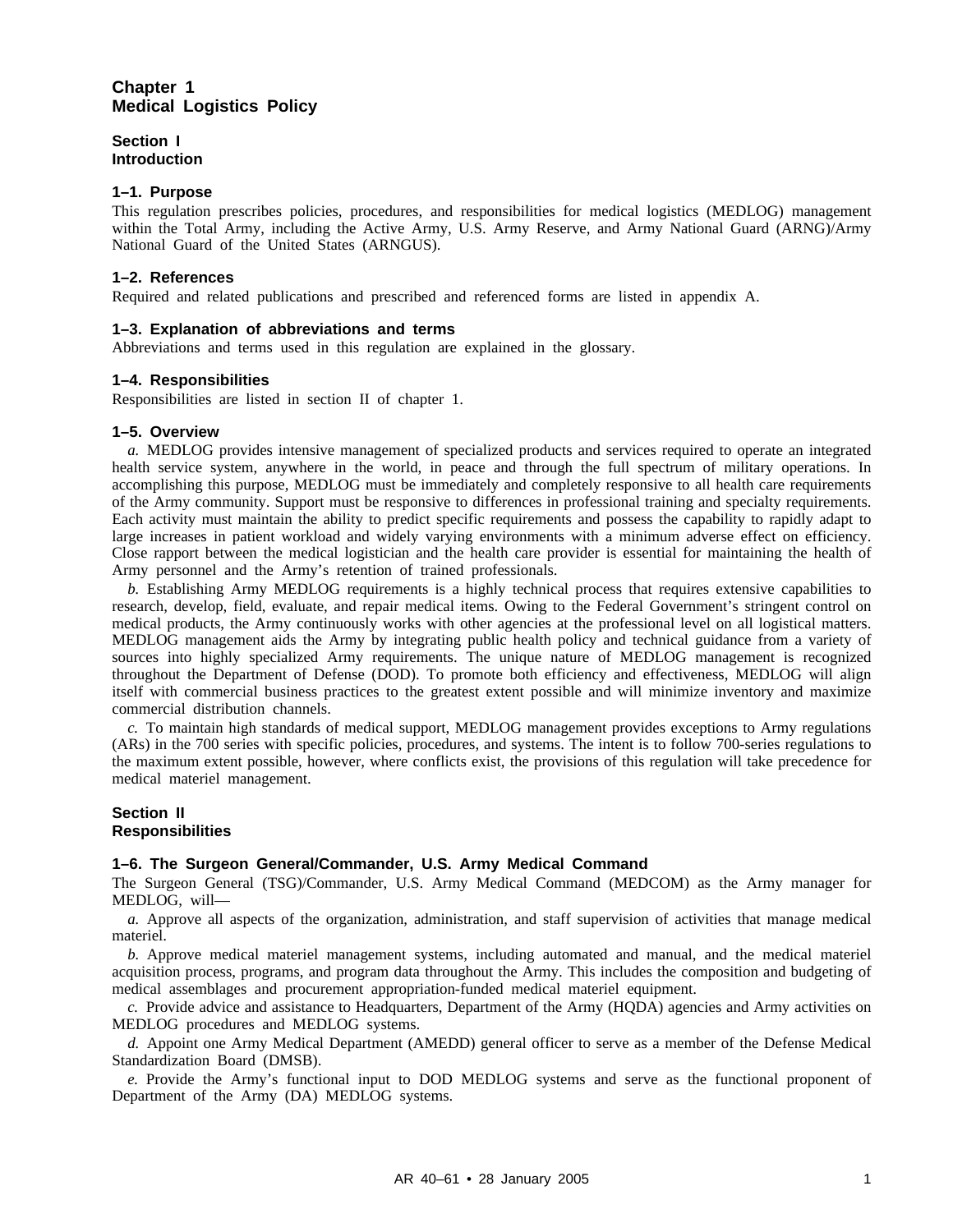*f.* Exercise overall responsibility as the force provider for all medical materiel mobilization programs and support for deployed and deploying forces. (See chap 9 for special organization responsibilities.)

*g.* Be the responsible official for medical materiel in the Army prepositioned stock (APS) program.

*h.* Manage the MEDLOG applications of the Army Logistics Civil Augmentation Program (AR 700–137).

*i.* Manage worldwide medical materiel logistics assistance for Army activities (AR 700–4) and for non- U.S. forces as approved by the Army Security Assistance Program (AR 1–75/Secretary of the Navy Instruction (SECNAVINST) 4900.49/Air Force Joint Instruction (AFJI) 16–104).

*j.* Ensure health hazard assessments of equipment and systems that emit radiation or contain radioactive material have been completed as early as practical in their development and before fielding (AR 11–9 and AR 40–10).

#### **1–7. The Office of the Surgeon General Director of Logistics and U.S. Army Medical Command Assistant Chief of Staff for Logistics**

The Office of the Surgeon General (OTSG) Director of Logistics (DOL) and MEDCOM Assistant Chief of Staff for Logistics (ACSLOG) will—

*a.* Serve as the medical functional proponent representative to logistics systems for TSG.

*b.* Serve as the principal advisor for MEDLOG systems and TSG representative for all logistical functions and systems.

*c.* Serve as the strategic logistics planner for contingency and mobilization requirements.

*d.* Be responsible for planning, programming, and budgeting TSG's MEDLOG portion of the program objective memorandum (POM).

#### **1–8. Assistant Chief of Staff for Installations, Environment, and Facility Management**

The Assistant Chief of Staff for Installations, Environment, and Facility Management (ACSIE&FM) will—

*a.* Have primary staff responsibility for all facilities management and engineering support.

*b.* Provide facility strategic planning, facility policy, funding allocation, and oversight of medical military construction (MILCON) programs.

*c.* Provide supervision, guidance, and overall coordination of medical facilities management programs.

*d.* Be responsible for coordination and review of medical facility mobilization plans.

*e.* Serve as the program manager for real property maintenance activity funding and transition funding.

*f.* Provide supervision, guidance, and overall coordination of the Army Medical Fisher House Management Program.

#### **1–9. Command surgeons and commanders of regional medical commands/major subordinate commands**

Each command surgeon and commander of a regional medical command (RMC)/major subordinate commands (MSC) will—

*a.* Conduct a command logistics review program in accordance with AR 11–1 and this regulation.

*b.* Plan, coordinate, and oversee the provision of responsive medical acquisition and logistics support to authorized units/organizations within his or her area of responsibility.

*c.* Publish Capital Equipment Expense Program (CEEP) procedure information, guidance, compliance information, execution instructions, and monitoring information for fixed health care activities or other medical table of distribution and allowances (TDA) activities.

*d.* Appoint a senior clinical staff member to be the Materiel Standardization Committee chairperson to improve patient care through the standardization of supplies and equipment throughout their region.

*e.* Coordinate regional logistics readiness and mobilization contingency support requirements.

*f.* Oversee optical fabrication contingency contracts.

#### **1–10. Commandant, Army Medical Department Center and School**

The Commandant, AMEDD Center and School (AMEDDC&S) serves as the combat developer for AMEDD and will oversee—

*a.* Recommendations concerning and design, development, and updating of the composition of medical assemblages (except for medical resupply sets, medical supply planning modules, and optical resupply sets) in accordance with AR 40–60.

*b.* Administration of the AMEDD Board materiel evaluation process.

*c.* Determination of the components of reference book sets and the annual review of book sets.

*d.* The development process for sets, kits, and outfits and determination, with TSG approval, of medical equipment set (MES) components, including associated support items of equipment (ASIOE).

*e.* Development and coordination of approval by the Commanding General, U.S. Army Training and Doctrine Command (TRADOC) of all operational requirements documents and basis of issue plans for medical and nonmedical equipment to support deployable medical units according to established TRADOC policies and procedures.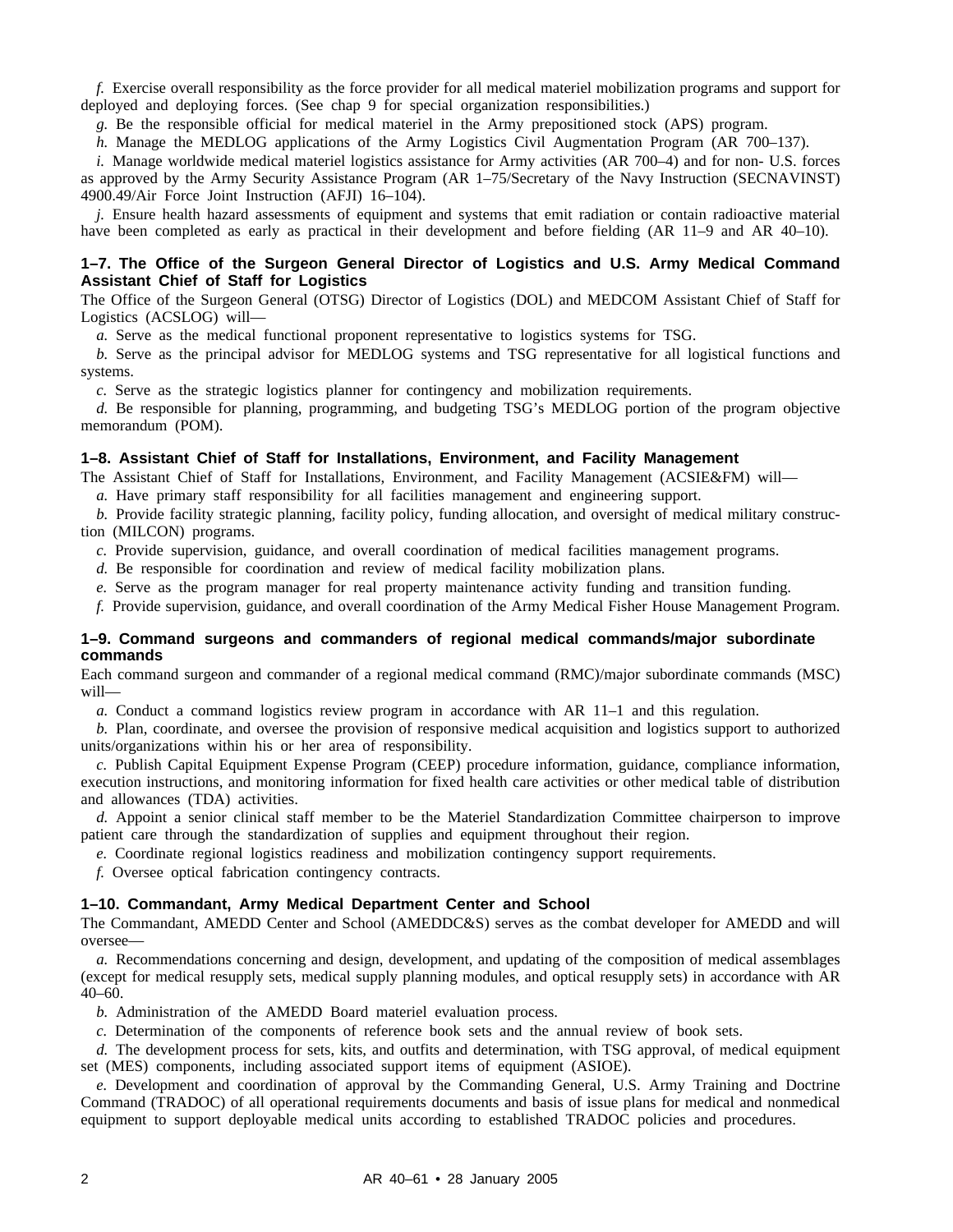*f.* Develop tables of organization and equipment (TOEs) for Standard Requirements Code 08 medical units and coordinate the medical portion of nonmedical TOEs.

*g.* Develop and crosswalk priorities with the materiel developer and medical logistician for new materiel in support of organizations.

*h.* Provide AMEDD resourcing recommendations and priorities to TRADOC for inclusion in various funding programs.

#### **1–11. Commander, U.S. Army Medical Research and Materiel Command**

The commander, U.S. Army Medical Research and Materiel Command (USAMRMC) will monitor the life cycle management of—

*a.* Army Class VIII (medical) materiel, to include research, development, acquisition, sustainment, and modernization.

*b.* Health care automated systems.

#### **1–12. Commander, U.S. Army Medical Materiel Agency**

The U.S. Army Medical Materiel Agency (USAMMA) is a subordinate element of USAMRMC. The Commander, USAMMA will—

*a.* Ensure USAMMA serves as the service item control center (SICC) for medical materiel and as the proponent agency and publisher of the Supply Bulletin (SB) 8-75 series and Medical Logistics Battlebooks.

*b.* Manage the Army Secondary Inventory Control Activity for medical materiel and provide continuous support to develop and maintain the Federal catalog system and Army cataloging operations.

*c.* Manage and maintain Army MEDLOG data in the—

(1) Defense Logistics Information Service (DLIS)/Army Master Data File (AMDF).

(2) Army central logistics data bank.

(3) Universal Data Repository (UDR).

*d.* Ensure recordation and collaboration of user interest on nonmedical national stock number (NSN) items are in the DLIS and the AMDF to support AMEDD mission requirements.

*e.* Perform medical materiel functions to support the Army health care delivery system to include redistribution of excess medical materiel.

*f.* Perform functions to improve and assist in the development, management, and execution of MEDLOG support.

*g.* Serve as the medical materiel acquisition logistician and nondevelopmental item mission assignee in the medical materiel acquisition process. (See AR 40–60 for additional information on medical materiel acquisition policies and procedures.)

*h.* Perform technology surveillance and assessment via the Technology Assessment and Requirements Analysis for TDA health care activities (HCAs) and the Combat Support Equipment Assessment for TOE equipment and units.

*i.* Conduct medical materiel management studies as directed by TSG, MEDCOM, and USAMRMC.

*j.* Provide advanced post-graduate medical materiel management training.

*k.* Operate the AMEDD national maintenance point (NMP). (See AR 750–1 for additional information on Army materiel maintenance.)

*l.* Provide depot-level maintenance support for standard and selected nonstandard medical materiel to—

(1) The Active Army.

(2) The U.S. Army Reserve (USAR).

(3) The ARNG/ARNGUS.

(4) Authorized DOD activities.

(5) Other Federal agencies as directed.

*m.* Serve as the Army focal point for medical materiel maintenance matters and provide staff support to MEDCOM for maintenance policies.

*n.* Manage the medical care support equipment (MEDCASE) program based on policy and guidance from TSG, MEDCOM, and USAMRMC.

*o.* Perform medical materiel readiness and logistics assistance functions.

*p.* Serve as the central quality assurance coordinating activity for medical materiel for the Army. The USAMMA will ensure the acquisition, maintenance, dissemination, and follow-up of medical materiel quality assurance data and actions throughout the Army.

*q.* In coordination with OTSG, plan, program, and budget for all materiel and care of supplies in storage (COSIS) requirements for the Class VIII portion of the APS program.

*r.* Provide management to the Class VIII portion of the APS program.

#### **1–13. Commanders of U.S. Army Medical Centers and Medical Department Activities**

Commanders of U.S. Army Medical Centers (MEDCENs) and Medical Department Activities (MEDDACs) will—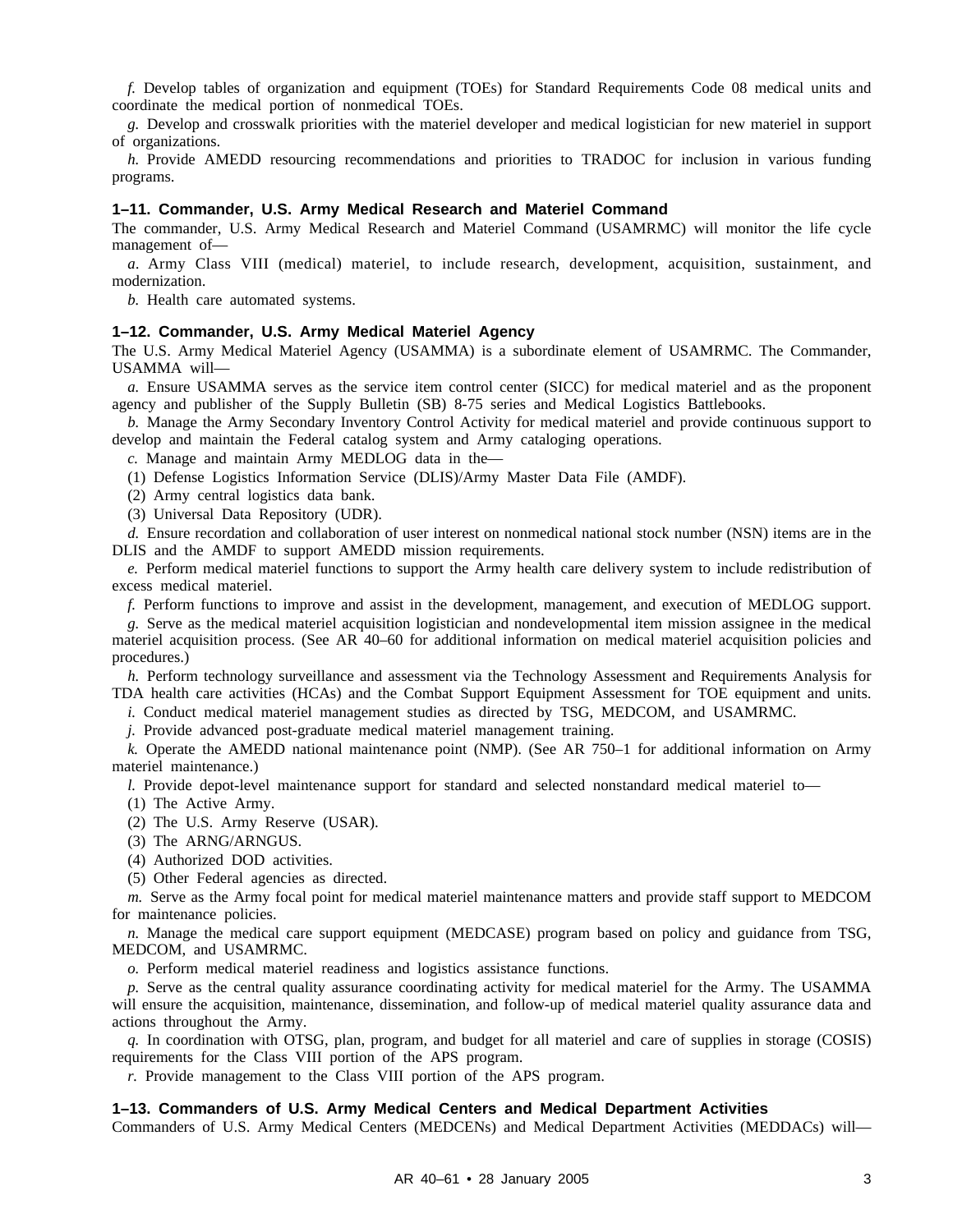*a.* Provide supply and maintenance support, technical assistance, and guidance to organizational elements of the HCA, dental activities, regional veterinary activities, and other units and activities that are authorized support (that is, Active Army, Army Reserve, ARNG/ARNGUS, and other Federal and State agencies).

*b.* Provide direct medical staff support functions and technical advice to supported installation commanders to fulfill all Class VIII and medical maintenance requirements of the DA-designated deployment platform.

- *c.* Receive, staff, and approve all MEDCASE program requirements from customers (SB 8–75 MEDCASE).
- *d.* Publish procedures regarding and execute the CEEP.
- *e.* Appoint a logistics readiness officer in accordance with AR 700–138 and this regulation.
- *f.* Administer a command supply discipline program in accordance with AR 710–2.

*g.* Appoint a senior clinical staff member to be the Materiel Standardization Committee chairperson to improve patient care through the standardization of supplies and equipment throughout their HCA.

*h.* Manage recovery and disposal programs.

#### **1–14. Chiefs of logistics/directors of logistics at U.S. Army medical centers, medical department activities, and U.S. Army Medical Research and Materiel Command activities**

Each chief of logistics/director of logistics is responsible for all logistics operations in the activity and satellite activities to the extent authorized by command surgeons or RMCs/MSCs. These operational responsibilities can include—

*a.* The acquisition, receipt, storage, issue, movement, maintenance, repair, and accountability of materiel and equipment.

*b.* Environmental services management, including—

- (1) Housekeeping.
- (2) Textile care services (linen distribution and laundry services).
- (3) Waste collection and disposal.
- *c.* Facility management, including—
- (1) Real property repair and maintenance.
- (2) Interior design and decoration.
- (3) Construction and renovations (minor/new).
- (4) Grounds maintenance.
- (5) Physical security.
- (6) Preventive maintenance.
- (7) Energy conservation.
- (8) Facility space utilization.
- (9) Master planning.
- *d.* Transportation management, including—
- (1) Transportation coordination.
- (2) Justification and management of non-tactical vehicles.
- *e.* Communications (with the information management officer and the plans and operations staff).
- *f.* Optical fabrication.
- *g.* Contracting support coordination.

#### **1–15. Chiefs of installation medical supply activities/medical supply officers, commanders of medical logistics battalions, commander, U.S. Army Medical Materiel Center, Europe, and designated medical supply unit commanders**

Chiefs of installation medical supply activities (IMSAs)/medical supply officers (MSOs), commanders of medical logistics battalions (MEDLOG Bns), commander, U.S. Army Medical Materiel Center, Europe (USAMMCE), and designated medical supply unit commanders will manage medical materiel, including—

- *a.* Requirements computation.
- *b.* Storage—quality control (QC).
- *c.* Distribution of supplies and equipment.
- *d.* Formal accountability.
- *e.* Financial monitoring and budgeting as required.
- *f.* Optical fabrication.
- *g.* Medical maintenance.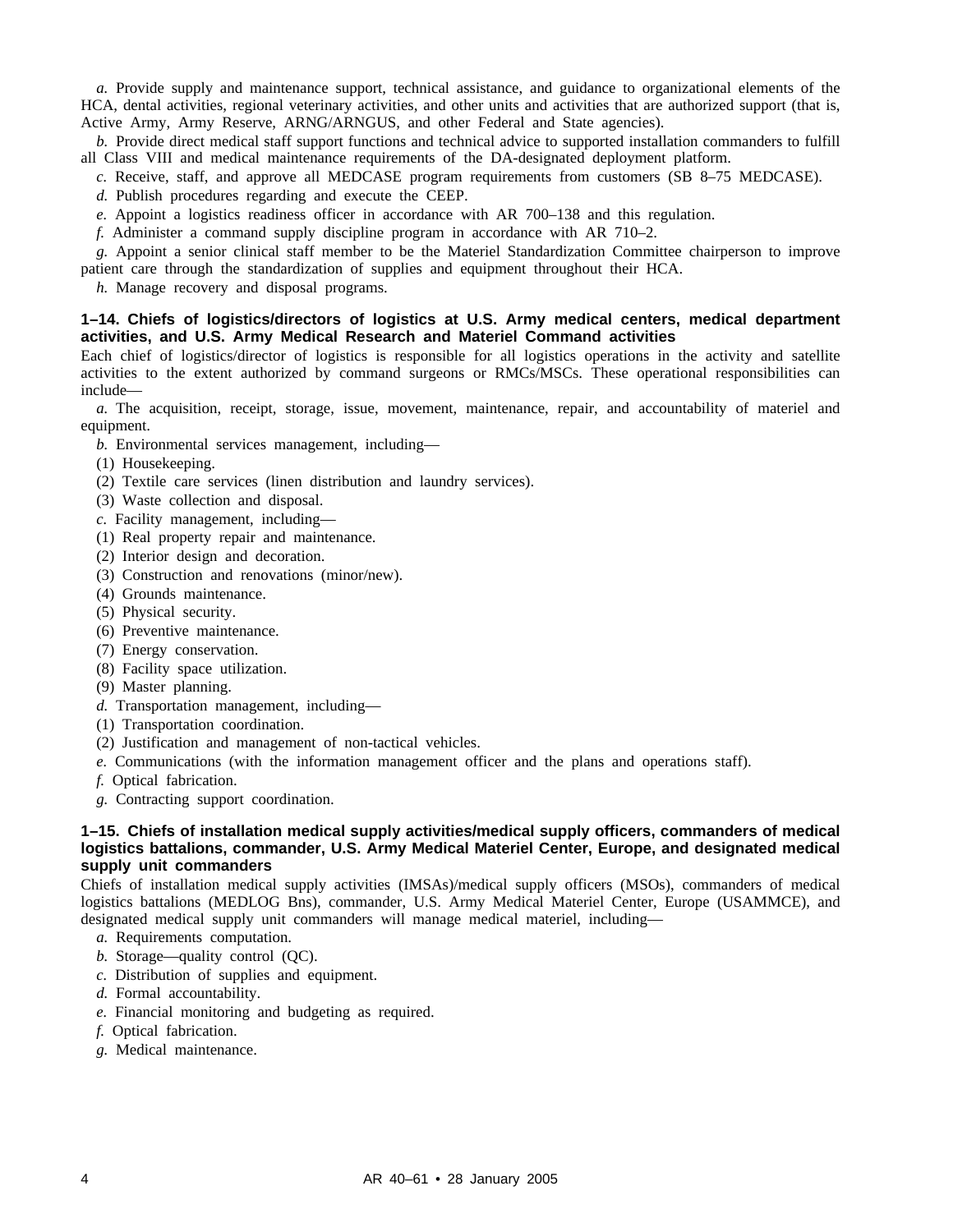#### **1–16. Commanders of modified table of organization and equipment units and commanders of separate medical activities not authorized stock record**

Commanders, modified table of organization and equipment (MTOE) units and separate medical activities not authorized stock record will manage authorized medical materiel or on-hand materiel in accordance with this regulation.

#### **1–17. Commanders of battalion/company/detachment-level medical, dental, and veterinary units/ activities/sections**

Commanders of battalion/company/detachment-level medical, dental, and veterinary units/activities/sections will control, safeguard, and maintain medical materiel in accordance with this regulation.

#### **1–18. The Defense Supply Center, Philadelphia**

The Defense Supply Center, Philadelphia (DSCP) serves as the commodity manager for medical materiel under the Defense Logistics Agency (DLA), and performs the central management, contracting, and acquisition of medical materiel for the DOD and other Federal activities. The DSCP is responsible for—

*a.* Identifying, categorizing, cataloging, contracting, and issuing medical materiel under a variety of programs.

*b.* Managing war reserve, stock rotations, corporate exigency and surge option contracts, as well as industrial preparedness planning, financial accounting and disposal of excess materiel. Central management allows for the bundling of requirements for leverage buying through a variety of logistical support programs using traditional and commercial identification, transportation, and billing processes.

#### **1–19. The Defense Medical Standardization Board**

The Defense Medical Standardization Board (DMSB) is a joint activity of DOD agencies, subject to professional policy provided through the Assistant Secretary of Defense for Health Affairs. (See AR 10–64/OPNAVINST) 6700.2/AFR 160–29/MCO 5420.18A for additional information on AMEDD Joint field operating agencies.) One AMEDD general officer will serve as a member of the DMSB. The staff director of the DMSB is responsible for the effective management of the clinical and technical aspects of medical materiel used in deployable medical systems (DEP-MEDSs). This includes—

- *a.* Standardization or deletions of items in the wholesale supply system.
- *b.* Evaluation of the need for the item.
- *c.* Determination of the essential characteristics of the item.
- *d.* Performance of other related coordination and investigative functions.

*e.* Development of DEPMEDSs by ensuring they are standardized to the maximum extent possible and are consistent with the distinct missions of the military Services.

#### **Section III Logistics Assistance Program**

#### **1–20. Program purpose**

The purpose of the Logistics Assistance Program (LAP) is to—

- *a.* Assist commanders in improving MEDLOG readiness.
- *b.* Recommend improvements in unit MEDLOG management.
- *c.* Provide medical maintenance assistance.
- *d.* Provide information on current logistical issues.
- *e.* Resolve MEDLOG problems in the unit.
- *f.* Provide assistance in facility life cycle management issues.

#### **1–21. Program policy**

*a.* Command surgeons, RMC/MSC commanders, and the commander, USAMMA are responsible for medical materiel logistics assistance within their respective commands. This includes—

(1) Resolving problems related to medical materiel support and medical equipment maintenance.

(2) Conducting liaison and logistics assistance visits (LAVs).

- (3) Providing technical guidance and assistance.
- (4) Conducting follow-on evaluations of newly introduced items of materiel for MTOE activities.
- *b.* RMC/MSC commanders will provide assistance to subordinate activities and installations by—

(1) Conducting reviews every 12 months of the logistics program at their subordinate activities. Results of these reviews will be provided to the MEDCOM ACSLOG within 30 days of the visit.

- (2) Reviewing logistics policy, doctrine, training, personnel, and funding matters that affect logistics.
- (3) Reviewing logistics operations to include as appropriate:
- *(a)* Medical materiel inventory management.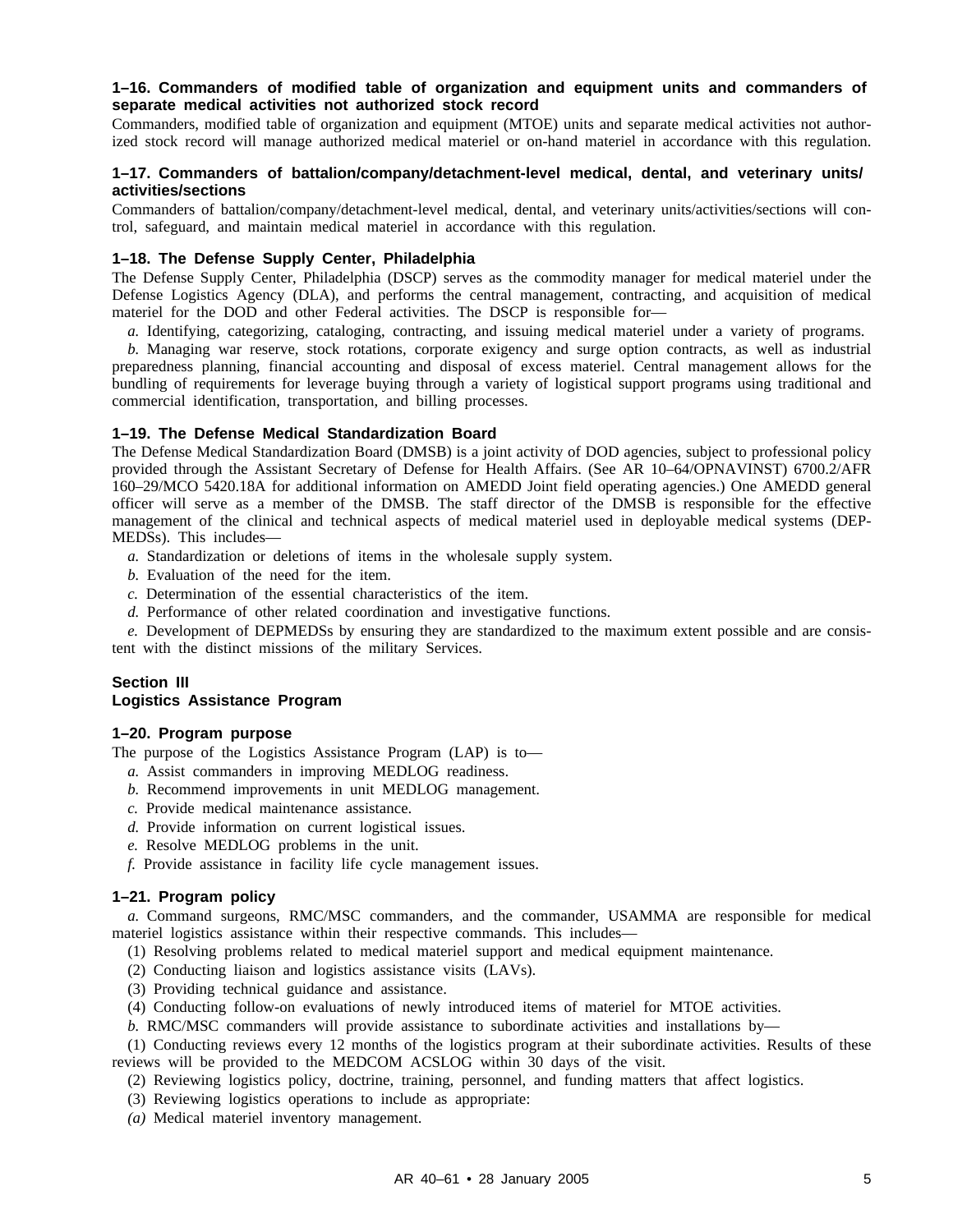- *(b)* Medical maintenance.
- *(c)* Property management.
- *(d)* MEDCASE.
- *(e)* Transportation.
- *(f)* Environmental and textile care services.
- *(g)* Facilities engineering functions that impact logistics.
- *(h)* Financial management.
- *(i)* Special medical augmentation reaction teams.
- *(j)* MEDLOG readiness.
- (4) Identifying problems at all levels so commanders and staff can take corrective action.

(5) Providing a vertical assessment through command and technical channels to identify the root causes of problems. *c.* Commanders of AMEDD activities (MTOE and TDA) will establish and formally document a Command Supply Discipline Program (CSDP) at each activity. The CSDP is a commander's program. Therefore, commanders, supervisors, and managers must implement the provisions of AR 710–2 to standardize supply discipline throughout the AMEDD and the Army. As a mandatory program, CSDP is meant to simplify command, supervisory, and managerial responsibilities. The program includes the evaluation of hand-receipt holders at all levels.

#### **1–22. U.S. Army Medical Materiel Agency logistics assistance visits**

*a.* USAMMA LAV teams will visit field medical units based on major Army command (MACOM) determination of need and availability of USAMMA resources. When possible, LAVs will coincide with USAMMA modernization efforts such as major fielding.

(1) USAMMA LAV schedules will be published upon coordination with and concurrence of the MACOM.

(2) LAV team chiefs will keep assisted commanders informed of their activities and findings by using procedures such as in- and out-briefings and after-visit reports.

(3) Copies of customer assistance visit reports will be provided to the visited commander.

*b.* The areas of interest for LAVs are dependent on MACOM determination of need, but may include the following:

- (1) Medical materiel support to the unit.
- (2) Medical materiel fielding issues and follow-on evaluations.
- (3) Medical materiel containerization, storage, and transportation topics.
- (4) Quality assurance of medical materiel.
- (5) Medical equipment maintenance support.
- (6) Readiness reporting, including nonmedical ASIOE.

*c.* Based on unique personnel and experience within the USAMMA, direct communication between field medical units and USAMMA is authorized and encouraged. However, this coordination must be shared within the requesting unit's chain of command.

*d.* The USAMMA may provide assistance concerning problems with unsatisfactory support from nonmedical sources of supply if these problems cannot be resolved at the MACOM level.

**1–23. Army National Guard/Army National Guard of the United States and U.S. Army Reserve support** ARNG/ARNGUS units may obtain MEDLOG assistance from their chain of command and from supporting IMSAs/ MEDLOG Bns and the USAMMA/USAMMCE. Army Reserve units will use regional training sites-medical (RTS–MEDs) to assist in maintaining their medical equipment.

# **Chapter 2 Medical Logistics Systems**

#### **2–1. Medical logistics automated information systems guidance**

This paragraph applies to MEDLOG automated information systems (ISs) at automated MEDLOG operations, medical fixed facilities, division, and corps-level units (Echelon II through Echelon V). This paragraph is in accordance with AR 25–1.

- *a.* MEDLOG ISs will support the following core business functions:
- (1) Acquisition, accountability, maintenance, and distribution of materiel and equipment.
- (2) Use, maintenance, and repair of facilities supporting the AMEDD medical mission.

*b.* Army medical fixed facilities and units conducting MEDLOG operations will use existing DOD/Army standard MEDLOG ISs. Units will migrate to future DOD/Army ISs when they are implemented.

*c.* Medical fixed facilities and units conducting MEDLOG operations will not use locally developed or procured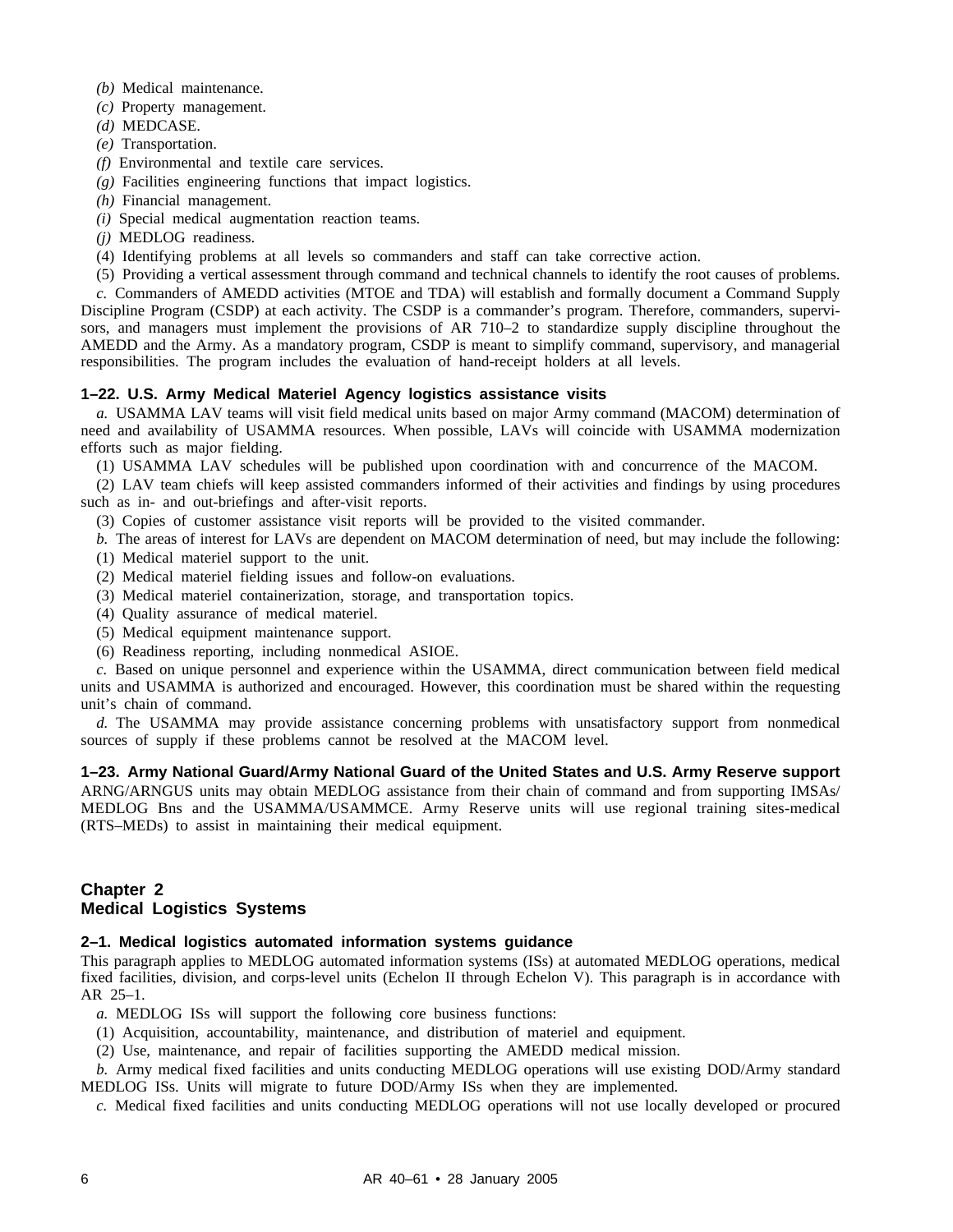nonstandard MEDLOG systems when DOD or Standard Army Management Information Systems (STAMISs) are available.

#### **2–2. Medical logistics automated information systems definitions and exception policy**

*a.* The following systems are authorized as standard DOD and Army logistics management ISs:

(1) *Theater Army Medical Management Information System (TAMMIS).* TAMMIS consists of a medical supply (MEDSUP) module that provides automated and comprehensive inventory management of medical materiel.

(2) *Army Medical Department Property Accounting System (AMEDDPAS).* AMEDDPAS is the primary IS for planning, acquiring, establishing, and maintaining formal accountability and maintenance of medical equipment.

(3) *Defense Medical Logistics Standard Support (DMLSS).* DMLSS is the DOD migration IS that will replace TAMMIS and AMEDDPAS.

(4) *Purchase Request Web (PRWeb).* PRWeb is a Web-enabled application used to create, modify, and route paperless purchase requests to the contracting Procurement Desktop-Defense, which supports the Standard Procurement System.

(5) *Defense Blood Bank System (DBBS).* The DBBS automates blood bank operations and currently is fielded to MEDLOG units and deployable and fixed hospitals with blood bank/donor center support missions. This application will be integrated as part of the Theater Medical Information Program suite of software to support the forward support medical company (FSMC), main support medical company (MSMC), MEDLOG units, and deployable hospitals in the corps and echelons above corps (EAC) levels.

(6) *Spectacle Request Transmission System (SRTS).* SRTS automates the patient record portion of the optical prescription and order transmission process to MEDLOG units and Optical Fabrication Laboratories in the corps and EAC levels.

(7) *Global Combat Support System-Army (GCSS–A) Maintenance (MNT).* GCSS–A–MNT is the replacement for the Unit Level Logistics System-Ground (ULLS–G) that must be used in all Battalion Aid Stations, FSMCs, and MSMCs at Echelons I and II and selected Echelon III units. GCSS–A–MNT also will be the migration system for all MEDLOG units, as well as deployable hospitals in the corps and EAC levels. GCSS–A–MNT will be used in all medical units that are authorized a company or battalion level medical maintenance operation in the division, corps, and EAC levels.

(8) *GCSS–A–Supply and Property (SPR).* SPR is the replacement for the Unit Level Logistics System—Staff Level Logistics (ULLS—S-4) and Standard Property Book System-Re-designed (SPBS–R). It must be used in all medical units at the battalion level and higher that maintain their own property books in the corps and EAC levels.

(9) Defense Property Accounting System (DPAS). DPAS may be used in some MEDCOM non-patient treatment activities. The decision to utilize DPAS will be made by MEDCOM.

*b.* When standard systems do not provide the functionality to support a required MEDLOG business practice, nonstandard AISs are authorized only after approval through the AMEDD DOL/ACSLOG. Units will submit requests for waivers through their respective RMCs to Commander, MEDCOM, ATTN: MCLO–LS, 2050 Worth Rd., Ste. 8, Fort Sam Houston, TX 78234–6008.

*c.* Army medical activities and units operating manual medical accounting systems will follow this regulation and procedures in AR 710–2 and DA Pam 710–2–2.

*d.* Army medical fixed facilities are authorized to use commercial automated medication and supply management systems, known as point of use (POU) systems. Command approval is required to purchase or lease POU systems. Requests to purchase or lease POU systems will be submitted through the respective RMC to Commander, MEDCOM, ATTN: MCLO–LS, 2050 Worth Rd., Fort Sam Houston, TX 78234–6000. Activities will submit justification, including projected economic and clinical benefits, for these requests.

(1) Activities with POU systems will follow prescribed security measures and system requirements for medication management outlined in AR 190–51. Activities with POU systems will maintain written policies and procedures for security, accountability, and emergency situations. These policies and procedures are intended to supplement existing MEDCOM, Army, and DOD regulations and directives.

(2) The AMEDD has developed standard interfaces for POU with the TAMMIS, DMLSS, and Composite Health Care System. Activities implementing POU will ensure that these interfaces are implemented. Activities are not authorized to use stand-alone POU systems for supply or medication management. Activities will coordinate the installation of interfaces through the Commander, MEDCOM, ATTN: MCLO–LS, 2050 Worth Rd., Ste. 8, Fort Sam Houston, TX 78234–6008.

(3) Army medical activities with automatic identification technology (AIT) equipment, including radio frequency devices such as base radio units, repeaters, handheld terminals, scanners, and printers, will utilize and maintain the equipment. Trouble calls for AIT equipment in support of DMLSS applications will be submitted to the DMLSS Customer Support Office, in accordance with established procedures.

(4) Trouble calls for AIT equipment in support of TAMMIS and AMEDDPAS will be submitted to the U.S. Army Medical Information Systems and Services Agency Customer Support Office, in accordance with established procedures.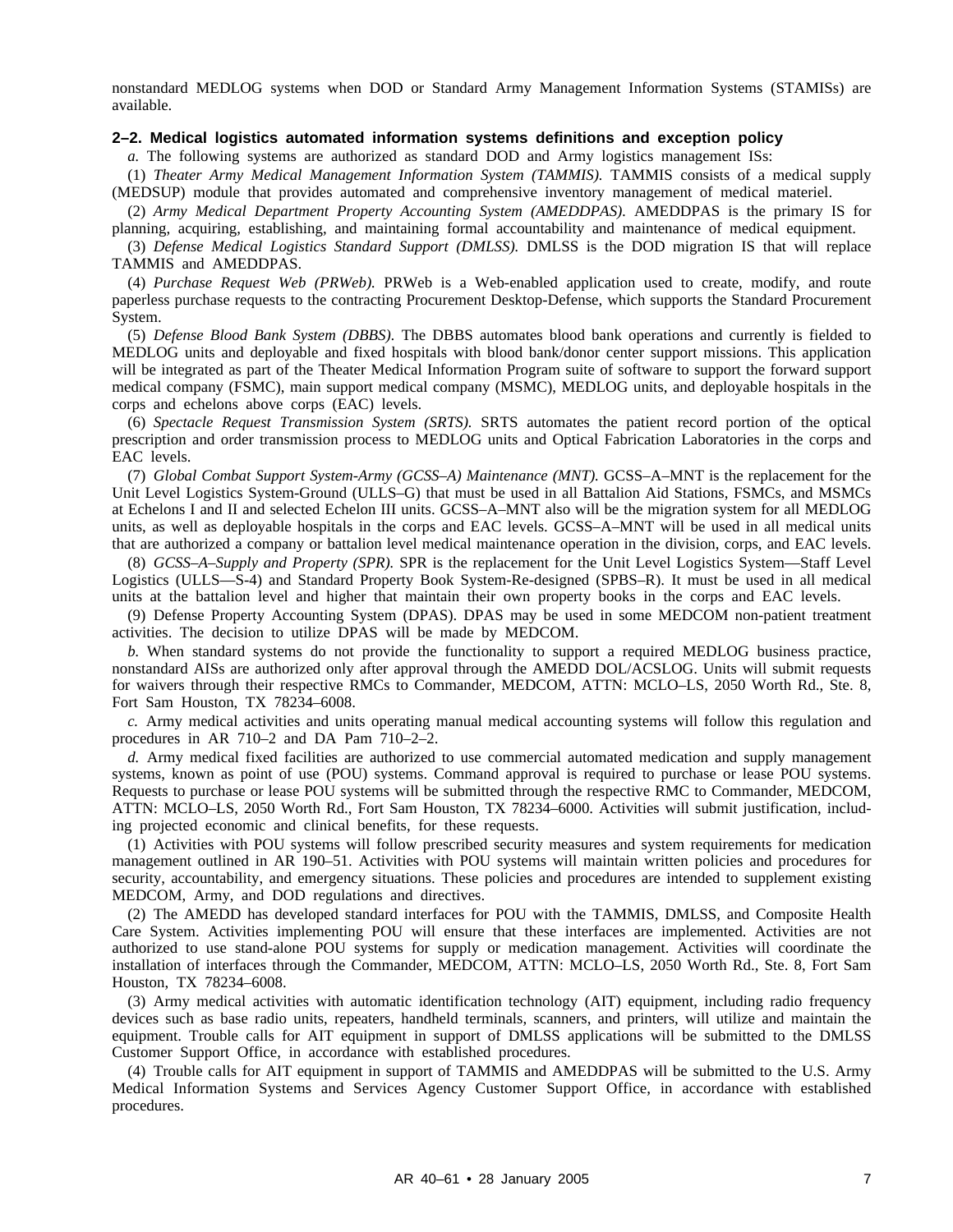*e.* Army Reserve units will use the Property Book/Unit Supply Enhanced/SPBS–R and Reserve End Item Management System to manage property book items.

# **Chapter 3 Army Medical Materiel Management**

#### **Section I Medical Materiel Management Policy**

#### **3–1. Medical materiel policy applicability**

This chapter—

*a.* Provides policy for the management of medical materiel for TDA organizations, MTOE units (Active Army and Army Reserve), and the ARNG/ARNGUS.

*b.* Establishes special considerations used to manage the medical commodity.

#### **3–2. Characteristics of medical materiel**

The medical materiel category possesses certain characteristics that set it apart from other commodities. These factors place unique requirements on Army medical materiel managers.

*a.* Effective medical materiel management provides immediate and completely responsive support to the Army's health care community. Its ultimate purpose is to maintain Army effectiveness, which is affected by soldier health issues. It is not enough that medical support be adequate to meet most needs of the Army. The ability to predict a specific requirement demands responsive supply support.

*b.* Health care activities are the primary users of medical materiel within the Army. These activities are field medical units in direct support of combat forces and fixed facilities (MEDDACs, MEDCENs, dental activities, and area dental laboratories). MEDDACs and MEDCENs are unique in the Army in that their many elements are functional parts of the medical activity.

#### **Section II Supply Support Activities**

#### **3–3. Medical supply support activities**

Supply support activities (SSAs) for medical materiel provide direct, general, and/or installation support to units and activities within a designated command or area. Each unit or activity's MTOE, TDA, or MACOM directive will state the mission for providing this support. Establishing new SSA accounts that require Defense Wide Working Capital Fund (DWWCF) or Defense Health Program (DHP) funding must be coordinated with the MEDCOM ACSLOG.

*a.* SSAs for medical materiel include—

(1) IMSAs.

(2) MEDLOG Bns. In peacetime, MEDLOG Bns may perform full SSA functions, have training missions, or have area supply missions. Upon mobilization and/or deployment, MEDLOG Bns normally will perform all SSA functions.

(3) USAMMCE.

*b.* SSAs will—

(1) Operate stock record accounts in accordance with AR 710–2 and this regulation.

(2) Operate with standard MEDLOG automated systems, following the systems' prescribed procedures.

(3) Requisition/order materiel directly from the DLA, Department of Veterans Affairs (DVA), supporting contracting offices, or other SSA/distribution centers.

(4) Conduct prescribed financial inventory accounting and financial management of the—

*(a)* Operation and Maintenance, Army (OMA) fund in TOE units.

*(b)* Operation and Maintenance, Defense (OMD) fund in designated TDA hospitals within the AMEDD.

*(c)* DWWCF in selected AMEDD activities.

*c.* Under the Army's Single Stock Fund initiative, the retail stock fund for Class VIII was excluded from the Army Working Capital Fund. SSAs for the AMEDD now are funded depending on their mobilization and deployment support missions. If an activity is designated as a U.S. Army Forces Command (FORSCOM) Power Projection Platform (or it supports a FORSCOM-designated Power Projection/Power Support Platform), a planned Reach-back site, or an outside continental United States (OCONUS) distribution center, it will use the DWWCF through the DSCP. Activities that do not meet the above criteria will use DHP funds to support their SSAs.

*d.* Other supply operations for medical materiel maintain informal stock control records in support of direct support or area supply missions.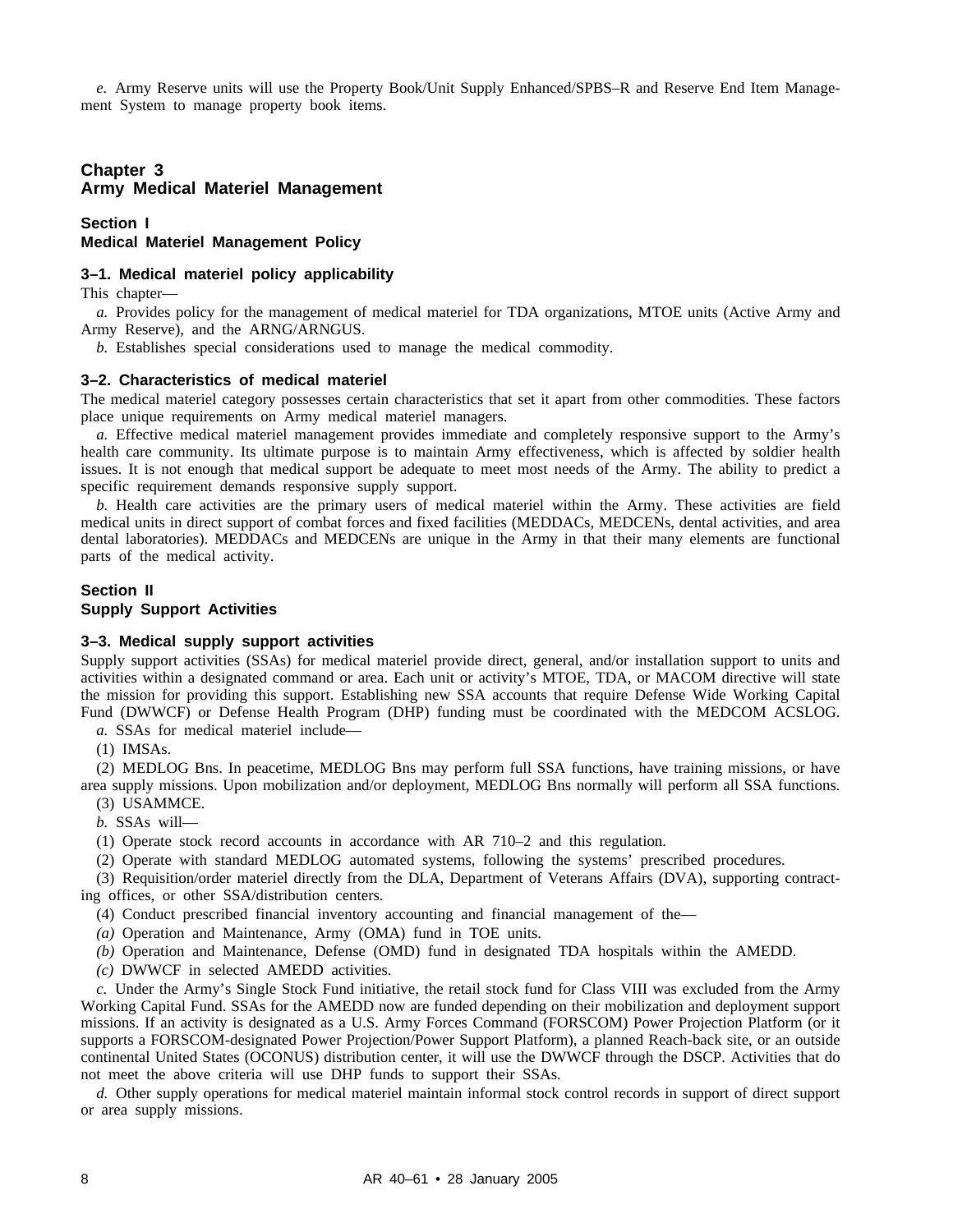#### **3–4. Medical materiel acquisition**

AR 40–60 outlines the medical materiel acquisition process from initiation (identification of mission need or mission profile) through completion of development, procurement, deployment, and management. This process specifies military medical materiel fielding requirements for MTOE units.

#### **3–5. Acquisition methodologies and guidance**

*a.* Acquisition methodologies are designed to provide the most cost-effective and efficient support within the MEDCOM regions, while capitalizing on better business practices. Automated order entry and a paperless acquisition environment are integral to achieving better materiel support. The goal is to migrate to greater use of electronic commerce alternatives and decrease reliance on manual, labor-intensive procurements. Regional logistics chiefs, HCA logistics division chiefs, and accountable officers will ensure the procurement method utilized provides the best corporate value and allows a corporate view of procurement for standardization of materiel and services. The acquisition methodology used to purchase materiel and services may vary by item. At all times, the method used will be planned and selected to provide the product or service when needed at the best price. Additionally, the method utilized must enhance the materiel and service acquisition strategies within MEDCOM and the RMC.

*b.* The following are the acquisition method strategies, listed in the established priorities for acquisition:

(1) The DSCP Prime Vendor (PV) Program (PV-distributed items, including Distribution and Pricing Agreement (DAPA) items, Federal Supply Schedule items, PV non-usage items, PV committed volume/Regional Incentive Agreements (RIAs), and PV Program e-commerce and other e-tool sources).

(2) The DSCP Electronic Catalog (ECAT).

(3) PRWeb/Local Purchase Instruments (Decentralized Blanket Purchase Agreements (DBPAs), Blanket Purchase Agreements (BPAs), Indefinite Delivery Indefinite Quantity (IDIQ) contracts.

(4) Other e-commerce and dot-coms (for example, Department of Veterans Affairs (DVA) ordering sites).

(5) The DSCP Depot (centrally-managed and Military/Service-unique items).

(6) Government credit cards.

#### **3–6. Expanded acquisition guidance**

*a.* Commercial distributor (PV) is the primary acquisition method for materiel purchasing. Use of the DSCP PV Program is mandatory for the acquisition of products that are available through the program. MEDCOM will establish management goals and objectives to provide accountability for this mandatory business process. These goals and objectives will be published in SB 8–75–11.

*b.* The DSCP ECAT program can be used for laboratory, optical, dental, and medical equipment product lines, and other medical materiel as the program expands. AMEDD organizations will use ECAT as a mandatory source of supply for items that are available through the program. Using ECAT minimizes administrative overhead through streamlined financial processes available through the Military Standard Billing System.

*c.* The use of local purchase will be minimized for repetitive purchases. If local purchase is required (for example, PVs or ECATs are unavailable), DBPAs, BPAs or IDIQ contracts will be established with vendors to obtain the best pricing and reduce inventory investment. A just-in-time philosophy will be used in the place of automatic deliveries that could contribute to unnecessary and expensive inventory stockpiles.

(1) Within MEDCOM, paperless contracting via PRWeb is the method for generating and processing local purchase requests for supply purchases above Government credit card/International Merchant Purchase Authorization Card (IMPAC) authorizations. PRWeb is used to gain process efficiency and establish a closed-loop process from acquisition to contracting to finance, and minimize Prompt Payment Act penalties.

(2) DBPAs will be established through MEDCOM, DSCP, or DVA with suppliers of medical materiel, equipment, and limited repair parts not otherwise available through PVs or other requirements contracts.

*d.* The use of other electronic commerce purchasing sites, such as PV or DVA sites, is authorized. Specifically, DVA is an authorized source of medical materiel. The Office of Acquisition and Materiel Management's National Acquisition Center (NAC) is the largest combined contracting activity within DVA. The NAC is responsible for supporting DVA health care requirements as well as the needs of other Government agencies. The NAC solicits, awards, and administers DVA's Federal Supply Schedule and National Contract Programs, including the acquisition and direct delivery of pharmaceuticals, medical/surgical/dental supplies, high-technology medical equipment, and justin-time distribution programs (also known as PV Distribution Programs). The NAC is comprised of the Federal Supply Schedule Service and National Contract Service. These services oversee specific programs for commodities such as medical, dental, and surgical supplies and equipment, pharmaceuticals, chemicals, medical equipment, and laboratory items. Local purchases of medical materiel, equipment items, and other specialty items using the Federal Supply Schedule Service are authorized.

*e.* DSCP Depot procurements will be used only for centrally managed, Military/Service-unique items.

*f.* Government credit cards may be used for payment when purchasing materiel through other methods, for example, BPAs or Web-based ordering. However, Government credit cards are the least preferred payment methods when purchasing recurring demand materiel or services. MEDCOM activities will use only MEDCOM contracting office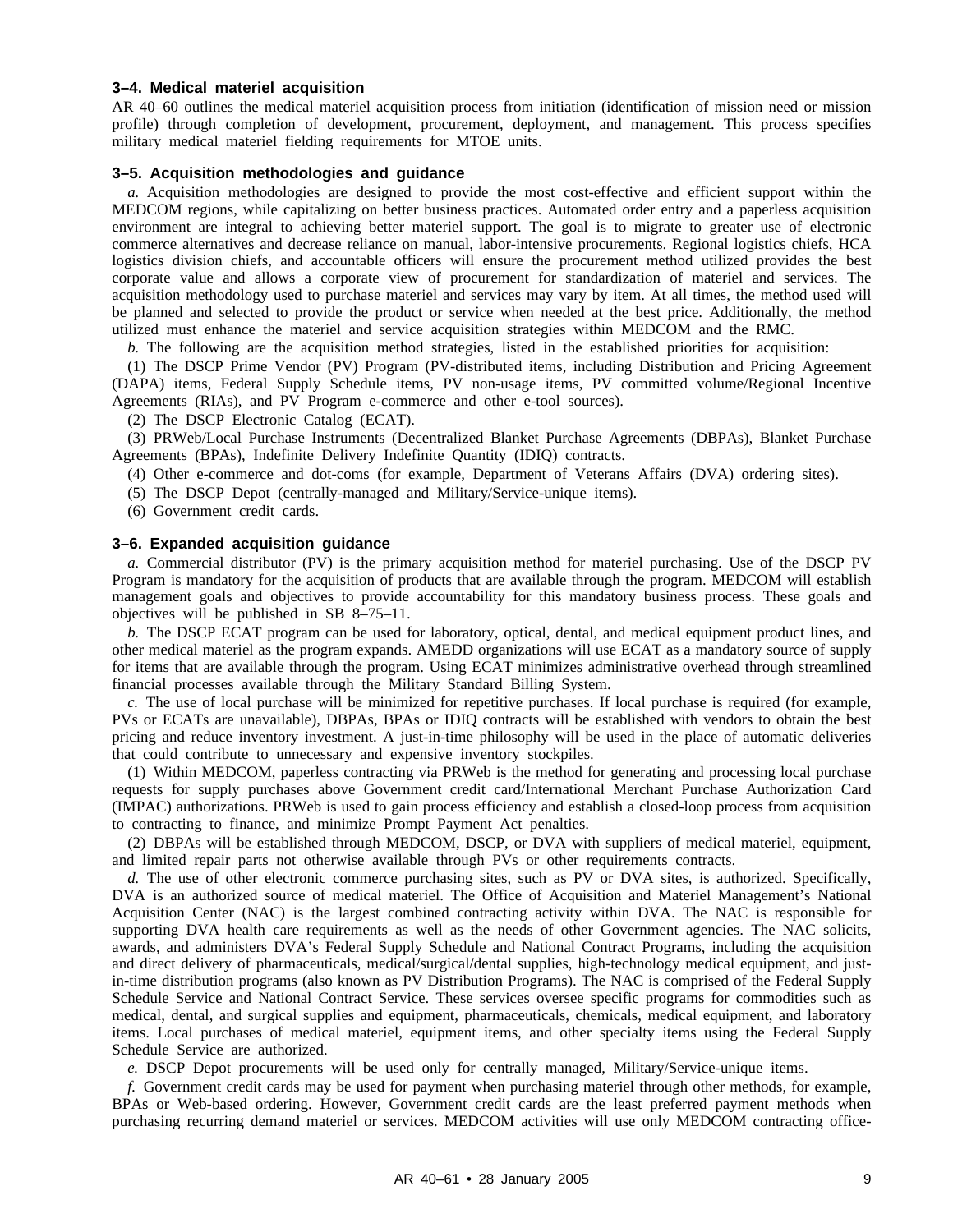issued credit cards. MEDCOM activities will not apply for, accept, or use credit cards issued by other MACOMs. Credit card decentralization and ease of use produces procurement situations that often are not planned or managed, may circumvent PV or other more cost-effective acquisition methods, and may ultimately result in paying higher or commercial prices for materiel and services. Credit cards can remain decentralized for sites with peculiar, unique or specialized requirements (for example, veterinary activities, dental activities, and pharmacies). Credit card purchases will be captured in logistics IS databases (TAMMIS/DMLSS) for retrospective review by the accountable officer to capture demands for standardization and ensure that more cost-effective procurement methods are considered in future procurements.

#### **3–7. Logistics automated information systems policy**

*a.* Maximize use of logistics ISs (TAMMIS/DMLSS) to maintain centralized visibility of all materiel and service procurements. Where available, DOD/Army ISs will be used regardless of who is managing the commodity, for example, a pharmacy. All transactions will be loaded into the logistics IS database so that accountable officers can functionally review and effect necessary changes to the procurement processes being used. Medical/surgical and medical maintenance procurement processes will be centralized to provide oversight and management through the most preferred acquisition method/strategy and to capture usage for standardization efforts. Regional logistics chiefs advise regional commanders to the extent of centralizing acquisition processes within HCA logistics divisions.

*b.* IMSAs and MEDLOG Bns are mandated to establish an electronic ordering process with all external deployable units/customers. Electronic ordering implies that a remote connection is established and data is transferred from the customer to the supporting IMSA or MEDLOG Bn. IMSAs, MEDLOG Bns, and their supported customers may use only approved Class VIII automated information management systems to accept and transmit Class VIII requisitions. These mandated electronic ordering processes will be used during peacetime and wartime operations.

#### **3–8. Stockage policy**

SSA peacetime stockage must be acquired within the parameters set in the acquisition guidance (see paras 3–5 and 3–6). Stockage will be minimized without unduly jeopardizing customer support. SSAs may stock—

- *a.* Standard (catalogued) items listed in the AMDF or Federal Logistics Data on Compact Disc (FEDLOG).
- *b.* Nonstandard items (items listed in the UDR medical catalog on CD–ROM).

#### **3–9. Stockage criteria**

IMSAs and MEDLOG Bn SSAs must provide responsive support to customers making recurring demands for medical items. Commercial contract services (that is, commercial distribution contracts) and/or stocking selected items locally, based on demands, are two ways of providing this responsive support.

*a.* The preferred method for providing responsive support is through a commercial contract service such as the DOD PV Program. When using this method, IMSAs and MEDLOG Bn SSAs must coordinate new requirements for recurring items with supporting commercial distributors.

*b.* Local stockage of selected items will be used when—

(1) The items are not available through the supporting commercial distributor.

(2) The distance between the IMSA and MEDLOG Bn SSAs and the supporting commercial distributors warrants stocking items to preclude interrupting supply support.

(3) The items are identified as "critical" for operating or contingency support.

#### **3–10. Requisition policy**

*a*. Commercial distribution contracts or other local purchase procedures will be used to fill routine supply requirements.

*b.* Requisitions for depot stocked, military-unique (MU) and/or Service-regulated items will be submitted using Military Standard Requisitioning and Issue Procedures (MILSTRIP) contained in AR 725–50.

*c.* The most expedient mode of transportation and routing will be used to meet the needs of operating forces for high-priority materiel demands. The objective is to meet the materiel demand on time without operating and transportation costs becoming overriding factors.

*d.* High-priority requisitions will be held to a minimum consistent with the urgency of the need.

*e.* SSAs will make supply decisions based on priority designators.

#### **3–11. Identification of nonstandard medical materiel**

*a.* Medical items without NSNs will be identified by either their medical item identification numbers (MIINs) or locally assigned management control numbers.

*b.* MIINs normally are used to identify nonstocked medical items without NSNs. They are numbers that help customers, vendors, DSCP, and contracting offices identify items. Examples of MIINs are F1284310110 for a drug, G1326 for a medical gas, P73462 for a repair part, and H8137023590 for an item other than a drug or repair part.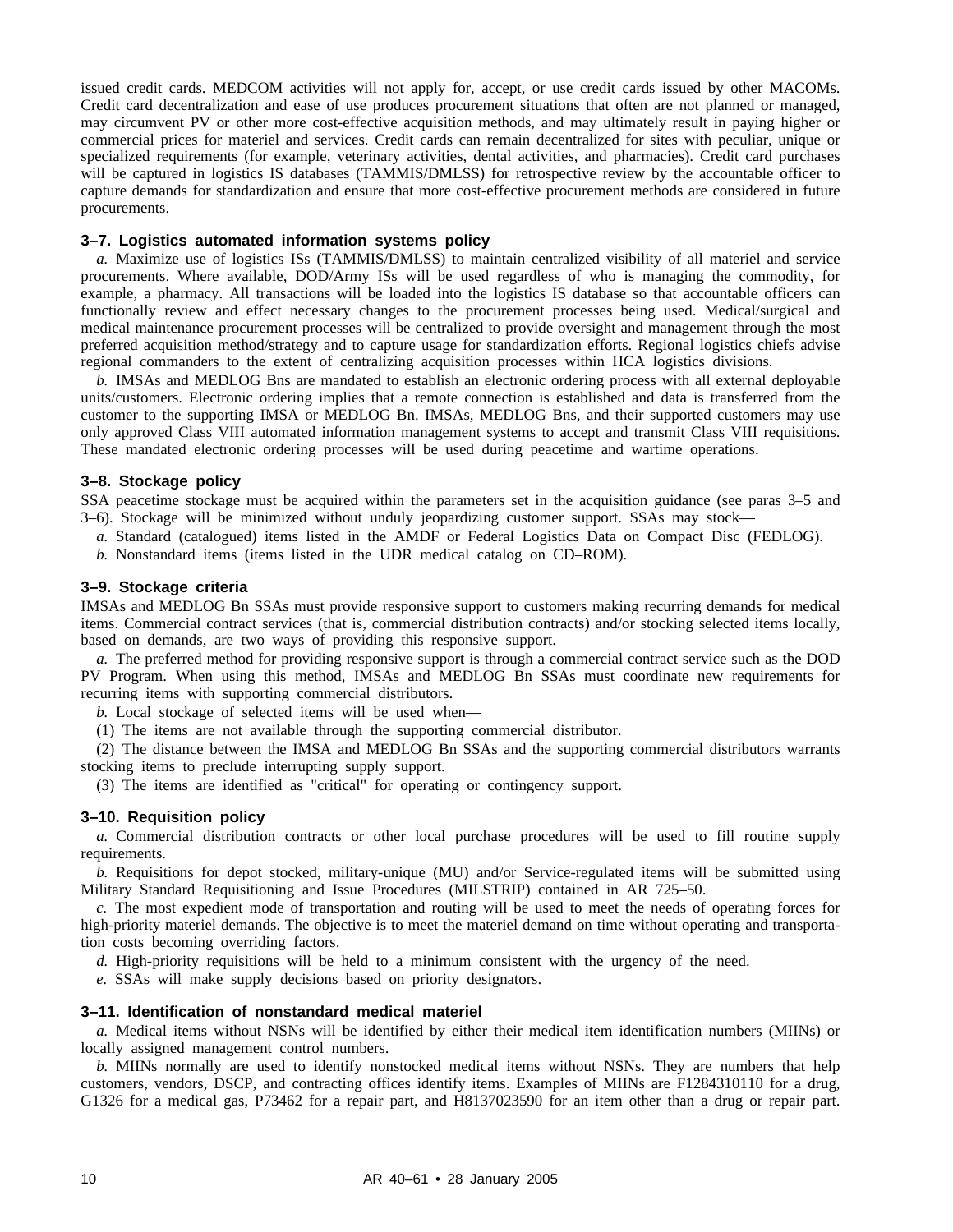#### **3–12. Medical materiel issue policy**

*a.* IMSAs/MEDLOG Bns/USAMMCE will issue medical materiel to HCAs and other units or activities that are authorized medical supply support.

*b.* Other medical supply operations will issue medical materiel to activities in accordance with the logistics support plan for the command area.

*c.* Medical materiel will be issued in accordance with AR 710–2, DA Pam 710–2–2, and SB 8–75–11. To ensure maximum stock rotation, issues for shelf-life items will comply with the shelf life of medical materiel policy in chapter 4 of this regulation.

*d.* Issue policy and procedures for medical materiel items will include appropriate QC measures in accordance with chapter 4 of this regulation and SB 8–75–11.

*e.* Emergency or urgent requests will be honored whether they are in written or verbal form. Materiel issues will be made on such requests at any time, regardless of administrative shutdown for inventory or other reasons, with subsequent adjustment of stock record accounts. IMSAs/MEDLOG Bns/USAMMCE will establish a suspense system for walk-through transactions to ensure that they are posted to the accountable record.

*f.* All materiel issues from the IMSA/MEDLOG Bn/USAMMCE will be in unit of issue quantity unless the supporting automated medical supply system has the capability to issue stock in both unit of issue and less than unit of issue quantity.

#### **3–13. Storage policy**

*a.* The MSO at each MEDCEN, MEDDAC, or other AMEDD activity has overall responsibility to—

- (1) Care, preserve, and survey medical materiel within the IMSA or supply activity.
- (2) Establish storage policies for all MEDCEN, MEDDAC, or other organic elements.
- (3) Provide technical advice and assistance to all supported units.

*b.* MEDLOG Bn and other medical supply operation commanders are responsible for the care, preservation, and surveillance of medical materiel in their organizations.

#### **3–14. Excess materiel management**

The excess materiel management goals are to—

*a.* Eliminate excess medical materiel. Any materiel on hand and no longer required to satisfy any mission requirement will be considered excess materiel.

*b.* Ensure timely and cost-effective identification of excess materiel and equipment.

*c.* Aggressively report and advertise excess materiel for possible redistribution of serviceable items to other activities or units.

#### **3–15. Transferring medical materiel within the Department of Defense**

*a.* Joint use and/or transfer of medical materiel (supplies and equipment) among military departments will be accomplished without reimbursement when appropriate and feasible.

*b.* Joint MEDLOG support is appropriate when realigning MEDLOG support—

(1) For the operation of Single Integrated Medical Logistics Managers (SIMLMs) within joint and specified commands.

(2) In pursuing formal and informal joint Service sharing programs. These include, but are not limited to, programs identified in operating arrangements, memorandums of understanding (MOUs), memorandums of agreement (MOAs), and inter-Service support agreements (ISSAs).

*c.* Prior to transferring accountability to other Services (for example, U.S. Air Force or U.S. Navy), AMEDD activities will coordinate materiel transfers through supporting RMC/MSCs to USAMMA. USAMMA will—

(1) Advertise for redistribution within the AMEDD using the USAMMA Web site at http://www.usamma.army.mil/.

(2) Provide disposition instructions back to the HCA within 30 days. If the disposition instructions require local disposal of the item, the HCA will process and transfer accountability to the local Defense Reutilization and Marketing Office (DRMO).

*d.* IMSAs closing under base realignment and closure will—

(1) Follow supply procedures in AR 725–50, chapter 10.

(2) Obtain templates of timelines for all logistical functions through command channels.

(3) Use Defense Finance and Accounting Service-Indianapolis Regulation (DFAS–IN Reg) 37–1, table 3–1 when closing financial records.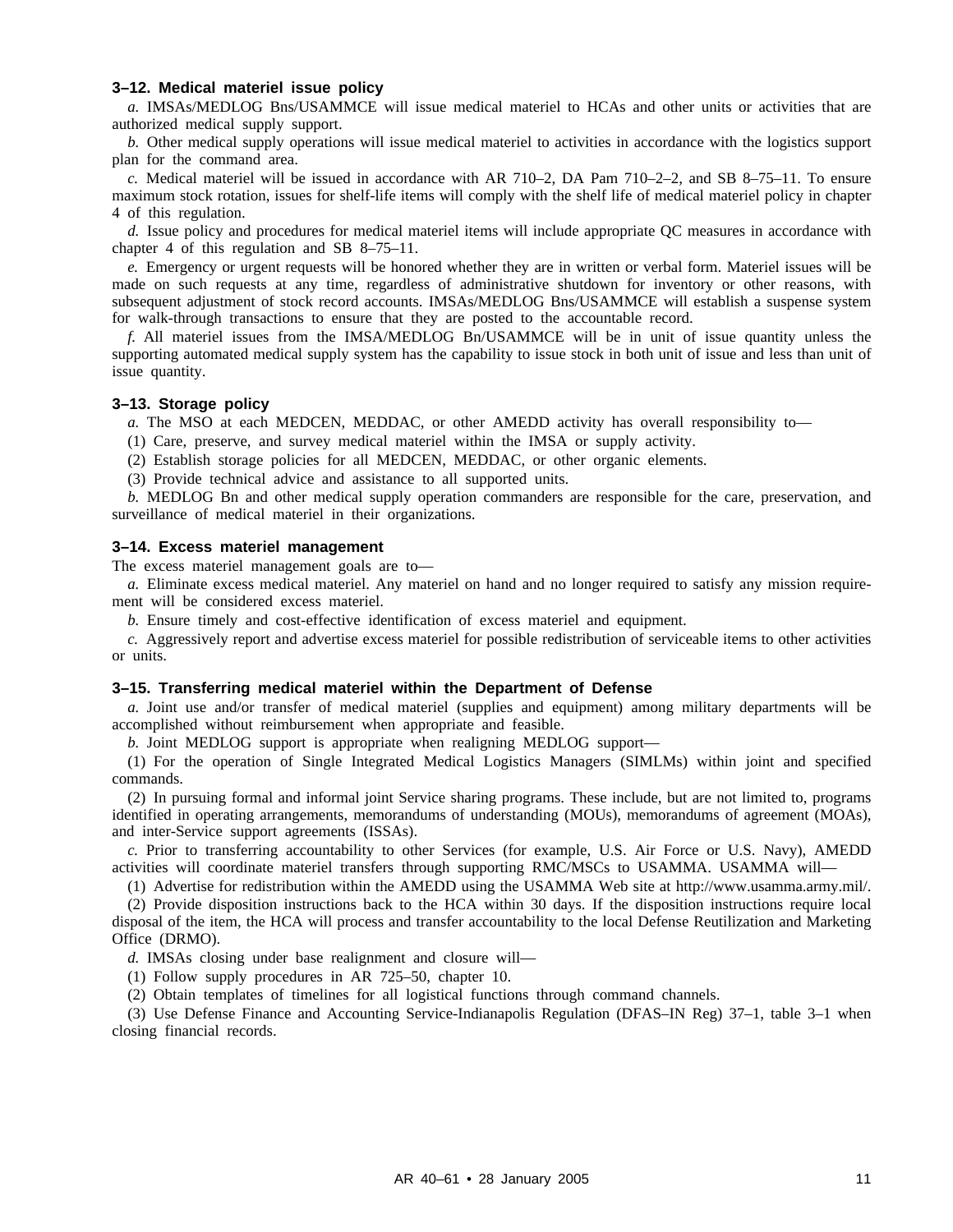#### **Section III Materiel Standardization**

#### **3–16. Materiel standardization definition**

Materiel standardization is an integral part of the decision-making processes and functions associated with medical surgical supply items and cost analysis for medical equipment and services purchases. Materiel standardization is the cornerstone initiative of regional logistics programs, and presents significant opportunities for direct and indirect financial savings. Materiel standardization can support clinical efforts for utilization management and development of outcome-based pathways and protocols. Successful materiel standardization methods require clinically led processes that select and procure the most appropriate products, based on cost and clinical acceptance, for use throughout DOD health care regions or RMCs. Standardization ranges from the selection of individual items to broad product groups.

#### **3–17. Implementing materiel standardization**

*a.* Materiel standardization consists of two tiers: product decisions, including items with large-volume usage or increased cost, and reduction in the variety and number of different items purchased. RMCs and HCAs will participate actively in their DOD health care region's standardization efforts under the regional logistics support program. RMCs and HCAs must establish processes to support and document participation in DOD health care regional standardization initiatives. Each RMC will support regional standardization and other logistics initiatives by serving as a focal point for coordination among regional customers and HCAs, supporting acquisition agencies, and private-sector vendors.

*b.* RMCs and HCAs will work with and support their Tri-Service Regional Business Office, the operation and management arm of the DOD health care region's standardization program, and the DOD health care region's logistics chief to—

(1) Define target products and product groups. This is the first step with an analysis of where regional supply dollars are spent. This step identifies the primary users of the major product groups and assesses the degree of clinician preference for each product group.

(2) Select and prioritize products for standardization. The standardization of broad product groups targets those products that account for high-volume and high-dollar expenditures. This allows the standardization of many individual product lines with a single effort.

(3) Develop and select acquisition strategies. Specific acquisition strategies vary by product groups. High-demand items that fall into major product groups will be negotiated into committed-volume regional incentive agreements through the PV. Items that are low-demand, items with high unit cost, and items with highly specialized clinical applications will be purchased through Web-based ordering systems such as DSCP's ECAT program.

*(a)* Items that have higher quality requirements or lower costs than current stocked items are strong candidates for standardization review.

*(b)* Item groups with common functions will be identified for periodic review. Examples of item groups are catheters, surgical packs, needles and syringes, surgical gloves, and plastics.

(4) Conduct evaluations. A clinically led team composed of clinicians from appropriate specialties and from each military Service for regional evaluations, will evaluate product groups. This clinical product team (CPT) will conduct an impartial, clinical evaluation of proposed products from the users' perspective. The team will establish selection criteria and evaluation strategy for product groups under consideration. Recommendations and findings will be reported back through the DOD health care region. The CPT process will be facilitated and documented using the Federal logistics portal standardization tool.

(5) Review the critical item list to ensure critical items are considered for standardization.

*c.* Activity level standardization processes will be established within RMCs and HCAs. Internal processes that support DOD health care region standardization efforts and decisions will be developed and documented. Processes will include review mechanisms that indicate how activities are in compliance with standardization decisions. Each RMC and HCA will support data calls for the DOD health care region standardization process. Additionally, each will support the Tri-Service Product Review Board. The regional medical director/senior clinical leader will chair this board, which will have clinical and logistics representation from each Service. Individual RMCs and HCAs may establish local standardization committees to ensure organized and proactive approaches to materiel standardization within RMCs and HCAs, and to support the DOD health care region's standardization efforts. If a local standardization committee is established, products and/or product categories approved through that process will complement and not compromise DOD health care region annual priority standardization efforts.

*d.* Each RMC will establish, implement, and monitor the progress of initiatives to meet the goals and objectives of the standardization program. Each will establish procedures to identify and document resources, costs, and savings to this program. Standardization efforts throughout each DOD health care region focus on—

(1) Reducing variation in items purchased throughout the region.

(2) Facilitating clinical participation and acceptance of standardization efforts.

(3) Complying with mandatory participation in DOD health care regional initiatives and negotiated incentive agreements/RIAs.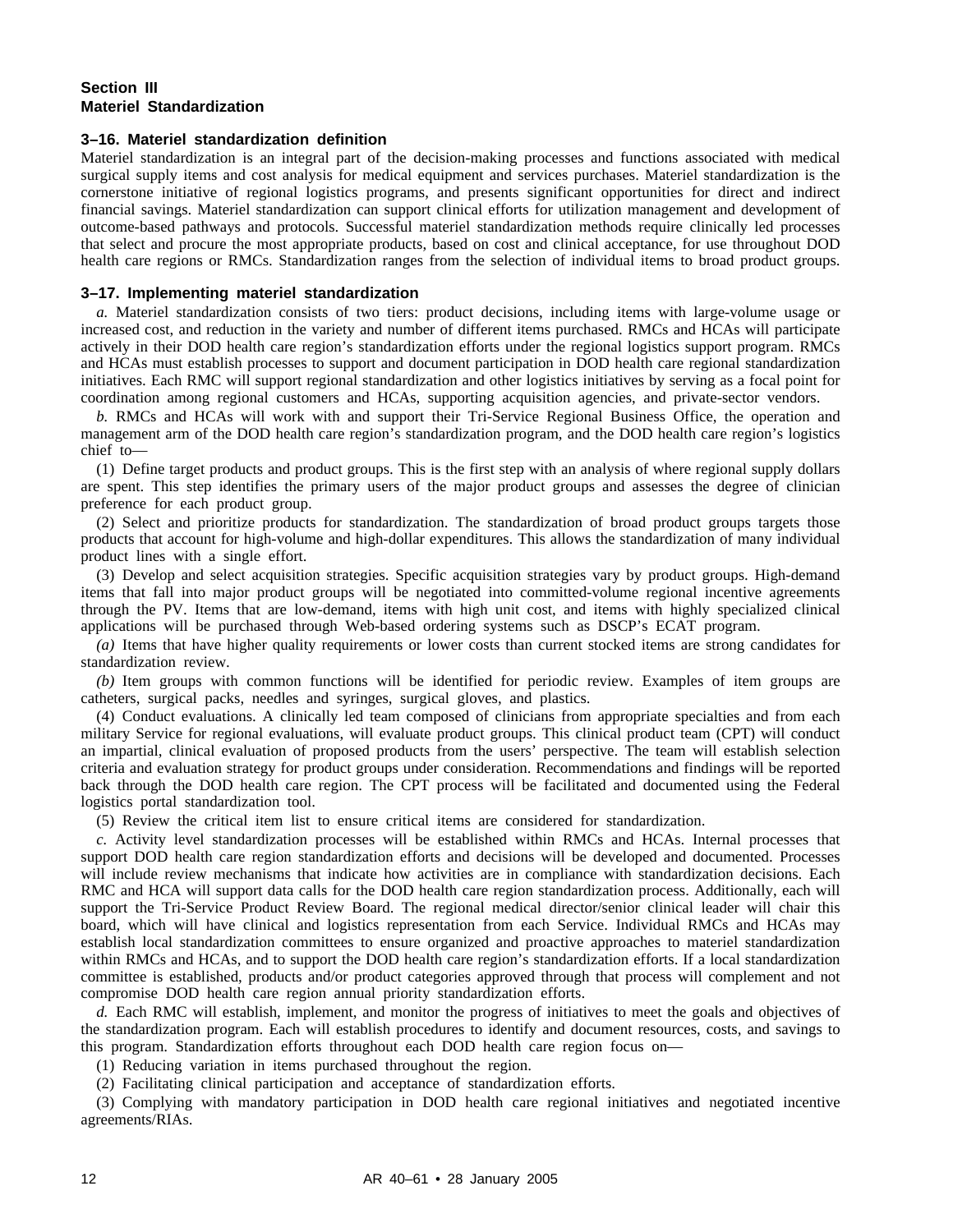(4) Decreasing inventory while increasing product velocity.

(5) Creating supply cost savings or avoidances.

*e.* RMC commanders will ensure all HCAs within their regions are in compliance with DOD health care regional standardization initiatives. RMC commanders will establish mechanisms to measure compliance for materiel and equipment standardization, which is approved regionally by the lead agent. The only exception is dental and veterinary unique items or issues that are approved by the Area Dental Laboratory, U.S. Army Veterinary Command, or U.S. Army Dental Command.

*f.* Any items or products standardized at the local, HCA level not provided under the DSCP committed volume contracts initiative (PV, Federal Supply Schedule (FSS)), must receive approval through the RMC and DOD health care regional logistics chiefs.

#### **3–18. Materiel standardization parameters**

All medical materiel used by more than one functional area within the HCA is subject to standardization policies, except for the following:

- *a.* Drugs (AR 40–3).
- *b.* Books, periodicals, and journals.
- *c.* Medical gases.
- *d.* Repair parts.
- *e.* Hearing aids, prosthetic devices, and implants.
- *f.* Materiel for supported medical research and development.
- *g.* Food supplements.

#### **3–19. Materiel standardization efforts**

The objectives of materiel standardization throughout RMCs and at the HCA/activity level are to—

*a.* Reduce the number of different medical products and equipment items procured by the Military Health System (MHS).

*b.* Ensure that the military is buying the right products and improving acquisition strategies to achieve the lowest cost.

*c.* Work with the regional logistics chief, logistics division chief, and acquisition agencies to produce consumption data on items under consideration for standardization to negotiate committed volume discounts from manufacturers.

*d.* Enforce the use of standardized equipment and supplies throughout RMCs and HCAs.

*e.* Finalize and implement standardization decisions that achieve supply cost savings and/or cost avoidances. Each region must ensure an integrated reporting process exists to review and submit final recommendations within the DOD health care region standardization process. Product decision implementation includes the execution of purchasing acquisition methods such as RIAs and DAPAs. This decision implementation will be coordinated with the PV. DAPA and RIA use is mandatory. The implementation and introduction of the standardized product involves the phase-in inventory, any product trade-in, credit, or equipment exchange. Phasing also may involve marketing and education to promote use of the new product with the clinical staff.

*f.* Monitor compliance. This will ensure that the products are introduced and used as agreed with the selected vendor. This also will ensure that expected benefits from the purchasing agreements are realized.

#### **Section IV Materiel Evaluation Process**

#### **3–20. Commercial materiel testing**

*a.* This section governs the investigation of commercially marketed (not prototype) materiel for potential use by TOE and TDA medical facilities. It provides activities with information that may be essential in determining quality assurance of materiel requirements, when developing minimum essential specifications for the materiel acquisition process, and for resolving certain materiel-related problems.

*b.* This section does not apply to the following:

- (1) Clinical investigation activities (AR 40–38).
- (2) Research and development activities (AR 70–1).
- (3) User testing of TOE equipment (AR 73–1).
- (4) Drugs, biologicals, reagents, medicated cosmetics, and toiletries (AR 40–3).

*c.* Written agreements between the Government and vendors are mandatory for examinations/evaluations and are strongly recommended for demonstrations. Supporting contracting offices will execute these written agreements. See paragraph 3–22*b*(3) for minimum elements to be included in the agreement.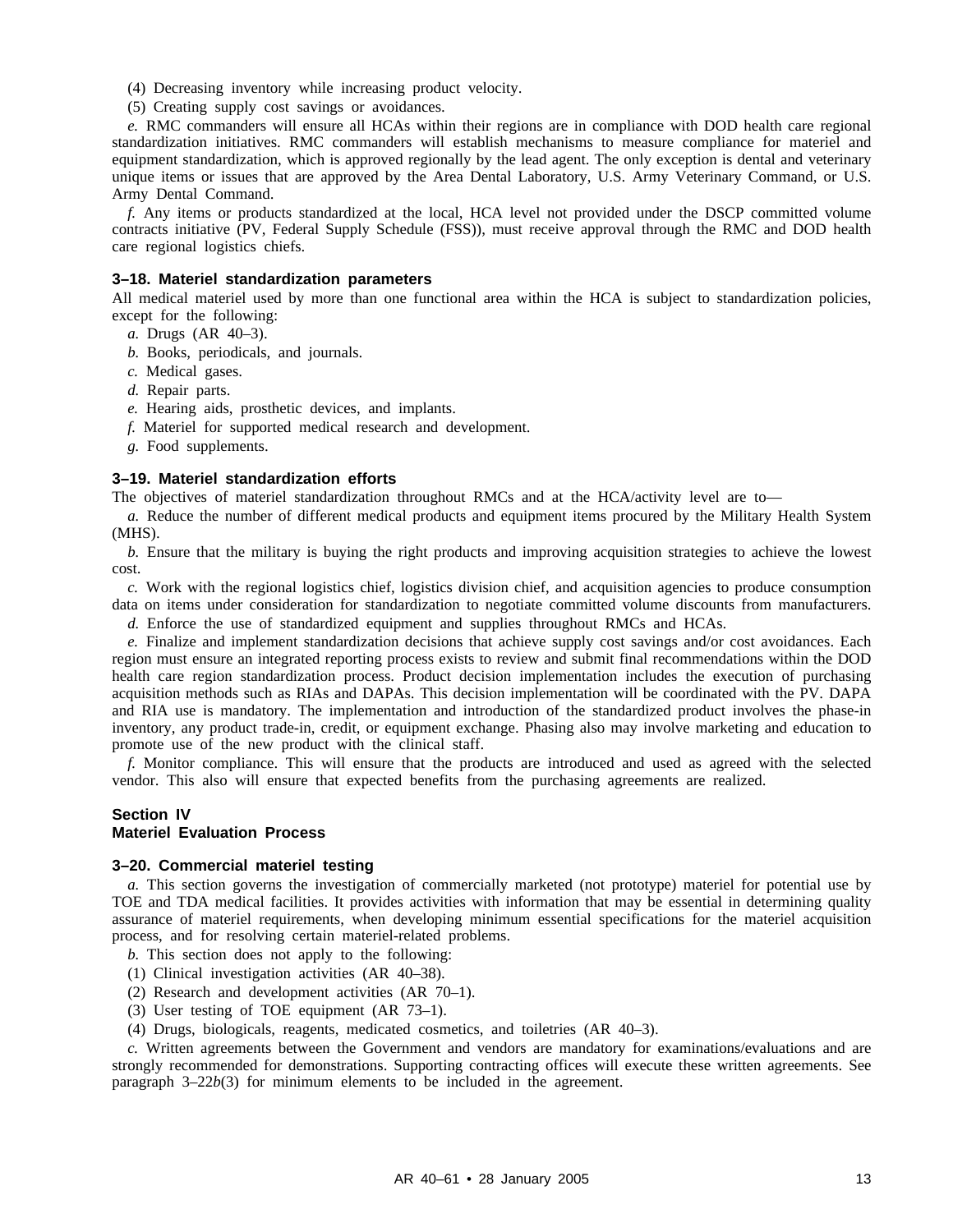#### **3–21. Program components**

*a.* The U.S. Army Medical Department Board (USAMEDDBD), AMEDDC&S, Fort Sam Houston, TX 78234–6100, administers the materiel evaluation process as described below. The board will—

- (1) Maintain a repository of medical or medical-related product information according to this section.
- (2) Manage approved materiel evaluations requested by activities.
- *b.* Activities performing demonstrations, examinations, or evaluations will—
- (1) Provide copies of materiel examination results to USAMEDDBD.
- (2) Comply with approved evaluation plans for materiel evaluations and provide results to USAMEDDBD.

#### **3–22. Materiel demonstrations, examinations, evaluations, aeromedical suitability determinations, and certifications**

*a. Materiel demonstrations.* Demonstrations consist of the exhibit, use, or application of items by vendors. They do not involve action by Army personnel beyond observation of vendor product operation or use.

(1) Commanders of Army HCAs may approve demonstrations.

(2) No endorsements or statements of results or opinions will be provided to vendors.

(3) All expenses incident to demonstrations will be borne by vendors. These include product transportation, installation, and operation costs.

(4) Close coordination with the supporting contracting office is mandatory to avoid contracting violations or claims.

*b. Materiel examinations.* A materiel examination is the use of an item by an activity. Its primary purpose is to determine whether that item or a similar item must be requested for purchase and use. Materiel examinations will be of limited duration, usually not exceeding 30 days. This time limitation is necessary so as not to imply an acceptance or obligation to the vendor.

(1) Commanders of Army HCAs may approve examinations when demonstrations are not expected to be adequate for determining the desirability of items for future use.

(2) When a commander determines that an examination is necessary, a written agreement between the activity and the vendor will be prepared in coordination with the supporting property management officer or MSO and the supporting contracting officer. The supporting contracting officer will execute this agreement.

(3) Materiel examination agreements will include the following points:

- *(a)* Items will be delivered, installed, operated, and removed at no cost to the Government.
- *(b)* The Government will not be responsible for the loss, damage, or destruction of materiel in its possession.
- *(c)* Vendors will bear the expenses for the return of materiel to them after examinations.

*(d)* Vendor will provide special maintenance or operator training prior to examinations at no cost to the Government.

*(e)* Activities and individuals examining items assume no obligation to furnish oral or written reports to vendors regarding the results of the examinations.

*(f)* Under no circumstances will reports be released to activities outside the Federal Government without prior written approval from TSG.

*(g)* Vendors will not reference examinations for advertising or other promotional purposes unless the information has been published or presented through recognized professional media or its specific release has been approved by TSG.

(4) When an examination item is delivered, the property management officer will enter the item and all major components on the property records. A separate record file will be established for each examination agreement. The file will contain a copy of the examination agreement, applicable amendments, and receipt/turn-in documentation. Medical maintenance will inspect all medical equipment prior to delivery to the activity conducting the examination. The primary hand receipt holder for the activity conducting the examination will sign for the equipment. These property records will be maintained with the property book in accordance with AR 25–400–2.

(5) The materiel examination must follow a simple plan. The plan must consider functional performance, improved capability, compatibility with existing systems, reliability, maintainability, safety, and overall value to the Government.

(6) If volunteers are required for evaluation of a procedure, refer to AR 70–25.

(7) Each investigator will provide an examination report through the HCA commander with a copy forwarded directly to USAMEDDBD. While the report is not intended to be technically detailed, it must address the points in b (3) above in general terms, with a brief discussion of each. Details normally related to formal evaluations are not expected.

*c. Materiel evaluations.* Evaluations are formal investigations of materiel that may have AMEDD-wide potential for improving health care or efficiency. They require evaluation protocols, milestone schedules, and progress reports. Evaluations should not be undertaken to support sole source purchases. Comparative evaluations of competitive equipment can be required to ensure objectivity and evaluation of the best available materiel. Demonstrations and examinations will be considered prior to requesting evaluations.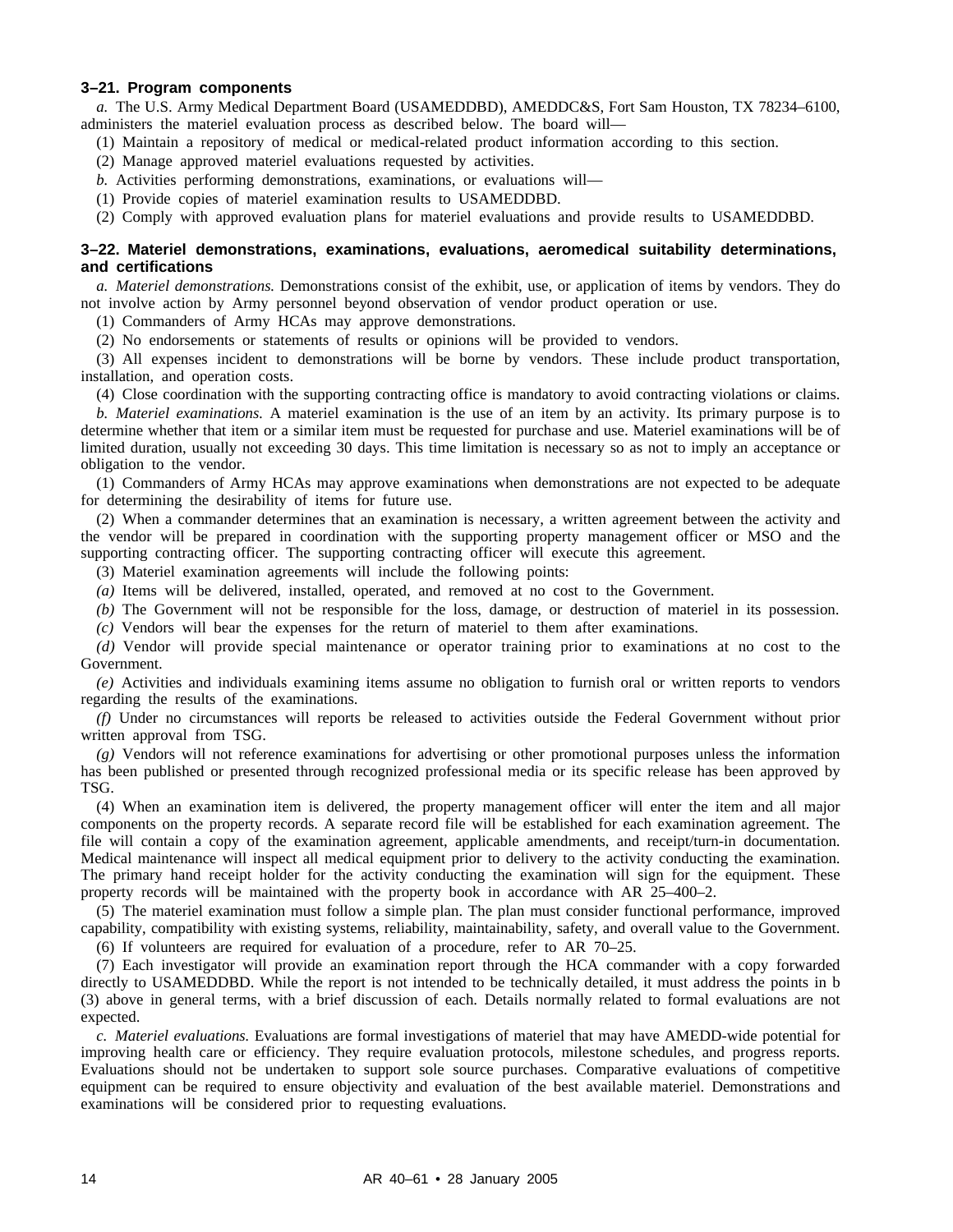(1) Commanders of HCAs will submit evaluation requests through Commander, MEDCOM (MCHA-P) to USAMEDDBD, in accordance with MACOM/MEDCOM procedures.

(2) On receipt of each request, USAMEDDBD will prepare a resume sheet for presentation to the MEDCOM Test Schedule and Review Committee.

(3) USAMEDDBD will prepare an evaluation plan and milestone schedule in coordination with the designated evaluation activity.

(4) Each evaluation activity will accomplish the evaluation actions above, conduct the evaluation according to the approved evaluation plan, submit evaluation results to USAMEDDBD, and participate with USAMEDDBD as required in preparation of the evaluation report.

(5) USAMEDDBD will prepare the evaluation report.

(6) TSG will review the evaluation report and act on recommendations, as appropriate, for potential AMEDD-wide use.

*d. Aeromedical suitability determinations.* Aeromedical evacuation (AE) suitability determinations are made after specialized tests and/or evaluations are conducted. Items that require air certification are those designated by DMSB as patient movement items (PMIs) and items used by Army AE, as determined by the combat developer or field commander. PMIs are medical equipment items required to support patients during air evacuation. The purpose of PMIs is to ensure effective and safe interfaces between PMIs, patients, crews, and aircraft.

(1) AE suitability determinations are handled by the combat developer at AMEDDC&S. Requests must state whether the equipment is for—

*(a)* Wartime.

*(b)* Peacetime movement of military members or military dependents.

*(c)* Peacetime movement of civilians.

(2) Forward all requests to Commandant, AMEDDC&S, ATTN: HSMC–FC, Fort Sam Houston, TX 78234–6100.

*e. Materiel certification.* After AMEDDC&S has determined the materiel suitable for AE, the requirement will be sent to USAMRMC.

(1) USAMRMC—

*(a)* Has oversight responsibility for AMEDD in the airworthiness release certification process.

*(b)* Reviews, as a part of the acquisition function, the requirement to determine the appropriate activity to handle certification for rotary wing usage.

*(c)* Prioritizes items that are being forwarded to the U.S. Army Aeromedical Research Laboratory (USAARL) or the appropriate testing activity.

(2) USAARL is the primary activity that performs airworthiness evaluations and tests. These services are provided on a reimbursable basis.

#### **Section V Controlled Medical Items**

#### **3–23. Security precautions**

Controlled medical items such as controlled substances, precious metals, and other items designated by the HCA commander require security precautions. Research, development, test, and evaluation facilities will follow the policies and procedures in AR 70–65 when managing controlled substances and hazardous biological substances.

#### **3–24. Controlled substances**

*a. Identification.* The Drug Enforcement Administration (DEA) identifies drugs as controlled substances. Appendix C of SB 8–75–S3 contains a list of these drugs and changes that are published annually. The Federal Supply Catalog (FSC) identifies standard controlled substances as "Notes R and Q" in the Notes column. The AMDF or FEDLOG identifies these substances as "controlled inventory item codes (CIICs) R or Q."

*b. Schedule designations.* The DEA assigns controlled substances to one of the five following schedules, depending on the degree of control required:

(1) Schedule I. Substances/drugs having no accepted medical use in the United States.

(2) Schedule II. Substances/drugs having high abuse potentials with severe psychological or physical dependence liabilities. Identified as—

*(a)* Symbol "R" in the FSC.

*(b)* CIIC "R" in the AMDF or FEDLOG.

(3) Schedule III. Substances/drugs having an abuse potential less than Schedule I and Schedule II substances. Identified as—

*(a)* Symbol "Q" in the FSC.

*(b)* CIIC "Q" in the AMDF or FEDLOG.

(4) Schedule IV. Substances/drugs having an abuse potential less than Schedule III substances. Identified as—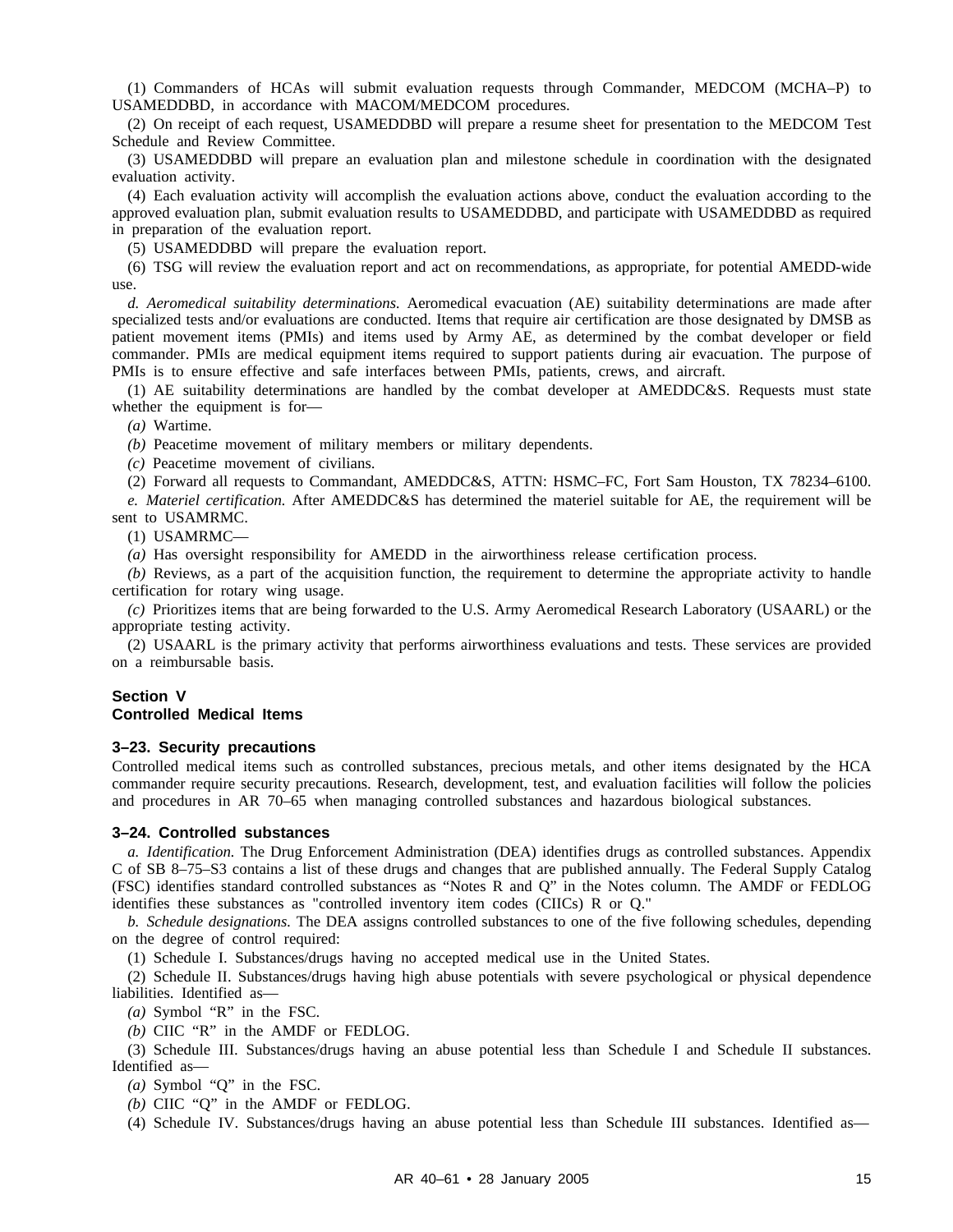*(a)* Symbol "Q" in the FSC.

*(b)* CIIC "Q" in the AMDF or FEDLOG.

(5) Schedule V. Substances/drugs having an abuse potential less than Schedule IV substances. Identified as—

*(a)* Symbol "Q" in the FSC.

*(b)* CIIC "Q" in the AMDF or FEDLOG.

*c. Requisitioning standard controlled substances.* Only Army activities identified in the SB 8–75 series can requisition controlled substances. DSCP will ship only to those DOD activity address codes (DODAACs) cited in the series.

*d. Controlled substance turn-in.* Controlled substances that are complete units of issue will be turned-in to the supporting IMSA/USAMMCE/MEDLOG BN. Less than complete units of issue will be destroyed by the organization. If the unit lacks the ability to destroy controlled substances, packages containing less than the unit of issue will be turned-in to the supporting pharmacy for destruction.

*e. Local purchase of controlled substances.*

(1) All local purchases must comply with DEA instructions and procedures contained in SB 8–75–11.

(2) Each HCA commander may designate a minimum number of essential personnel within the IMSA/MEDLOG Bn/USAMMCE or pharmacy as authorized to sign exempt certificates for the purchase of controlled substances for official use.

*f. ARNG/ARNGUS policies and procedures for controlled substances.*

(1) ARNG/ARNGUS activities will, within 30 days of mission completion, return stock symbol "R" controlled substances acquired for patient care missions (such as annual training, inactive duty training, and site support) to one of the following activities for proper control:

*(a)* The ARNG/ARNGUS Troop Medical Clinic (TMC) that will accept the materiel.

*(b)* A U.S. Property and Fiscal Office.

*(c)* Any active duty installation medical supply activity.

(2) ARNG/ARNGUS activities will complete the following actions to stock symbol "Q" controlled substances: *(a)* Return, if not required for future patient care missions. Follow the same procedures as symbol "R" controlled substances.

*(b)* Store, if retained, in a field safe that has been secured to the structure or has been placed in a more secure container that meets the security requirements of AR 190–51.

#### **3–25. Shipment of controlled medical items**

Federal laws (Chapter 13, Title 21, United States Code (21 USC Chapter 13)), govern the handling of controlled medical items within the U.S. and its territories. Controlled medical items must be safeguarded at all times to prevent illegal use and pilferage. Controlled items must be removed from assemblages and packed and shipped separately.

#### **3–26. Storage and issue of installation stocks of controlled medical items**

*a. Physical security.* Storage facilities will follow the physical security standards in AR 190–51 for controlled medical items, other medically sensitive items, and all other items.

*b. Managing controlled medical items.*

(1) HCA commanders or command surgeons will appoint MSOs and at least one alternate to serve as custodians of their activities' stocks of controlled medical items.

(2) In activities where logistics personnel no longer maintain functioning vaults, pharmacy officers may be appointed.

#### **3–27. Periodic inventories of controlled medical items**

Disinterested officers, appointed by HCA commanders or command surgeons, will conduct inventories of all symbols "R" and "Q" controlled items monthly. These inventories will exclude components of aviation survival kits that are on hand in aviation units. Inventories of these components must be conducted at the same time as the periodic inspections of complete kits (every 120 days). If officer personnel are limited or not available, noncommissioned officers (E7 or above) or civilians (General Schedule-7 or above) will be appointed. Logistics and pharmacy personnel cannot be used or appointed as disinterested officers.

#### **3–28. Other items requiring control**

RMC/MSC/HCA commanders will—

*a.* Designate items that are expensive and known to be highly vulnerable to theft or potential abuse as controlled items.

*b.* Determine which storage and handling precautions will be used.

#### **3–29. Controlled medical items as components of medical equipment sets**

*a.* MESs containing controlled medical items will be stored to provide the best security available.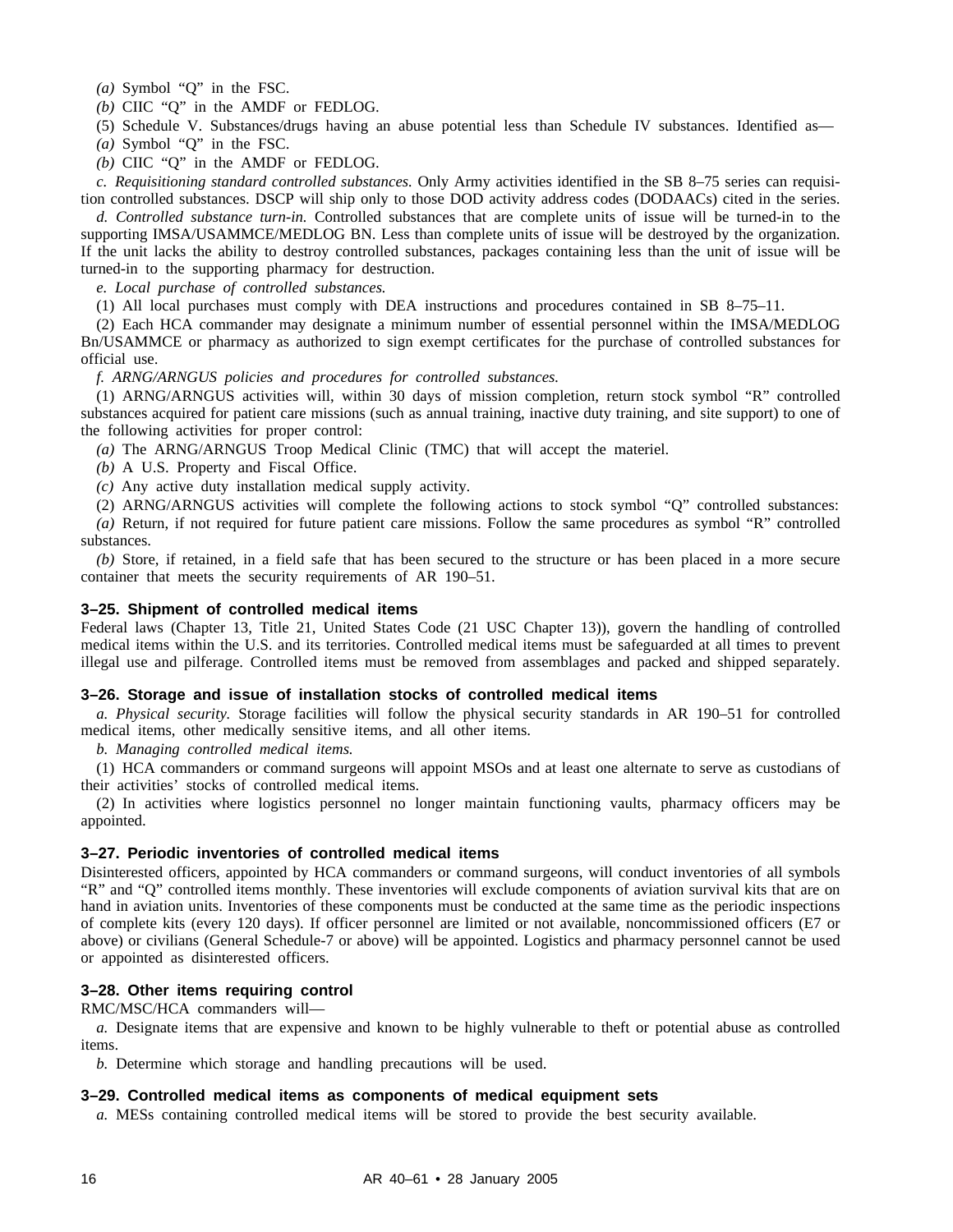*b.* When the operational readiness of an MTOE unit requires that the controlled medical item components of an MES be maintained in the unit, the unit commander will store the items in a secure location (see para 3–26). If controlled medical item components cannot be extracted for special storage, the items must be stored in chests that are handled or otherwise appropriately secured. The entire MES also must be stored in the most secure manner possible.

#### **3–30. Controlled medical item components of aviation survival kits**

Issue controlled medical items (Schedule V drugs) that are components of aviation survival kits with the complete kit to the requesting unit. At the unit level—

*a.* Keep aviation survival kits in the possession of authorized personnel.

*b.* Secure kits in the same manner as other aviation life support equipment (for example, in a locked room, cage, or individual locker).

*c.* Keep controlled medical item components with survival kits at all times. This ensures crewmembers can use the items in emergency survival situations.

*d.* Replace controlled medical item components that have expired.

#### **Section VI**

#### **Materiel Management in Modified Table of Organization and Equipment Activities**

#### **3–31. Medical logistics battalions**

*a.* In peacetime, MEDLOG Bns may perform full SSA functions, have training missions, or have area supply missions. Upon mobilization and/or deployment, MEDLOG Bns normally will perform all SSA functions.

*b.* MEDLOG Bns assigned to medical SSA missions will support all customers according to the logistics support plans developed for their commands or areas of operation. Plan also will outline the relationship between the MEDLOG Bn and the next higher level of supply support. Continental United States (CONUS) MEDLOG Bns' supporting commands will coordinate the logistics support plans with the supported RMCs.

#### **3–32. Materiel management in other than medical logistics battalions**

*a. Authorized Stockage.* MTOE medical supply operations can stock—

(1) Consumable items authorized in MESs (for MTOE hospitals, the required resupply module fulfills this requirement).

(2) Items used to meet contingency missions and training requirements and items used to provide garrison medical support, if approved by the command surgeon. Units with these missions, training, and/or support requirements will maintain command surgeon-approved authorized stockage lists (ASLs) that reflect wartime and peacetime requirements.

*b. Stockage criteria.*

(1) Command surgeons determine peacetime stockage objectives for MTOE medical supply operations. Stockage objectives will not exceed 30 days.

(2) MTOE medical supply operations will follow MACOM guidance when establishing stockage criteria for items that support ASLs and mandatory parts lists or re-supply of medical MES components.

(3) Local policy will govern ASL distribution.

*c. Calculating stockage levels.*

(1) Command surgeons determine peacetime stockage objectives for MTOE medical supply operations. Stockage objectives will not exceed 30 days.

(2) MTOE medical supply operations will use the days of supply method or inventory management modules of approved automated systems to compute requisitioning objectives (ROs). Logistics support plans should establish days of supply needed to support designated unit operations when mobilized. Each MTOE medical supply operation will obtain authorization from the supporting IMSA/USAMMCE for the local purchase of non-stocked medical surgical (MEDSURG) items using a Government/IMPAC credit card. MTOE medical supply will utilize the supporting IMSA/ USAMMCE for medical local purchases exceeding the purchase card threshold.

#### **3–33. Ordering service regulated items**

To route requisitions for acquisition advice code (AAC) "A" regulated medical items, follow these procedures:

*a.* For CONUS and OCONUS active duty units:

(1) The requester must submit requisitions to the supporting IMSA/USAMMCE.

 $(2)$  The IMSA/USAMMCE sends the requisition to USAMMA and an information copy to the requester's MACOM.

(3) USAMMA validates the requirement with the appropriate MACOM, as required.

*b.* CONUS and OCONUS USAR and ARNG/ARNGUS units will follow procedures contained in SB 8–75–11.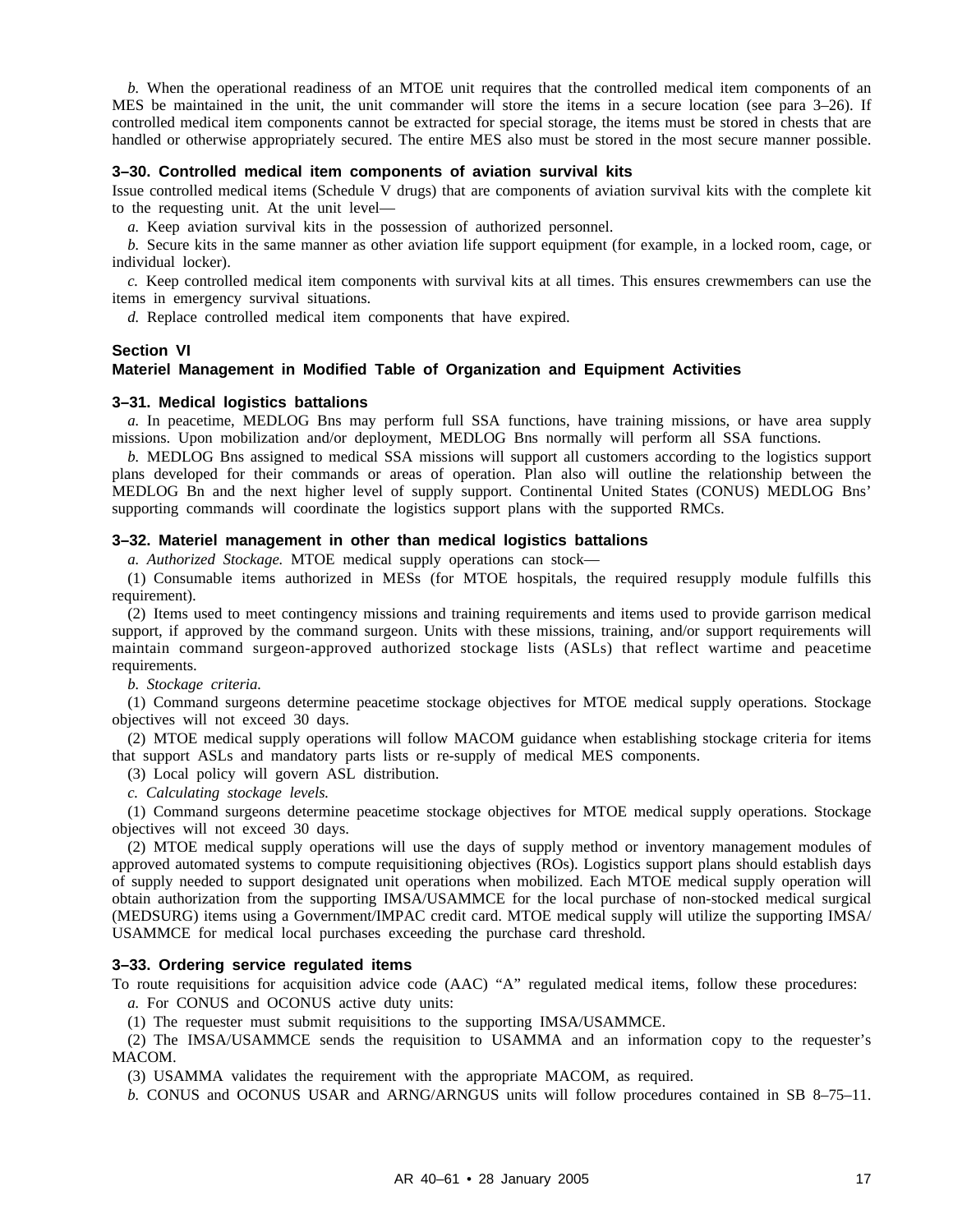#### **3–34. Reference book sets for medical modified table of organization and equipment units**

- *a.* The MTOE and other Army authorization documents authorize book sets for MTOE units. The AMEDDC&S—
- (1) Determines book set components.
- (2) Reviews book sets annually.
- *b.* To obtain individual books for book sets:
- (1) Use local purchase procedures.
- (2) Use the current General Services Administration FSS for Federal Supply Group 76.

#### **Section VII**

#### **Army National Guard/Army National Guard of the United States Units**

#### **3–35. Medical supply support**

*a.* U.S. Property and Fiscal Office (USPFO) commodity managers are designated to provide medical materiel/ IMSA-type support to ARNG/ARNGUS units. USPFOs and ARNG/ARNGUS MTOE units assigned medical supply support missions will requisition Class VIII items with NSNs using MILSTRIP procedures contained in AR 725–50.

*b.* Direct delivery from vendors to end users is a cost-effective and responsive delivery methodology and will be used whenever feasible. The medical surgical and pharmaceutical prime vendors fulfill this requirement. ARNG/ ARNGUS organizations may pass all Class VIII materiel requisitions, less those for which USPFOs initiate local purchase actions, to the supporting Power Projection Platform (PPP) medical activity (IMSA) or other designated medical support element. States have the option of establishing or not establishing a support relationship with the PPP/ IMSA.

#### **3–36. Pharmaceuticals**

ARNG/ARNGUS units will maintain State surgeon-approved formularies in accordance with SB 8–75–S10.

#### **3–37. Medical materiel quality control messages**

The Chief, National Guard Bureau (CNGB) will, upon receipt, distribute copies of all medical materiel quality control (MMQC) messages to the division medical supply office and ARNG/ARNGUS training sites operating TMCs. Additionally, the CNGB immediately will distribute all MMQC messages concerning Type I medical materiel complaints and Food and Drug Administration (FDA) Class I recalls to the State safety office and all State medical elements, including separate medical detachments and medical sections of maneuver battalions.

#### **Section VIII**

# **Management Indicators and Supply Performance Indicators**

#### **3–38. Use of management and supply performance indicators**

*a.* Management indicators are factors that measure supply function performance. For example, management indicators include the adequacy of policies and procedures, placement of supply activities within an organization, span of control, productivity, responsiveness to customer needs, management controls, and operating practices. Supply performance indicators are standards used to measure supply operation results.

- *b.* Medical-specific management and supply performance indicators are contained in SB 8–75–11.
- *c.* Management and supply performance indicators will be used as standards to measure—
- (1) Management effectiveness.
- (2) Organizational placement appropriateness.
- (3) Management control adequacy.
- (4) Organization supply activity quality.
- (5) Staff productivity.

#### **3–39. Performance indicator data**

Command surgeons, RMCs/MEDCENs/MEDDACs, and commanders operating IMSAs/MEDLOG Bns will develop, maintain, and evaluate supply effectiveness data on support received and support rendered.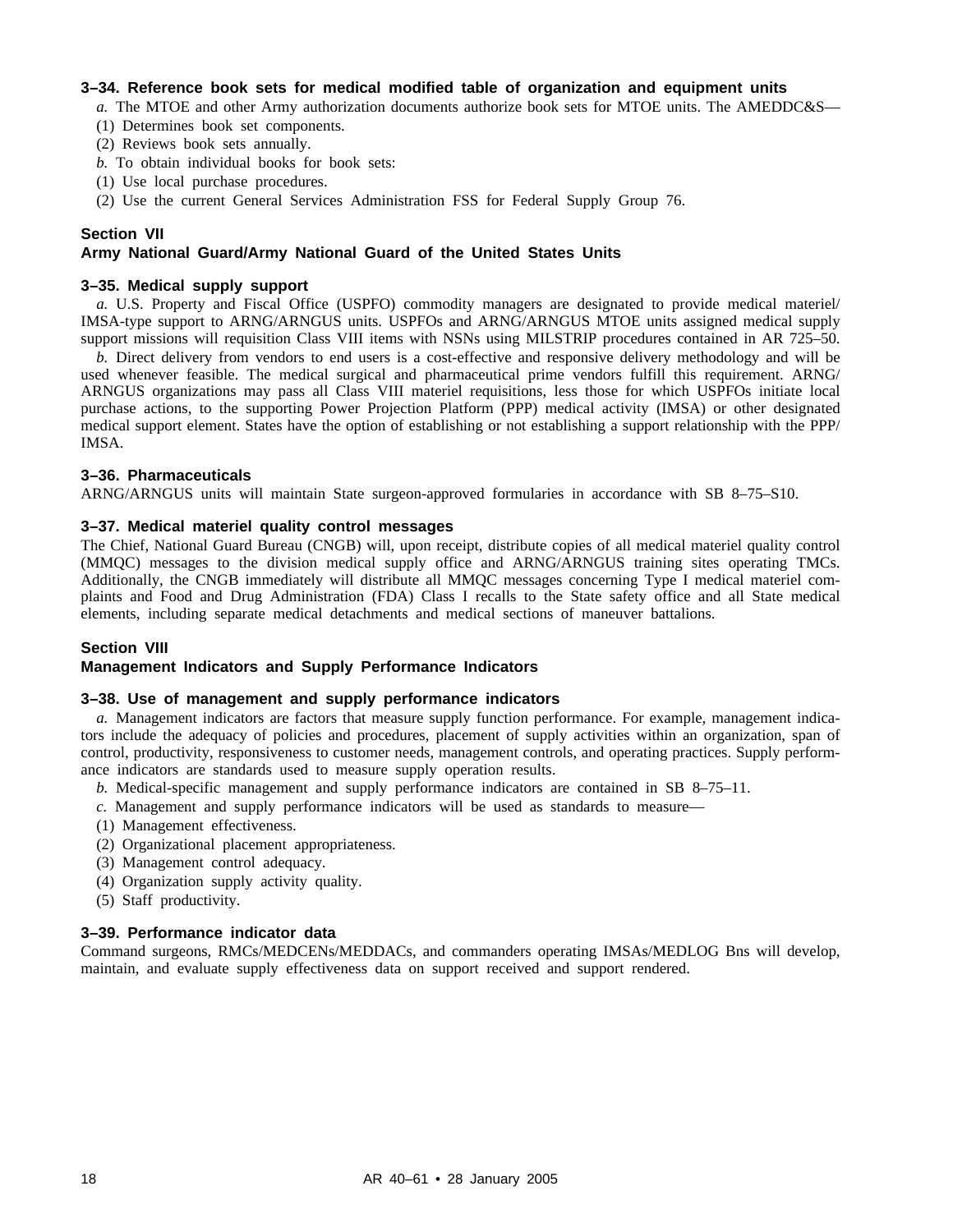# **Chapter 4 Quality Control, Shelf-life, and Medical Materiel Complaints**

#### **Section I Quality Control of Medical Materiel**

#### **4–1. Quality control information**

This chapter provides policy for medical materiel—

- *a.* QC.
- *b.* Storage and shelf life.
- *c.* Surveillance, recalls, and suspension.
- *d.* Disposal and destruction.
- *e.* Complaints.

#### **4–2. Quality control responsibilities**

*a.* MEDLOG activities (IMSAs/MSAs/MEDLOG Bns/USAMMCE) and pharmacies will—

(1) Serve as focal points for dissemination and collection of MMQC information.

(2) Establish and operate medical materiel surveillance programs.

(3) React to QC information by insuring that all sequentially numbered DOD MMQC messages, DOD shelf life extension program (SLEP) messages, USAMMA medical materiel information (MCMR–MMI) messages, vendor generated messages, SB 8–75 series notices, and recall notices from supporting commercial distributors' PVs are received, registered, validated, observed, and disseminated to customers.

(4) Provide QC information to medical receiving, storage, shipping, and maintenance elements and to supported activities that consume medical materiel.

(5) Provide QC information (such as reports of materiel defects) to the wholesale system based on surveillance findings and reports from customers.

- (6) Prepare reports or take other actions as required by this regulation.
- (7) Establish procedures to ensure that materiel is marked to reflect current QC information.
- (8) Ensure that materiel is stored in such a manner to prevent deterioration.
- (9) Provide logistics assistance to supported units for QC matters.

(10) Act as QC information sources by conducting constant surveillance programs of medical materiel in storage or use.

(11) Suspend, report, or dispose of unserviceable materiel using national, regional, or local disposal contracts.

*b.* MSOs will coordinate with risk managers at HCAs to ensure that medical materiel QC procedures are included in the HCA Quality Assurance Programs in accordance with AR 40–68. Risk managers will be advised of all potential compensable medical materiel problems.

*c.* When medical materiel complaints are submitted, every effort to preserve evidence will be made by turning in suspect medical materiel to IMSAs/MSAs/MEDLOG Bns/USAMMCE or pharmacies.

*d.* Non-supply support activity (SSA) medical supply operations (that is, deployable hospitals, area support medical battalions, and TDA clinics) will maintain QC programs for their medical materiel stocks. These medical supply operations will respond to requests from the wholesale system for QC information by conducting appropriate research or surveillance, and provide information through their supporting IMSAs/MSAs/MEDLOG Bns/USAMMCE to the wholesale system. These medical supply operations will receive MMQC messages and information from IMSAs/ MSAs/MEDLOG Bns/USAMMCE for internal use and distribution to supported customers.

*e.* Local QC procedures will be established detailing how the above responsibilities will be accomplished.

#### **4–3. Sources of quality control information**

The following sources of QC information will be used by all activities involved with medical materiel:

*a.* USAMMA QC messages are referred to as DOD MMQC and DOD SLEP messages. DOD MMQC messages and DOD SLEP messages are identified by a numbering sequence that starts in the beginning of each calendar year, for example, DOD MMQC 01–1001 and DOD SLEP 01–5001. USAMMA MCMR MMI messages (issued to Army activities only) also are identified by a numbering sequence that starts in the beginning of each calendar year, for example, MCMR MMI 01–4001.

*b.* DOD MMQC, DOD SLEP, and Army MMI messages contain information of system-wide interest. This includes:

- (1) Suspension of medical materiel.
- (2) Extension of storage time periods (potency expiration dates).
- (3) Disposition instructions.
- (4) Other significant QC information.

*c.* DOD MMQC and DOD SLEP messages issued by USAMMA are transmitted worldwide to units and activities of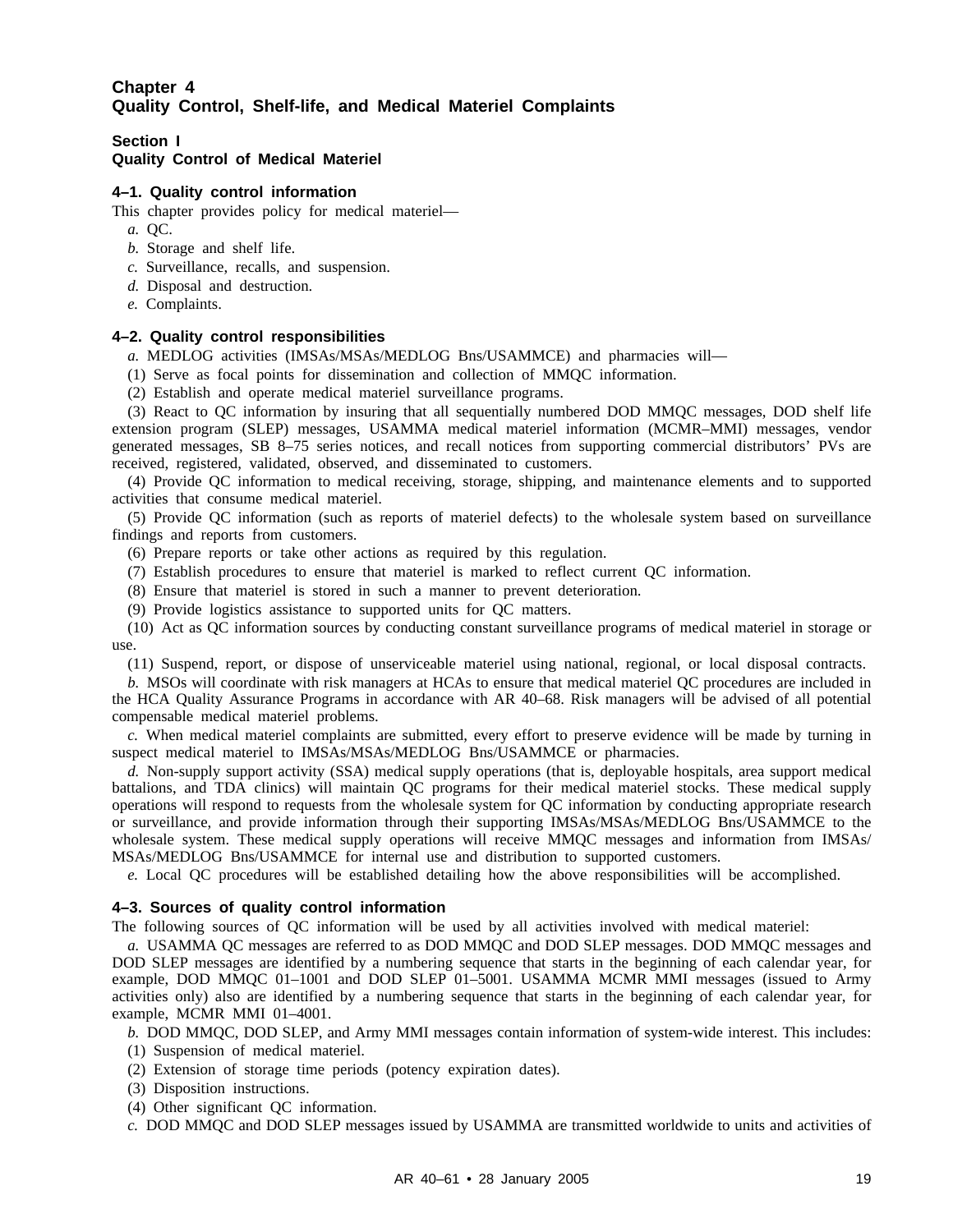the Active Army, USAR, and ARNG/ARNGUS, as well as to the other Services. USAMMA MMI messages are transmitted worldwide to units and activities of the Active Army, USAR, and ARNG/ARNGUS only.

#### **Section II**

#### **Storage and Shelf Life of Medical Materiel**

## **4–4. Storage policy**

MSOs are responsible for—

- *a.* Care, preservation, and surveillance of all medical materiel under their control.
- *b.* Establishment of storage policies for all supported activities.
- *c.* Provision of technical advice and assistance to all supported customers.
- *d.* QC of medical gasses.

#### **4–5. Quality control of medical gases**

*a.* For medical purposes, gases (such as oxygen, nitrous oxide, and ethylene oxide) require strict QCs. These QCs cover the receipt, storage, testing (gas and cylinders), record keeping, handling (cylinders only), disposal, and turn-in of cylinders.

*b.* Medical-grade gases are those that meet standards set forth in Title 21, Code of Federal Regulations, Sections 210–211 (21 CFR 210–211). These gases are available in bulk (liquid) and in cylinders (gas).

*c.* Bulk (liquid) gases may be oxygen or ethylene oxide.

#### **4–6. Storage periods for medical materiel**

*a.* For medical materiel, the term "shelf life" is used when referring to expiration-dated (potency and dated (P&D)) items and items of supply that possess deteriorative or unstable characteristics to the degree that storage time periods are assigned to ensure that the items will perform satisfactorily in service. Medical materiel storage periods are categorized as follows:

(1) *Type I shelf-life items.* Type I items are items of supply that have definite storage periods terminated by expiration dates established by empirical and technical test data. Routinely, these supply items are considered nonextendable, except when large quantities are being stored for contingency purposes. In these cases, the supply items may qualify (based on technical and economic considerations) as candidates for the DOD/FDA SLEP. The DOD/FDA SLEP requires FDA testing. Type I shelf life items are identified by "01" in the fourth and fifth positions of the materiel category structure code (MCSC) and by an alpha character in the shelf life code (SLC).

(2) *Type II shelf-life items.* Type II items are items of supply that have definite storage periods terminated by expiration dates that may be extended after prescribed inspections or restorative actions. Type II items are those items of supply having a definite storage period terminated by an expiration date that may be extended after a prescribed inspection or restorative action. They are identified by "02" in the fourth and fifth positions of the MCSC and by a numeric entry in the SLC.

(3) *Selected Type II shelf-life items.* Selected Type II shelf-life items are those that require specific actions by local activities prior to extensions. (See AR 702–18/DLAD 4155.37/Navy Supply Instruction (NAVSUPINST) 4410.56A/ AFJMAN 23–232/MCO 4450.13A for materiel quality storage standards policy for shelf-life materiel.)

(4) *Estimated storage-life items.* Estimated storage-life items are items of supply with estimated storage periods, during which the items are expected to retain their serviceable qualities. These items are identified by "03" or "08" in the fourth and fifth positions of the MCSC and by a zero in the SLC.

(5) *Minimum shelf-life items.* Minimum shelf-life items are shelf-life medical materiel that have potency dates with the minimum shelf-life potency acceptable for procurement. Minimum shelf-life potencies are identified by the SLC and published in AR 702–18/DLAD 4155.37/ NAVSUPINST 4410.56A/AFJMAN 23–232/MCO 4450.13A.

(6) *Shelf-life condition codes.* Shelf-life medical materiel are condition coded in accordance with AR 702–18/DLAD 4155.37/ NAVSUPINST 4410.56A/AFJMAN 23–232/MCO 4450.13A as follows:

*(a)* Condition code "A" signifies more than 6 months of remaining shelf life.

*(b)* Condition code "B" signifies 3 to 6 months of remaining shelf life.

*(c)* Condition code "C" signifies less than 3 months of remaining shelf life.

(7) *Reclassified materiel.* Medical materiel bearing expiration dates are reclassified from condition code "A" to "B" or "C" based upon the number of months remaining in the dating periods before expiration. CONUS and OCONUS activities may receive condition code "A" stocks for shelf-life materiel issued from DSCP. Condition code "B" stocks are issued to CONUS activities, but may be issued to OCONUS activities with prior approval from the requisitioner. Activities will report (see section V, below) newly procured potency dated materiel. For OCONUS activities, newly procured potency dated materiel is shelf-life condition coded "B" or "C" upon receipt; for CONUS activities, this materiel is shelf-life condition coded "C."

*b.* The FDA, under the DOD/FDA SLEP, is the approving authority for medical activities requesting extensions on selected shelf-life items.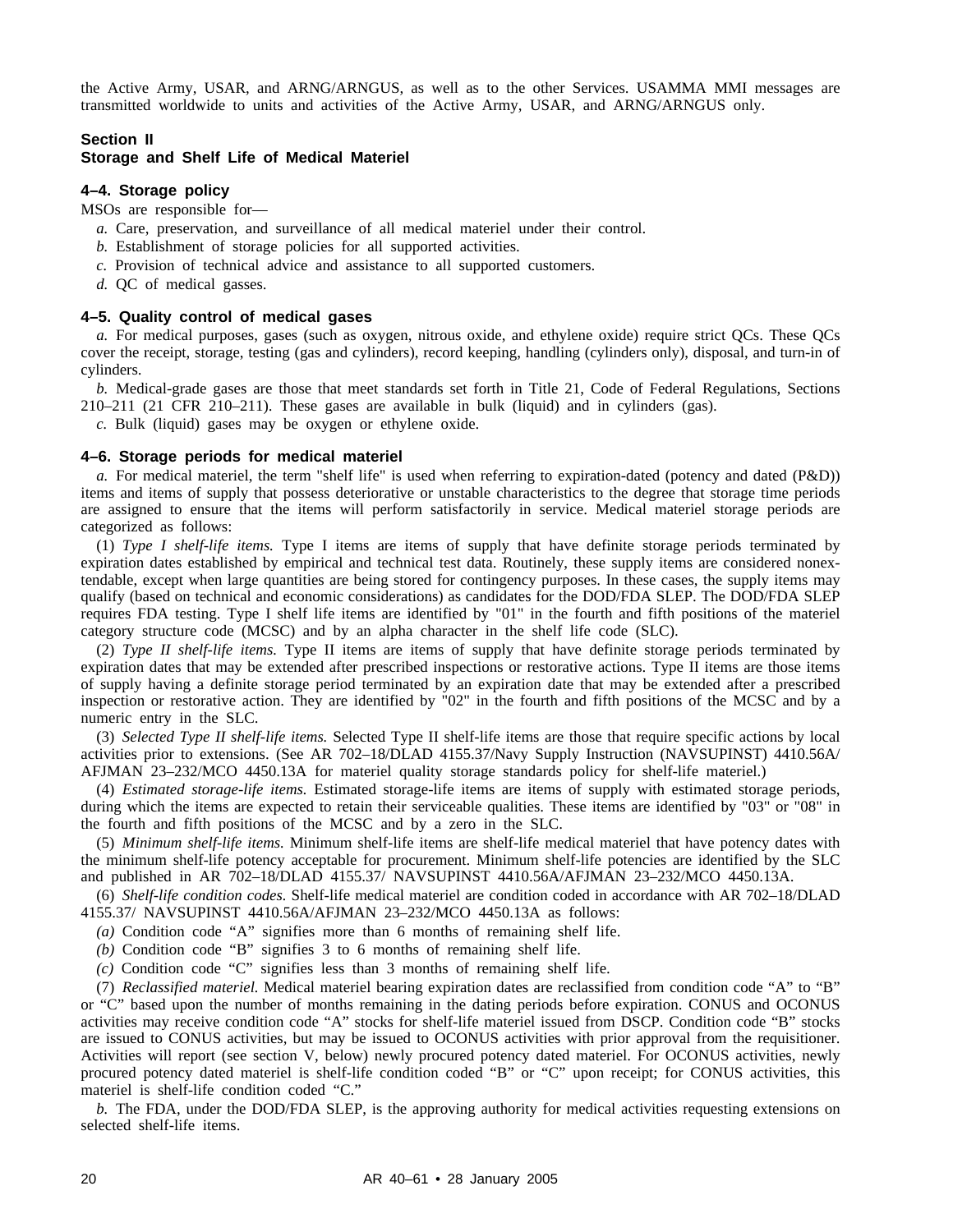*c.* The relationships and differences between shelf-life items and estimated storage life items are:

(1) Shelf-life items have specific storage periods that are terminated by expiration dates. Certain shelf-life items can be extended after accomplishing prescribed actions at the local level. Others require inspection and testing through the DOD/FDA SLEP or the manufacturer.

(2) Estimated storage life items do not have specified storage periods. The fact that an estimated storage life item has exceeded its storage period is not sufficient evidence that the item is unsuitable for continued issue and use.

#### **4–7. Management of shelf-life items**

*a. General.* Active management of shelf-life items to preclude destruction requires the following:

(1) Establishing procedures that—

*(a)* Support the optimum use of shelf-life items, both contingency and peacetime.

*(b)* Ensure the earliest dated materiel is issued first.

(2) Establishing local management and performance criteria that provide incentives for reducing excess and disposal/ destruction workloads and costs.

(3) Seeking and exploiting opportunities to return short-dated and expired materiel to the manufacturers/distributors through contracting channels.

(4) Considering the use of alternative materials or alternative contracts to support operations requiring shelf-life materiel.

*b. Local testing procedures.* X-ray film, adhesive tape, microscope slides, and certain blood collecting tubes are Type II expiration-dated items that may be tested and extended using local testing procedures. (See AR 702–18/DLAD 4155.37/ NAVSUPINST 4410.56A/AFJMAN 23–232/MCO 4450.13A for materiel quality storage standards policy for shelf-life materiel.) Do not use outdated medical items unless extensions have been received from USAMMA or other official sources.

*c. Potency extension.* Medical materiel may receive extension of potency from—

(1) The DOD/FDA SLEP. Under this program, the FDA tests shelf-life materiel for the military Services. Each Service requests specific materiel for FDA testing by NSN, nomenclature, manufacturer, quantity per lot, lot number, and manufacture expiration date. The FDA will extend materiel that tests successfully, provided it has been stored properly. USAMMA coordinates this program for the Army.

(2) Field initiated extension requests. Army activities will initiate extension requests for materiel that meet extension criteria (para 4–7*g* below).

*d. MU and medical nuclear, biological, and chemical defense materiel (MNBCDM) mandatory extension actions.* USAMMA publishes a list of items currently approved for testing in the DOD/FDA SLEP at http://www.usamma. army.mil/html/dodshelf.html.

*e. Autoinjectors.* Autoinjectors will not be relabeled at the unit level. Materiel is placed in the shelf-life extension program and relabeled only as required. Only the manufacturer will accomplish relabeling.

*f. Biologicals.* The FDA will not accept shelf-life extension requests for FSC 6505 items classified as "biologicals." USAMMA will provide guidance through QC messages on reporting and disposal of biologicals.

*g. Criteria for field initiated extension requests.* Items reported for potential extension will meet the following criteria:

(1) Stocks on hand will reach their expiration dates or assigned shelf life prior to use.

(2) Generally, the quantity projected to be on hand at the time of shelf-life expiration must have acquisition costs of \$10,000 or more per lot. USAMMA will authorize by message the destruction of lines with acquisition costs of less than \$10,000 per lot once the stocks reach the assigned expiration dates, unless extensions have been given.

(3) MU/MNBCDM items must be reported for potency extension regardless of the dollar values of stock on hand.

(4) The testing of P&D items for possible shelf-life extension will confined to MU items and medical pharmaceutical items that are in limited production and/or indefinite manufacture backorder and could have potentially adverse impacts on medical readiness.

#### **Section III**

#### **Surveillance, Recalls, and Suspension**

#### **4–8. Surveillance of materiel**

*a.* Activities that stock medical materiel will establish surveillance programs to provide for scheduled inspections of medical materiel. When appropriate, activities will rotate mobilization reserve stocks with operating stocks. Timely action is necessary to preclude undue loss through deterioration or destruction.

*b.* The basic publications used for surveillance programs are as follows:

(1) AMDF or FEDLOG.

(2) AR 702–18/DLAD 4155.37/ NAVSUPINST 4410.56A/AFJMAN 23–232/MCO 4450.13A, appendix M.

(3) SB 8–75 series.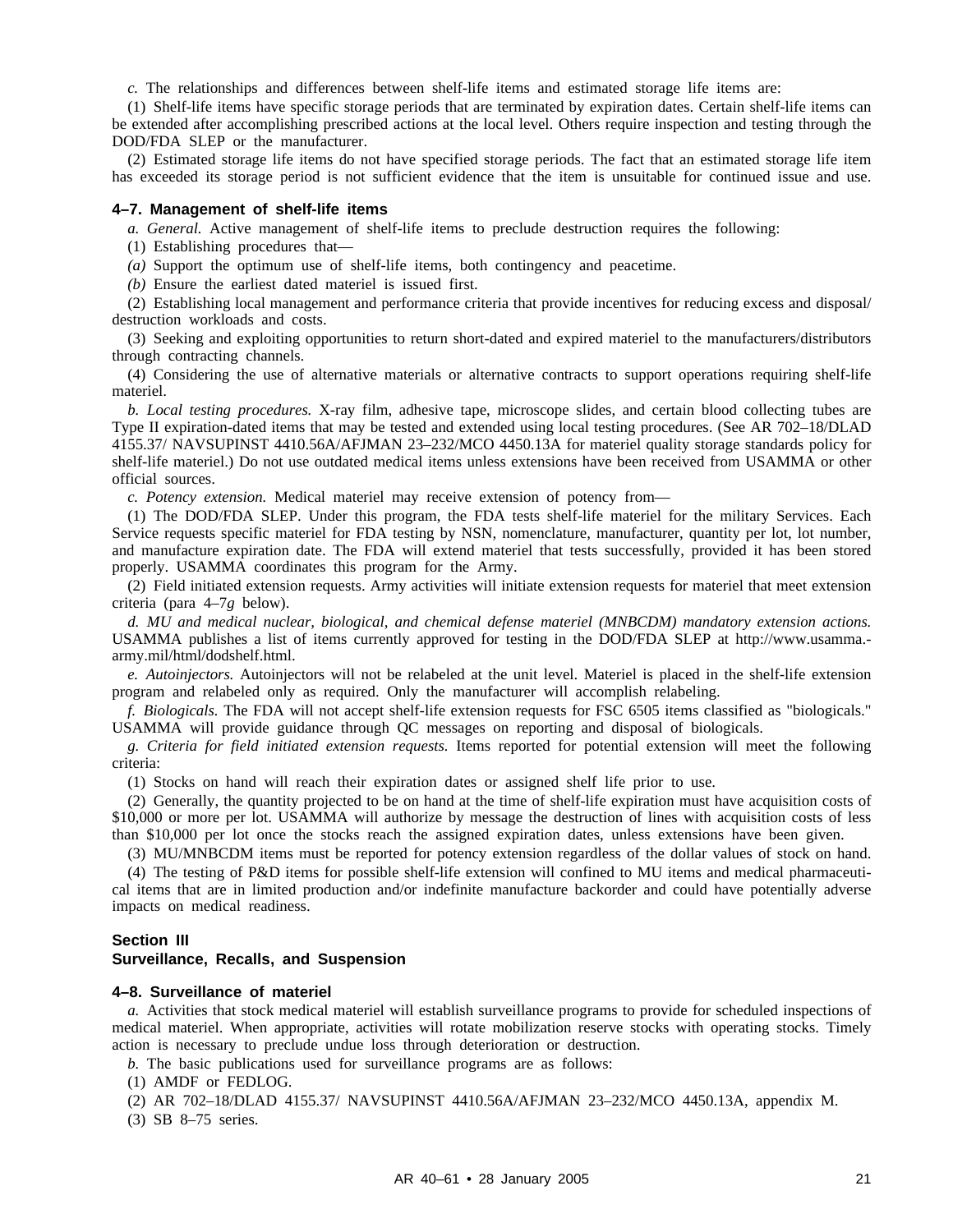(4) Military Item Disposition Instructions (MIDI). (Available at http://chppm-www.apgea.army.mil/.)

- (5) UDR.
- (6) DLIS
- (7) Military Environmental Information Source.
- (8) DOD MMQC messages.

*c.* AR 702–18/DLAD 4155.37/ NAVSUPINST 4410.56A/AFJMAN 23–232/MCO 4450.13A, appendix M contains the procedures and standards for visual inspections of medical materiel. The standards identify the physical properties (discoloration, precipitation, odor change, and so forth) that would indicate product deterioration and render the item unsuitable for issue and use. AR  $\overline{702-18/DLAD}$  4155.37/ NAVSUPINST 4410.56A/AFJMAN 23-232/MCO 4450.13A, appendix M may be viewed at http://www.usamma.army.mil/.

#### **4–9. Recall of nonstandard drugs and devices**

*a.* A nonstandard drug is any item that does not have a DMSB-approved NSN. Nonstandard drugs and devices announced by the FDA as being recalled by manufacturers or distributors will be published in DOD MMQC messages. *b.* Procedures for the recall of nonstandard drugs and devices are contained in SB 8–75–11.

#### **4–10. Suspension of medical materiel**

- *a.* USAMMA will publish suspension instructions for medical materiel through MMQC messages.
- *b.* Procedures for the suspension of medical materiel are contained in SB 8–75–11.

#### **Section IV**

#### **Disposal and Destruction of Medical Materiel**

#### **4–11. Disposal policy**

*a.* Unclaimed excess or unserviceable medical materiel will be retained at HCAs and disposed of through DRMO channels.

*b.* AMEDD will use contracted services for the disposal and return of medical materiel wherever possible. Use of such contractual services enables AMEDD to obtain monetary credits and/or replace unserviceable materiel with like or similar serviceable materiel. For nonhazardous waste items that cannot be disposed of through the use of such contracted services, medical materiel (except for nonhazardous supply class 6505 items that DRMO will not accept) will be destroyed or disposed of through the supporting DRMO. For all items determined to be hazardous waste, disposal through the supporting DRMO is required unless comparable local disposal mechanisms are available and approved by HQDA through the MACOMs.

*c.* The DSCP Directorate of Medical Materiel and DVA have established a national contract with a reverse distributor (contractor) capable of assisting with the Pharmaceutical Returns Management Program for DOD and DVA pharmaceutical PV customers. Under the Pharmaceutical Returns Management Program, the awarded contractor will assist DOD and DVA pharmacies and medical treatment facilities (MTFs) to achieve maximum credit for the return of expired and soon-to-be expired pharmaceutical products, while remaining in compliance with all applicable regulations related to hazardous waste handling. All individuals responsible for administering the pharmaceutical returns contract must be certified as contracting officers' representatives (CORs). Each commander will appoint a primary and, wherever appropriate, an alternate COR.

*d.* Disposal of medical items will adhere to MIDI and any applicable Federal, State, and local regulations.

#### **4–12. Disposal procedures**

Procedures for the disposal and destruction of medical materiel are contained in SB 8–75–11.

#### **Section V Medical Materiel Complaints**

#### **4–13. Complaint policy**

Assistant Secretary of Defense (Health Affairs) has appointed the DSCP as the focal point for DOD medical QC issues. *a.* Report complaints involving medical materiel found to be injurious or unsatisfactory on SF 380 (Reporting and Processing Medical Materiel Complaints/Quality Improvement Report) and, when necessary, in accordance with American, British, Canadian, and Australian Quadripartite Standardization Agreement (QSTAG) 287 ED.3. SF 380 may be reported online at http://www.usamma.army.mil/html/dodshelf.html.

*b.* Medical, supply, and maintenance personnel will thoroughly evaluate materiel before complaints.

*c.* Do not report materiel that produces the same side effects described on package inserts.

*d.* In complaints involving blood grouping and blood reagents, keep the actual bottles or reagents involved as well as the cells and serum used with the reagents available for testing.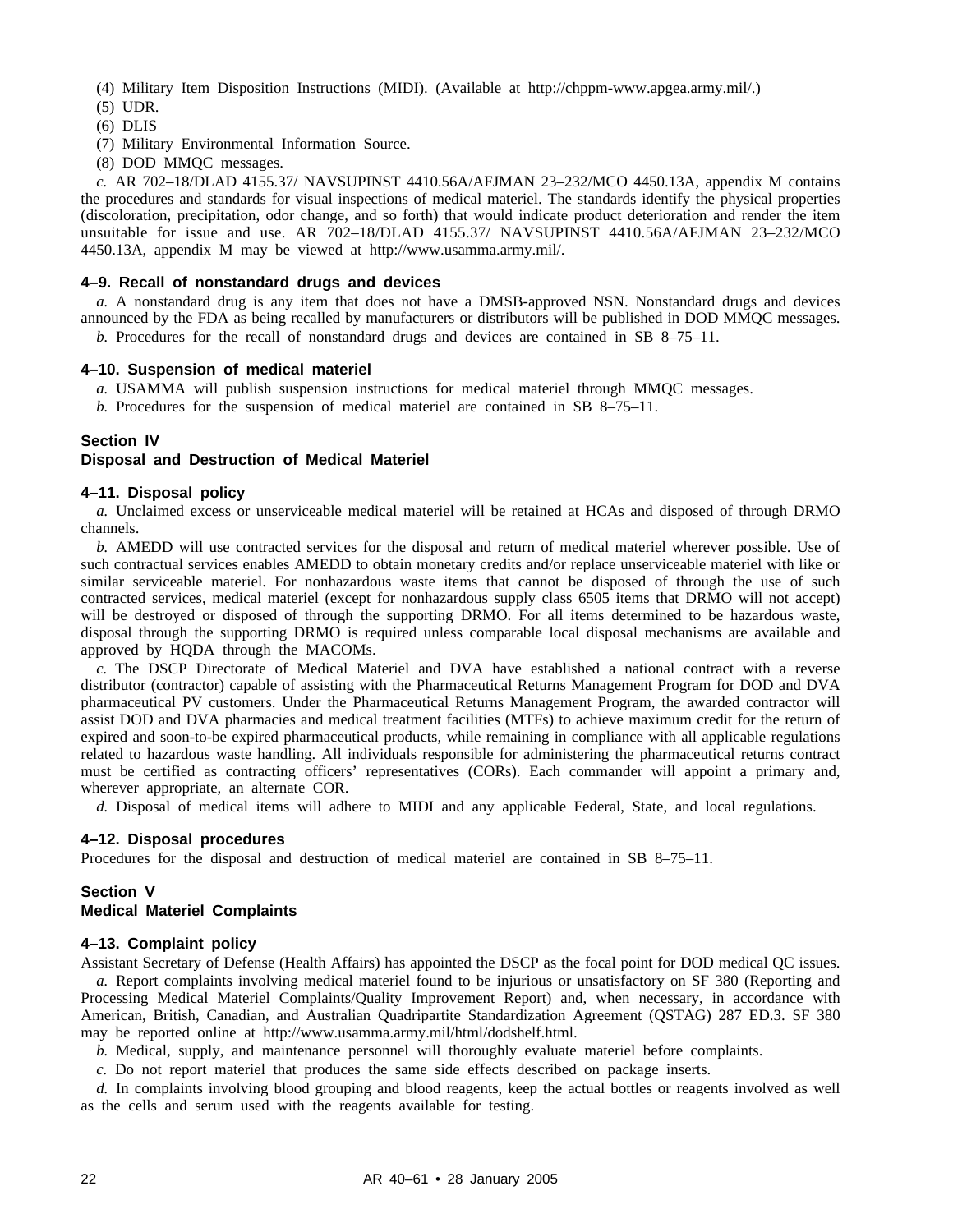#### **4–14. Types of medical materiel complaints**

*a.* Complaints concerning defective or unsatisfactory medical materiel are classified as follows:

(1) *Type I.*

*(a)* Type I complaints are submitted for materiel, including equipment, determined by use or test to be harmful or defective to the extent that using the materiel has or may cause death, injury, or illness. Immediate action must be taken to report such materiel and suspend its issue and use.

*(b)* Type I complaints can be initially classified only by medical or dental officers familiar with the details of the complaints. Professional personnel will carefully ascertain and evaluate all pertinent facts to preclude unnecessary delay or undue alarm because of the immediate worldwide notification required for Type I complaints. Disseminated information must include all information required on SF 380. Additionally, individuals initiating the complaints will be available to respond to telephone inquiries.

(2) *Type II.* Type II complaints are used to report materiel, other than equipment, that is suspected of being harmful, defective, deteriorated, or otherwise unsuitable for use. Personnel must take expeditious action to report such materiel and to suspend its issue and use.

(3) *Type III.* Type III complaints are used to report equipment that is determined to be unsatisfactory because of malfunction, design, defects (attributable to faulty materiel, workmanship, or quality inspection), or performance. Such complaints do not necessarily require suspension of the items.

*b.* Medical materiel complaint procedures are contained in SB 8–75–11.

#### **Chapter 5 Medical Equipment Management**

#### **Section I Medical Equipment Accountability and Acquisition**

#### **5–1. Purpose**

This chapter provides policy for the accountability and purchase of medical equipment for TDA organizations, MTOE units (Active Army and Reserve), and the ARNG/ARNGUS. AMEDDPAS or DMLSS, as applicable, will be used in TDA activities for property accountability.

#### **5–2. Property management in Army Medical Department table of distribution and allowances activities**

*a.* This section provides policy for managing medical and nonmedical equipment items at AMEDD TDA activities and installations. These activities will account for all nonexpendable equipment on hand or in use at the activity in accordance with AR 25–1, AR 25–400–2, DA Pam 25–91, AR 710–2, DA Pam 710–2–1, AR 700–142, DA Pam 700–142, and AR 735–5.

*b.* The following categories of equipment for use in AMEDD activities will be accounted for on property records: (1) All maintenance-significant medical equipment regardless of cost and non-maintenance-significant medical furniture valued at more than or equal to the current micro-purchase threshold.

(2) Nonexpendable, nonmedical equipment, as defined in AR 710–2, authorized for use by medical activities. This includes organizational clothing and individual equipment (OCIE), but only for those TDA activities that have requested and received HQDA waivers to AR 710–2 and DA Pam 710–2–1. Waiver procedures are contained in SB 8–75–11.

(3) Automated data processing equipment and telecommunications equipment.

(4) All rented, leased, or loaned equipment.

(5) Any item, regardless of unit cost, considered pilferable or sensitive may be maintained on accountable records at the discretion of the property book officer (PBO).

*c.* Property accounting procedures will provide reports of asset visibility and equipment requirements as stated in SB 8–75 MEDCASE.

*d.* All items on property books will be identified with bar coded labels to improve inventory accuracy.

*e.* Equipment furnished by contractors will be listed in their contracts. Copies of the contracts will be furnished to PBOs for review and applicable equipment accountability.

*f.* Excess equipment will be reported in accordance with the provisions outlined in SB 8–75–11.

#### **5–3. Property management responsibilities**

*a. Chief, Property Management.* The Chief, Property Management is responsible for—

(1) Providing direction, leadership, and general supervision in the implementation and maintenance of the property management program throughout the organization.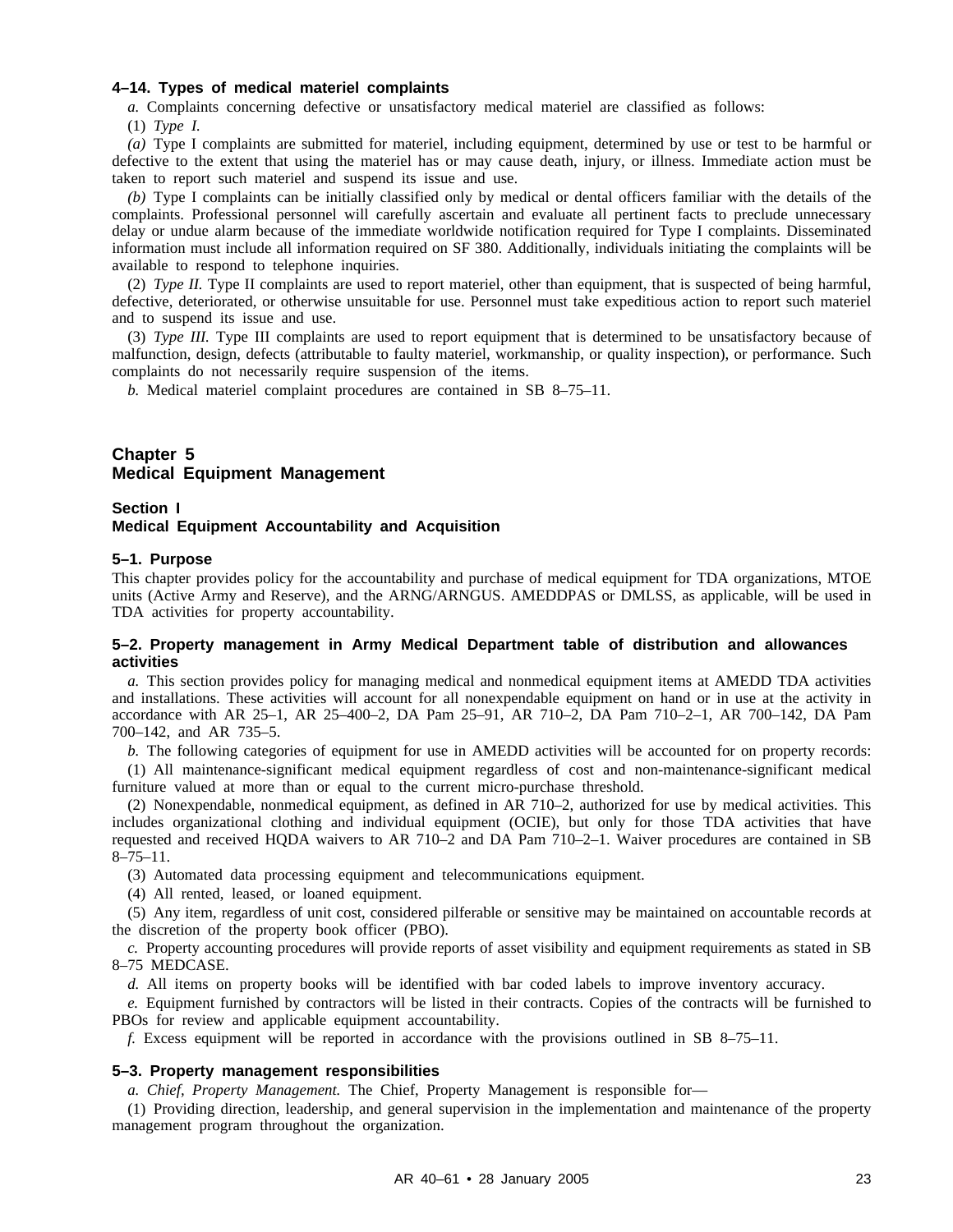(2) Establishing and maintaining the organization's regulations and procedures.

(3) Defining hand receipt/custodial areas within the organization.

(4) Establishing and training the organization's property management team, comprised of the PBO, hand receipt/ custodial managers, and hand receipt holders/custodians.

(5) Developing and implementing inventory schedules for the organization, monitoring inventory progress, and reconciling property records.

(6) Ensuring that required reports are provided.

(7) Implementing procedures for the repair and rehabilitation of property within the organization.

(8) Ensuring excess property is promptly inspected and reported for disposition, and that final disposition instructions are followed when received.

(9) Ensuring that lost, stolen, or damaged property is investigated in accordance with AR 735–5.

*b. PBO.* The PBO is responsible for—

(1) Ensuring effective administration and maintenance of the system of control and accountability for property belonging to the organization.

(2) Ensuring that hand receipt holders/custodians have current records for assigned accountable property.

(3) Ensuring that physical inventories are taken, records are reconciled, and discrepancies are investigated and resolved.

(4) Ensuring that reports of survey for lost, damaged, or destroyed property are promptly processed in the property accounting system. Overall report of survey processing times are a function of the report of survey appointing authority.

(5) Ensuring that property is fully utilized and safeguarded from misuse or theft, and that unneeded property is promptly reported for reutilization, redistribution, or disposal.

(6) Coordinating criteria for replacing or upgrading over-age equipment with the Chief, Property Management.

(7) Ensuring that bar coded labels are affixed to accountable property.

(8) Ensuring that additions, transfers, and deletions are entered into the property accounting records in a timely manner.

*c. Hand receipt holder/custodian.* The hand receipt holder/custodian is responsible for the immediate physical custody of all property under his or her control. Appointment as a hand receipt holder/custodian may or may not correspond to the individual's official job title. The hand receipt holder/custodian is responsible for—

(1) Maintaining current hand receipt/custodial records for all accountable property within his or her assigned area.

(2) Initiating or processing, in accordance with local procedures, documents affecting the accountability or custody of property.

(3) Ensuring that property has proper maintenance and protection, and is used only for official purposes.

(4) Identifying and reporting to the PBO any property excess to the needs of the area.

(5) Promptly initiating reports of survey for lost, damaged, or destroyed property.

(6) Assisting with and/or conducting physical inventories and reconciling property records.

(7) Assisting with exit clearance procedures to ensure that all assigned property is accounted for and transferred to the new hand receipt holder/custodian.

#### **5–4. Loan of property**

The issue or loan of public property for unofficial use is prohibited. Activity commanders may approve temporary loans of durable supplies and equipment to other Army or DOD HCAs. Automated or manual hand receipts will be prepared in duplicate and used to issue property loaned in this manner.

*a.* Where military medical benefits property (MMBP) exists, HCA commanders may authorize the loan of equipment and durable supplies to outpatient or convalescent military personnel or their family members, including chronically ill individuals who are authorized to received treatment in Army HCAs. This materiel and equipment is required for the treatment of injuries or illnesses and is needed to improve the function of malformed body members or to retard further deterioration. Hospital beds, oxygen monitors, and wheelchairs are examples of such equipment. Approved loans require health care provider prescriptions or letters and will not exceed 6 months in duration. Where no MMBP exists, refer patients to applicable TRICARE Service Centers for supplemental care or to alternative sources to obtain equipment.

*b.* Durable supplies will be provided by the appropriate HCA using activity, for example, central materiel service or outpatient clinic.

*c.* HCA commanders may approve lists of supplies and equipment for any equipment loan program.

*d.* PBOs will maintain records of all materiel on loan. PBOs or hand receipt managers will issue automated hand receipts to patients. If automation is unavailable, they will prepare DA Form 3161 (Request for Issue or Turn-In) in duplicate and use the form to issue property on loan.

*e.* PBOs will conduct annual inventories on all MMBP equipment not on loan. During these inventories, PBOs and hand receipt managers will reconcile records of equipment on loan by verifying that borrowers still have and require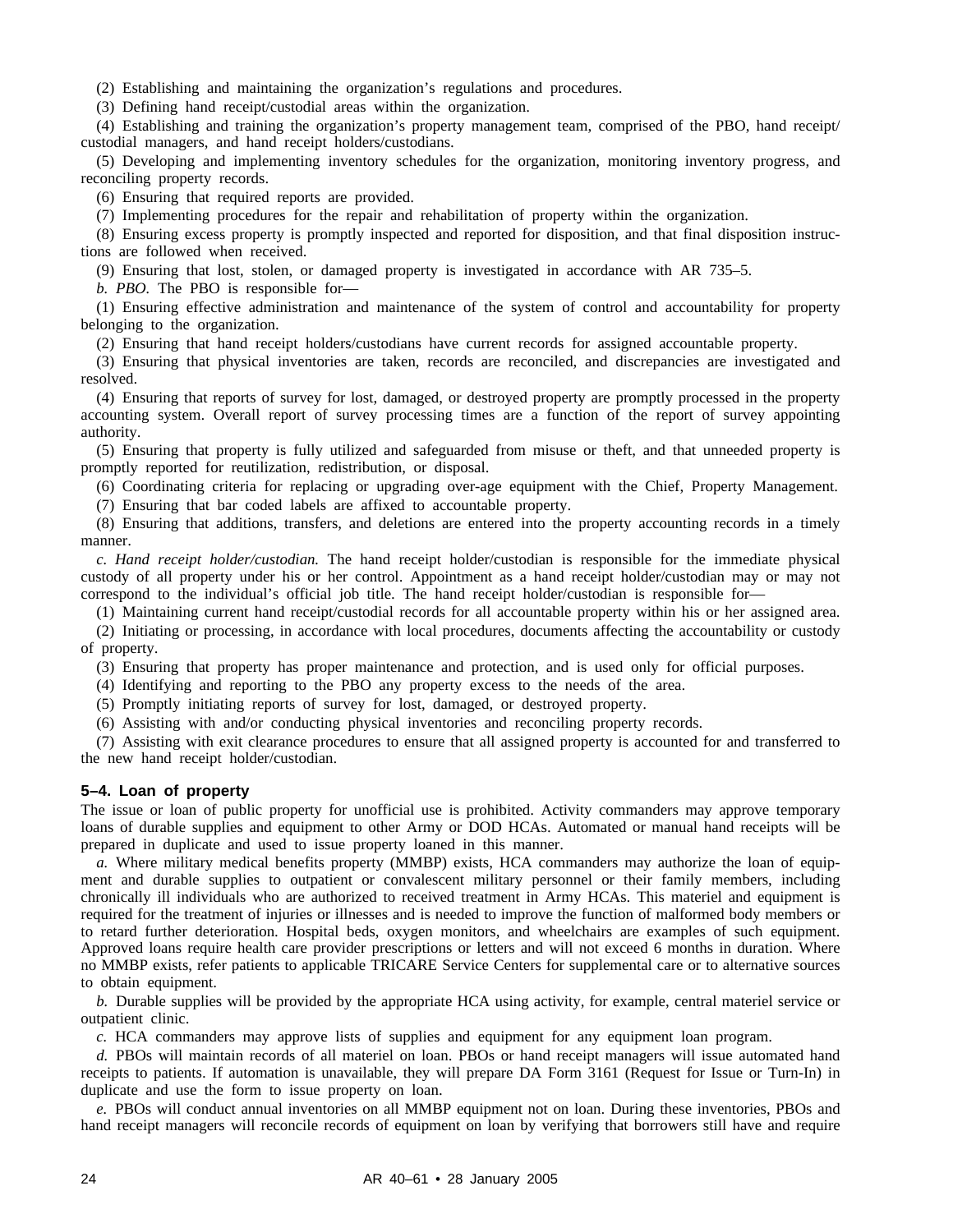the loaned equipment. Borrower may be contacted by telephone for this purpose. PBOs and account managers will annotate the automated hand receipts or DA Form 3161 (Request for Issue or Turn-In) with the dates and the names of the individuals they contacted. Concurrently, they will obtain medical equipment repair verification that required maintenance and calibrations were completed.

*f.* When patients no longer require the borrowed equipment, it will be returned to PBOs for accountability. Biomedical equipment technicians (BMETs) must inspect the returned equipment before it is returned to service.

*g.* When an individual with loaned equipment moves to an area that is the responsibility of another HCA, the HCA commander of the losing HCA may approve a transfer of loaned unique or specialized equipment to the HCA assuming responsibility for patient care. When the patient transfers to an HCA where no MMBP exists, the losing HCA PBO must coordinate with the gaining PBO to provide the medical maintenance branch with documentation to establish continued services on the Government owned equipment. The losing PBO will provide the patient with the applicable information to coordinate and establish equipment services.

#### **5–5. Retention of medical materiel by military patients after separation**

*a.* Retention of medical materiel is not authorized.

*b.* Upon separation from the Armed Forces, a military patient who requires medical equipment or appliances for his or her comfort and safety will be referred to the applicable TRICARE Service Center. If unable to obtain the equipment, the TRICARE office must coordinate the equipment request through the HCA commander with full justification and circumstances for retention. The HCA commander can approve retention of medical equipment by exception, in writing.

*c.* HCA commanders will establish issue procedures using local standing operating procedures (SOPs). They will submit requests for issue to the responsible PBOs.

#### **5–6. Loan of table of distribution and allowances equipment to modified table of organization and equipment organizations**

HCA commanders may temporarily loan medical and nonmedical equipment items to MTOE units. Equipment will be loaned only to satisfy urgent deployment requirements and/or those requirements needed to meet extended DA/Joint Chief of Staff directed exercises. When loaning equipment, HCA commanders will follow the guidance in AR 700–131.

#### **5–7. Medical equipment on loan between U.S. Army organizations and other activities**

*a.* HCA commanders will ensure that equipment accompanying patients received from other Government or civilian medical facilities is promptly returned to the originating facility.

*b.* Commanders may make emergency loans of medical equipment to other local government or civilian health care facilities. These loans may not exceed 15 days in duration. (See AR 700–131 for additional information on Army medical equipment loans.)

*c.* Borrowing equipment from aviation organizations is not authorized unless specifically approved by TSG.

#### **5–8. Transfer of specialized equipment with specialists**

*a.* The AMEDD mission requires many highly specialized personnel who require specific equipment to perform their duties. HCA commanders may authorize the transfer of this equipment to the specialists' new duty stations if the gaining units need the equipment and the specialists will be performing services using the equipment at their new duty stations, and if the equipment will not be used at the losing units. Supplies and repair parts peculiar to the specialty equipment may be transferred with the basic equipment. Such transfers reduce excesses at the losing activities and avoid funding unnecessary equipment acquisitions at the gaining activities.

*b.* If requested, PBOs will ship this specialized equipment. These items will not be formally turned in to IMSAs or posted to the stock record accounts. Post transfers to the appropriate property books in accordance with lateral transfer procedures contained in AR 710–2 and DA Pam 710–2–1. Transfer supplies on hand that are no longer required to support the transferred equipment from the losing IMSA to the gaining IMSA. Use normal stock record accounting procedures contained in DA Pam 710–2–2 for these transactions.

*c.* This transfer authorization applies only to intra-Army transfers. Perform inter-Service transfers or transfers to civilian agencies in accordance with DOD 4160.21–M.

*d.* Equipment bought for and used by a specialist will be turned in to the PBO for proper disposition upon expiration of the specialist's term of service.

*e.* Prescription surgical loupes will be transferred with the individual for whom prescribed, and accounted for as outlined for special measurement clothing and footwear in AR 700–84. Upon departure from the Service, the individual may purchase these items at cost minus depreciation. However, surgical loupes can be refabricated for reuse. When directed by the department chief, the departing individual will turn in the surgical loupes to the receipt holder for reissue.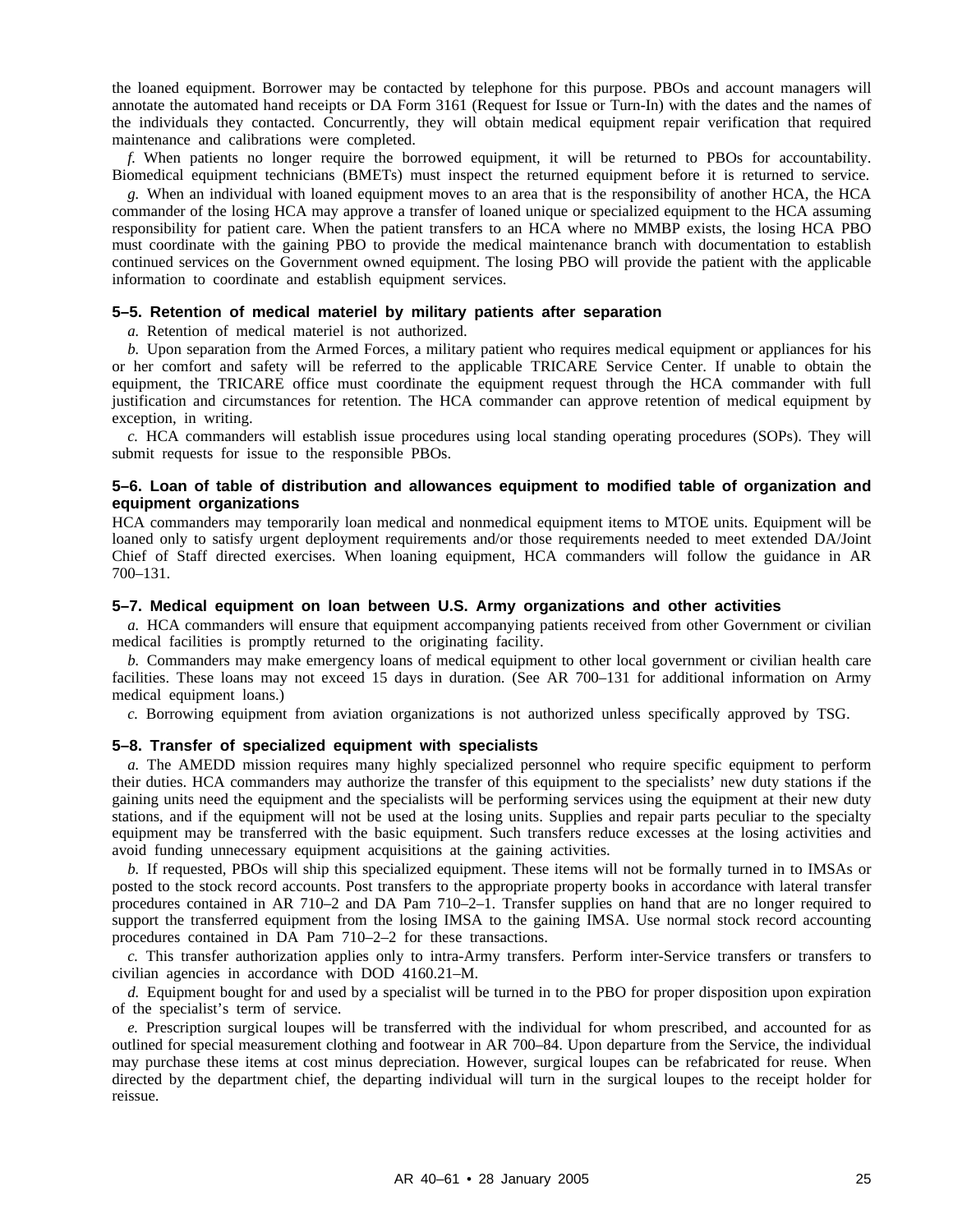#### **5–9. Managing excess medical materiel on property books**

The following specific procedures apply:

*a.* PBOs will ensure that medical equipment is inspected by the supporting medical maintenance activity. Qualified medical maintenance personnel will condition code equipment. (See DOD 4160.21–M and AR 725–50 for additional information on condition codes.)

(1) Dispose of unserviceable items that are not economically repairable.

(2) Screen serviceable or economically repairable items for possible use within the same activity.

(3) If an item cannot be used, report it for excess disposition. See SB 8–75–11 for disposition procedures and guidance for reporting excess equipment.

(4) Qualified medical maintenance personnel must condition code excess ARNG/ARNGUS medical materiel only if that materiel is excess to State requirements and must be reported to the National Guard Bureau (NGB). If qualified medical maintenance personnel are unavailable within the State, request support from the MEDCOM activity with area support responsibility.

*b.* MSOs will not post these transactions to stock record accounts or reflect them as stock fund transactions. PBOs will coordinate transfers of investment equipment with USAMMA to ensure the MEDCASE program is updated.

#### **5–10. Reporting unsatisfactory equipment**

Equipment reported to PBOs as unsatisfactory will be processed through the supporting medical maintenance activity. If the condition is not remedied, report details to the IMSA for medical materiel complaint processing.

#### **5–11. Exemption for reporting or accounting of industrial plant equipment**

Equipment utilized in fixed HCAs, AMEDDC&S, and U.S. Army Center for Health Promotion and Preventive Medicine (USACHPPM) is not considered industrial plant equipment. Such equipment will not be accounted for or reported.

#### **5–12. Privately owned medical equipment**

*a.* Privately owned medical equipment is any item that is brought to an HCA by a staff member or patient and used for treatment purposes. The Army does not authorize the use of privately owned equipment within HCAs. Using such equipment jeopardizes an HCA's Joint Commission on Accreditation of Healthcare Organization (JCAHO) accreditation. AR 25–1 provides guidance on using privately owned automation equipment. Coordination with PBOs for accountability on all automated data processing equipment (ADPE) is mandatory.

*b.* HCA commanders will enforce this policy regarding the use of privately owned medical equipment. Staff members or patients can submit requests for waivers through HCA commanders to Commander, MEDCOM, ATTN: MCLO, 2050 Worth Rd., Ste. 8, Fort Sam Houston, TX 78234–6008.

*c.* The Comprehensive Accreditation Manual for Hospitals: The Official Handbook imposes extensive requirements for written documentation for all equipment, regardless of ownership, used in HCAs. These requirements are key factors in the JCAHO accreditation decision process.

*d.* When health care is provided on a contractual basis, the contract must—

- (1) Clearly identify all medical equipment used in the treatment facility.
- (2) Determine liability, security, accountability, and maintenance responsibilities.
- (3) Specify JCAHO compliance requirements.

*e.* Patient-owned, nonmedical comfort equipment (for example, hair dryers, curling irons, electric razors, radios, and so forth) falls under the authority of HCA safety officers/managers. HCA safety officers/managers will establish policies for the introduction to and use of such items within MTFs and, if these items are allowed to be introduced, will inspect and document these items and all other nonmedical electrical equipment. To maintain JCAHO accreditation, inspections must be conducted in accordance with National Fire Protection Association (NFPA) 99.

#### **5–13. Asset and transaction reporting**

*a.* MEDCOM installations will establish local procedures to ensure asset reporting complies with AR 710–3. This compliance also applies to unique item tracking system rebaselining instructions provided by MEDCOM and/or the logistics support activity. The unique item tracking system includes reportable items covered by the following programs:

- (1) DOD Small Arms Serialization Program.
- (2) Controlled Cryptographic Item Serialization Program.
- (3) DOD Radiation Testing and Tracking System Program.

*b.* Each MEDCOM installation commander will appoint an installation serialization officer to serve as a central point of contact (POC) for reporting purposes. Installation serialization officers reports installation and supply supported customer assets. Each installation commander must forward the name and phone number of the installation serialization officer to Commander, MEDCOM, ATTN: MCLO, Ste. 8, 2050 Worth Rd., Fort Sam Houston, TX 78234–6008.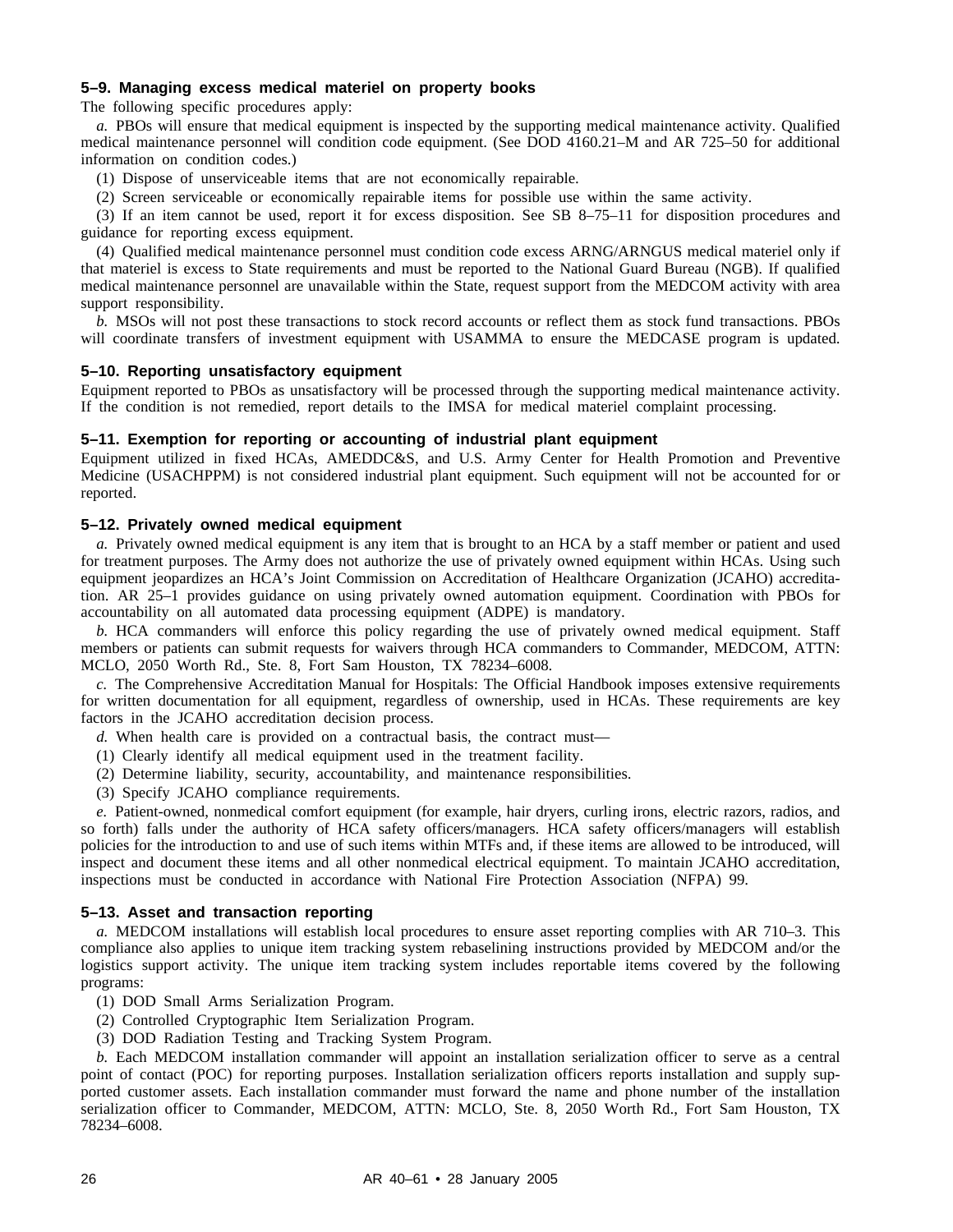*c.* MEDCOM PBOs at other than MEDCOM installations will—

(1) Report through their host installations.

(2) Comply with instructions provided by their host installations.

(3) Be responsible for the accuracy of the assets they report.

## **Section II**

## **Table of Distributions and Allowances Equipment Wartime Procedures**

## **5–14. Equipment management during medical evacuation**

*a. Implementation.* Implementation of the policy in this section is effective upon direction from the Secretary of the Army to implement the wartime accountability procedure in AR 710–2.

*b. Originating HCA.*

(1) Medical evacuation coordinating officer will notify PBOs when nonexpendable equipment is required for patient evacuation.

(2) Each PBO will prepare DD Form 1149 (Requisition and Invoice/Shipping Document) or, when authorized, DA Form 3161 to document the posting of the property book for all equipment transferred with patients. A copy of the admission and disposition sheet showing the patients evacuated will be attached as the authority for the action.

(3) PBOs will request replacement equipment by submitting routine supply requests to their supporting MSOs.

*c. Destination HCA.* Nonexpendable equipment that is not part of the patient movement item (PMI) program will be returned to the accountable supply officer as excess air evacuation property. The accountable MSO will process this excess equipment as air evacuation items. Equipment that is part of the PMI program will be reported to USAMMA for disposition instructions. However, PBOs may pick up returned nonexpendable equipment upon inspection by medical maintenance personnel.

## **5–15. Patient movement item program**

*a.* PMIs are equipment needed to support medical evacuation in combat/contingency operations.

*b.* The intent of the PMI program is to—

(1) Ensure evacuated patients have required life support equipment.

(2) Ensure using TOE authorized medical equipment for evacuation does not degrade medical care within the theater.

(3) Enhance the rapid evacuation of patients from forward areas of the battlefield.

*c.* PMI assets are established/authorized as follows:

(1) USAMMA will maintain accountability for Army-owned PMI assets prior to fielding to the medical logistics company (MLC) or the medical logistics support company (MLSC).

(2) PMIs must be approved by the DMSB and be certified for use on fixed and rotary wing aircraft.

(3) PMIs will be considered components of MEDLOG unit (MLC/MLSC) ASLs and will not placed on unit property books.

*d.* Responsibilities for PMI.

(1) PMI location and maintenance history will be maintained at all levels using an automated tracking system.

(2) Each MLC/MLSC has the responsibility to manage the PMI program, including handling maintenance and asset distribution within their support area of operations.

## **Section III**

## **Equipment Acquisition in Army Medical Department Table of Distribution and Allowances Activities**

## **5–16. Equipment acquisition objectives**

The objective of equipment acquisition and management is to reduce costs and the type and quantity of medical equipment that is generally similar. This business improvement process will enable cost reductions for materiel supply and preventive maintenance.

## **5–17. Equipment acquisition policy**

*a.* Commanders of all TDA medical activities will establish equipment requirements. This regulation provides the authority for medical activities to acquire medical equipment, with the exception of Army-adopted medical items (See Universal Data Repository (UDR)). AR 71–32 provides equipment authorization policies and procedures for Armyadopted medical and nonmedical equipment.

*b.* Procure equipment using the following priorities:

- (1) Meets medical emergencies.
- (2) Supports AMEDD health care programs.
- (3) Supports approved construction projects.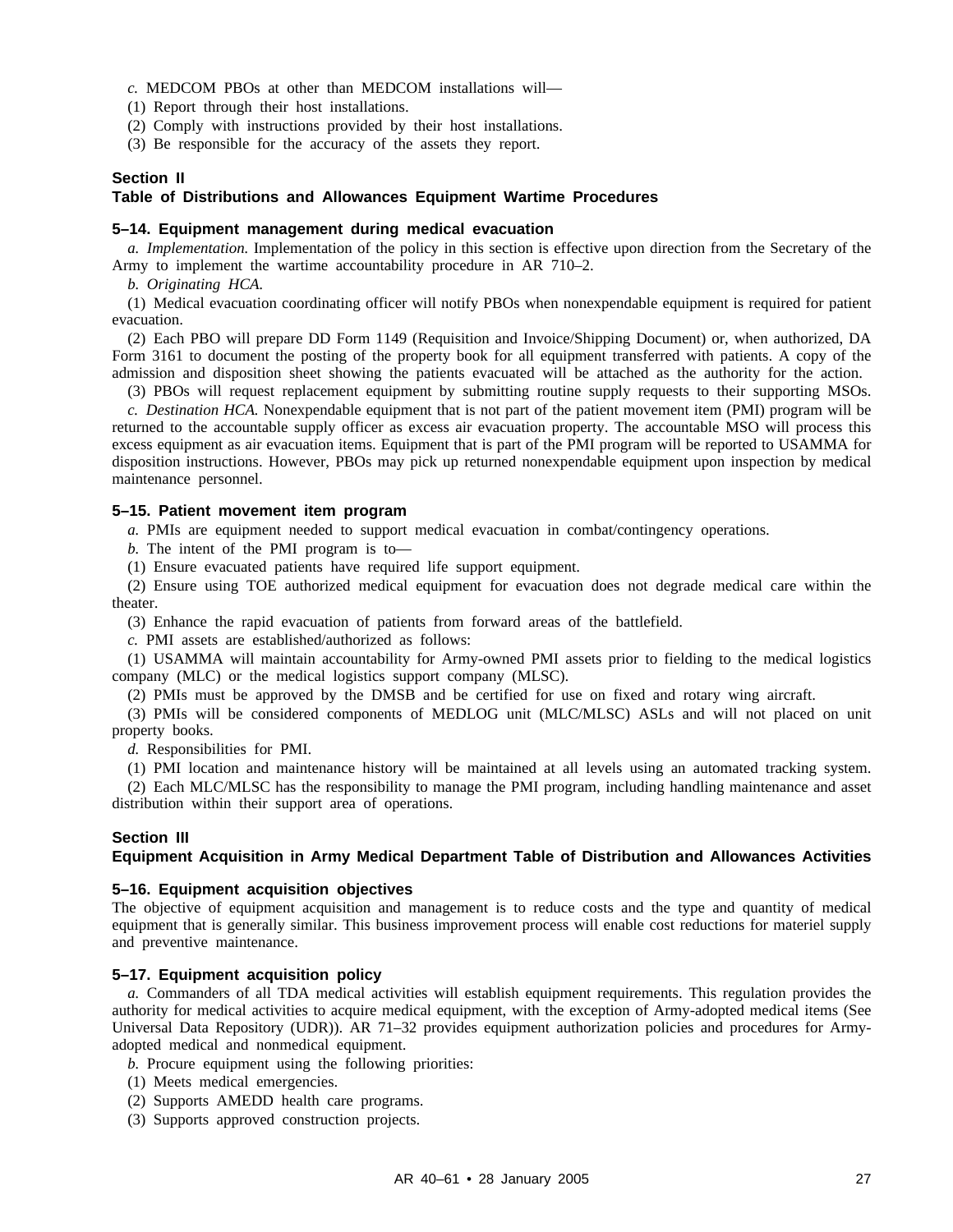(4) Completes phased equipment replacement through structured 5-year replacement and modernization programs and acquisition of new medical technologies.

*c.* The Army uses Defense Health Program Other Procurement, Defense (OPD), OMD, or DOD MILCON funds to acquire equipment through the MEDCASE program. SB 8–75 MEDCASE provides detailed guidance on equipment eligibility criteria and submission procedures.

## **5–18. Medical care support equipment program**

*a.* The MEDCASE program is the AMEDD program for the acquisition of capital investment equipment for HCAs and the initial outfitting of expanded or newly constructed health care facilities. The MEDCASE program does not apply to equipment procured with research, development, test, and evaluation (RDTE), or other centrally managed DAlevel funded capital investment equipment acquisition programs.

*b.* TSG manages the MEDCASE program, and USAMMA executes the program in coordination with command surgeons and RMCs/MSCs/MEDCENs/MEDDACs. The MEDCASE requirements are submitted to USAMMA with supported documents in accordance with SB 8–75 MEDCASE.

*c.* USAMMA periodically will provide file data and reports from the asset visibility file (AVF) and MEDCASE Requirements and Execution (MRE) system to TSG, MEDCOM, and HCAs. The file data and reports will be maintained on MEDCASE on an individual item basis (not line item). USAMMA maintains the AVF and MRE systems. As such, USAMMA will routinely take action to keep these systems current and consistent with program policies established by TSG. Above the local level, management information about the MEDCASE program will be generated only from the AVF and MRE systems; no other automated systems will be developed to accomplish this task without TSG approval.

### **5–19. Medical care support equipment approval policy**

*a.* Medical activity commanders, MSC commanders, and MEDCOM will approve or disapprove MEDCASE candidate requirements in accordance with SB 8-75 MEDCASE. The U.S. Army Health Facility Planning Agency (USAHFPA) or its on-site representative must approve all budget line item code–new facilities (Defense Health Program funded (BLIC–NF)) and budget line item code–new facilities (military construction (MILCON) funded (BLIC-MB)) requirements before final MEDCASE approval. Each level of review will disapprove candidate requirements—

- (1) If the justification is inadequate.
- (2) If the item is not eligible for the MEDCASE program.
- (3) When the item is not appropriate for—
- *(a)* The mission.
- *(b)* Assigned personnel.
- *(c)* Density of similar equipment.
- *(d)* Other factors from the requester.
- *b.* Policies for equipping initial outfitting projects are as follows:
- (1) Only USAHFPA may determine if a project is eligible for initial outfitting funds.

(2) In order for a requirement to be funded by initial outfitting funds, there must be a direct correlation between the requirement and the construction project. If the requirement is not for the construction project, it will not be eligible for initial outfitting funds.

(3) The scope of the project will determine whether initial outfitting funds are released. Equipment acquisitions that can be accomplished with OPD funding, MILCON funding, or initial outfitting equipment funds are not eligible for transition funding. (See SB 8–75 MEDCASE for additional information on funding.) OPD funding seldom is provided in support of—

- *(a)* Life safety upgrades.
- *(b)* Renewals.
- *(c)* Renovations.
- *(d)* Electrical-mechanical upgrade projects.

*c.* Equipment replaced through the MEDCASE program will not routinely be retained for back up. Retention of replaced equipment at or above the high dollar value (HDV) MEDCASE threshold may be authorized by MEDCOM only. Replaced equipment below the HDV threshold may be retained with MACOM/command surgeon or RMC/MSC approval only.

#### **5–20. Acquisition of investment equipment**

*a.* HCAs must finance MEDCASE investment equipment within OPD Defense Health Program procurement limitations.

*b*. Each request for excess investment equipment is required to have an approved MEDCASE requirement. USAMMA will concur/nonconcur on all requests for lateral transfers that exceed the MEDCASE threshold. All other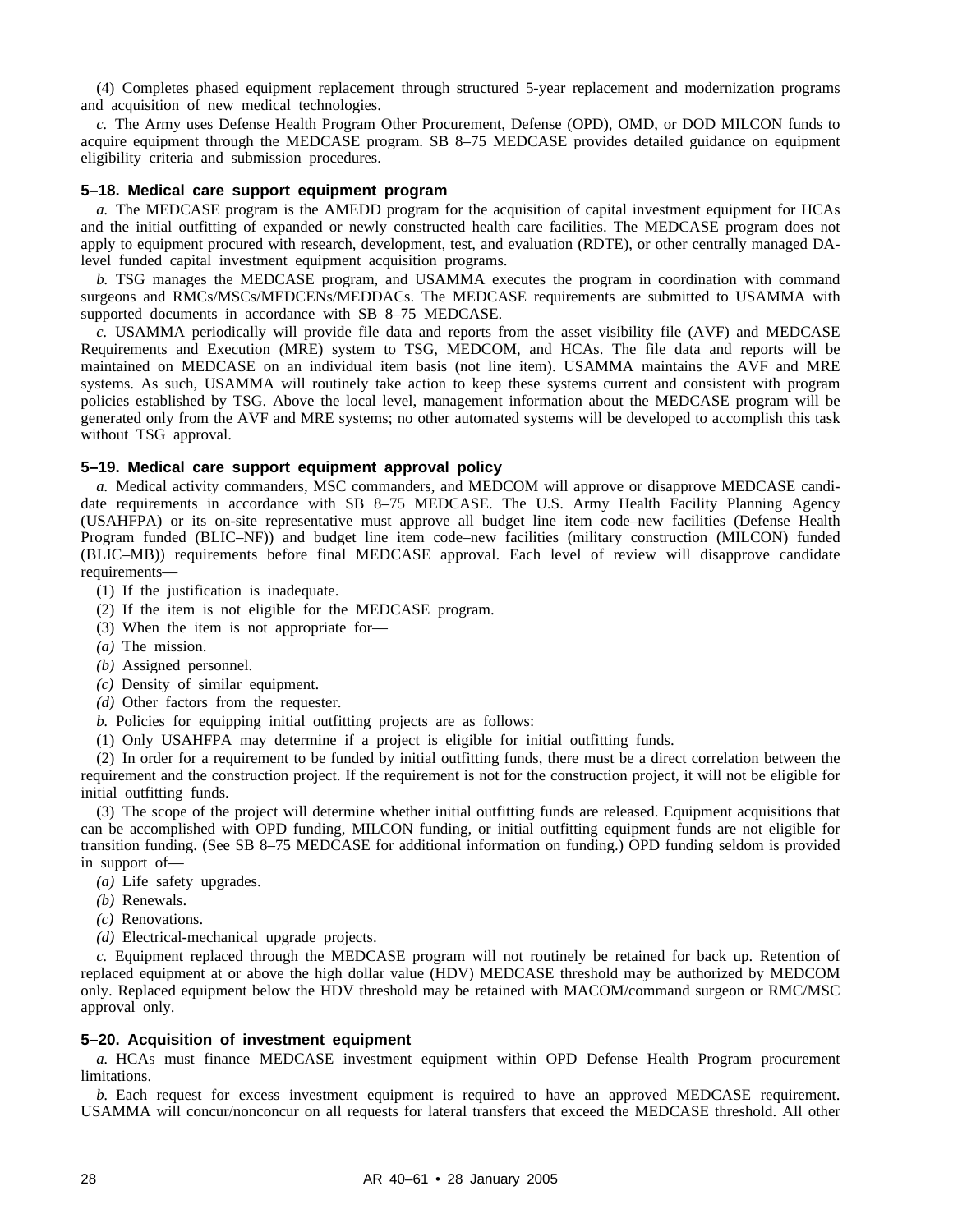concurrences/nonconcurrences will follow the same approval and disapproval processes applicable to the MEDCASE program.

*c.* Fund nonexpendable equipment required to initially equip major medical MILCON projects with either OPD or medical MILCON. Military Standard (MIL–STD)1691F establishes the logistical category that determines the funding source. Fund nonexpendable equipment and medical systems not included in the scope of work approved by the U.S. Congress with OPD using DD Form 1391 (Fiscal Year (\_\_\_) Military Construction Project Data) (RCS ENG–240).

*d.* Fund equipment not eligible for OPD or medical MILCON with OMD Defense Health Program operation and maintenance limitations.

*e.* Acquire equipment identified in AMDF, UDR, supply catalogs, and bulletins as centrally funded through nonmedical program funding channels.

*f.* Acquire other equipment through existing authorization and funding procedures. Request photographic, audiovisual, and television systems in accordance with AR 25–1. Request RDTE-funded special purpose equipment in accordance with AR 70–6.

*g.* Non-excess personal property may be offered for exchange (trade in) along with acquiring new equipment in accordance with DFARS, Subpart 217.70.

*h.* Include senior medical maintenance managers in every aspect of medical equipment procurement.

#### **5–21. Acquisition of furniture and furnishings**

*a.* HCA commanders have approval authority for all nonmedical furniture and furnishing requests. This includes the authority to determine when furniture will be repaired or rehabilitated. HCA commanders may delegate this approval authority but they remain responsible for accountability and the appropriate use of Government funds. HCA commanders or designated representatives will identify individuals to provide information and assistance to customers making furniture acquisition decisions and to establish controls on furniture expenditures.

*b.* Furnishings required for patient contact areas (such as waiting areas, clinician offices, reception areas, patient lounges, and solariums) will provide an aesthetic and pleasant atmosphere and will not be limited by Common Table of Allowances (CTA) 50–909. Therefore, acquire furnishings for patient contact areas as needed and in accordance with the appropriate local approval procedures and availability of funds. Furnishings required in administrative areas, not involved with direct patient contact, must conform to CTA 50–909.

#### **5–22. Equipment rental, lease, or loan**

*a.* Rental, lease, or loan of equipment for use in an HCA is authorized when determined more advantageous or cost effective to the Government and approved by the HCA commander or equipment approval authority. Process authorization requests for equipment rental or lease in the same manner as expense equipment.

*b.* The requiring activity will submit requests for rental, lease, or loan of medical and nonmedical equipment for use in the HCA to the PBO. The request will include the same information that is required for equipment purchase. It will specify the period of time the rental/lease will be required and include a cost/benefit analysis of rental/lease rather than purchase.

*c.* Budgeting for the rental or lease of equipment is the responsibility of the using activity. The PBO will send approved rental or lease purchase requests (PRs) to contracting through the resource management office. The PR must clearly define ownership and maintenance responsibilities.

*d.* Loan requests will be for specified periods of time, normally not exceeding 30 days. The requesting office will submit its request through the medical maintenance branch and the facility engineer branch prior to submission to the PBO. The PBO will forward the request to the contracting office for legal review and approval. The contracting office will provide the PBO and medical maintenance branch with copies of the approved request. Loans longer than 30 days but less than 180 days will be approved through RMCs. Requests for loans exceeding 180 days will be submitted to MEDCOM for approval. In order to ensure compliance with JCAHO and safety requirements, all loaned equipment will be formally accounted for on property books. The hand receipt holder for the activity requesting the temporary loan of equipment will sign for the equipment. If the equipment is specialized and will be used by a specialist for a unique procedure, the hand receipt holder will sub-hand receipt the equipment to the responsible individual.

*e.* Each PBO will keep a separate file for each rental/lease/loan contract containing the approved authorization, a copy of the rental/lease/loan contract, applicable amendments, and receipt/return documentation. USAR equipment will not be loaned without U.S. Army Reserve Command (USARC) approval.

*f.* Applicable maintenance records will be maintained on all rental/lease/loan equipment for 2 years or for the duration of accountability.

*g.* Each applicable hand receipt holder will notify the PBO and medical maintenance branch immediately upon removal and/or return of loaned, leased, or rented equipment.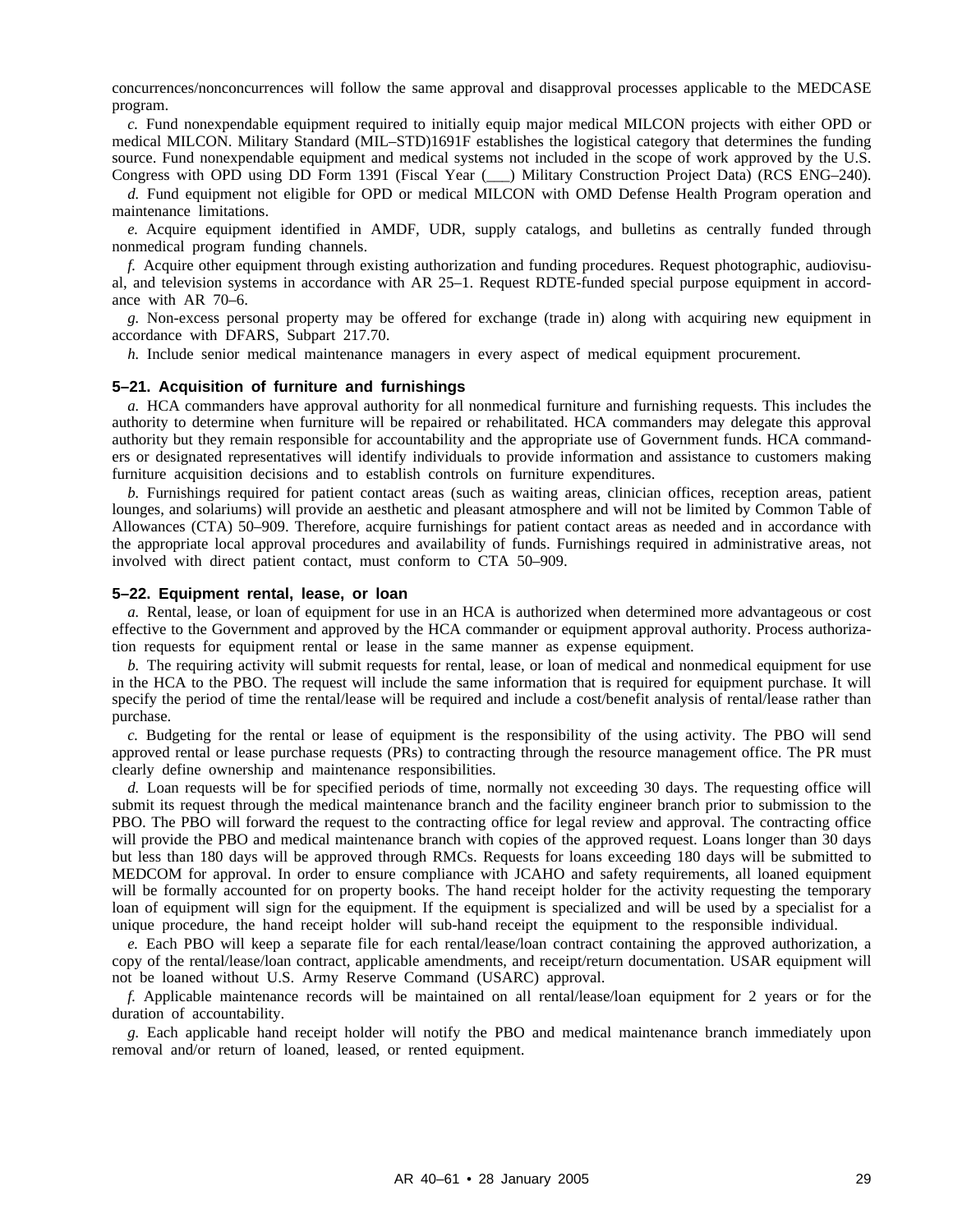## **Section IV Modified Table of Organization and Equipment Management Guidance**

## **5–23. Medical and nonmedical equipment acquisition and management in modified table of organization and equipment units**

*a.* Medical MTOE units must have on hand or on order those items of medical and nonmedical equipment authorized by the MTOE.

*b.* The type of funding will determine the specific procedures for requesting and managing medical equipment. Obtain authorized medical equipment through one of the following funding programs:

(1) Other Procurement, Army (OPA)-funded capital investment equipment items with materiel category structure code "CQ." (See AR 710–1, chap 5 for information on financial inventory management.)

(2) OMA-funded MESs.

(3) OMA-funded expense equipment items with materiel category structure code "C2."

*c.* Acquire and manage OPA-funded capital investment equipment as follows:

(1) ASIOE components in supply catalogs that reflect line item numbers are for information purposes only. This does not constitute separate authorization. The unit assemblage (UA) listing may provide interim authorization for OPA-funded items pending—

*(a)* Line item number assignment.

*(b)* Migration from the MES to the unit's MTOE.

(2) Identify all OPA-funded capital investment medical equipment for MTOE units as regulated medical items, acquisition advice code (AAC)–A (service/agency regulated) or as provisioned medical equipment items AAC–W, restricted requisitioning. Submit nonfunded requisitions for OPA-funded items to Commander, USAMMA, ATTN: MCMR–MMR, 1423 Sultan Dr., Ste. 100, Fort Detrick, MD 21702–5001.

(3) USAMMA will determine whether DSCP or another appropriate procurement agency will procure OPA-funded capital investment equipment. TSG will establish, upon coordination with MACOMs/command surgeons, the priorities for acquisition.

(4) The appropriate HQDA central manager will program the OPA-funded nonmedical equipment. Identification of requirements and submission of requisitions will be coordinated with the appropriate organizational (requesting unit) or installation SSA.

*d.* Manage MESs as follows:

(1) Include CEEP and consumables/durables in MES component listings.

(2) Include ASIOE required to support the set in the component listings. The ASIOE may be either OMA- or OPAfunded, and will be authorized separately on the MTOE. MESs may provide interim authorization for ASIOE items, pending the addition of the line item number to MTOEs by MACOMs.

(3) Acquire MESs with OMA funds.

(4) Identify major MESs (SB 8–75 series) and specified minor MESs as regulated medical items (acquisition advice code A).

(5) TSG will perform central programming and will obtain funding for MESs that—

*(a)* Are newly standardized, type classified, and fielded to MTOE units.

*(b)* Constitute major modernization of existing MESs.

*(c)* Constitute initial issue of existing MESs to newly activated units.

(6) Requisitions may be initiated by newly activated units or USAMMA, or in accordance with instructions in materiel fielding plans (MFPs).

(7) Acquire all MESs that are not centrally programmed and funded with MACOM OMA funds.

(8) With OMA funds, MACOMs will fund individual item replacement for all MES components and equipment with MCSCs of "C2."

*e.* MACOMs/command surgeons may authorize nonstandard, nontype classified medical equipment instead of MTOE medical equipment for Force Package 1 and 2 units. MACOMs/command surgeons will notify USAMMA of these changes. USAMMA collects this information to ensure sustainability. Do not delegate this authorization below the MACOM/command surgeon level.

*f.* Modernize and field newly standardized equipment items in accordance with AR 40–60.

*g.* Manage equipment on hand in medical MTOE units in accordance with AR 710–2 and DA Pam 710–2–1.

*h.* Use OMA (Mission) funds to obtain OCIE in accordance with AR 710–2.

*i.* Medical MTOE units operating TMCs or dispensaries as elements of garrison- or installation-level health services will obtain equipment and ancillary supplies from their supporting HCAs. Assigned medical MTOE unit personnel staffing TMCs are responsible and accountable for TMC medical equipment. Temporary hand receipts will be used to account for TMC equipment. Consumable supplies will be paid for by the supporting HCA based on workload data submitted by the activity operating the TMC/dispensary, as specified in the MOU between the supporting HCA and medical MTOE unit.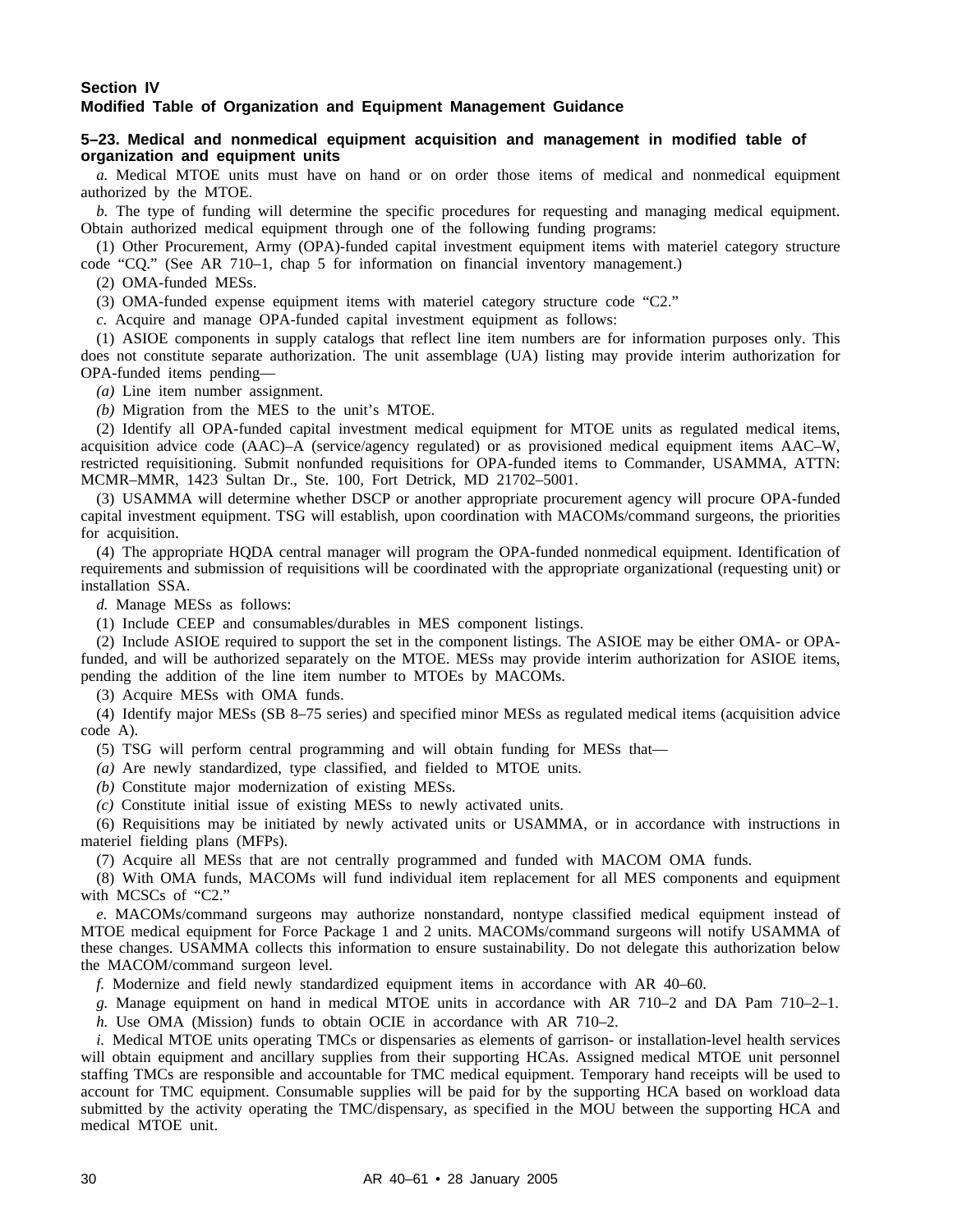*j.* AR 220–1, chapter 5 explains equipment substitutions.

### **5–24. Equipment acquisition for deployed medical tables of organization and equipment units**

This section provides guidance to Medical Task Force commanders and commanders of deployed medical units for acquiring medical equipment that is not authorized by their current MTOEs, but is needed to perform their current contingency missions. This guidance is intended specifically for deployed U.S. Army medical units in support of contingency missions.

*a.* Operating guidance is as follows:

(1) Clinicians or care providers will prepare memorandums justifying requests for medical equipment. Each memorandum will contain detailed justification for the equipment as well as an explanation of the impact on the health services mission if the equipment is not obtained. Medical Task Force commanders serve as the initial review authorities for item requirements.

(2) Requirements approved by Medical Task Force commanders will be forwarded through staff channels to command surgeons for final action. Command surgeons will approve or disapprove the requests, then notify the requesting deployed Medical Task Force commanders of their decisions. Command surgeons will cite this regulation as the approval authority.

*b.* Command surgeons will publish instructions for requesting approved medical equipment items. Task Force funds will be used to fund medical equipment purchases. The requesting unit must ensure an accurate "ship to" address and supplementary address, which includes the unit's DODAAC, unit identification code (UIC), location, phone and fax numbers, and E-mail address. Priority of shipment must be addressed using the MILSTRIP Priority Designator System.

*c.* Memorandums with command surgeon approval provide authorization for acquiring the equipment. Copies of these memorandums will be retained in the units' equipment authorization files. The property books will cite this regulation as the authority for acquiring the equipment. Equipment authorized for a Task Force mission will be processed as excess upon completion of that mission.

## **5–25. Property accountability**

*a.* AR 710–2 and DA Pam 710–2–1 provide accountability procedures for organizational and CTA-authorized equipment in MTOE units.

*b.* Separate property books will be maintained down to the local unit identification code level. Medical brigades and medical groups may collocate property books as long as separate books are maintained by local unit identification codes. Local unit identification codes end in "AA." This level of unit integrity is needed to support individual unit deployments, separate from medical brigades or groups.

*c.* Commanders will assign property responsibilities down to the level of use. For example, in hospital units, property will be hand-receipted from the PBO to the officer-in-charge as the primary hand-receipt holder. Do not handreceipt all unit property to one person such as the company commander.

*d.* Each commander, not receiving direct support from a central issue facility and having OCIE on his or her property book, will assign OCIE responsibility by issuing the OCIE to the individual soldier on a clothing record.

#### **Section V**

## **Equipment Acquisition for the Army National Guard**

#### **5–26. Equipment authorization procedures for Army National Guard physical examination facilities**

*a.* States desiring to establish physical examination facilities will submit memorandums for approval to Chief, NGB, ATTN: NGB–ARS, 111 South George Mason Dr., Arlington, VA 22204–1382. Each request must—

(1) State the desired facility location.

(2) List existing Federal facilities within a 30-mile radius and specify why each of those facilities cannot satisfy the ARNG/ARNGUS physical examination requirement.

(3) Project the number of physical examinations by type (that is, enlistment, 40 and over age retention, under-40 age retention, or flight) in a 1-year period.

(4) State projected cost savings.

(5) List needed equipment.

*b.* Upon facility approval by the CNGB, States may submit memorandums to Chief, NGB, ATTN: NGB–ARS, 111 South George Mason Dr., Arlington, VA 22204–1382 for equipment authorization. Requests must include the state area command (STARC) TDA paragraph number to which the authorization will be added. The SB 8–75 series contains a suggested list of physical examination facility equipment.

*c.* The CNGB will—

(1) Authorize equipment with memorandums of authorization. These memorandums of authorization provide interim authorization only. The NGB will add authorizations to the STARC TDA at the next revision cycle; the memorandums of authorization will expire at that time.

(2) Assign NGB line item numbers to nontype classified equipment.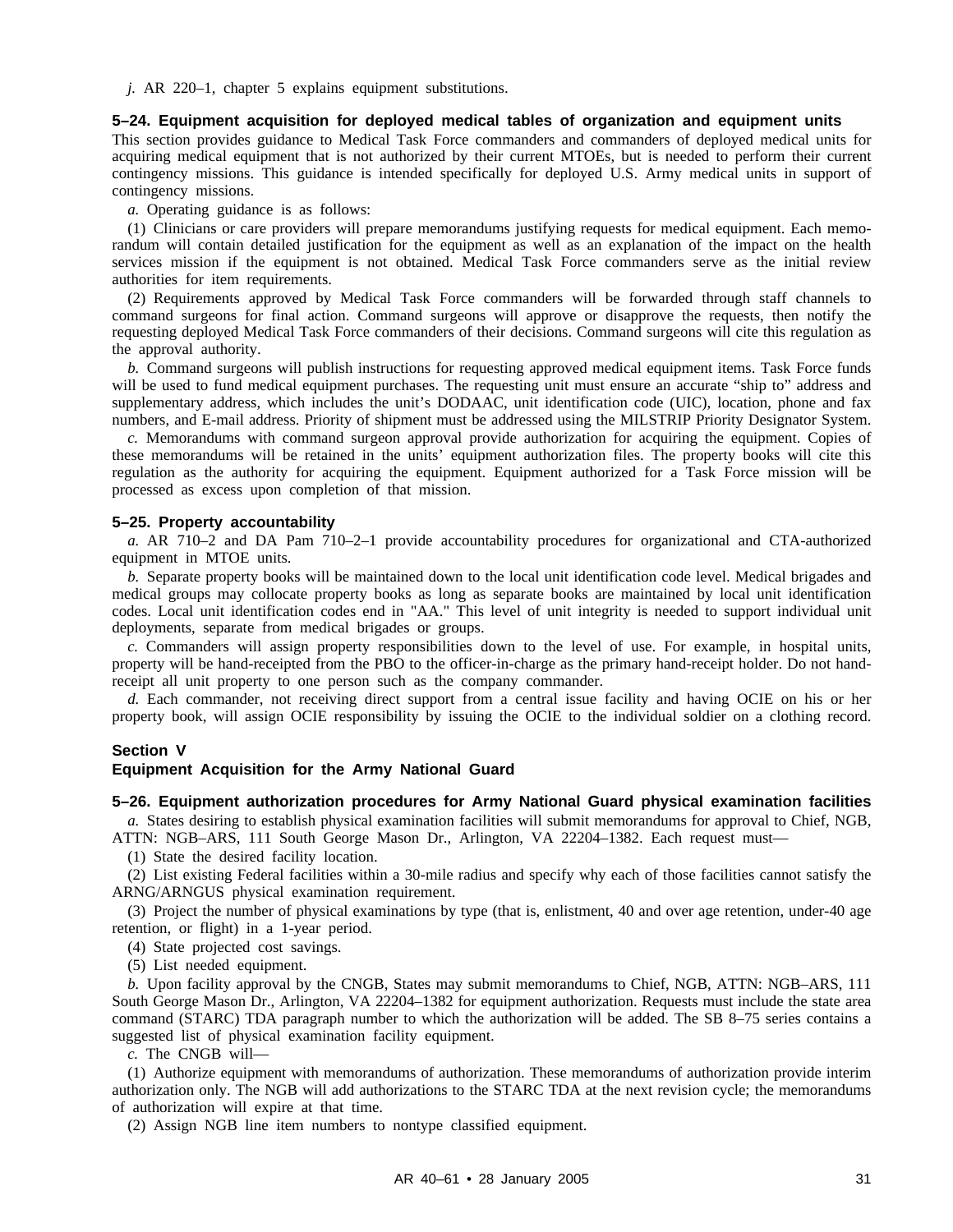*d.* States will resubmit memorandums of authorization that have been issued for 3-year periods without being included on the STARC TDA 6 months prior to expiration. States must request that the letters of authorization be included on the STARC TDA.

## **5–27. Equipment authorization procedures for troop medical clinics at Army National Guard training sites**

*a.* Each ARNG/ARNGUS training site will partially or fully equip the TMC located on the site. Submit requests for authorization of medical equipment, in letter format and fully justified, to Chief, NGB, ATTN: NGB–ARS, 111 South George Mason Dr., Arlington, VA 22204–1382.

*b.* For approved items, the NGB will assign NGB line item numbers, when required, and will issue letters of authorization that are valid until the next revision of the TDA.

*c.* Each ARNG/ARNGUS training site with an approved TDA and a TMC is authorized nontype classified medical and dental furniture. This furniture is found in Federal supply classes 6520 and 6530 only, and is on an "as required" basis for use in that facility only. The installation property book is the authorization document for such property. AR 71–32 provides guidance on authorization documents within the Army.

*d.* ARNG/ARNGUS training sites with valid NGB authorizations for medical equipment may substitute nontype classified items of the same quantity for Federal supply classes 6515, 6520, and 6530 items.

*e.* USPFO is the approval authority for specific proposed acquisitions authorized above.

## **Chapter 6 Medical Equipment Maintenance**

## **Section I Maintenance Concepts**

## **6–1. Maintenance elements**

*a.* Maintenance of medical materiel includes maintenance engineering and medical maintenance operations.

*b.* The objective of medical maintenance operations is to support the health care mission. To support this objective, it is necessary to establish and maintain AMEDD capability for the performance of maintenance operations. This capability includes individual and unit training, a medical proficiency training program, and a rotation base to ensure readiness for mobilization or peacetime surge.

*c.* Medical maintenance operations pertain to both TDA and MTOE HCAs, unless otherwise specified.

*d.* HCA medical maintenance operations encompass both unit and direct support levels and are characterized by fixed (TDA) facilities located with the HCAs, research and development activities, USACHPPM, and Armed Forces Institute of Pathology (AFIP). (See Technical Bulletin-Medical (TB MED) 750–1 for additional information on medical equipment maintenance.) Medical equipment repairers (MERs) provide the services and functions for organic medical equipment within these facilities in addition to area support missions and/or ISSA missions, as directed by the commands.

#### **6–2. Maintenance policy**

*a.* Medical materiel maintenance is ultimately the responsibility of medical activity commanders. Commanders will establish effective maintenance management programs for all medical materiel issued to, or under the responsibility of, their activities.

*b.* MTOE commanders will report the status of selected medical items of equipment in accordance with AR 220–1 and AR 700–138.

*c.* The medical materiel maintenance function is limited to maintenance activities tasked by TSG, command surgeons, and RMCs/MSCs to support the AMEDD mission.

(1) Medical maintenance activities organic to MEDCENs, MEDDACs, MEDLOG Bns, USACHPPM, AFIP, RTS–MEDs, and USAMMA maintenance divisions will publish their external maintenance support procedures for customer use.

(2) MEDLOG Bns will establish support agreements with supported unit commanders. These agreements must define requirements of both the supported units and the supporting activities for administration of proactive medical materiel maintenance programs.

(3) Each installation, except those where RTS–MEDs are located with other HCAs, will have only one TDA HCA assigned a medical materiel maintenance function. Maintenance resourcing can be either centrally funded when MEDCOM budgets the TDA HCA, or funded on a cost reimbursement basis. TSG is the approval authority for exceptions.

*d.* MACOMs possessing medical materiel maintenance capabilities will coordinate maintenance resources. Formal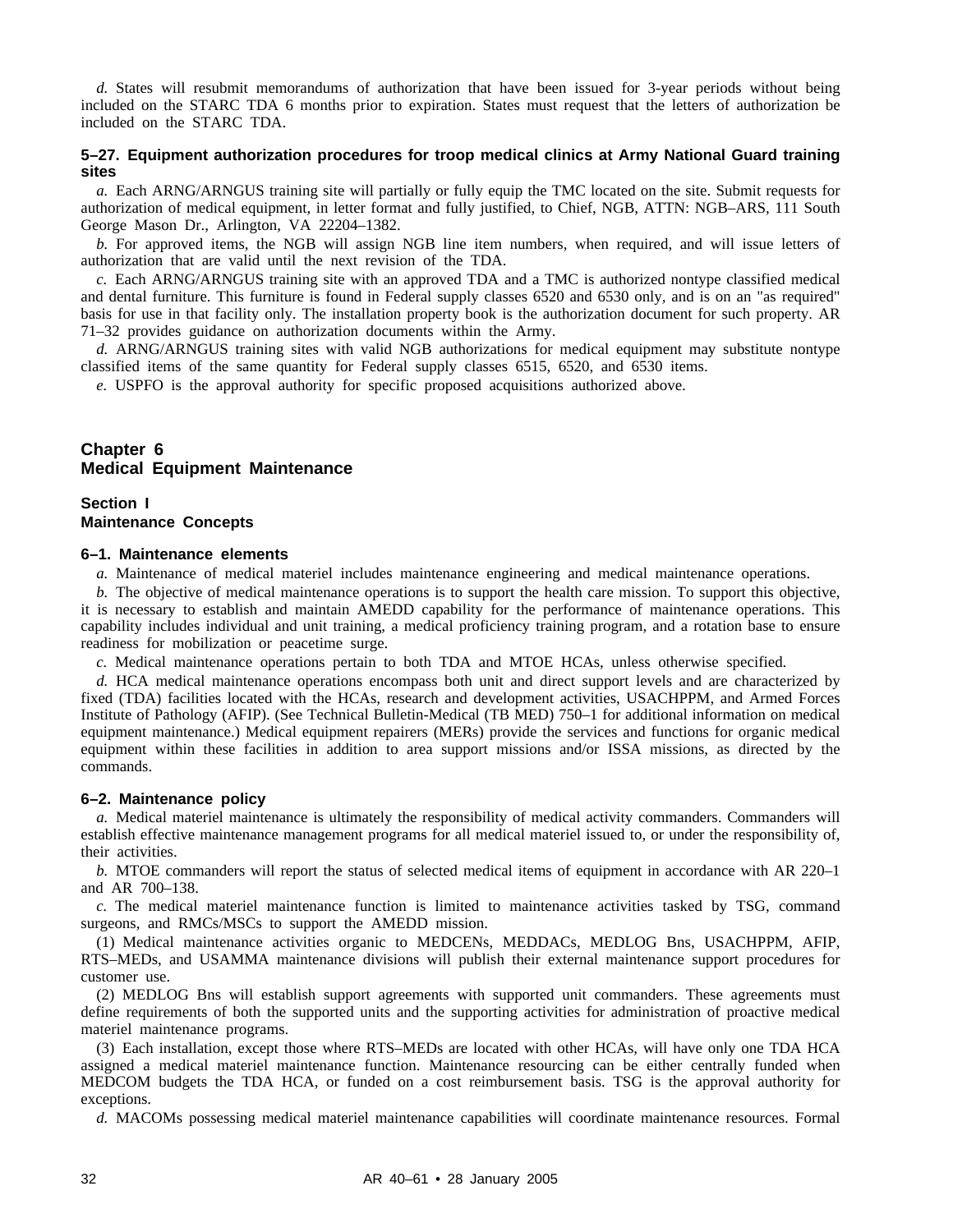agreements will be established between MACOMs with primary emphasis directed toward the achievement of a high state of unit readiness and the maintenance of managerial and technical skills of their personnel.

*e.* TDA medical maintenance activities will accomplish their support missions to ensure that supported activities comply with applicable standards pertaining to the maintenance of medical equipment promulgated under—

(1) Titles 21 and 29, Code of Federal Regulations (21 and 29 CFR).

(2) College of American Pathologists Laboratory Accreditation Program.

(3) JCAHO's Comprehensive Accreditation Manual for Hospitals: The Official Handbook.

(4) NFPA 99 and NFPA 101.

(5) All other applicable Federal safety and health standards.

*f.* The Surgeon General (TSG) must approve the use of unit, direct, and general support contract maintenance for materiel fielded under MTOE. Use of RTS–MEDs is authorized on a limited basis as Government-owned, contractoroperated activities.

*g.* Scheduled periodic maintenance services take precedence over all but emergency repair requirements. Equipment maintenance managers make the final decisions regarding precedence.

*h.* Maintenance services will be performed at the lowest level of maintenance authorized with the capability and capacity to perform the service. Units may overhaul equipment provided the capability exists and the overhauls have been approved by command surgeons or RMCs/MSCs.

*i.* Integrated logistics support plans will be adhered to throughout the life cycle of medical materiel to ensure adequate logistics support. (See AR 700–127 for additional information on integrated logistics support.)

*j.* Medical materiel acquisition policies and procedures will be followed to minimize logistics support requirements. (See AR 40–60 for additional information on medical materiel acquisition policies and procedures.)

*k.* Each item of medical equipment will be tested for serviceability and electrical safety prior to initial use, and at least annually thereafter, unless otherwise recommended by the original manufacturers' guidelines. The testing will be documented as prescribed by the appropriate MACOM.

*l.* MERs will test medical equipment in storage, including APS and operational project (OP) equipment, in accordance with TB MED 1. MERs will manage medical equipment in MTOE units, although temporarily stored (for example, between field training exercises), as equipment in use for scheduled periodic services.

*m.* The management of maintenance functions, operations, and programs will be accomplished through DA or MHS standard systems.

(1) Technical Bulletin (TB) 38–750–2 prescribes procedures for the preparation and management of forms and records by units.

(2) DMLSS is the automated maintenance management system that replaces AMEDDPAS in TDA HCAs.

(3) In TDA HCAs, use forms designed for and/or fielded with the MHS IS in lieu of DA Form 2407 (Maintenance Request) and so forth.

(4) The TAMMIS MEDMAINT, Standard Army Maintenance System 1 (SAMS1), and Unit Level Logistics System-Ground (ULLS–G) are automated maintenance management system for MTOE units. ULLS–G will be fielded to units with organizational maintenance missions and SAMS1 will be fielded to units or activities with direct support/ general support (DS/GS). The Army STAMMIS systems will migrate to GCSS–A.

(5) MTOE medical maintenance operations will use the TAMMIS Customer Assistance Module (TCAM), SAMS1, or ULLS–G to manage repair parts.

*n.* The specific maintenance policies that apply to the ARNG/ARNGUS are as follows:

(1) State maintenance officers must coordinate medical maintenance support.

- (2) Medical maintenance requirements beyond unit capabilities may be supported from the following resources:
- *(a)* Other ARNG/ARNGUS medical maintenance resources in the State.

*(b)* MEDCOM organizations with area support responsibilities (on a reimbursable basis).

*(c)* USAMMA maintenance divisions (on a reimbursable basis).

(3) The SB 8–75 series provides additional ARNG/ARNGUS-specific medical equipment maintenance guidance. *o.* MERs will be used for medical maintenance duties. Do not assign MERs additional duties that may adversely

affect the maintenance of medical equipment. Do not routinely use MERs for duties not related to the maintenance of medical equipment. Do not assign MERs additional duties if the chief of medical maintenance has identified and documented that additional duties will impact on the following—

(1) The need for repair or inspection of medical equipment.

(2) The readiness of the unit.

(3) The costs of repair required to return medical equipment to an operational status in accordance with manufacturers' requirements or Federal standards.

*p.* Each activity commander with a medical equipment maintenance mission will publish a directive emphasizing the responsibilities of supervisors and equipment operators regarding the care and maintenance of medical equipment.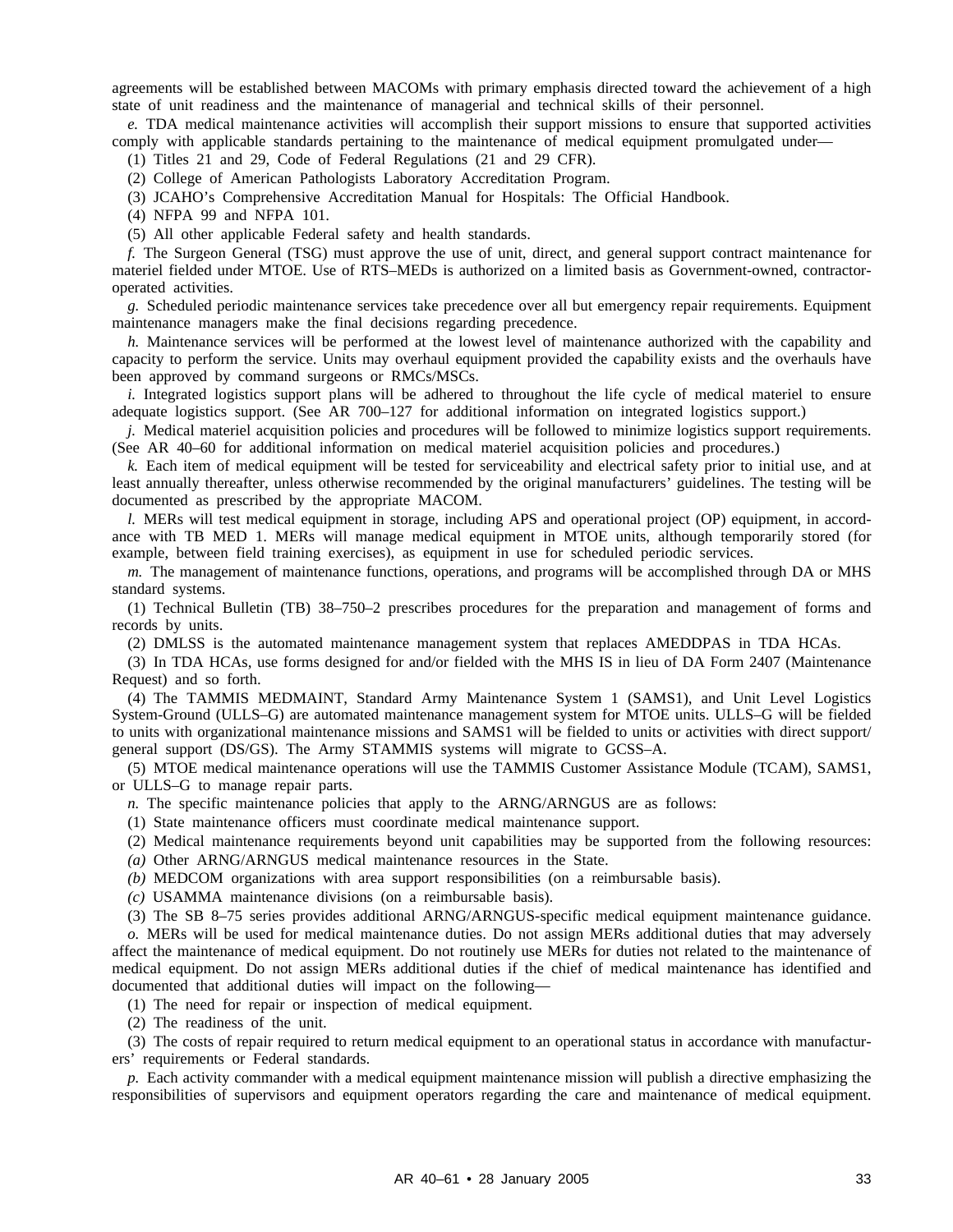## **6–3. Levels of maintenance**

*a. The AMEDD maintenance system.*

(1) Maintenance operations primarily are based on the policies contained in AR 750–1 and TB MED 750–1. The levels for medical materiel are as follows:

*(a)* Unit.

*(b)* Direct support.

*(c)* General support.

*(d)* Depot.

(2) Specific objectives of the AMEDD maintenance system are to—

*(a)* Provide a more responsive maintenance system, improve operational readiness, and increase mobility and flexibility at the lowest overall cost.

*(b)* Establish a vertical maintenance management structure where maintenance can be performed effectively and economically.

*(c)* Establish procedures where equipment is supported in peacetime and in war, commensurate with available time and other resources.

*(d)* Integrate the forward support maintenance concept (AR 750–1) to maximize equipment readiness.

*(e)* Optimize repair by replacement as far forward as possible on the battlefield.

*(f)* Integrate the forward support maintenance concept (AR 750–1) to maximize equipment service time.

*(g)* Establish equipment design criteria that emphasize modular design of end items that will promote the following maintenance priorities:

*1.* Discard.

*2.* Repair forward.

*3.* Evacuate.

*4.* Replace with medical standby equipment program (MEDSTEP) assets.

*b. Unit maintenance (formerly organizational maintenance).* The basic task of unit maintenance is to perform scheduled periodic services and other maintenance functions required in attaining a high level of operational readiness.

(1) Equipment user or operator personnel will—

*(a)* Routinely clean medical equipment.

*(b)* Perform before, during, and after-operation preventive maintenance checks and services (PMCS) in accordance with manufacturer literature.

*(c)* Replace components and accessories. User-replaceable components and accessories will not require extensive disassembly of the items, critical alignment or calibration after replacement, special tools, or maintenance of stocks and records for demand-supported parts.

*(d)* Use technical manuals (TMs), manufacturer literature, and local SOPs as guides for proper operator maintenance.

*(e)* Request support from appropriate maintenance organizations for repairs and services beyond the scope of operator maintenance.

(2) MERs will—

*(a)* Establish adequate administrative procedures for the control and documentation of maintenance services and functions.

*(b)* Schedule and perform periodic maintenance services consisting of PMCS, electrical safety inspections and tests, and calibration, verification, and certification (CVC) services.

*(c)* Perform unscheduled maintenance functions, with an emphasis on the replacement of components and modules when available. Use maintenance allocation charts (MACs), as they are published, to determine specific maintenance actions at each level of support.

*(d)* Operate repair parts programs to include stockage of medical repair parts as well as other commodity class materiel and medical equipment parts.

*(e)* Maintain files of TMs, TBs, SBs (SB 8–75 series), manufacturer maintenance manuals, and parts listings for all equipment items maintained.

*(f)* Conduct acceptance or condition coding inspections on new or laterally transferred equipment items or equipment to be turned in.

*(g)* Notify support maintenance activities of requirements and/or evacuation of unserviceable equipment or higher maintenance level components and/or modules.

*(h)* Provide instruction in safe operation of medical equipment to user or operator personnel. MERs will not provide instruction in the clinical application of medical equipment.

*c. Direct and general support maintenance.* Designated MEDLOG Bns or MEDCENs and MEDDACs, on an area support basis, will provide DS/GS maintenance support for medical equipment in MTOE units. These support activities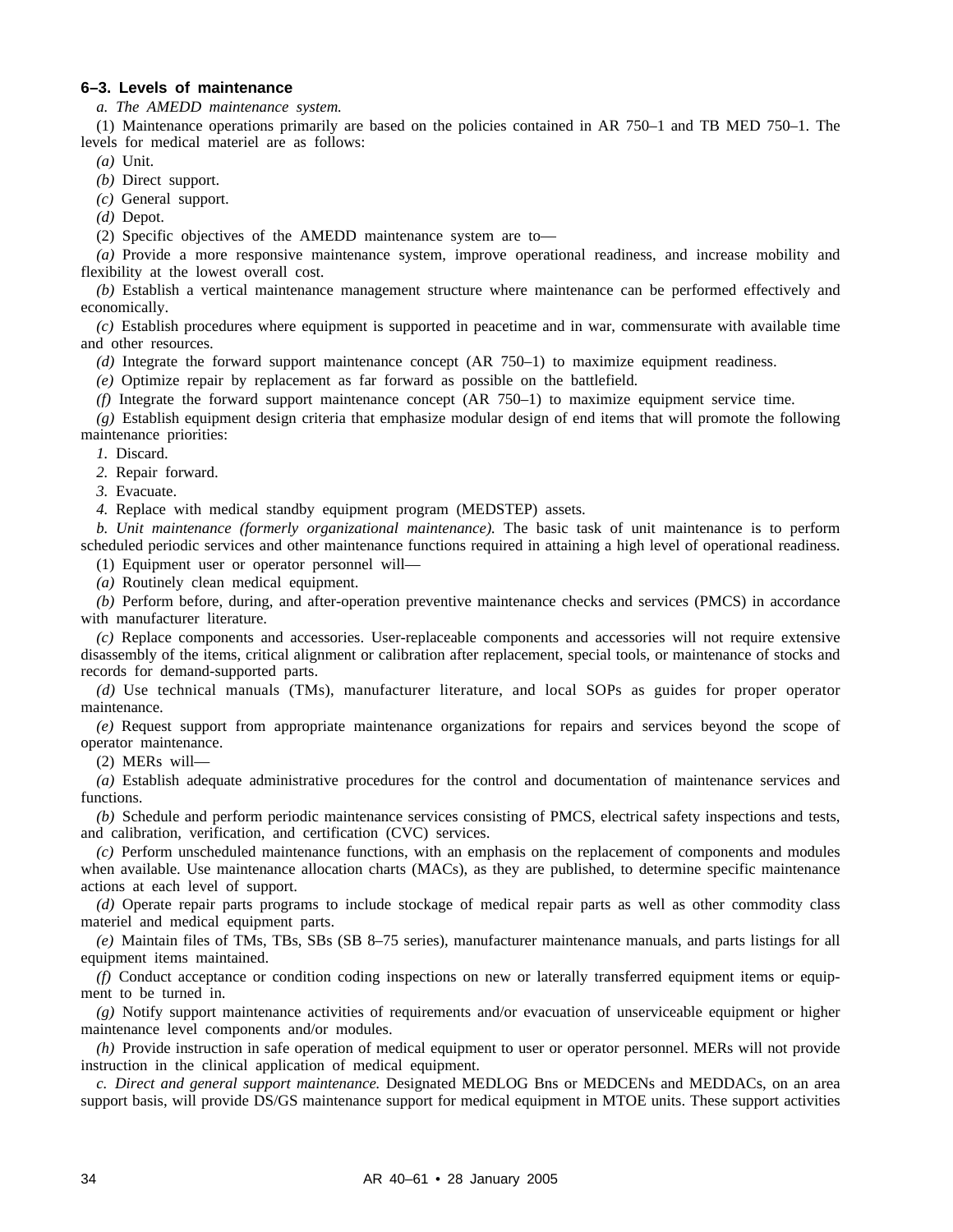may provide on-site maintenance services when resources permit. Items that require service beyond the capability or authority of the supporting activity will be evacuated to the appropriate USAMMA maintenance division.

(1) Direct support maintenance—

*(a)* Provides all authorized maintenance functions that exceed the authority, capability, or capacity of unit maintenance.

*(b)* Provides unit-level maintenance services to medical units without organic capabilities.

*(c)* Repairs components and/or modules identified as direct support level on MACs.

*(d)* Provides on-site support to combat zone medical units by means of mobile support teams.

*(e)* Provides technical assistance to supported units.

*(f)* Fabricates minor repair parts when necessary to meet operational readiness requirements.

(2) General support maintenance—

*(a)* Provides all authorized repair functions that exceed the authority, capability, or capacity of direct support units.

*(b)* Provides unit-level maintenance services to medical units without organic capabilities.

*(c)* Repairs components and/or modules identified as general support level on MACs.

*(d)* Provides on-site support to communication zone units by means of mobile support teams.

*(e)* Provides technical assistance to supported units.

*(f)* Fabricates repair parts when required.

*d. Depot level maintenance.* Depot level maintenance—

(1) Performs overhaul and rebuild of end items and components in support of the wholesale supply system and as "repair and return" actions.

(2) Performs maintenance services and functions for the wholesale supply system.

(3) Provides on-site mobile support teams on an as-required basis.

(4) Performs special inspections, tests, and modification program actions.

(5) Provides end items, components, and repair parts through established programs in support of MTOE and TDA medical units.

(6) Manufactures items and parts when required.

(7) Provides services on a non-reimbursable basis to consumer Defense Health Program and OMA-funded active Army units. Services are reimbursable when they are provided to ARNG/ARNGUS, USAR, or other eligible DOD or Government agencies.

*e. TDA maintenance operations.* TDA maintenance operations encompass unit, direct support, and general support maintenance functions and are characterized by fixed facilities collocated with HCAs, research and development activities, and other AMEDD activities. Services and functions are provided for organic medical equipment within these facilities and to area support missions and/or ISSA missions as directed by the commands.

## **Section II**

#### **Primary Equipment Maintenance Services**

## **6–4. Preventive maintenance checks and services**

PMCS are the systematic care, servicing, and inspection of medical equipment. (See TB MED 750–1 for additional information on medical equipment maintenance.) HCA commanders will oversee PMCS programs.

#### **6–5. Electrical safety inspections and tests**

*a.* All HCAs must provide safe environments to prevent electrical shock hazards.

(1) HCA MERs will test patient care-related electrical medical equipment on a scheduled basis in accordance with NFPA 99.

(2) TDA HCA safety officers/managers will designate, in writing, critical care, wet, and anesthetizing locations, as defined in NFPA 99. These designations will be made annually and will be submitted to each HCA's safety committee for review and to HCA commanders for approval and signatures.

(3) TDA HCA safety officers will inspect and document all nonmedical electrical equipment. In order for HCAs to maintain JCAHO accreditation, these inspections must be conducted in accordance with NFPA 99.

*b.* TDA HCA MERs will annotate maintenance records, denoting that initial or periodic safety tests were performed. If equipment fails, remedial maintenance work orders will be generated. Use the appropriate medical equipment safety testing forms for the type of equipment tested. (See TB 38–750–2.)

*c.* The TDA HCA MERs will ensure that line isolation monitors are tested in accordance with NFPA 99.

*d.* To the maximum extent possible, OCONUS fixed facilities must comply with the same standards as CONUS facilities. If unique electrical or grounding problems exist due to variations in facilities, give primary concern to patient and operator safety. MERs must take immediate action to correct identifiable electrical safety hazards.

*e.* MTOE unit commanders are not mandated to comply directly with all requirements listed in NFPA 99, however, effort will be made to prevent electrical shock hazards and to establish electrically safe environments. At a minimum,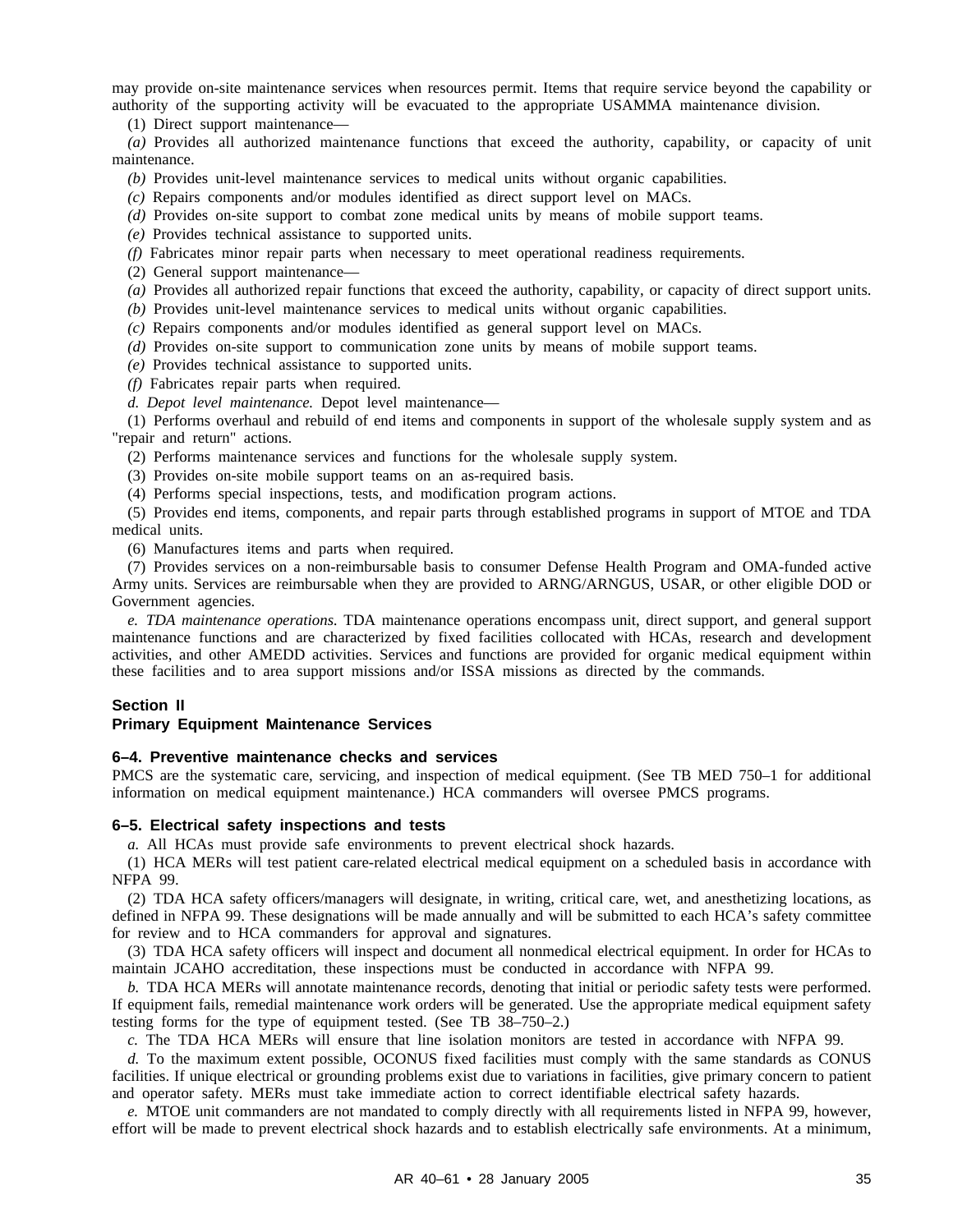MERs will test the current leakage and ground resistance of all electrically operated medical equipment annually and upon completion of electrical repairs to ensure the equipment operates within the limits specified in NFPA 99. During prolonged exercises or missions involving patient treatment, MERs will perform semiannual scheduled testing of electrically operated medical equipment designated for use in critical care areas.

## **6–6. Calibration, verification, and certification**

*a.* Perform CVC services on medical equipment in accordance with Section 1020, Subchapter J, Title 21, Code of Federal Regulations (21 CFR 1020, Subchapter J), TB MED 750–1, manufacturer literature, or other applicable standards.

*b.* Perform CVC services on organic medical equipment in accordance with the applicable MAC or other reference document (for example, manufacturer literature, TB MED 521).

*c.* Upon completion of CVC services, attach DD Form 2163 (Medical Equipment Verification/Certification) label to the item. TB 38–750–2 contains instructions for completing DD Form 2163. Subsequent CVC services will be recorded on this label.

*d.* Qualified personnel only will perform maintenance and calibration services on medical equipment producing ionizing radiation. Services will be conducted to verify that equipment meets performance requirements outlined in the applicable maintenance allocation chart or manufacturer's literature.

(1) The Federal requirement to provide CVC and repair services to components of medical equipment producing ionizing radiation originates in 21 CFR 1020. This regulation requires manufacturers of medical equipment that produces ionizing radiation to meet specific performance criteria defined in 21 CFR 1020.31. Manufacturers then will provide the necessary written maintenance instructions and maintenance interval schedules that, in manufacturers' opinions, keep their equipment in compliance with all specific performance criteria.

(2) MERs will calibrate all HCA (fixed or mobile) medical equipment that produces ionizing radiation annually (plus or minus 30 days).

(3) MERs will calibrate medical ionizing radiation-producing equipment that undergoes repair service and requires an exchange of parts or certified components that could affect overall calibration integrity.

*e.* At least semiannually, thoroughly evaluate and test defibrillators using defibrillator analyzers. Record evaluation results on DA Form 5624–R (DC Defibrillator Inspection Record). DA Label 175 (Defibrillator Energy Output Certification) must be affixed as close as possible to the control panel. DD Form 2163 is not required for defibrillators.

*f.* At least annually, perform scheduled CVC services in MTOE units. Portions of CVC requirements affected by replacement of components or repairs to assemblies will be performed upon completion of the service(s). MERs will perform CVC services in accordance with the applicable MAC. If the MAC does not specify, the MER will perform CVC services at the first authorized level that has the capabilities and test, measurement, and diagnostic equipment (TMDE).

#### **6–7. Calibration of audiometers**

*a.* Calibrate audiometers in accordance with TB 8–6515–001–35 and manufacturer literature. Designated qualified medical maintenance or contractor personnel will provide calibration services.

*b.* Test audiometer test environments for compliance with TB 8–6515–001–35 when—

- (1) Initially installed.
- (2) The test environment is disassembled or reassembled.
- (3) Deterioration of the test environment is suspected.

#### **6–8. Remedial maintenance (repair)**

Remedial maintenance is the repair of medical equipment. (See TB MED 750–1 for additional information on medical equipment maintenance.) Repairs will only be performed by or under the direct supervision of clinical engineering and maintenance technicians (military occupational specialty (MOS) 670A), MERs (MOS 91A), or the civilian equivalent. Remedial maintenance consists of:

*a.* Technical inspections (TIs). TIs will be performed prior to repair or evacuation of unserviceable equipment in accordance with TB MED 7.

*b.* Verification inspections (VIs). VIs will be performed prior to repair or evacuation of unserviceable equipment in accordance with TB MED 7.

- *c.* Classifications.
- *d.* Testing.
- *e.* Servicing.

*f.* All actions necessary to return items to fully mission capable status.

*g.* Those CVC services and electrical safety tests incidental to repair actions.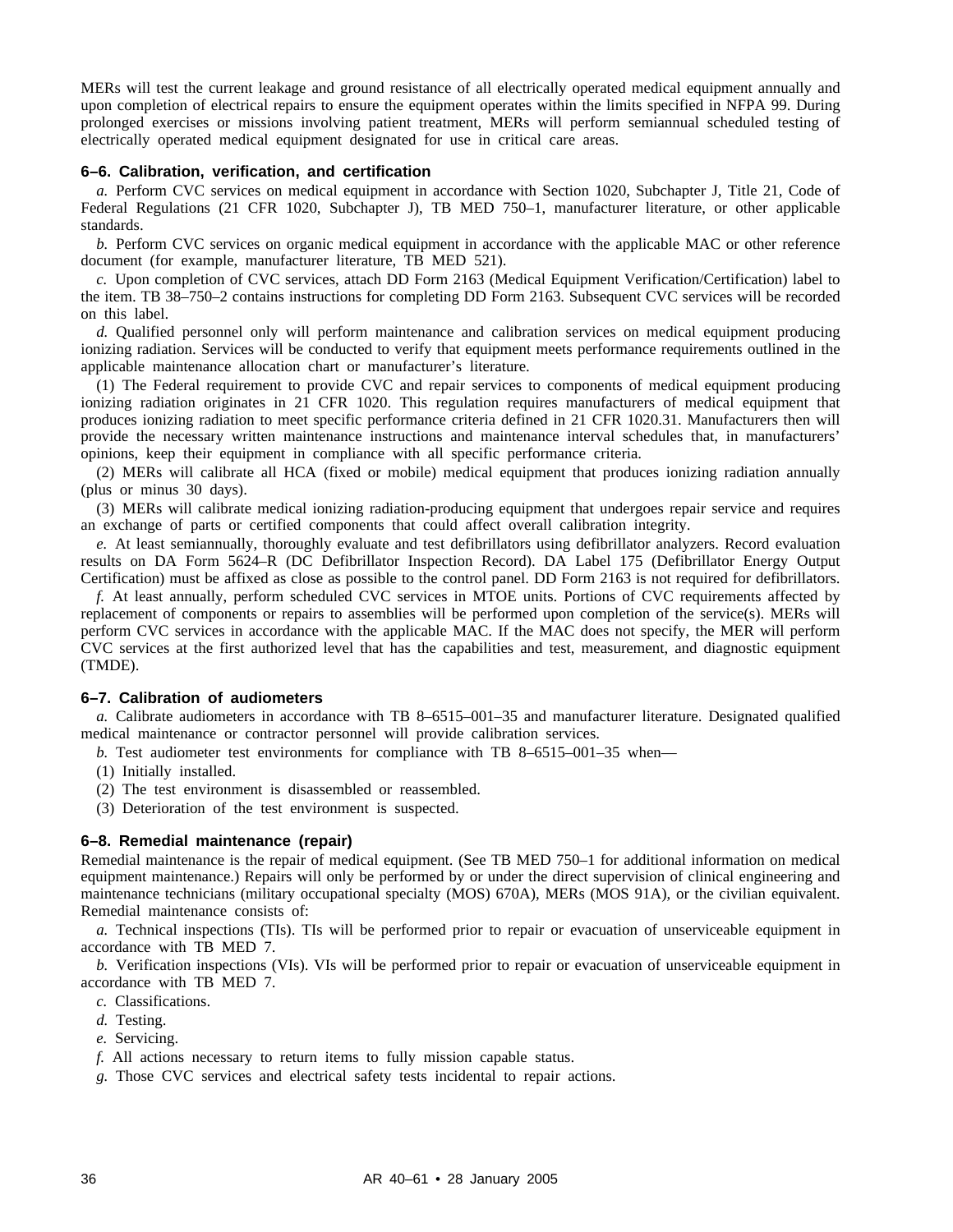## **6–9. Overhaul**

*a.* Overhaul consists of restoring an item of medical equipment to a completely serviceable or operational condition as prescribed by the applicable maintenance allocation chart or manufacturer's literature.

- *b.* Overhaul of medical equipment by commercial firms under contract is authorized per AR 750–1.
- *c.* MEDLOG Bns are authorized to overhaul TOE medical equipment.
- *d.* MERs will make adjustments to medical equipment life expectancies as specified in TB MED 7.
- *e.* MEDCENs or MEDDACs may perform overhauls if they possess the capability.

*f.* Overhauls may be performed at RTS–MEDs when approved by the appropriate MACOM.

#### **6–10. Rebuild**

*a.* The rebuild of end items or components of medical equipment is restricted to designated MEDLOG Bns, USAMMA maintenance divisions, and commercial firms.

*b.* USAMMA maintenance divisions, designated MEDLOG Bns, and commercial firms may rebuild (remanufacture) x-ray tube unit assemblies that are certified in accordance with 21 CFR.

*c.* MERs will adjust the life expectancies of rebuilt equipment as specified in TB MED 7.

#### **6–11. Ancillary services**

Ancillary services performed by medical maintenance elements in AMEDD TDA facilities include, but are not limited to—

*a.* Reviewing MEDCASE program requirements for medical equipment.

*b.* Participating with other logistical support personnel in the surveillance of stored medical materiel as outlined in TB MED 1.

*c.* Assisting with specification data when acquiring new equipment.

- *d.* Conducting medical equipment orientation and education programs.
- *e.* Recording and reporting ancillary services as prescribed by RMCs/MSCs.

## **Section III Maintenance Operations**

#### **6–12. Contract maintenance**

*a.* TSG only can authorize contract maintenance support for equipment in MTOE units.

*b.* Contract maintenance support for TDA HCAs will be based upon the following criteria and supported by periodic economic analyses:

(1) The cost effectiveness of organic versus contractual support to include consideration of joint organic/contractor ventures.

(2) The requirement for wartime support of the specific item(s) in a theater of operations.

(3) The timeliness and effectiveness of alternatives compared to the impact upon clinical services, that is, item availability rates.

*c.* Contracts for commercial services require a contractor to furnish the organization with an itemized list of costs for labor and parts for each service. Contractors will prepare FDA Form 2579 (Report of Assembly of a Diagnostic X–Ray System), when applicable.

*d.* Contracts for commercial services require contractors to prepare and submit all forms required by Federal law to the appropriate Federal agency with copies provided to the organizations.

## **6–13. Repair and overhaul costs**

*a.* Elements of cost to be identified to job orders and for use in estimating the cost of repair are:

(1) Direct labor (military and civilian). Labor rates will be computed locally in accordance with MACOM/ MEDCOM guidance.

(2) Direct materials.

(3) Indirect or overhead costs.

(4) Contractual services.

(5) Shipping and transportation costs (OCONUS activities).

(6) Travel and per diem expenses (including regular labor hours in travel) incurred and attributable solely to unscheduled maintenance (that is, repair). When multiple items are serviced during a trip, the costs will be prorated based on the related direct labor.

*b.* MERs will determine the maximum one-time repair limitations (maintenance expenditure limits (MELs)) and the estimated repair or overhaul costs in accordance with AR 750–1 and TB MED 7. Estimates exceeding MELs require waivers from HCA commanders or their designated representatives.

*c.* When equipment is reported to SICCs and USAMMA NMPs for disposition instructions based on cost estimates,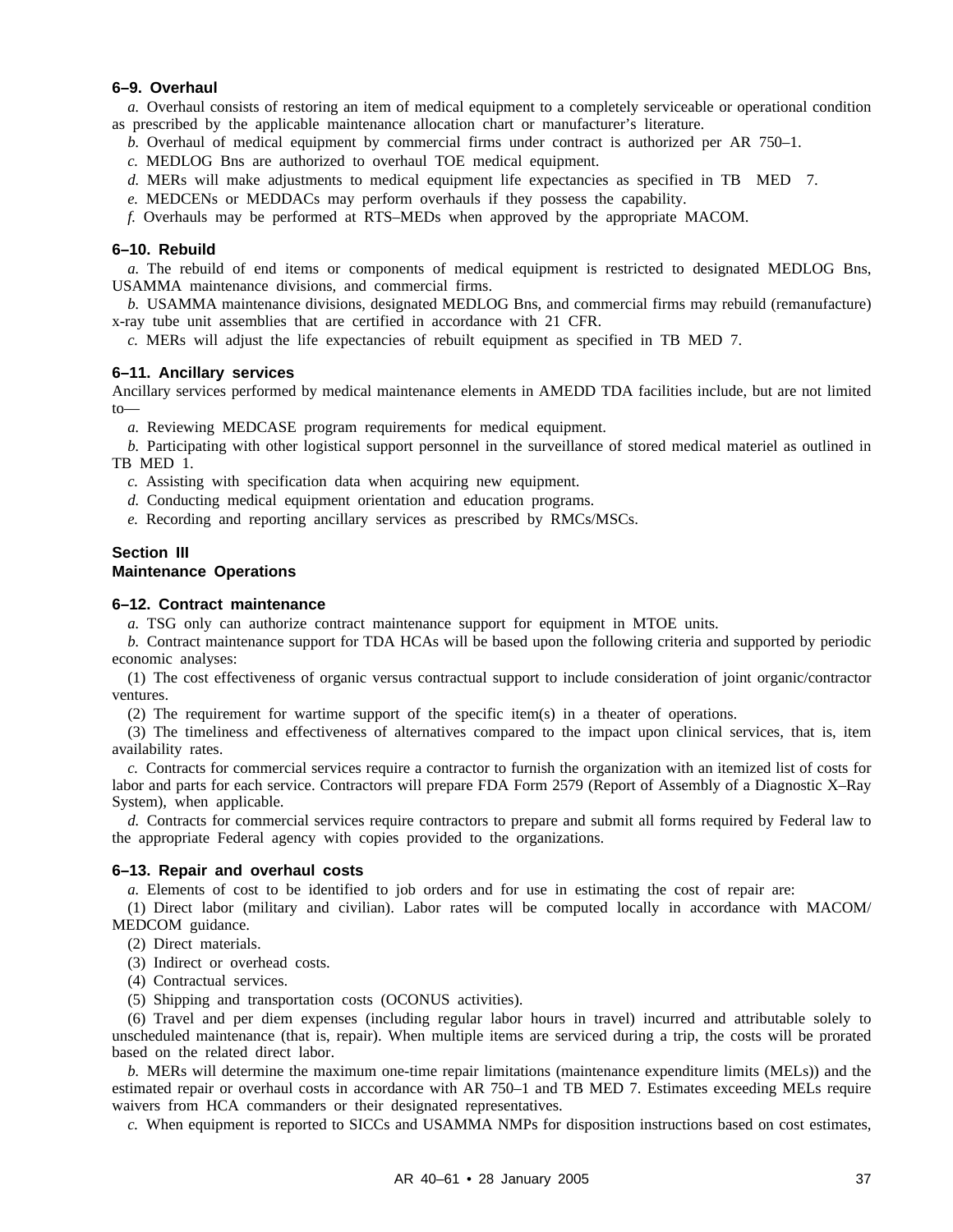the NMPs will compare the labor rates used by MTOE MERs with the labor rates of the designated support maintenance activities. The cost estimates must be adjusted to reflect the labor rates of the support maintenance activities before decisions are made concerning disposition of the unserviceable assets.

*d.* The HCA commander may—

(1) Authorize a repair that exceeds the published maintenance expenditure limits for medical equipment as found in TB MED 7, if an urgent need exists to save lives or to prevent suffering and distress, and a replacement item will not be available in time to satisfy the clinical requirements.

(2) Delegate in writing to the Director of Logistics/Chief, Logistics Division the authority to approve waivers of expenditure limits for equipment items where the unit price falls below the MEDCASE threshold.

*e.* The Army Medical Command, Medical Commands, and Command Surgeons may grant a permanent waiver to a MEL provided that replacement materiel is approved and submitted for acquisition.

## **6–14. Test, measurement, and diagnostic equipment**

*a.* TMDE measures, generates, gauges, tests, inspects, diagnoses, or otherwise examines equipment. Such equipment identifies or isolates actual or potential malfunctions, or determines compliance with specifications established in technical documents. Medical special purpose TMDE (TMDE–SP) is medical materiel used specifically for the test, calibration, and repair of medical equipment. Such TMDE does not include items used to diagnose or treat patients.

*b.* USAMMA is the AMEDD focal point for TMDE policy. As the AMEDD TMDE manager, USAMMA will manage, direct, and control the AMEDD TMDE program.

(1) USAMMA will provide life-cycle management for all type classified medical TMDE–SP in support of TOE organizations. TMDE life-cycle management includes the acquisition approval, repair, and calibration support responsibility and the modernization of TMDE requirements.

(2) All TMDE used in support of medical equipment will be calibrated in accordance with calibration intervals specified in TB 43–180.

(3) TMDE used in support of minimum essential equipment for training (MEET) will be calibrated in accordance with calibration intervals specified in TB 43–180.

(4) TMDE required by the AMEDD Army schools curriculum to provide individual training will not require cyclic calibration unless training efficiency or safety is adversely affected. MEDCOM policy specifies that all general purpose TMDE (TMDE–GP) used in AMEDD School training courses will be calibrated.

*c.* HCAs will requisition TMDE only after the following conditions are met:

(1) Each item of TMDE is listed on an authorization document (that is, an MTOE, TDA, CTA, or DA-approved exemption).

(2) Funding has been approved.

(3) Acquisition authority has been received through USAMMA from the U.S. Army Aviation and Missile Command. Items of equipment that are exempted from TMDE acquisition approval are listed in AR 750–43, chapter 3. *d.* TMDE–GP support will be accomplished as follows:

(1) All TMDE–GP owners and users will perform operator level maintenance.

(2) TMDE–GP repair and calibration support will be provided by the area calibration repair center responsible for supporting the geographic area where the TMDE–GP owner or user is located. Calibration intervals are identified in TB 43–180.

(3) USAMMCE is the designated alternate source to provide repair and calibration support services for type classified medical TMDE–SP within the European Command.

(4) All TMDE calibration procedures will be traceable to the National Institute of Standards and Technology, or to a natural standard such as the content of oxygen in air at normal pressure and altitude.

(5) All commercial contracts for calibration and repair support will specify, at a minimum, adherence to American National Standards Institute (ANSI) Z540.1–94.

(6) AMEDD activities providing TMDE–SP calibration and repair support (C&RS) will establish and maintain an instrument master record file.

(7) DA Label 80 (U.S. Army Calibrated Instrument) will be used to document TMDE CVC services. TMDE that is limited in capability will not be partially calibrated.

*e.* Non-type classified medical TMDE–SP support will be accomplished as follows:

(1) All TMDE–SP owners or users will perform operator level maintenance.

(2) TMDE–SP repair and calibration support will be obtained in accordance with TB 43–180 or by contract maintenance support.

(3) TMDE–SP calibration intervals are specified in TB 43–180 or manufacturer instructions.

#### **6–15. Cannibalization and controlled exchange**

*a. Cannibalization.*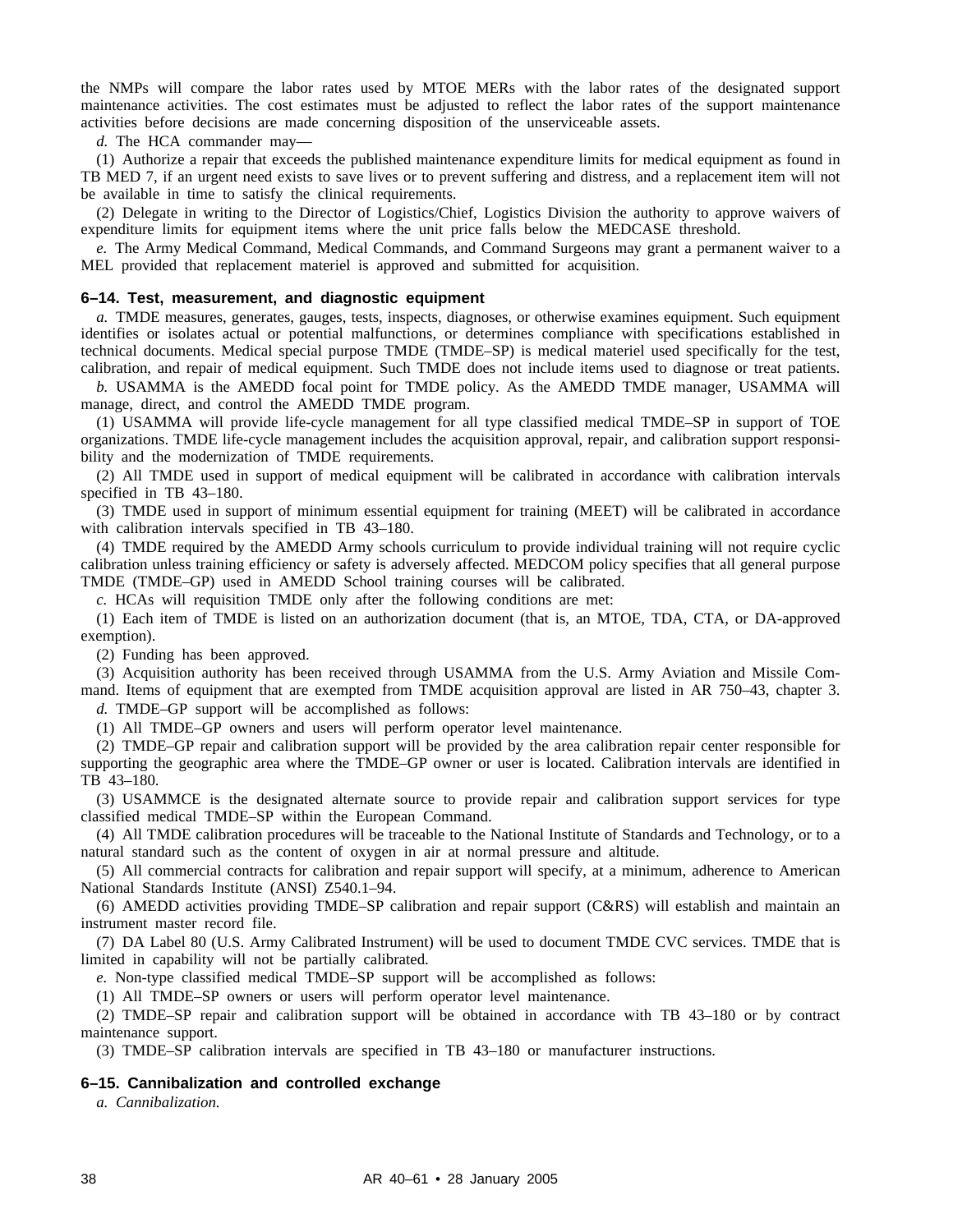(1) Using units are not authorized to cannibalize medical equipment during peacetime unless approved by the appropriate MACOM/MEDCOM or USAMMA.

(2) Cannibalization approval is limited to the following:

*(a)* Removal of serviceable parts, components, and assemblies from unserviceable, uneconomical repairable items to immediately restore one or more unserviceable like items to a serviceable condition.

*(b)* Removal of serviceable parts, components, and assemblies from unserviceable end items for storage at approved cannibalization points to maintain nonsupportable, nonsustainable items as published in the SB 8–75 series.

(3) For additional guidance on cannibalization, see AR 750–1 and AR 710–2.

*b. Controlled exchange.* Controlled exchange will be done in strict accordance with AR 750–1.

#### **6–16. Technical assistance**

Technical assistance ensures that medical maintenance policies and procedures are interpreted properly and applied uniformly to improve operations. Technical assistance to MTOE units and fixed HCAs is available in accordance with the following:

*a. The AMEDD Maintenance Support Program (AR 740–1).* This program normally is restricted to advice and assistance on technical problems through daily contact or liaison visits. It does not include on-site maintenance covered by this regulation.

*b. The medical LAP (AR 700–4).* This program is available to using and supporting units through command channels.

*c. Telemaintenance.* This system provides desktop audiovisual help for technical maintenance support or maintenance management problem resolution.

#### **6–17. Modification and alteration of medical equipment**

Approved modifications of medical equipment will be designated as mandatory modifications or quality assurance, minor alteration, and other alterations as shown below. Modifications and alterations will be recorded in maintenance records in accordance with TB 38–750–2 or STAMIS user procedures. Minor alterations without manufacturer consent may negate any further manufacturer product liability.

*a.* A modification work order (MWO) is a mandatory modification that changes the function, performance, or capability of the medical equipment. MWOs are announced by USAMMA DOD MMQC messages.

*b.* A quality assurance alteration (QAA) is a change required to correct safety hazards, faults, or deficiencies in medical equipment. QAAs are announced by USAMMA DOD MMQC messages.

*c.* A minor alteration is any necessary change to medical equipment that will enhance or improve its safe operation without altering its basic characteristics. These alterations may be performed only when manufacturer representatives or qualified medical maintenance activities have the capabilities to do so and are approved by HCA commanders.

*d.* Component modernization is the upgrade of equipment by manufacturer-authorized changes. Qualified MERs only may conduct component modernization in accordance with manufacturer specifications.

#### **6–18. Medical standby equipment program**

*a.* MEDSTEP assets include end items, components, and assemblies used to provide supported activities with serviceable items for unserviceable, economically repairable items. These assets will be managed in accordance with MACOM and local procedures. MEDSTEP assets formerly were called "operational readiness float."

*b.* MEDSTEP assets—

(1) Maintain a high availability rate for critical patient care equipment.

(2) Will not be used to fill equipment shortages, replace uneconomically repairable items, expand operational missions, or satisfy temporary loan requirements. The appropriate HCA commander may authorize exceptions only under emergency conditions.

(3) Are established or authorized as follows:

*(a)* USAMMA/USAMMCE will establish MEDSTEP assets at their maintenance divisions to support HCAs and other DOD customers.

*(b)* MEDCOM may establish additional MEDSTEP assets at TDA HCAs and medical research organizations. Additional MEDSTEP assets for MEDLOG Bns may be approved by their MACOMs.

*(c)* OCONUS medical commands may establish MEDSTEP assets at MEDCENs, MEDDACs, and MEDLOG Bns to support MTOE units and HCAs.

(4) The criteria for MEDSTEP assets are as follows:

*(a)* Availability of the items from IMSAs/MEDLOG Bns, USAMMA/USAMMCE, DSCP, or the manufacturers.

*(b)* Criticality of items to the missions.

*c.* MEDSTEP procedures are as follows:

(1) MEDSTEP assets will be accounted for on property books in accordance with AR 710–2 and DA Pam 710–2–1.

(2) Loan of MEDSTEP assets to supported activities will be made as follows: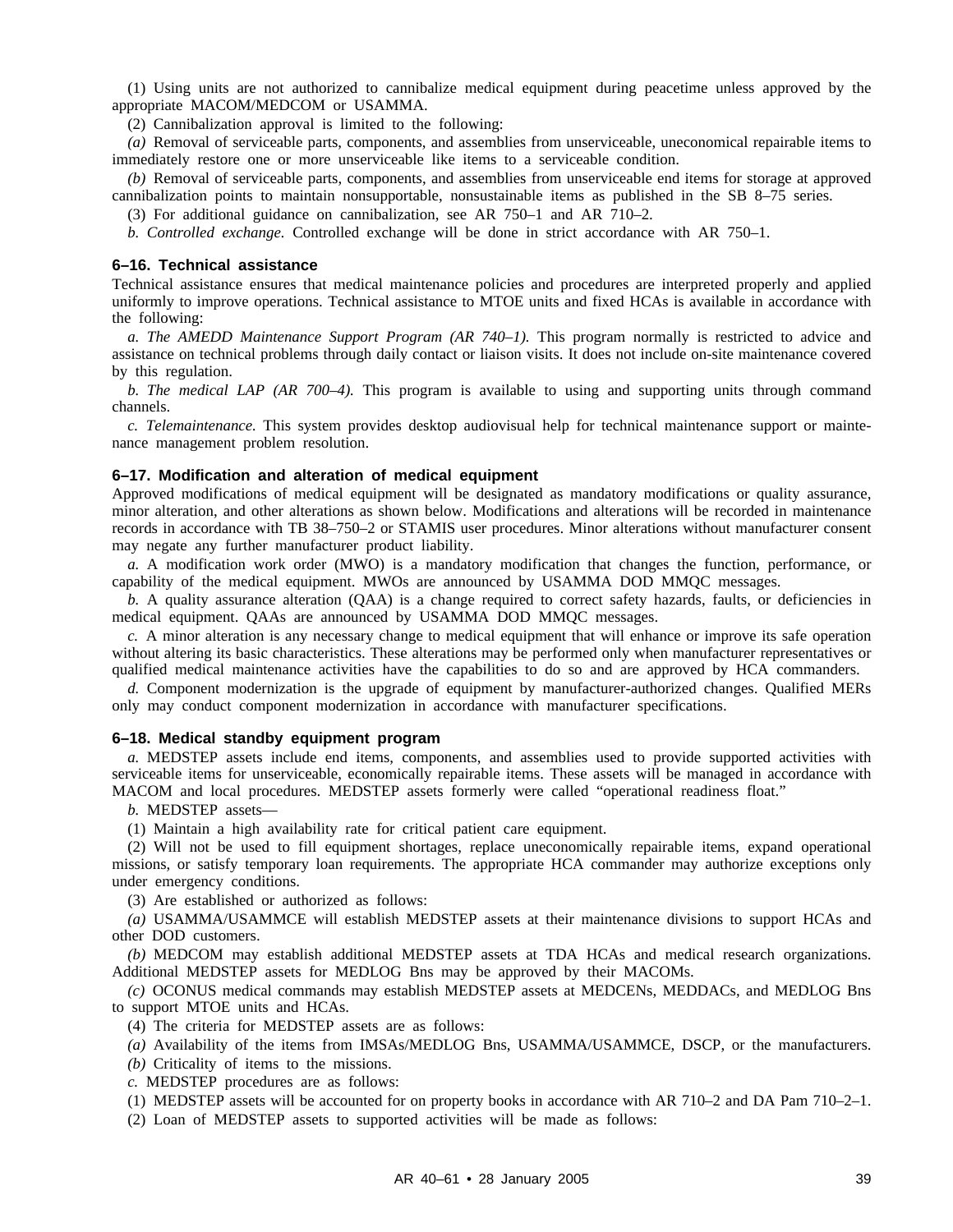*(a)* Normally, assemblies will be exchanged in their entirety.

*(b)* Components will not be exchanged except when justified by activity requests or required by x-ray tubes. X-ray tube considerations include certification, physical configuration, and color.

*(c)* Component items normally will not be exchanged if they are not replaced with identical model, condition, age (within 10 percent), and color.

(3) MEDSTEP assets will be physically located in the maintenance activity in accordance with established handreceipt procedures.

(4) MEDSTEP assets will be loaned in accordance with local procedures, AR 710–2, and DA Pam 710–2–1. Reconciliation actions for loaned assets will be performed quarterly.

## **6–19. Maintenance performance measures and reports**

Command surgeons and RMCs/MSCs/MEDCENs/MEDDACs will establish performance measures and reports to determine maintenance operation effectiveness.

## **6–20. Repair parts procedures**

*a.* Repair parts for medical equipment include components, supplies, and other materials necessary to facilitate unit and higher-level maintenance support of medical equipment. These parts, though normally Class VIII or Class IX (repair parts and components and items required for support of all equipment) items, can include all supply classes where such parts or materials are applicable to the services described in chapter 6, section II.

*b.* AR 710–2, DA Pam 710–2–1, DA Pam 710–2–2, and TB MED 750–1 contain repair parts stockage and supply policies and procedures.

(1) DMLSS will be used by TDA medical operations to manage repair parts. AMEDDPAS will continue to be used by TDA activities where DMLSS has not been fielded.

(2) The TAMMIS MEDMAINT, TCAM, SAMS1, or ULLS–G, if available, will be used by MTOE medical maintenance operations to manage repair parts.

- *c.* TDA HCAs can stock mission essential and minimum order repair parts.
- *d.* HCA commanders or designees will approve mission essential parts list annually.
- *e.* Mission essential repair parts must—
- (1) Ensure the functioning of lifesaving equipment.
- (2) Support equipment for which the manufacturer will no longer supply parts.
- (3) Support new equipment until demand data can be established.

#### **Section IV**

## **Anesthetizing Locations in Health Care Activities**

#### **6–21. Anesthetizing locations policy**

*a.* NFPA 99 establishes requirements for specific types of flooring in anesthetizing locations. These standards require conductive flooring in all areas where flammable anesthetics are used. NFPA 99 also delineates testing criteria and frequency.

*b.* The use of explosive or flammable anesthetics is prohibited in Army HCAs.

*c.* Conductive flooring currently in anesthetizing locations will not be replaced with nonconductive flooring until normal deterioration dictates replacements.

*d.* HCAs will post signs at the entrances to all anesthetizing locations in accordance with NFPA 99, chapter 3, paragraph 4. These signs will read "RESTRICTED TO NONFLAMMABLE INHALATION ANESTHETIC AGENTS."

*e.* Electrostatic safeguard standards established in NFPA 99 do not apply to nonflammable anesthetizing locations. Antistatic clothing and testing furniture for conductivity is not required.

#### **6–22. Conductive flooring policy**

HCAs will have conductive flooring tested in accordance with NFPA 99. NFPA 99 no longer requires testing conductive flooring that is not in a flammable anesthetizing location.

# **Section V**

## **Army Warranty Program**

### **6–23. Overview**

*a.* Overall policies and procedures for the Army Warranty Program are contained in AR 700–139 and TB MED 750–1. Additional information is furnished in SB 8–75 MEDCASE for centrally purchased radiology equipment.

*b.* In warranty applications, unit readiness and mission effectiveness will take priority. If the medical maintenance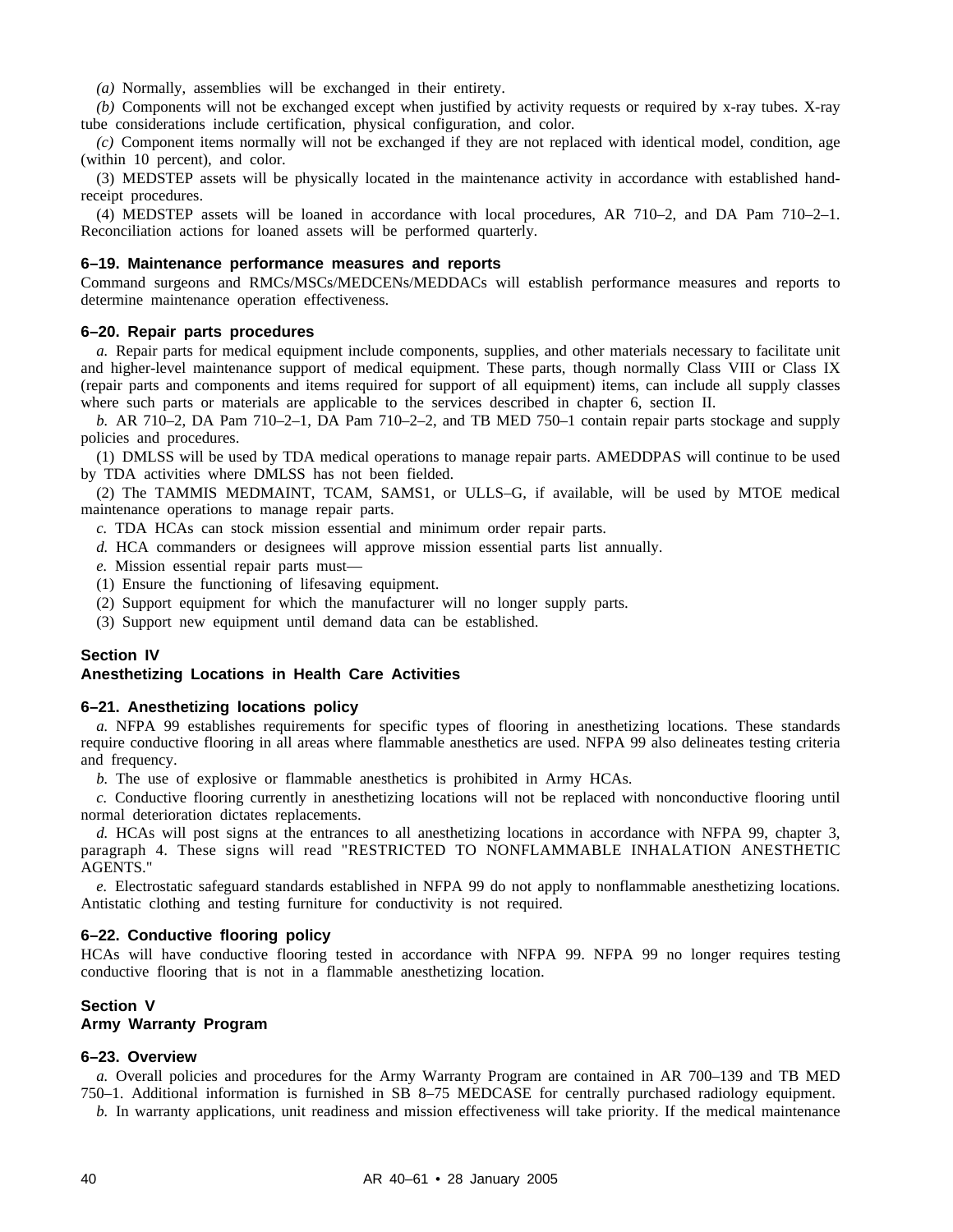activity is not able to get an effective response through the warranty process, then repair first and settle later through the acquisition support activity.

## **6–24. Warranty implementation**

AR 700–139 provides procedures for administering warranties. HCAs or MTOE medical units will establish local warranty implementation procedures.

## **6–25. Warranty claim actions**

Warranty claim actions for other than AAC "L" and nonstandard medical equipment will be reported to USAMMA on DA Form 2407 or its automated equivalent with all pertinent information. Copies of any maintenance records or histories will be provided in addition to copies of contract and receiving documents. Warranty claim actions for locally acquired medical equipment also may be forwarded to DA representatives for information or assistance to resolve warranty disputes.

## **Chapter 7 Environmental Services**

## **Section I Environmental Services Management**

#### **7–1. Operations**

MEDLOG environmental services include medical textile care, medical housekeeping, and disposition of regulated medical waste (RMW) and radioactive waste.

### **7–2. Management**

*a.* Responsibilities of environmental services officers (EVSOs) include oversight and visibility of medical textile care services (see Glossary), medical housekeeping services, and RMW and radioactive waste disposition.

*b.* The Army Civilian Training, Education, and Development System (ACTEDS) plan for the General Schedule (GS)-673 occupational series provides the careerist and the manager with a guide to assist in career enhancement and progression. Training and development planning is essential in developing and enhancing the chief of environmental service's knowledge, skills, and abilities. The ACTEDS, if followed, will provide all environmental services personnel the avenue to become more proficient in the field.

## **Section II**

## **Medical Textile Care Services**

#### **7–3. Medical textile care services management**

This section outlines policy for the management of medical textile care services in both TDA HCAs and MTOE HCAs performing patient care missions.

*a.* HCA commanders have overall responsibility for the management of medical textile care services. This includes providing local policies and procedures that comply with the Occupational Safety and Health Administration (OSHA) Bloodborne Pathogens Standard (29 CFR 1910.1030) and Regional Tri-Service Medical Logistics Support Program guidance.

*b.* Chiefs, logistics/directors of logistics have management responsibility for medical textile care services.

*c.* EVSOs are functionally responsible for daily management of textile care services. EVSOs are directly responsible to the chiefs, logistics/directors of logistics for—

(1) Supervising personnel assigned to textile care services.

(2) Maintaining accurate linen and laundry records.

(3) Providing textile services by actively identifying requirements, determining the best means of furnishing linen items and services, and maintaining close coordination with customers and sources of services.

*d.* Each commander will establish a Linen Management Committee (LMC) at his or her HCA. Each committee will—

(1) Recommend linen management policy and review program performance.

- (2) Consist of the following appointed members:
- *(a)* Deputy commander for administration.
- *(b)* Deputy commander for clinical services.
- *(c)* Chief, logistics/director of logistics.
- *(d)* EVSO.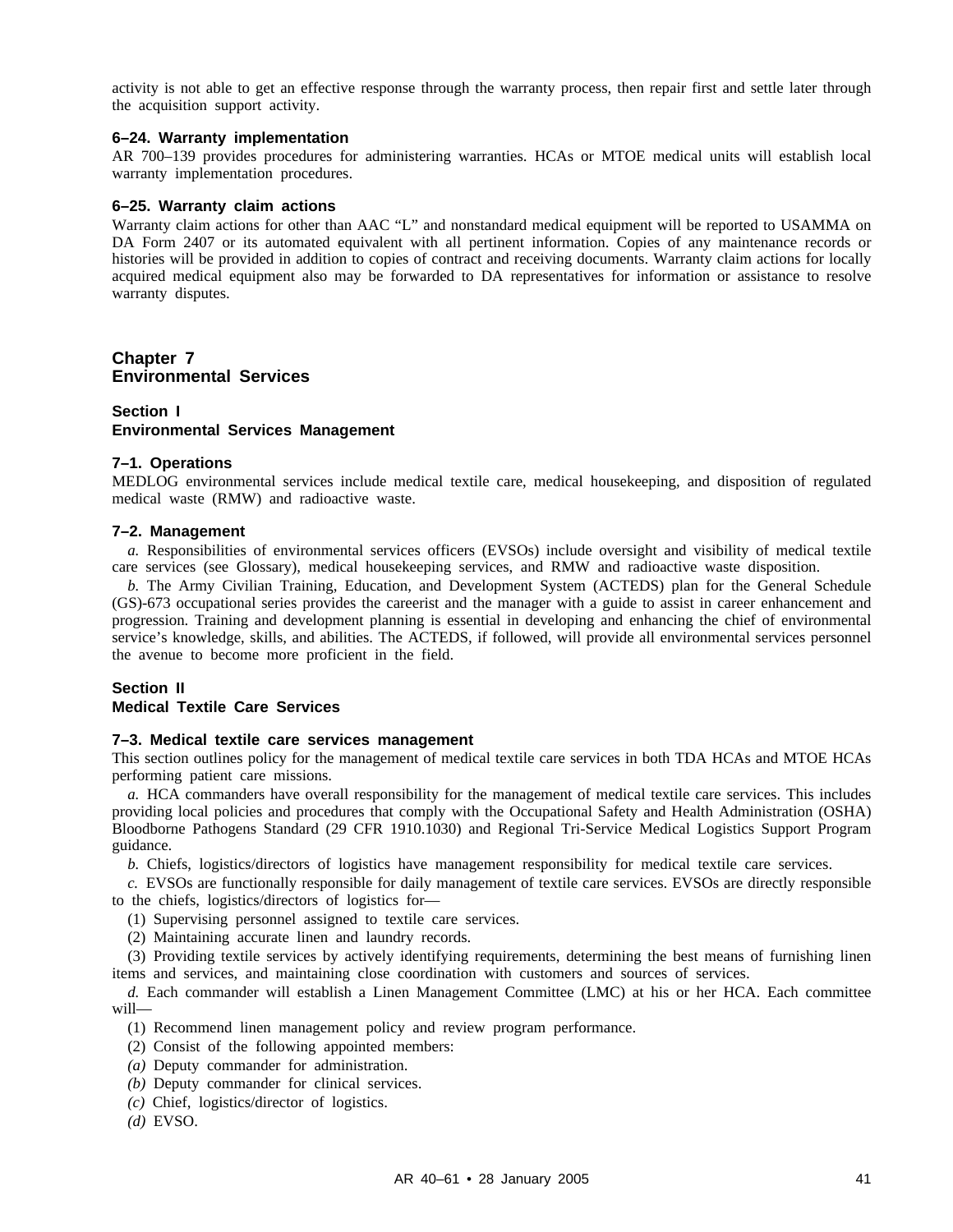*(e)* Chief, nursing services/deputy commander for nursing.

*(f)* Infection control officer (ICO).

*(g)* Chief, Department of Emergency Medicine

*(h)* Others, as required.

(3) Issue a standing invitation to the supporting laundry manager/COR.

*e.* Each LMC may be integrated with another HCA (parent) committee (for example, Environment of Care Committee), if approved by the commander. However, LMC responsibilities will be performed fully by the parent committee. The mission of each LMC is to—

(1) Review existing linen inventory, ensuring each line item appropriately meets the needs of the end user.

(2) Ensure compliance with applicable JCAHO standards and the OSHA Bloodborne Pathogens Standard (29 CFR 1910.1030).

(3) Elevate performance, concerns, and suggested improvements to the commander.

(4) Implement the Regional Tri-Service Medical Logistics Support Program for Logistics Services.

*f.* Each RMC EVSO will—

(1) Implement uniform MTF reporting requirements to assess cost effectiveness and quality of laundry and linen distribution services.

(2) Provide regional statistical utilization management data as required by MEDCOM.

## **7–4. Medical textile care services operations**

This program provides for—

- *a.* Establishment of economic stock levels at the user's location.
- *b.* Review of linen use and correction of inappropriate patterns of use.
- *c.* Reduction or prevention of the theft and misuse of linen.
- *d.* Compliance with the HCA infection control program.
- *e.* Establishment of textile repair and special fabrication procedures.
- *f.* Implementation of JCAHO standards and the OSHA Bloodborne Pathogens Standard.
- *g.* Provision of a documented continuing education program for textile services personnel.
- *h.* A prescribed method for assessing the cost of laundry services.

*i.* Scrubs policy.

(1) Each HCA will establish and approve a policy for the use of scrubs in the HCA and supported activities.

(2) Each Infection Control Committee (ICC) will prescribe scrubs policy, and subject to review by the LMC, recommend changes to the HCA commander.

(3) The HCA commander is the approving authority for the HCA scrubs policy.

### **7–5. Medical textile accounting**

*a.* HCA EVSOs informally will account for hospital textiles on DA Form 1296 or an automated system. DA Form 2064 (Document Register for Supply Actions) or an equivalent automated form and voucher files will be used to support all entries. See DA Pam 710–2–1 and DA Pam 710–2–2 for instructions regarding the use of these forms. Hold these informal records for 2 years after the last posting date, then destroy them.

*b.* EVSO are responsible for conducting inventories for HCA-owned textiles at least annually. HCA commanders may require more frequent inventories based on EVSO evaluations of user stockage levels and other available data (for example, suspected laundry losses, wholesale theft, and widespread linen abuse). HCA commanders will use results of the inventories to evaluate the effectiveness of textile services and to determine the amount of unexplained losses. Inventory results will be reported through the LMCs to the executive committees for appropriate action. DA Form 444 (Inventory Adjustment Report) or an automated equivalent will be used to document inventory actions. HCA commanders will approve results of the inventories.

*c.* Procedures will be established to account for increases and decreases of linen due to patient evacuation.

## **7–6. Textile stockage levels**

*a.* Each HCA EVSO will establish a par level for each item of linen stocked. This par level will be based on requirements to support user linen levels, turn around time for laundry service, safety level, and other factors that may, in the opinion of the EVSO, bear on the providing of adequate linen support. At a minimum, an eight-day par level is recommended. Par levels will be reflected by pencil entries on DA Form 1296 (Stock Accounting Record) or on automated records.

*b.* Each using activity will compute user stockage levels for all clean linen used. These levels will constitute the maximum quantities to be stocked by each respective using activity.

## **7–7. Medical textile handling and storage**

Each HCA EVSO will—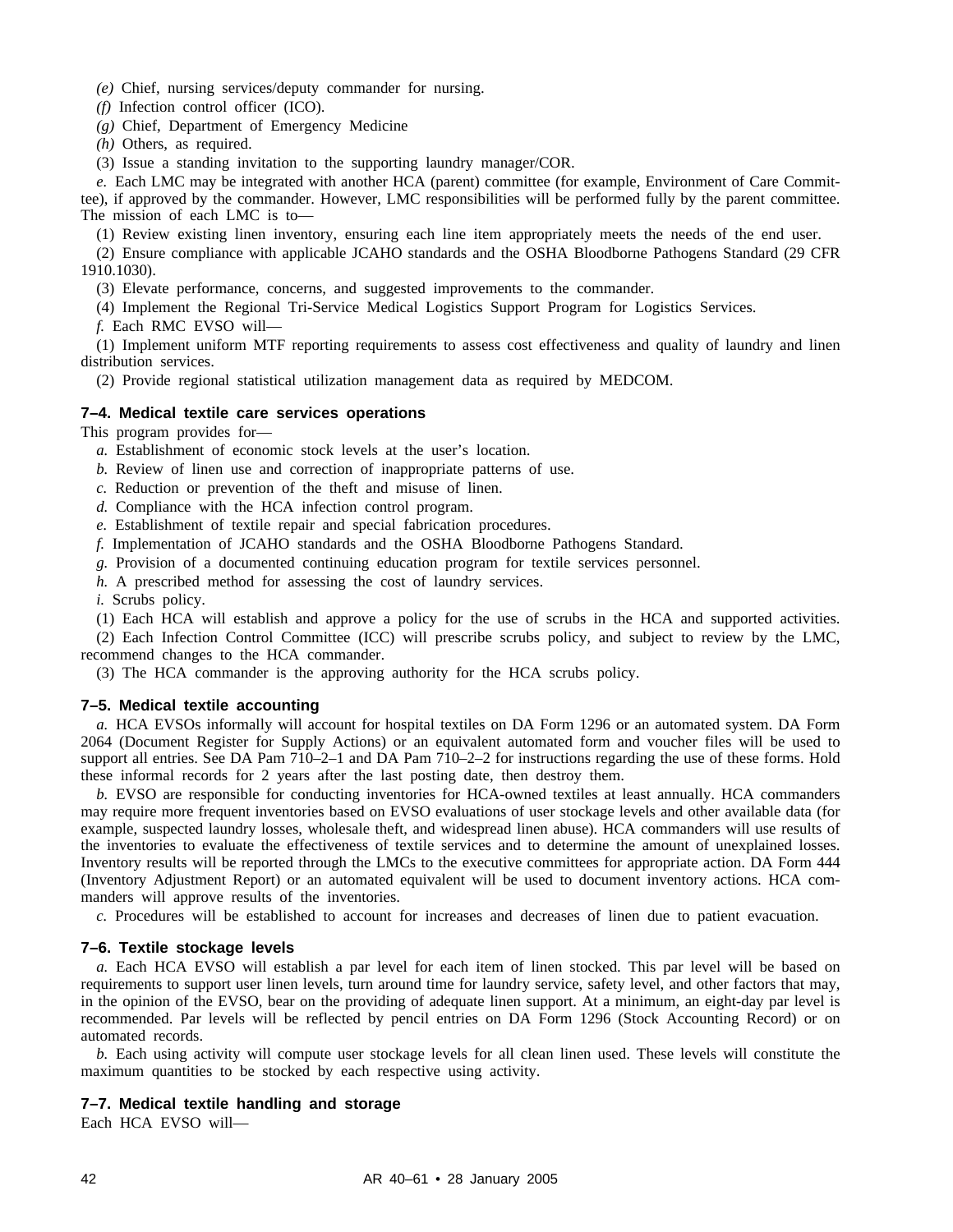*a.* Handle and store clean textiles in such a way as to minimize their exposure to airborne contaminants.

*b.* Separate the storage and distribution of clean textiles from the collection and processing of soiled linen to prevent cross contamination.

*c.* Exercise protective measures when handling soiled linen. Collect (bag) and process soiled linen in accordance with 29 CFR 1910.1030. Soiled (contaminated) textiles will not be sorted or rinsed at the HCA, except within an onpremise laundry facility.

*d.* Transport clean textiles in covered vehicles or carts. Separate carts and vehicles, that are readily identifiable, will be used to maintain physical separation of clean and soiled textiles.

*e.* Provide for the cleaning and decontamination of soiled textile transporters. The ICO will be consulted on procedures and cleaning products that comply with local infection control practices.

## **7–8. Textile marking**

HCA-owned textiles will be distinctly marked with the name of the HCA. Contractor-owned and -provided textiles will be marked as prescribed in contracts.

## **7–9. Textile disposal**

*a.* HCA-owned textiles that cannot be repaired or reconditioned economically will be classified as salvage. Items designated for salvage will be—

(1) Turned in to the supporting DRMO. Soiled items will be laundered prior to turn in; or

(2) Converted to rags. List each item by stock number, nomenclature, and quantity on DA Form 3161. This form will be marked to show that the items were converted to rags and will be certified by a disinterested officer appointed on orders. Rags must be dyed or marked so that they can be distinguished from serviceable textiles. The LMC may approve other methods of marking.

*b.* Unserviceable rented textiles will be returned to the vendors for replacement or credit as prescribed in the contracts.

#### **7–10. Contract laundry and/or textile distribution services**

*a.* EVSOs will be designated as CORs at those medical treatment facilities that directly contract for laundry and/or textile distribution services. (See AR 5–20 for additional information on CORs.) This ensures that medical activity customers maintain quality assurance surveillance oversight of contractor performance.

*b.* Each EVSO/COR will—

(1) Ensure the recommended practices provided in ANSI/Association for the Advancement of Medical Instrumentation (AAMI) ST65:2000 are included in contract specifications.

(2) Implement a quality assurance surveillance program, independent of the contractor's QC program, to evaluate quality, quantity, and timeliness of performance in accordance with contract specifications.

## **Section III**

## **Medical Housekeeping Services**

#### **7–11. Medical housekeeping services management**

This section outlines policy for the management of medical housekeeping services in both TDA HCAs and MTOE HCAs performing patient care missions.

*a.* HCA commanders have overall responsibility for the management of medical housekeeping services. This includes providing local policies and procedures that comply with the OSHA Bloodborne Pathogens Standard (29 CFR 1910.1030) and Regional Tri-Service Medical Logistics Support Program guidance.

*b.* Chiefs, logistics/directors of logistics have functional responsibility for the management of medical housekeeping services.

*c.* HCA EVSOs are responsible for daily management of medical housekeeping services. EVSOs are directly responsible to chiefs, logistics/directors of logistics for supervising personnel assigned to medical housekeeping services.

*d.* RMC EVSOs will implement MEDCOM management policy in conjunction with the Regional Tri-Service Medical Logistics Support Program for logistics services.

*e.* At HCAs, EVSOs will oversee the performance of the medical housekeeping services.

*f.* Logistics divisions in MTOE medical activities responsible for facility-wide housekeeping services will follow the procedures outlined in paragraphs 7–12 and 7–13 below.

#### **7–12. Medical housekeeping services operations**

*a.* HCA commanders will ensure that EVSOs are qualified HCA housekeeping officers (GS–673 series). This will ensure that housekeeping officers are properly qualified for the positions as a result of education and/or certification, training, and experience.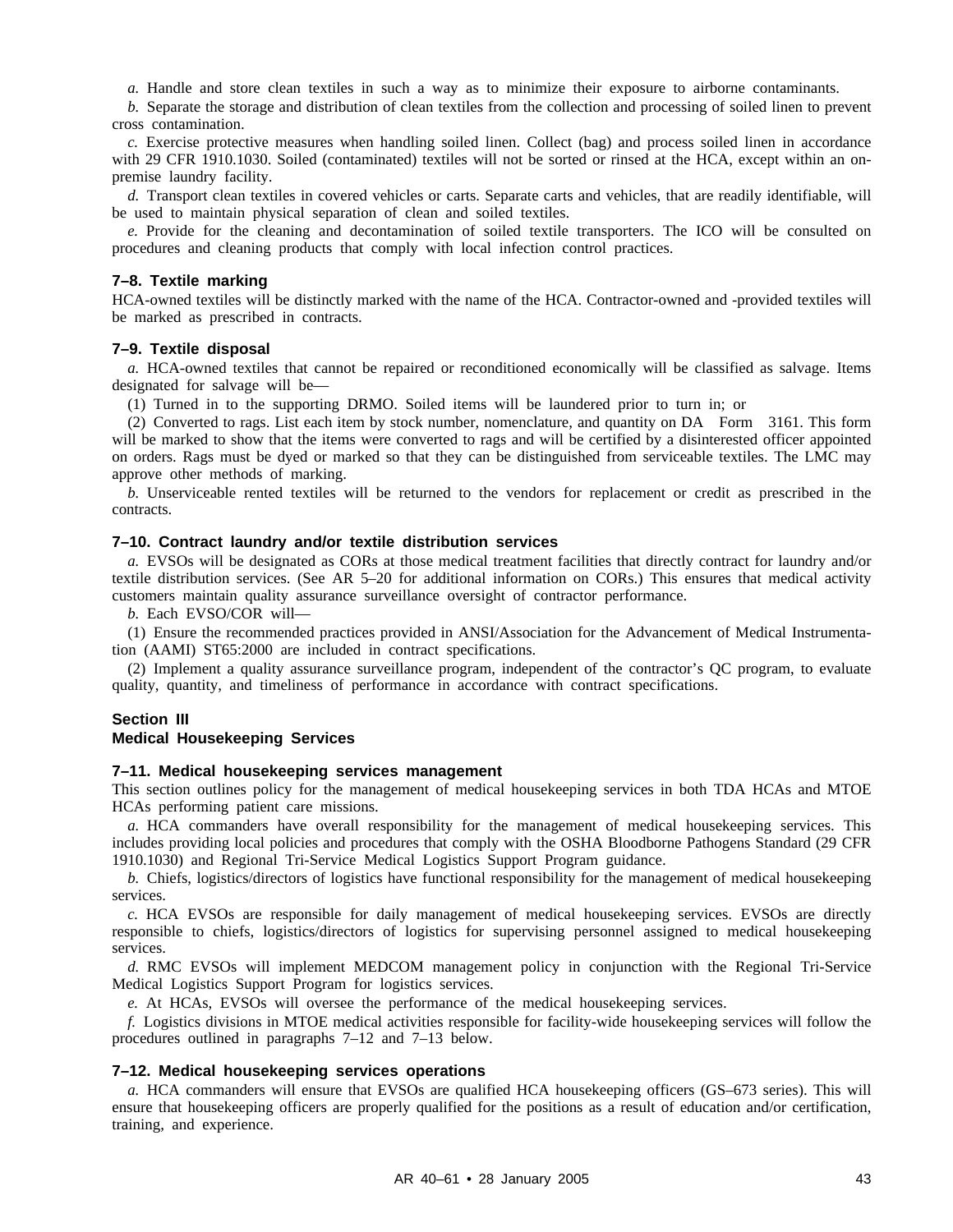*b.* Each HCA EVSO/housekeeping officer will—

(1) Manage daily housekeeping operations.

(2) Establish a quality assessment program to evaluate the performance of housekeeping services.

(3) Integrate the HCA housekeeping services program with the facility's infection control program.

(4) Obtain approval from the local ICC for cleaning procedures and cleaning supplies used in the HCA and supported activities. Cleaning products must comply with Environmental Protection Agency and OSHA guidelines as well as local infection control practices. To the maximum extent practicable, housekeeping will utilize the least hazardous and most efficacious and cost effective cleaning supplies.

(5) Ensure that all materiel safety data sheets for cleaning supplies are accessible to all housekeeping employees and HCA staff at all times. If transferring cleaning supplies from the original containers, housekeeping will ensure that new containers meet all OSHA labeling requirements under 29 CFR 1910.1200.

(6) Manage the collection, storage, transport, and disposal of RMW within the HCA in accordance with AR 40–5.

(7) Comply with JCAHO standards.

(8) Comply with the OSHA Bloodborne Pathogens Standard (29 CFR 1910.1030).

## **7–13. Contract medical housekeeping services**

The following apply to HCAs with contracted housekeeping services:

*a.* The requirements, as appropriate, of paragraph 7–12*c* above will be included in contracts.

*b.* Each HCA EVSO/housekeeping officer will—

(1) Be designated as the COR to ensure contractor compliance with housekeeping contract requirements.

(2) Ensure the performance based work statement for the housekeeping contract clearly states the standards against which contract performance will be measured.

(3) Establish and maintain a quality assurance surveillance plan to assess and measure contractor performance.

(4) Ensure that contractors properly train all housekeeping employees and that this training is properly documented on each employee's training record.

## **Section IV**

## **Medical Waste Disposition**

## **7–14. Regulated medical waste**

*a.* The collection, transportation, and disposal of RMW will be in accordance with AR 40–5.

*b.* EVSOs/CORs will be provided with initial and recurrent training in the proper waste collection and handling procedures, as specified in AR 40–5.

*c.* Transportation of RMW, both inside and outside HCAs, will be in accordance with AR 40–5.

### **7–15. Radioactive regulated medical waste**

Radiation safety officers will control the disposition of radioactive RMW. Such disposition includes holding waste for radioactive decay to background levels before—

*a.* Returning to normal RMW channels.

*b.* Arranging for disposal by burial as radioactive waste. (See AR 11–9 and TM 3–261 for additional information on radioactive waste.)

## **Chapter 8 Facility Management in Health Care Activities**

#### **8–1. Facility management overview**

*a.* This chapter describes the roles and responsibilities of facility managers in every aspect of the facility life cycle management (FLCM) process.

*b.* The objective of facility management is to provide a reliable inventory of facilities that meets specific codes and standards, maintains accreditation, and affords the best possible health care environment for soldiers, family members, and retired beneficiaries.

*c.* FLCM is the basis for meeting this objective and the foundation of the MEDCOM facility sustainment strategy. FLCM is a strategy of sustainment, restoration, modernization, and replacement of facilities and systems throughout their useful lives. FLCM includes the formal process of planning, programming, designing, constructing, commissioning, sustaining, restoring, modernizing, demolishing, and reusing to produce the most favorable return on capital and operating investments.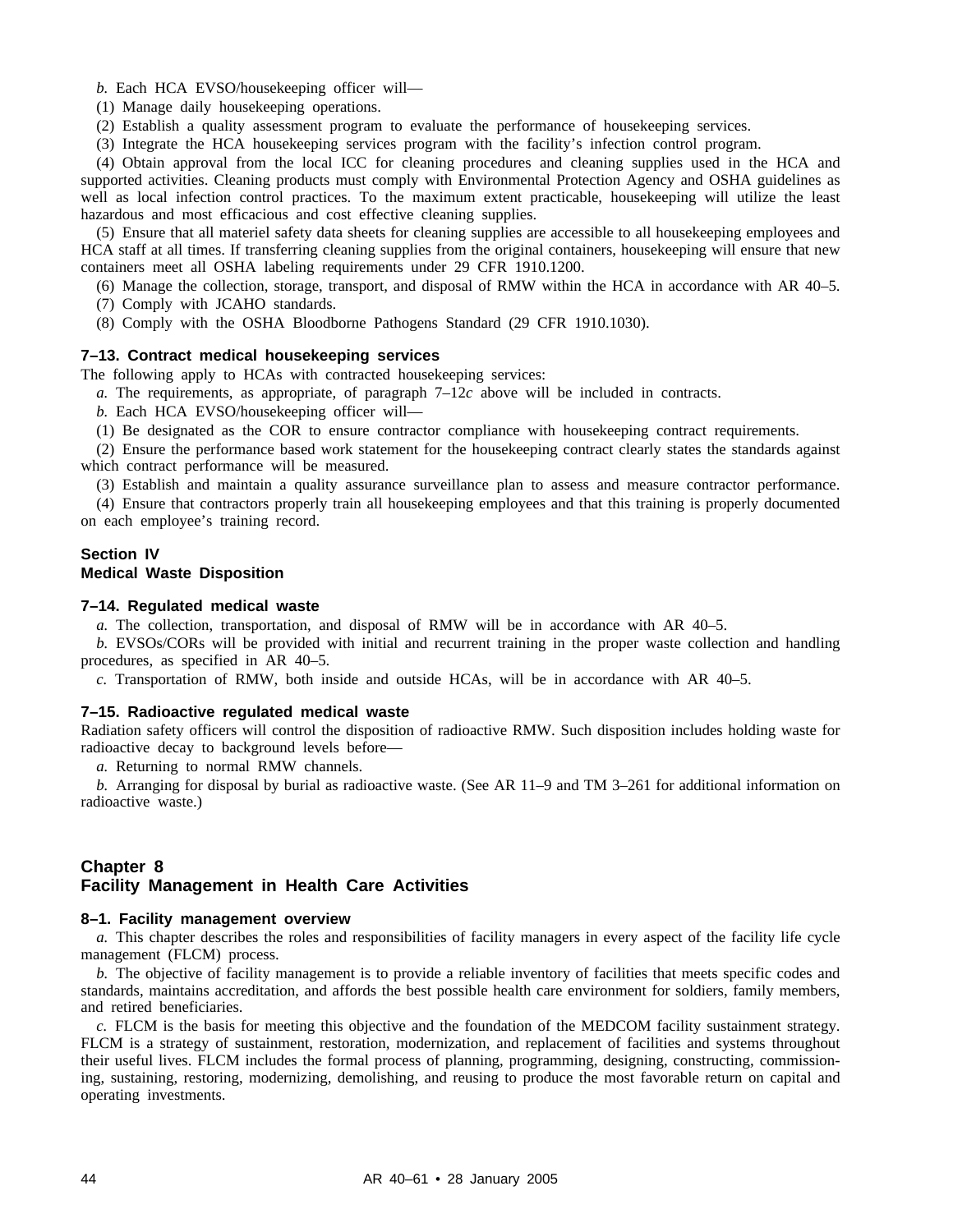*d.* Facility managers are responsible for FLCM programs. They are supported by an array of technical and management support teams at RMCs, USAHFPA, U.S. Army Corps of Engineers (USACE), and MEDCOM.

## **8–2. Facility management operations**

Facility managers are responsible for—

*a.* Maintaining reliable facility inventories and ensuring medical facilities are accurately documented in installation real property inventory databases of records, as well as DMLSS.

- *b.* Planning, programming, and budgeting of real property maintenance services.
- *c.* Customer/inter-agency liaisons.
- *d.* Execution of OMA, and repair projects.
- *e.* Facility performance assessments and feedback.

*f.* Ensuring their facilities meet the objectives of MTF business operations plans and the facility-related issues under JCAHO.

#### **8–3. Facility management functions**

Facility management consists of planning, organizing, staffing, directing, and controlling all facility functions. Functions for these activities include—

*a.* Planning, organizing, staffing, directing, and controlling all facility-related activities, including conducting studies of the total facility maintenance and repair, construction, quality assurance, and oversight requirements to arrive at operations and maintenance management plans and staffing plans for current and future years. Reviews of all maintenance and construction activities planned inside and outside facilities must include impact assessments on occupying staff and patients and be coordinated with installation directors of public works.

*b.* Serving on key committees and boards including, but not limited to, safety committees, space management committees, security committees, master planning, minor construction review boards, pre-design and pre-construction review boards, installation review boards, energy councils, resource management and budget review boards, and medical equipment capital improvement boards.

*c.* Administrative approval and oversight of projects and programs to validate projects are in unison with master planning and facility life cycle management strategies and are coordinated with affected staff.

*d.* Financial programs oversight, including budgeting and managing funding obligations.

*e.* Ensuring that facilities meet all applicable requirements for accreditation.

*f.* Establishing and maintaining liaisons with the Installation Management Agency (IMA), regions, installation support divisions, military programs, USACE, and respective AMEDD major subordinate commands and headquarters. *g.* Personnel administration and training.

#### **8–4. Office administration functions**

Office administration activities manage all administrative functions to support financial tracking and record keeping, engineering, operations and maintenance, and contract administration/quality assurance. Functions for these activities include—

*a.* Tracking disbursements to assure that all funds can be obligated in accordance with guidance or that sufficient time is allowed for reallocation of the funds.

- *b.* Financial oversight of reimbursable accounts based on services.
- *c.* Managing personnel timesheet input.
- *d.* Maintaining confidential records.

*e.* Managing applicable sections of ISSAs and MOAs to validate services for quality, quantity and value. Services that are too costly will be reviewed for alternative sources of accomplishment.

*f.* Manning duty phones.

*g.* Collation and distribution of report information to all levels of management for the purpose of making decisions, providing status, and quantifying requirements.

*h.* Maintaining suspense dates and ensuring they are met for typical scheduled events such as repair maintenance operations programs, POM and budget estimate submissions, beneficial occupancy date (BOD) meetings, Minor Construction Review Board (MCRB), safety meetings, annual work plans, JCAHO, and command logistics review team.

*i.* General clerical support.

## **8–5. Automation function**

Automation support activities are responsible for providing information management technical support to all facility management branch activities. Functions for these activities generally include—

*a.* Supporting computerized maintenance management systems and assuring that adequate effort is expended to maintain an accurate and up-to-date automated system.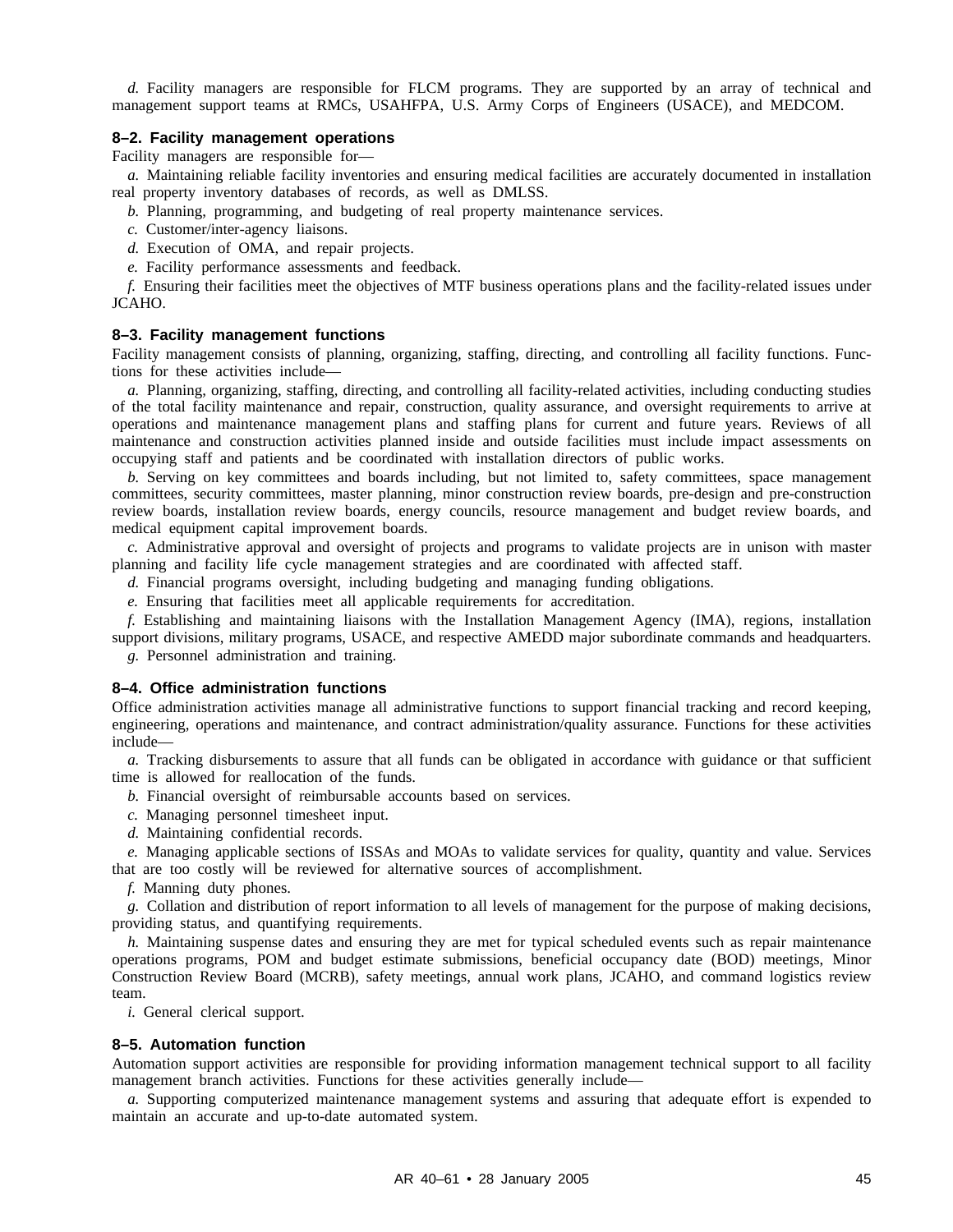*b.* Utilizing plant and energy management systems to the fullest extent possible.

*c.* Other systems that database, store, and report information electronically as automated methods of logging, tracking, and reporting requirements such as projects, ISSA, energy, JCAHO, drawings, and space utilization.

## **8–6. Project management and technical support functions**

Engineering/technical support activities provide design and engineering services, programming of major construction, space utilization/space management, and engineering technical support. Functions for these activities include–

*a.* Maintaining inventories of all working drawings, design drawings, as-built drawings, and master drawings of facilities and components that can be made available to contractors that are developing scopes for new projects.

*b.* Performing project scope development for all major repair and minor construction projects that represent organizational staff in meeting their needs for the most reasonable costs.

*c.* Reviewing engineering designs and work plans and coordinating the design and execution of associated MILCON and major repair projects to represent customers and maintenance activities during all phases of projects.

*d.* Managing, tracking, and monitoring engineering work requests, execution, closeout, and warranty issues to decide which projects will be funded in a given year, to validate project requests, and to achieve project completion. Engineering/technical support activities will reference their facility master plans for appropriate project requests and ensure complete and comprehensive coordination is maintained with directorates of public works.

*e.* Performing facility condition assessments and maintaining records of current facility conditions related to reliability, function, and compliance reflecting all past work and future requirements.

*f.* Developing annual, intermediate, and long-range project work plans that reflect regional project requirements by fiscal year. MEDCOM will compile all regional integrated project lists into a MEDCOM-wide requirement by fiscal year for a 6-year period.

*g.* Managing minor construction projects and scheduling and coordinating project work with health care staff.

*h.* Assisting in space management and space utilization by maintaining space allocation records.

*i.* Facilitating facility master plans with local commands and in conjunction with USAHFPA.

*j.* Maintaining up-to-date facility inventories with condition assessment, project history, and future requirements.

## **8–7. Operations and maintenance functions**

Operations and maintenance support activities manage maintenance and repair to buildings and structures. These elements typically are responsible for maintaining job order logs, inputting data into computerized maintenance management systems, and maintaining facility libraries. Functions for these activities include—

*a.* Planning and executing scheduled and unscheduled maintenance activities.

- *b.* Identifying and executing maintenance procedures that increase efficiency and promote system reliability.
- *c.* Managing storage and maintenance of spare parts, materials, and supplies.

*d.* Operating and maintaining dedicated utility plants and systems.

*e.* Maintaining all required accreditation documents, including critical system records, test reports, and emergency procedure plans.

*f.* Managing, monitoring, and operating energy management and control systems as well as plant management systems, including utility usage tracking systems.

- *g.* Maintaining work order sections.
- *h.* Maintaining up-to-date equipment component inventories.
- *i.* Providing personnel management of managing maintenance work forces.
- *j.* Scheduling and coordinating maintenance work with health care staff.
- *k.* Coordinating maintenance-training activities.

## **8–8. Contract administration and quality assurance functions**

Contract administration/quality assurance activities provide contract facilitation and support for facility operations and maintenance, engineering services, construction, and ancillary support contracts through outside agencies. Typical functions for these activities include administration of contracts within delegated authorities, including conduct of quality assurance, surveillance/evaluation of contractor performance, monitoring ISSA work completed by host installations, programming quality assurance requirements based on workload, and acquisition planning.

## **8–9. Regional medical command facility director responsibilities**

Regional facility directors (FDs) are required to assist with the facility management process and provide information to MEDCOM for planning, programming, budget, and execution. FDs are tasked with providing information to MTF facility managers. FDs also are proponents for their regions, coordinating and ensuring appropriate funding to operate facilities at each site. At a minimum, each FD will—

*a.* Assure a reasonable level of maintenance and best practices that will result in reliable facilities and installation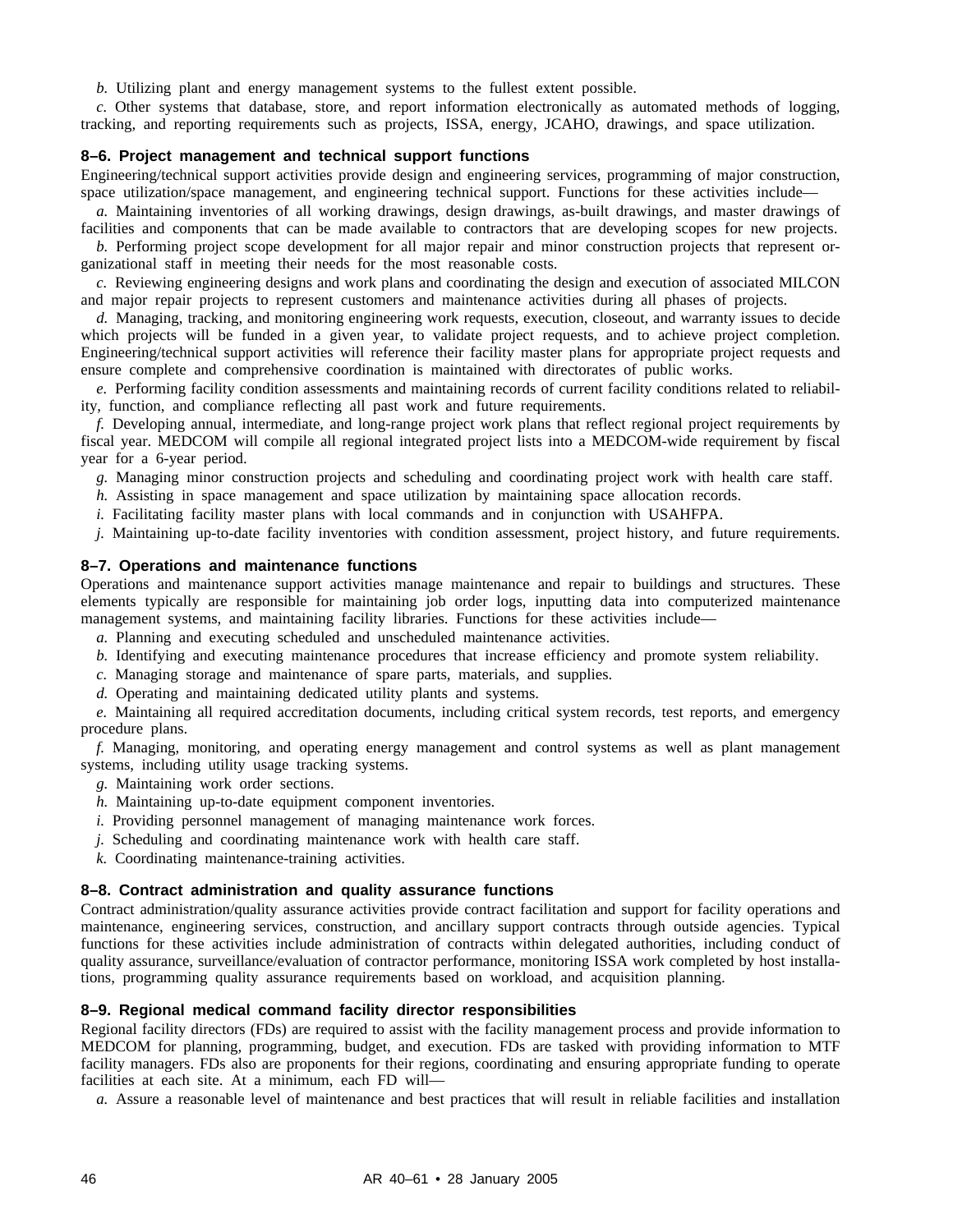infrastructure, and operate within budget. Develop the capability for fast and accurate analysis, forecasting, modeling, and planning.

*b.* Determine the best level of major repair projects for the region that will result in reliable facilities and installation infrastructure, and operate within budget. Develop the capability for fast and accurate analysis, forecasting, modeling, and planning of major repair requirements.

*c.* Determine the best level of restoration and modernization projects for the region that will result in improved access and health care best practices, and operate within budget. Develop the capability for fast and accurate analysis, forecasting, modeling, and planning of restoration and modernization requirements.

*d.* Promote and encourage smart business initiatives such as reliability centered maintenance programs to all FMs in the region.

## **Chapter 9 Medical Materiel Readiness**

## **Section I Deployment and Mobilization**

#### **9–1. Readiness program overview**

This chapter—

- *a.* Provides direction and reporting requirements for managing medical materiel support and readiness programs.
- *b.* Applies to the total force throughout all phases of planning, program, and execution.
- *c.* Applies to all levels within the military health care system.

## **9–2. Readiness policies and responsibilities**

The following are the specific responsibilities for organizations providing Class VIII materiel support to mobilizing and deploying units.

*a.* TSG or a designated official will—

(1) Publish policy and guidance for the deployment and mobilization of the medical force.

(2) Program for centrally managed medical materiel to reduce cost and ensure critical assets are available for deploying units.

(3) Centrally manage Class VIII materiel for readiness. Centrally managed Class VIII materiel is divided into two distinct categories based on funding and release authority:

*(a)* Materiel managed for DA.

- *(b)* Materiel managed by OTSG, referred to as OTSG contingency stock programs. This category includes—
- *1.* Medical Material Program for Defense against Nuclear, Biological, and Chemical Agents (MMPDANBC).

*2.* Centralized P&D programs.

*3.* Reserve Component Hospital Decrement (RCHD).

(4) Function as the responsible official. OTSG has delegated planning, programming, budgeting, managing responsibility, and release authority for OTSG contingency stock to USAMRMC/USAMMA for the annual update of these programs. (See SB 8–75–S7 for additional information on OTSG contingency stock.)

*b.* Commander, MEDCOM or a designated official will—

- (1) Develop plans and policies to support and execute readiness programs.
- (2) Execute programs as directed by the OTSG.

(3) Coordinate pre-deployment, deployment mobilization requirements with other MACOMs.

(4) Develop and deploy mobilization-planning tools for use by MEDCOM organizations for determining Class VIII materiel requirements in supported deploying units.

(5) Develop logistics plans and guidance to support the mobilization mission of subordinate organizations (RMCs, MTFs, AMEDD, and contracting activities).

(6) With FORSCOM and USARC, develop Class VIII acquisition strategies and a support structure to support mobilization deployment.

(7) Develop policies to support readiness.

*c.* Commanding General (CG), FORSCOM or a designated official will—

(1) Develop Class VIII readiness requirements and support plans for FORSCOM units and installation/power projection platforms.

(2) Validate requirements with MEDCOM to facilitate acquisition strategies that ensure availability of Class VIII materiel for the purpose of—

*(a)* Medical materiel readiness.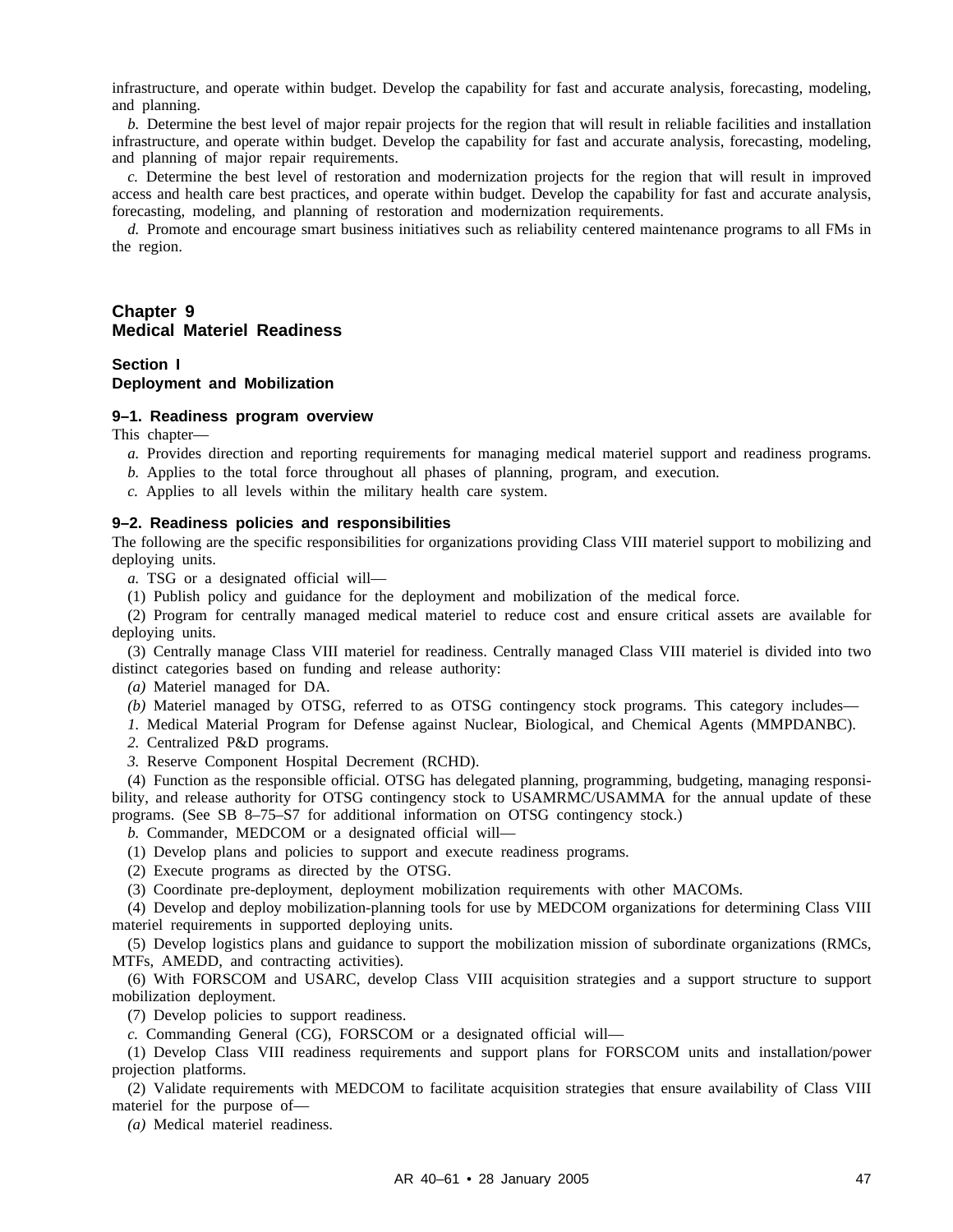*(b)* Medical maintenance readiness.

*(c)* Unit compliance with existing policy.

(3) Ensure units have Class VIII unit basic load (UBL) on hand upon deployment or mobilization, unless covered by a centrally managed program. The SB 8–75–S7 states which units are covered under the centrally managed Class VIII programs. CG, FORSCOM also may publish additional guidance for units based on the operation plans (OPLANs) and specific missions.

*d.* Commander, USAMRMC or a designated official will—

- (1) Manage and execute DA and OTSG medical materiel readiness programs, as directed by CG, MEDCOM.
- (2) Develop MEDLOG plans to provide mobilization and contingency operation support, including—
- *(a)* Mobilization of subordinate organizations.
- *(b)* Acquisition of materiel.
- *(c)* Support the execution of MACOM/COCOM (combatant commander) OPLANs.

*e.* Commanders, RMCs or designated officials will—

- (1) Manage and execute DA and OTSG medical materiel readiness programs, as directed by OTSG/CG, MEDCOM.
- (2) Develop MEDLOG plans to provide mobilization and contingency operation support, including—
- *(a)* Mobilization of subordinate organizations.
- *(b)* Acquisition of Class VIII materiel.
- *(c)* Support the execution of MACOM/COCOM OPLANs.

(3) Coordinate and develop plans to provide Class VIII support to mobilizing, deploying, and deployed units to include P&D materiel, CTA 8–100 items, field sanitation items, non-UA items, non-centrally managed items, unit generated shortages, soldier readiness processing (SRP)/POM materiel, and PV surge contracts.

(4) Develop contingency plans to support power projection platforms/power support platforms, and expand the MTF capability.

(5) Ensure all IMSAs validate, document, and template divisional medical unit Class VIII UBL requirements not covered by a centrally managed program.

*f.* Commander, USAMMA or a designated official will—

(1) Plan for mobilization and support to deploying and deployed units.

(2) Manage and execute assigned DA and OTSG materiel readiness programs, including centrally managed P&D programs, RCHD, and MMPDANBC.

(3) Lead and coordinate the development of materiel acquisition strategies and centrally managed contracts to support mobilization and contingency operations, and serve as the single POC to coordinate the execution of centrally managed contracts supporting mobilization and contingency operations.

(4) Provide personnel augmentation to Army Materiel Command—Logistics Support Element (AMC LSE) Medical Logistics Support Team to coordinate and execute Class VIII APS issue.

(5) Develop and program resources for materiel requirements required to support mobilization and COCOM OPLANS and contingency operations.

(6) Maintain accountability for AMEDD-owned PMI assets.

*g.* Overseas Class VIII distributor personnel will—

(1) Provide focused MEDLOG support to Army, Navy, Air Force, and Department of State customers located in their respective theaters. (USAMMCE and the 16th Medical Logistics Battalion in Korea will execute the mission as the SIMLMs in their respective theaters of operations.) These organizations will provide—

*(a)* Acquisition, storage, and distribution of Class VIII medical materiel.

- *(b)* DS, GS, and depot-level clinical engineering services.
- *(c)* Single and multi-vision optical fabrication support.

(2) In conjunction with USAMMA, manage and execute the DA and OTSG materiel readiness programs, as directed by CG, MEDCOM, that include—

*(a)* Centrally managed P&D programs.

*(b)* Class VIII APS and medical chemical defense materiel (CDM).

*h.* Commanders of FORSCOM units or designated officials will—

(1) Maintain authorized Class VIII UBL, unless otherwise exempted by FORSCOM policy.

(2) Coordinate annually with MEDLOG SSAs. Coordination includes establishing signature cards, assuming command orders on file at SSAs, and establishing customer accounts with SSAs.

(3) Develop plans to acquire unit generated shortages, SRP/POM requirements, and CTA 8–100 material for mobilization or deployment.

(4) Coordinate with USAMMA to acquire centrally managed materiel and equipment.

(5) Plan for and coordinate medical maintenance support prior to mobilization or deployment.

(6) Coordinate movement plans for medical materiel and equipment on hand and received prior to deployment.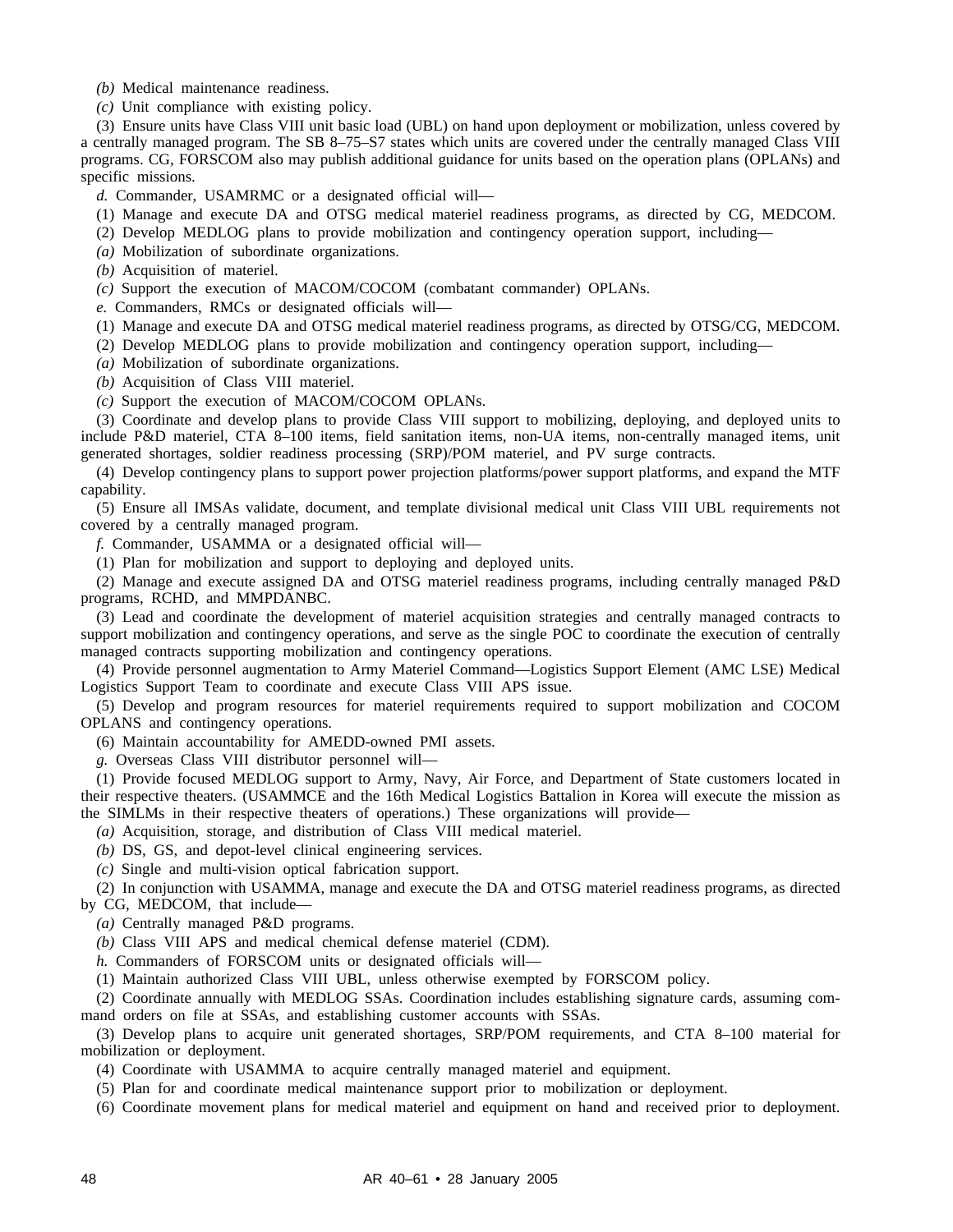## **Section II Materiel Readiness Programs**

### **9–3. Centrally managed Class VIII materiel**

*a.* MACOMs, combatant commanders, and DLA provide COSIS for OTSG contingency stocks stored at their facilities under specific agreements and statements. In addition, these agreements also will provide for asset reporting and plans for materiel movement and issue.

*b.* When required, USAMMA will provide designated deploying echelons-above-division medical units in Force Packages 1 and 2 with a medical P&D unit deployment package (UDP) and initial re-supply package. These packages are required to maintain mission capability through the initial deployment periods of contingency or wartime operations. USAMMA will manage these P&D stocks centrally during peacetime in various UA listings (UALs) (excluding selected short shelf-life items and P&D requirements based on mission or command preference). UDP requirements are published in SB 8–75–S7.

#### **9–4. Army prepositioned stock**

*a.* The Deputy Chief of Staff, G-3 (DCS, G–3) programs funding for Class VIII APS materiel. USAMMA is responsible for the COSIS and management of Class VIII APS.

*b.* The DCS, G–3 will grant release authority to USAMMA for issue/release of APS materiel to designated units/ multiple theaters of war (MTWs) in accordance with AR 710–1 and AR 700–131.

*c.* APS issue procedures are outlined in the FM 100–17 series. Issue procedures for land-based APS are outlined in FM 100–17–2. Issue procedures for APS–3 (afloat) are outlined in FM 100–17–1.

## **9–5. Medical policy for management of medical nuclear, biological, and chemical defense materiel**

*a.* The purpose of the MNBCDM program for defense against nuclear, biological, and chemical agents is to—

(1) Provide for the procurement, stockpile, storage, maintenance, and distribution of a broad spectrum of—

- *(a)* Antibiotics.
- *(b)* Drugs.
- *(c)* Protectants.
- *(d)* Biological vaccines.
- *(e)* Toxoids.
- *(f)* Antitoxins.
- *(g)* Medical CDM.

*(h)* Other related medical products for the prevention and treatment of diseases and effects of nuclear, biological, chemical (NBC) agents.

(2) Enhance medical NBC defense to Army forces during—

*(a)* War operations.

*(b)* Other than war operations.

*(c)* Contingency operations (under HQDA and DCS, G–3 direction).

*b.* Medical CDM is managed by HQDA and the OTSG. The OTSG will program, budget, fund, and coordinate distribution of strategic stockpile materiel procured for individual Service member issue.

*c.* Service member initial issue of medical CDM will be—

(1) Centrally funded by OTSG.

(2) Stored at strategic locations worldwide and managed by USAMMA. These assets will be maintained as deployable force package (DFP) sets.

*d.* The DCS, G–3 is the release authority for DFP sets. The DCS, G–3 will coordinate with the AMEDD Operation Center (AOC) for the release of MNBCDM. The DCS, G–3 will provide release instruction to the AOC, in writing, then the AOC will provide written guidance to USAMRMC/USAMMA on MNBCDM release.

#### **9–6. Army war reserve sustainment**

Army war reserve sustainment (AWRS) is materiel intended to provide essential consumable materiel to sustain combat operations. USAMMA manages and performs COSIS on AWRS medical materiel.

## **9–7. Operational projects**

*a.* OPs support special needs above normal allowances and consist of materiel used to satisfy one or multiple contingencies and OPLAN requirements.

*b.* FORSCOM, OCONUS MACOMs, and other designated agencies request, justify, and recommend amendments to medical materiel in OPs. The OTSG and the DCS, G–4 approve amendments to Class VIII portions of OPs.

*c.* USAMMA centrally manages and performs technical reviews of medical materiel requirements within OPs.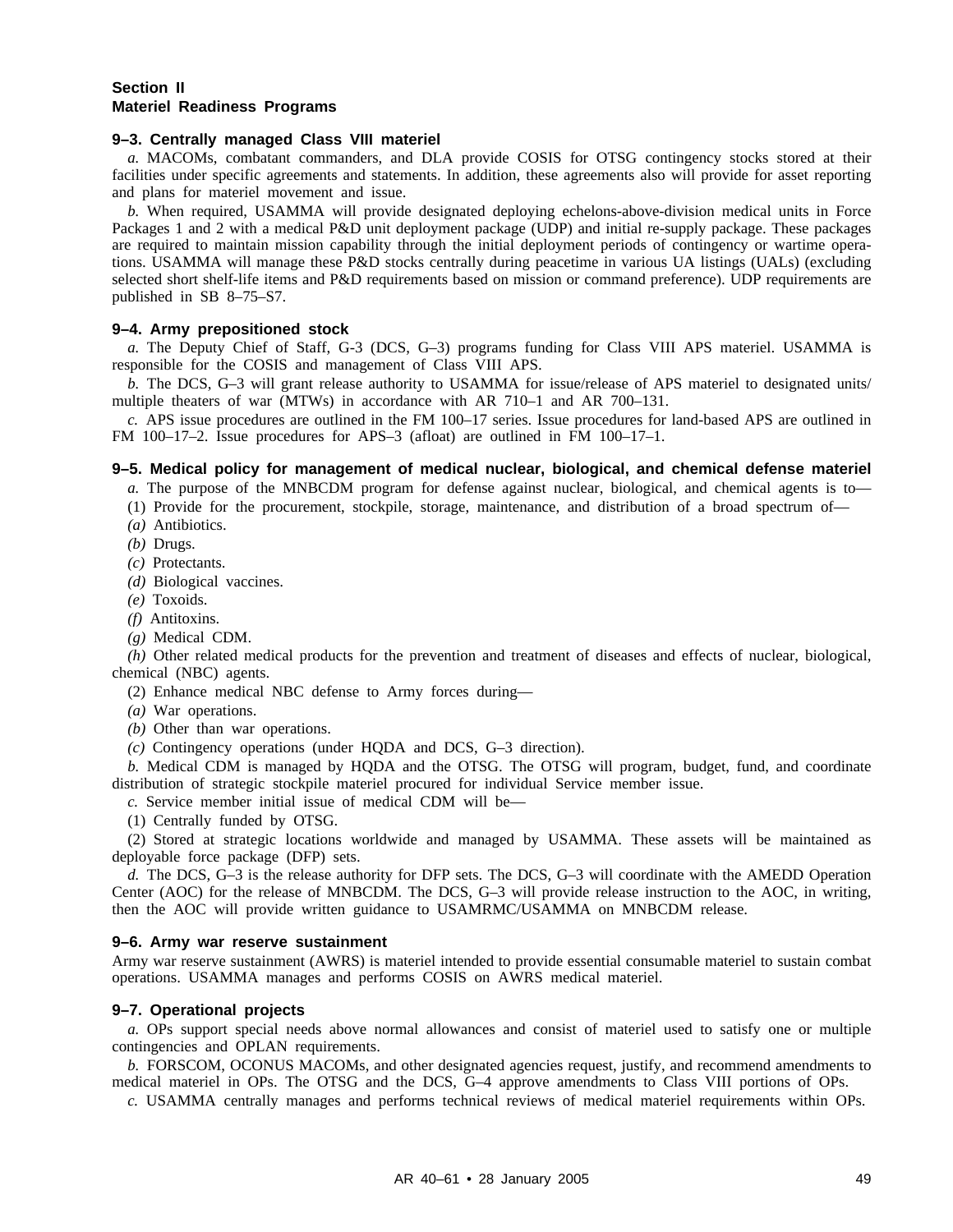## **9–8. Programs directed by the Office of The Surgeon General**

OTSG has developed additional contingency materiel programs targeted at specific areas of concern and Class VIII supply gaps not covered by APS. These programs include the OTSG RCHD program, which consists of DEPMEDS medical materiel sets (MMSs), ASIOE, and TMDE. RCHD is for the restored portion of Component 3 (U.S. Army Reserves) (COMPO 3) hospitals that are authorized to have only a MEET set at home station.

*a.* FORSCOM will develop deployment plans in conjunction with USARC for COMPO 3 units, and will provide guidance to USAMMA.

*b.* USAMMA will—

(1) Manage and prioritize RCHD stocks in accordance with the DA command plan.

(2) Manage, account for, resource, and conduct modernization and sustainment efforts for the RCHD.

(3) Provide unit status report (USR) feeder reports on a quarterly basis (1 October) to USARC, the applicable Regional Readiness Command, and the Reserve Component unit. Change reports will be provided if sustainment or modernization actions occur (that is, modernization that would impact readiness status). USR feeder reports reflect the required quantity based on the database used to build the modules. (Note: Depending on the database used to build the module, the requirements may differ from previous or subsequent databases.)

(4) Ensure the required COSIS is performed on the nonmedical ASIOE, and DEPMEDS MMSs are packed in long term storage.

*c.* USARC will—

(1) Ensure Regional Readiness Commands use the RCHD listing properly to calculate hospital unit readiness.

(2) Coordinate with USAMMA to identify Class VIII nonexpendable shortages when an Army Reserve unit is alerted for possible mobilization. Specifically, the Army Reserve Surgeon will be the focal point for all Reserve medical equipment coordination with USAMMA.

(3) Facilitate coordination with Continental U.S. Army Surgeon's Office and USAMMA upon mobilization.

## **Chapter 10 Managing Medical Assemblages**

## **Section I Medical Assemblages Management Overview**

#### **10–1. Purpose**

This chapter prescribes policy for the issue, turn-in, accounting, storage, and reporting of medical assemblages. AR 40–60 delineates specific responsibilities and procedures for the development and revision of medical assemblages. Unless otherwise indicated, "MES" is a generic term used to describe medical sets, kits, and outfits (SKOs) and may include the following items:

- *a.* Medical equipment.
- *b.* Veterinary equipment.
- *c.* Dental equipment.
- *d.* Optical equipment.
- *e.* Laboratory equipment.
- *f.* Medical materiel.
- *g.* Dental materiel.
- *h.* Preventive medicine materiel.

## **10–2. Operational policy**

*a.* AMEDDC&S will design, develop, update, and recommend the composition of medical assemblages, except for medical supply planning modules and recommended stockage lists.

*b.* USAMMA performs staff management actions as delineated in AR 40–60. USAMMA develops funding requirements, based on the basis of issue provided by AMEDDC&S.

*c.* The OTSG will coordinate for programming and budgeting from the proper appropriation fund (OMA, OPA, or stock fund) for procurement of newly developed or significantly revised medical assemblages and ASIOE.

*d.* MACOMs (in addition to the Army Reserve and NGB) requisition, store, and maintain medical assemblages and equipment authorized to be on hand in MTOE units or TDA activities. MACOMs will- Use operations and maintenance funds for replacement components and other items not centrally managed. Not program or budget for components covered under DA centrally managed programs (for example, items with an MCSC of CQ, UDP materiel).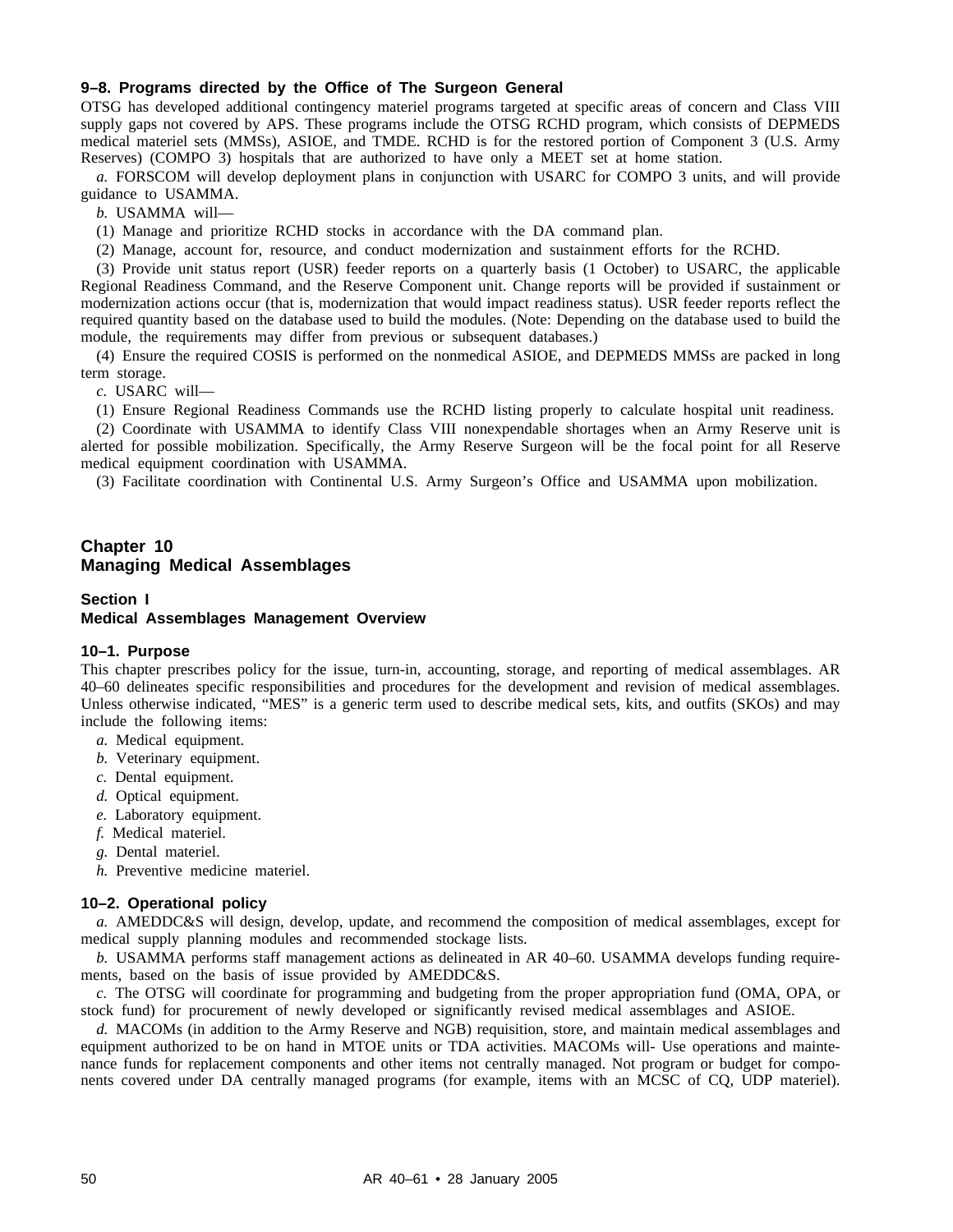## **Section II Medical Equipment Sets**

#### **10–3. Identifying medical equipment sets**

There are two categories of MESs:

*a. Service-unique MESs.* A Service-unique MES consists of a grouping of medical and nonmedical items under a single stock number managed by AMEDD and used primarily by the Army. A four-character numeric UA number identifies such assemblages.

*b. Multi-Service MESs.* A multi-Service MES consists of a grouping of medical and nonmedical items under a single stock number managed by DMSB and used by multiple Services. A four-character numeric MES UA number identifies such assemblages. For multi-service MESs, the first character in the UA number always will be "7."

#### **10–4. Composition of medical equipment sets**

*a.* AMEDDC&S, as the combat developer, determines the components of Service-unique MESs, including ASIOE.

*b.* UALs undergo two types of updates:

(1) *Maintenance catalog updates.* Maintenance catalog updates—

*(a)* Are published annually in the SB 8–75 series. Units will continue to use the UA lists initially fielded with their units until authorized for update by USAMMA. With the exception of maintenance charges, commanders will apply updates only when directed to do so by USAMMA as part of a materiel fielding action. This may result in the use of several UALs for the same line item number (LIN). Units will use UALs as specified based on the NSN listed when fielded, as detailed in unit property books.

*(b)* Are used to purge obsolete and/or terminal items. Units must research all possible interchangeability and substitutability relationships prior to replacement of obsolete/terminal items.

*(c)* Revise DMLSS assemblage management stand alone (AMSA) databases.

*(d)* Require MACOMs to budget operational and maintenance funding to support materiel acquisition programs.

(2) *Modernization updates.* Modernization updates—

- *(a)* Are scheduled in accordance with AR 40–60.
- *(b)* Are published in the SB 8–75 series by USAMMA.
- *(c)* Reflect changes in doctrine, health care, and technology.
- *(d)* Can have a material impact on programming and budgeting.

*(e)* Necessitate the OTSG to budget OPA funds.

*c.* Commanders can download current UALs from the USAMMA Web site at http://www.usamma.army.mil/. Users can search for UALs by unit identification code (UIC), UA code, NSN, LIN, or nomenclature. If Internet access is not available, commanders may request current UALs from Commander, USAMMA, ATTN: MCMR–MMO, 1423 Sultan Dr., Ste. 100, Fort Detrick, MD 21702–5001. Requests will identify the following:

(1) Unit UIC and UA number.

(2) Nomenclature.

(3) The NSN for each MES required.

*d.* Medical resupply set (MRS) development is determined by the following criteria:

(1) MRSs are intended to operationally sustain the MESs for which they were developed (that is, MRS, Trauma would resupply the MES, Trauma (2)). AMEDDC&S will develop these MRSs.

(2) USAMMA will develop MRSs that are intended for a given force type such as a division, armored cavalry regiment, or brigade. Known as "recommended stockage lists," these resupply sets are used for contingency planning. Units/MACOMs may add or delete items to provide mission-specific support and to adjust the allowances for existing items in recommended stockage lists. These recommended stockage lists will not have assigned LINs and therefore will not be authorized by TOE/MTOE. In addition, because these are planning SKOs and not authorizations, supply catalogs (SCs) will not be published for recommended stockage lists.

*e.* The DMSB monitors and approves components of multi-Service MESs. The DMSB will obtain multi-Service concurrence. Changes to these sets are published annually in the SB 8–75 series.

*f.* Activities may recommend changes to components of MESs. Submit recommendations on DA Form 2028 (Recommended Changes to Publications and Blank Forms), with justification for changes as follows:

(1) For Service-unique MES, submit through command channels to Commandant, AMEDDC&S, ATTN: MCCS–FCC, Fort Sam Houston, TX 78234–6100.

(2) For multi-Service MESs, submit through AMEDDC&S and USAMMA, to Director, DMSB, 1423 Sultan St., Frederick, MD 21702–5013.

*g.* The stated number of days of supply listed in the SC or UAL for an SKO constitutes the minimum basic load to sustain that SKO.

*h.* P&D materiel are components within MESs that possess a shelf life of 60 months or less.

*i.* USAMMA plans, budgets, acquires, and delivers P&D materiel with a shelf life between 12 and 60 months for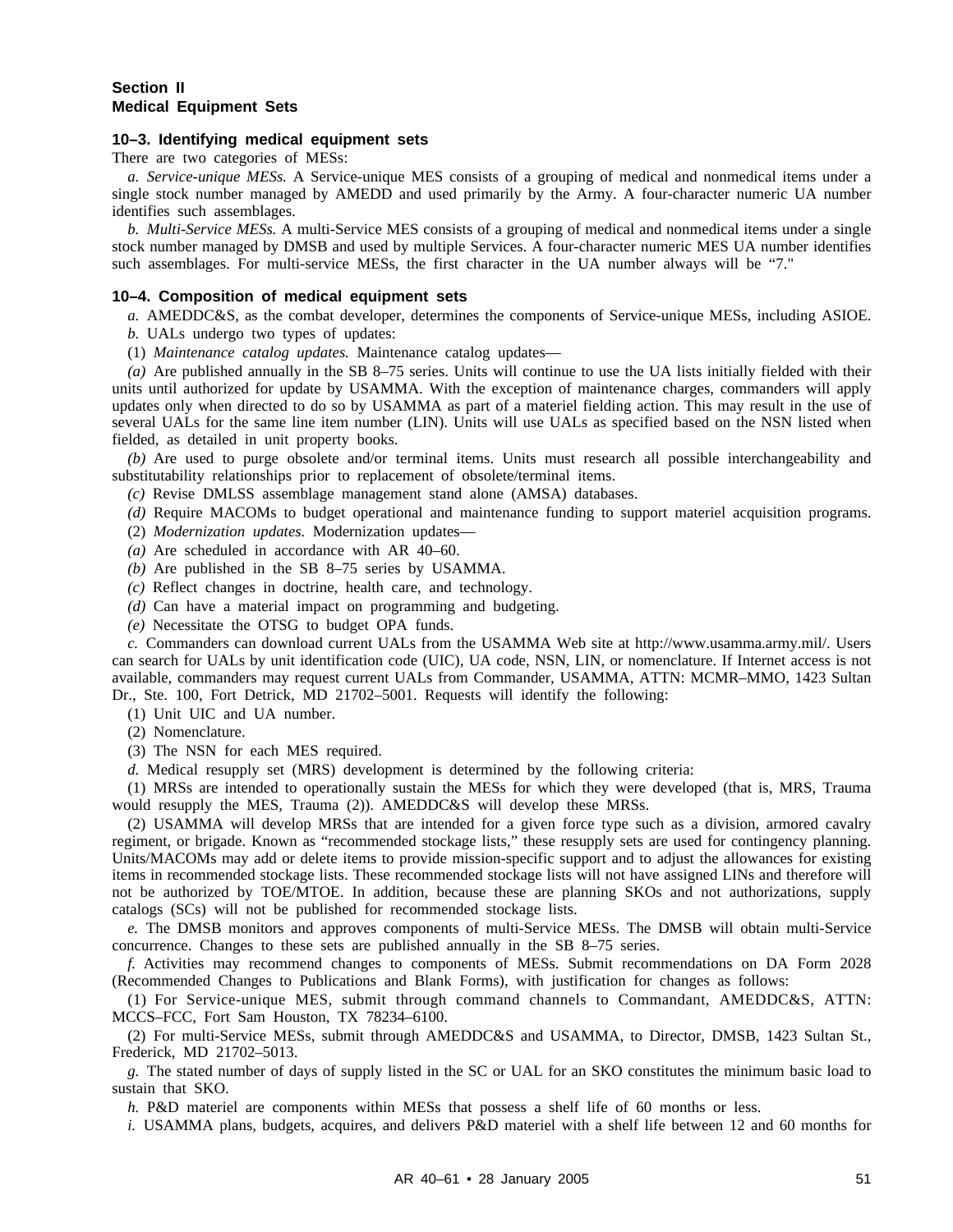non-divisional medical units. This responsibility is part of a DA centrally managed program. All other units, to include combat units (that is, special operations forces (SOF), armored cavalry regiment (ACR), Stryker brigade combat team (SBCT), and other divisional units) must maintain P&D materiel either as on hand or on order unless directed otherwise by their MACOMs.

*j.* Unit commanders must plan, budget, and acquire the portion of P&D materiel that has a shelf life between 0 and 12 months.

*k.* Non-P&D materiel are those components having an indefinite shelf life or having a shelf life greater than 60 months. Unit commanders must maintain these components as either on hand or on order.

*l.* Army Reserve units will not stock P&D material.

## **10–5. Requisition, issue, and turn-in of medical equipment sets**

*a.* Requisition authorized MESs that are not Service-regulated through the supporting IMSAs/MEDLOG Bns.

*b.* The issue of MESs to the ARNG/ARNGUS and Army Reserve will be as follows:

(1) The appropriate MACOM will authorize medical equipment and MESs for MTOE units.

(2) Equipment for training will be issued to Army Reserve MTOE units organized at reduced authorized level organizations or to units not capable of storing and maintaining medical equipment.

(3) Whenever possible, equipment for training will be the portion of MTOE equipment that the unit can store and maintain and is required for training.

(4) AR 71–32 provides specific authorization policy for Army Reserve MTOE medical units. USAMMA will not issue controlled medical items (that is, scheduled drugs), shelf-life items, or refrigerated items with Service-regulated MESs to units until those units are federally activated.

(5) The DLA may issue non-Service-regulated MESs with controlled or deleted items. When non-Service-regulated MESs are received locally, MTOE units must remove and turn in all controlled or deleted items.

*c.* The turn in of medical sets is as follows:

(1) Report excess Service-regulated MESs to USAMMA. USAMMA will provide disposition instructions. ARNG/ ARNGUS units will report excess Service-regulated MESs to NGB, which will provide disposition instructions.

(2) Report serviceable multi-Service regulated MESs to USAMMA for disposition. ARNG/ARNGUS units will report excess multi-Service-regulated MESs to the NGB, which will provide disposition instructions.

(3) Turn sets in when directed by USAMMA.

(4) List and attach MES shortages to turn-in documents.

(5) Do not requisition components to fill shortages in excess MESs to be turned-in for disposal.

(6) Include the following statement on turn-in documents: "Action required by AR 735–5 was initiated, where necessary. This materiel has been released by the appropriate authority." Commanders will sign and date these statements.

(7) Turn-in MESs during redeployment in accordance with theater commanders/combatant commanders guidance.

## **Section III Medical Materiel Sets**

#### **10–6. Identifying medical materiel sets**

*a.* An MMS consists of a grouping of medical and nonmedical items under a single stock number. The DMSB manages the DEPMEDS database and uses it to develop modules for DEPMEDSs that are approved with multi-Service concurrence.

*b.* A four-character UA number identifies the MMS. The first character of the UA number is an alpha character, which determines the specific UA fielded to a unit.

#### **10–7. Composition and support of medical materiel sets**

*a.* Component authorizations are published as UALs and SCs (SC 6545–8 series) by USAMMA and follow the same maintenance and modernization updates as outlined for MESs. Component revisions are published annually in the SB 8–75 series and are reflected in current year UALs.

*b.* Commanders, DEPMEDS units will continue to use the UA lists initially fielded with their units until authorized for update by USAMMA. Commanders will apply maintenance updates only unless directed otherwise by USAMMA due to materiel fielding actions. This may result in the use of several UALs with different dates for different assemblages until a single current year update is provided by USAMMA.

*c.* AMEDDC&S will develop DEPMEDS medical supply sets to support MMSs configured to Level 3 and 4 hospitals. AMEDDC&S will develop these supply sets using the patient stream/load identified in the task, time, treatment file for Level 3 & 4 hospitals.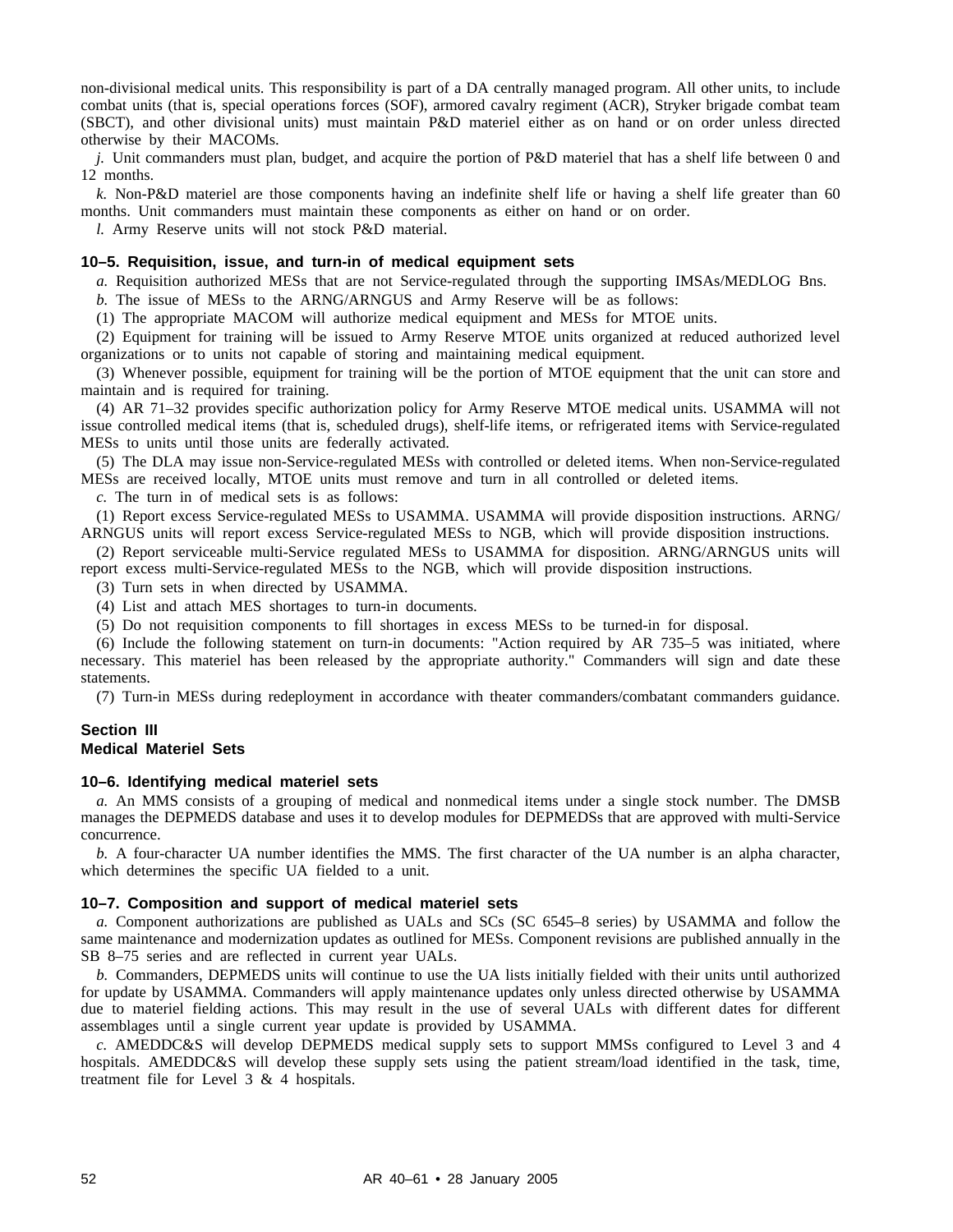*d.* AMEDDC&S manages Army-unique UALs for split-sets that are a part of corps-level, split-based Medical Reengineering Initiative (MRI) hospitals.

## **10–8. Requisition, issue, and turn-in of medical materiel sets and dental materiel sets**

*a.* All MMSs and dental materiel sets are Service regulated.

*b.* DEPMEDS units will use the Army's total package fielding (TPF) method to requisition and issue MMSs.

*c.* All units will report excess through their chain of command to their MACOM. USARC will direct movement of Army Reserve equipment only after coordinating cross leveling and turn in disposition with USAMMA to ensure fielding plans are not disrupted or readiness eroded.

#### **10–9. Accounting for components of medical materiel sets**

Commanders, DEPMEDS units will establish and maintain accounting records. DEPMEDS units will inventory MMSs using the UALs fielded with their units (with maintenance changes applied), until USAMMA authorizes the use of the most current assemblage configuration.

## **10–10. Total package fielding**

*a.* TPF (see AR 700–142 and DA Pam 700–142 for additional information on total package fielding) is the Army's method of fielding, in which the system or end item and all required support materiel is—

(1) Identified.

(2) Consolidated into a single package.

(3) Funded.

(4) Deprocessed by the fielding command responsible for fielding medical systems or end items under total package concepts.

*b.* USAMMA—

(1) Fields MMSs.

(2) Requisitions all major medical end items, medical ASIOE, and some nonmedical ASIOE required for the TPF of the medical system. Gaining units/MACOMs will requisition organizational support.

(3) Provides shortages recorded during the hand-off/fielding process. Shortages normally are in two categories:

*(a)* Category 1-major items of OPA-funded medical ASIOE and some nonmedical ASIOE.

*(b)* Category 2-other expendables, durables, and nonexpendables that are components of MMSs and MESs.

(4) Provides both categories 1 and 2 shortages either under the ship-short program or another alternative method, as determined by USAMMA.

*c.* Materiel fielding teams (MFTs) are established by USAMMA to accomplish specified tasks in conjunction with fielding of the medical system or end item using TPF techniques. (See DA Pam 700–142 for additional information on total package fielding.) Specific tasks of MFTs are to deprocess, conduct joint inventories, and complete customer documentation packages. MFTs will not perform gaining command functions but instead will help to ensure efficient and effective fielding operations.

*d.* Customer documentation packages are documents required by gaining units and support activities to post receipts or due-ins and to update SSA accountable records, property books, and financial records. As directed by USAMMA, MFTs will prepare and provide documentation to gaining units/MACOMs for each item of materiel to be handed off.

*e.* USAMMA will continue to support fielded units/MACOMs after initial fielding by providing materiel or an updated status for all due-ins after the fielding of medical systems or end items.

#### **Section IV**

#### **Maintenance and Management of Medical Assemblages**

## **10–11. Maintenance of medical assemblages**

*a.* Commanders, MTOE units that are authorized MESs will—

(1) Maintain component equipment and supplies of such sets, less those items under DA centrally managed programs.

(2) Perform appropriate maintenance checks, services, and tests on MES component equipment items as specified in applicable TMs or manufacturer operating instructions.

*b.* Selected medical equipment items are reportable under USR procedures. (See AR 700–138 and AR 220–1 for additional information on unit status reports.) These items are not necessarily components of medical assemblages.

*c.* Army Reserve units will coordinate maintenance of their MEET sets with appropriate RTS–MEDs. RTS–MEDs will visit units semiannually to assist with the medical maintenance of all Class VIII and ASIOE.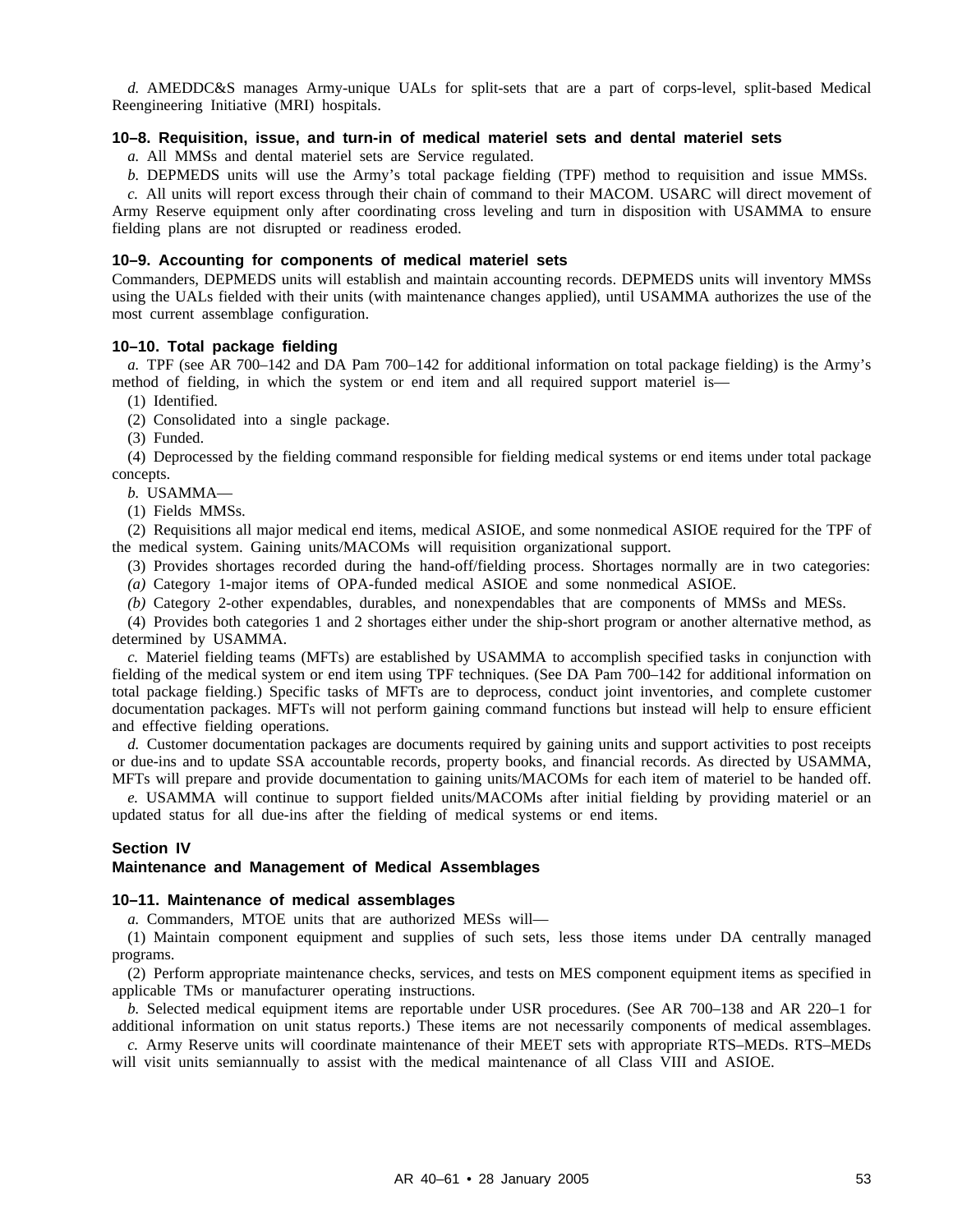## **10–12. Loan of modified table of organization and equipment materiel (equipment) in support of projects at health care activities**

*a.* These loans apply to Active Army-owned/controlled assets only, not to Army Reserve or NGB-controlled assets.

*b.* Requesting HCAs must ensure that funding is available to cover all associated costs such as transportation, materiel fielding, travel, maintenance/repair, and site preparation. HCAs must identify and program for the loan of equipment early in their budget cycles to avoid delays.

*c.* Requesting HCAs will prepare and submit MOAs/MOUs through their supporting RMCs, MACOMs, USAMMA, USAHFPA, and OTSG for approval.

*d.* MOAs/MOUs will undergo the following approval process:

(1) RMCs and MACOMs will—

*(a)* Coordinate and validate information in the MOAs/MOUs.

*(b)* Ensure funding is available.

*(c)* Recommend approval and forward to USAMMA.

(2) USAMMA will—

*(a)* Review the MOAs/MOUs to determine whether the equipment is available or that the action will not impact fielding of equipment to MTOE units.

*(b)* Provide technical assistance to the HCAs.

*(c)* Recommend approval/disapproval.

*(d)* After final approval, field the equipment in the same manner as normal DEPMEDS unit fielding to include prebrief, hand-off, and displacement.

*(e)* Prepare loan agreements and provide disposition instructions. (See AR 700–131 for additional information on loan agreements.)

*(f)* Forward approval to USAHFPA.

(3) USAHFPA will—

*(a)* Assist HCAs in developing phasing plans and requirements for temporary facilities during the design and development process.

*(b)* Provide technical assistance on medically related space and utilities issues.

*(c)* Upon MACOM approval, review the MOAs/MOUs to confirm that they effectively support the MILCON projects.

*(d)* Recommend approval/disapproval.

- *(e)* Forward approval to OTSG.
- (4) OTSG will—
- *(a)* Resolve conflicts between offices.
- *(b)* Provide final approval/disapproval.

## **10–13. Loan of medical equipment to civilian authorities**

Army medical equipment may be loaned to civilian authorities. Loans, whether emergency or preplanned, must be processed in accordance with AR 700–131.

## **10–14. Newly developed medical assemblages**

*a.* Newly developed or significantly revised medical assemblages will be issued to units in accordance with MFPs developed by USAMMA and coordinated with gaining MACOMs.

*b.* Turn-in procedures for assemblages becoming excess because of newly issued sets may be modified on a case-bycase basis by the individual assemblage's MFPs.

*c.* The provisions in MFPs will dictate the costs to gaining units.

## **Chapter 11 Optical Fabrication**

#### **11–1. Optical fabrication authority and overview**

*a.* Optical fabrication has become a consolidated effort within DOD. In response to this consolidation, the Optical Fabrication Enterprise (OFE) was formed, with the Navy Surgeon General designated as the executive agent (EA). The OFE was created to manage DOD optical fabrication assets and meet optical fabrication requirements of all of the Services. The OFE charter includes all Defense Health Program supported laboratories. The EA designated the Commander of Naval Ophthalmic Support and Training Activity (NOSTRA) to provide daily oversight of the OFE. To manage and maintain DOD optical fabrication, the Optical Fabrication Advisory Board (OFAB) was established. The OFAB acts as the primary advisor to the EA. The OFAB operates with a combined staff consisting of two members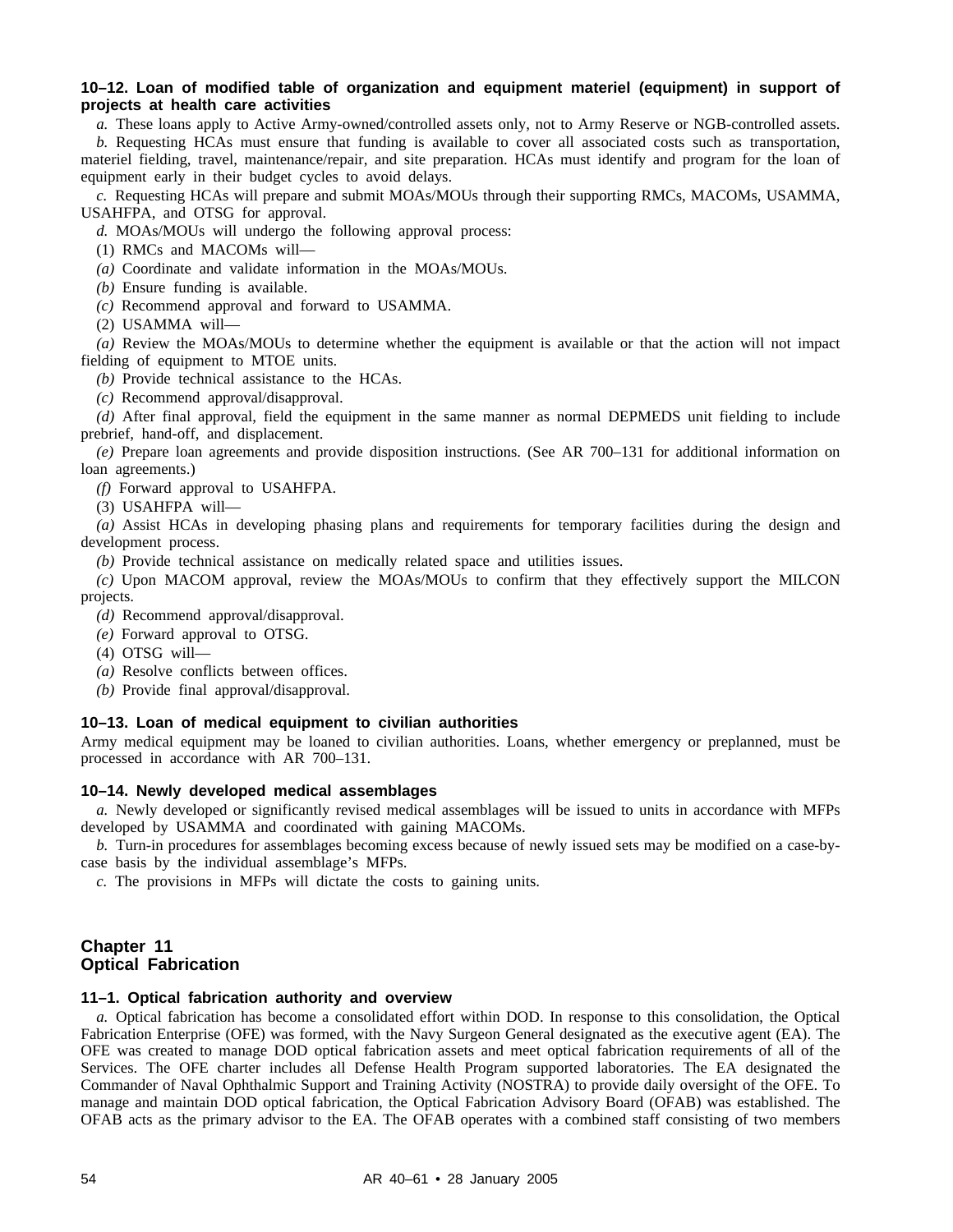each from the Army, Air Force, and Navy, and one representative from the DOD Secretariat. The MEDCOM Assistant Chief of Staff for Logistics is chairperson of the OFAB.

*b.* Army optical fabrication laboratories (OFLs) and units fabricate prescription eyewear that includes spectacles, protective mask inserts, and similar ocular devices for eligible personnel under AR 40–63/NAVMEDCOMINST 6810.1/AFR 167–3.

*c.* This chapter identifies requirements used for the management of Army OFLs located at TDA and MTOE activities/units.

#### **11–2. Optical fabrication laboratory production guidance**

Army OFLs will prioritize daily workload as follows (in descending priority):

*a.* Standard Frame Program eyewear produced prior to the Frame of Choice (FOC) or Reimbursable Frame Programs.

*b.* FOC eyewear produced before that of the Reimbursable Frame Program.

*c.* Reimbursable Frame Program.

## **11–3. Optical fabrication contingency contracts**

*a.* RMCs are responsible for optical fabrication contingency contracts. These contracts will provide optical fabrication support to TDA optical laboratories and units when optical requirements exceed laboratory capabilities and when the need for rapid fulfillment of these requirements exists.

*b.* Conditions for activating contingency contracts are:

- (1) Unit mobilization.
- (2) Projected surge requirement (that is, basic combat training/advanced individual training surges).
- (3) Personnel shortages.
- (4) Professional filler system training requirements.
- (5) Non-projected surges.
- (6) Command directed assessments.

## **11–4. Optical laboratory and unit operating supplies**

*a.* Laboratory operating supply authorizations are:

(1) The initial supply of consumable items incorporated in optical fabrication assemblages for medical MTOE units. This initial supply consists of those items required under average conditions for a period of 30 days. The authorizations for individual items are listed in SC 6545–8–P01 and SC 6545–8–P03.

(2) The initial allowance of consumable optical items authorized in SC 6545–8–P02 for the optical division of MTOE 8–287H6. The above mentioned set consists of quantities required under average conditions for a period of 90 days.

*b.* Laboratory operating supply levels are as follows.

(1) OCONUS MTOE optical laboratories and units will maintain a 30-day level of operating supplies.

(2) CONUS TDA optical laboratories and units will maintain no more than a 15-day level.

#### **11–5. Performance measures**

An OFL's performance is measured by its ability to produce prescription eyewear in a timely manner. OFL managers will monitor their activities' performance using the indicators described below together with any additional performance indicators they consider relevant. Key indicators used to measure OFL performance are—

- *a.* Eyewear for deployments/grounded pilots fabricated within 24 hours.
- *b.* Basic trainee eyewear fabricated within 48 hours.
- *c.* Standard frame eyewear fabricated within 3 days.
- *d.* FOC eyewear produced within 5 to 10 days.
- *e.* Reimbursable eyewear fabricated as stipulated in the agreement.

### **11–6. Optical fabrication enterprise report**

Consolidated OFE Reports provide data on optical devices fabricated by optical laboratories and units. They are used for—

- *a.* Planning mobilizations.
- *b.* Preparing budgets.
- *c.* Assigning opticians.
- *d.* Analyzing inter-Service support.
- *e.* Utilization of manpower.
- *f.* Analyzing cost/production efficiency.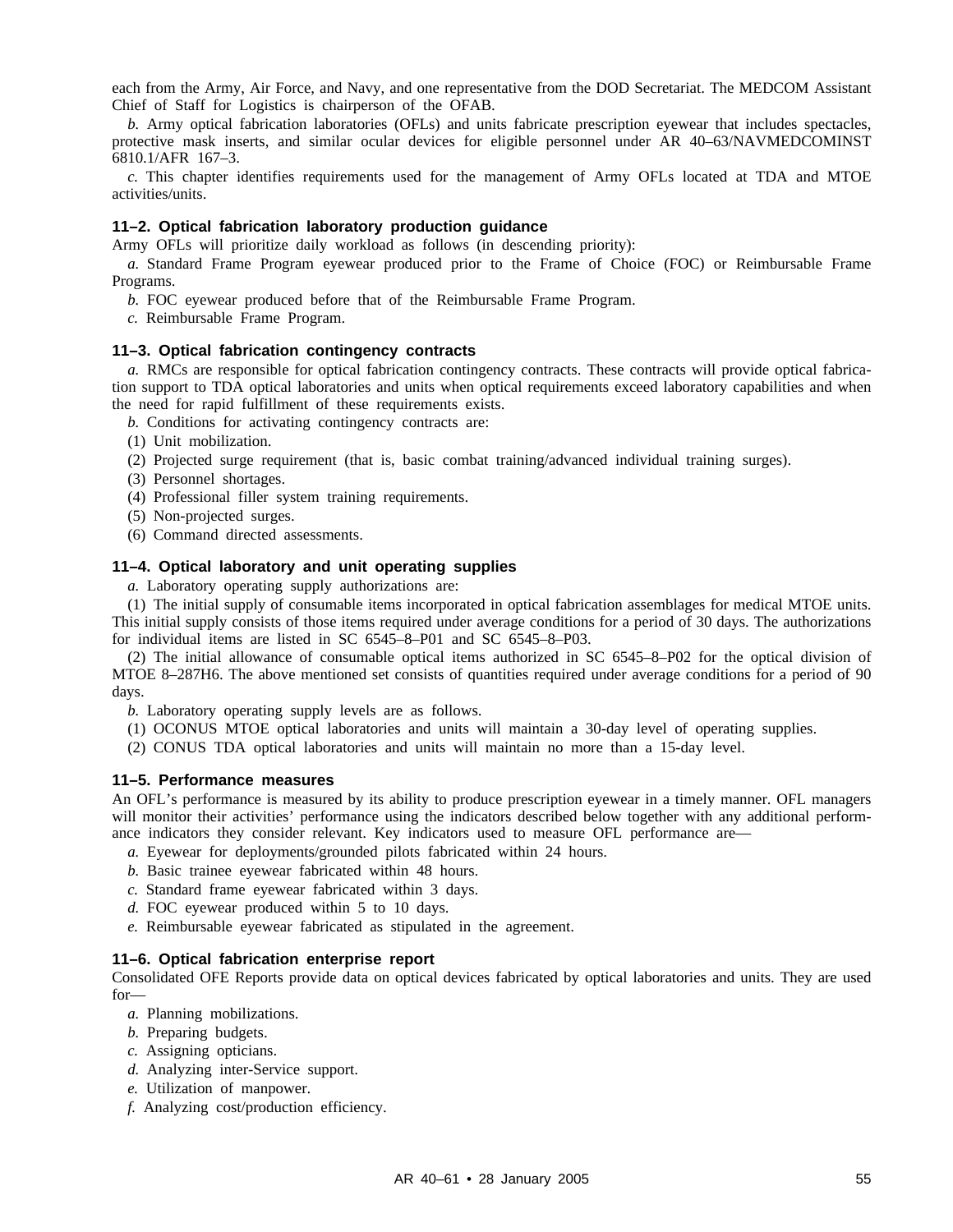## **11–7. Completing optical fabrication enterprise report worksheets**

*a.* General information and instructions for completing and submitting the OFE Report worksheets are available from MEDCOM ACSLOG, Logistics Plans and Readiness Division, or NOSTRA.

*b.* The report is located at https://www.medlogspt.army.mil and is a fully integrated online data-reporting tool. OFE reports consist of four different metrics, entitled production, financial, staff, and performance. These online reports have been developed to capture data and additional information required by OFE and MEDCOM.

*c.* To access https://www.medlogspt.army.mil, personnel must register on the site then contact MEDCOM ACSLOG, Logistics Plans and Readiness Division for access to the OFE optical Fabrication Web-tool.

*d.* Army optical laboratories and units, including those organized as elements of TDA and MTOE units, will— (1) Submit consolidated OFE reports monthly at https://www.medlogspt.army.mil.

(2) Staff/review the submitted reports through command channels to the appropriate RMC or command surgeons. Reports then will be reviewed by MEDCOM by the 10th of each month.

(3) If additional information or guidance is required on these reports or optical issues, contact MEDCOM, AT-TN:MCLO–P, 2050 Worth Rd., Ste. 8, Fort Sam Houston, TX 78234–6008.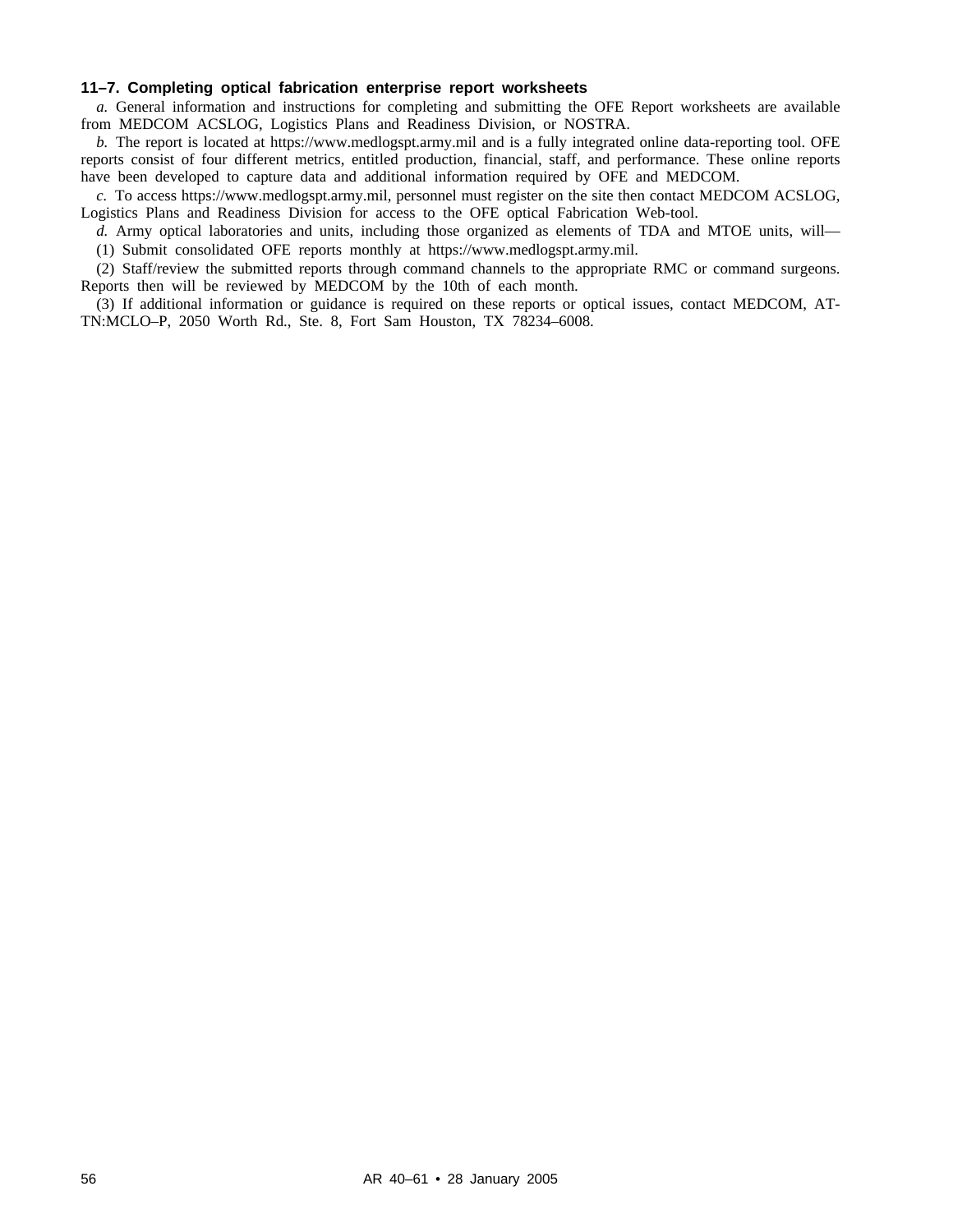## **Appendix A References**

## **Section I Required Publications**

## **AR 1–75/SECNAVINST 4900.49/AFJI 16–104**

Administrative and Logistical Support of Overseas Security Assistance Organizations (SAOs). (Cited in para 1–6*i*.)

## **AR 5–20**

Commercial Activities Program. (Cited in paras 7–10*a* and 7–12*b*.)

## **AR 10–64/OPNAVINST 6700.2/AFR 160–29/MCO 5420.18A**

Joint Field Operating Agencies of the Office of The Surgeon General of the Army. (Cited in para 1–19.)

## **AR 11–1**

Command Logistics Review Program (CLRP). (Cited in para 1–9*a*.)

## **AR 11–9**

The Army Radiation Safety Program. (Cited in paras 1–6*j* and 7–15*b*.)

## **AR 25–1**

Army Knowledge Management and Information Technology Management. (Cited in paras 2–1, 5–2*a*, 5–12*a*, and 5–20*f*.)

## **AR 25–400–2**

The Army Records Information Management System (ARIMS). (Cited in paras 3–22*b*(4) and 5–2*a*.)

## **AR 40–3**

Medical, Dental, and Veterinary Care. (Cited in paras 3–18*a* and 3–20*b*(4).)

## **AR 40–5**

Preventive Medicine. (Cited in paras 7–12*c*(6), 7–14*a*, 7–14*b*, and 7–14*c*.)

## **AR 40–10**

Health Hazard Assessment Program in Support of the Army Material Acquisition Decision Process. (Cited in para 1–6*j*.)

## **AR 40–38**

Clinical Investigation Program. (Cited in para 3–20*b*(1).)

#### **AR 40–60**

Policies and Procedures for the Acquisition of Medical Materiel. (Cited in paras 1–12*a*, 1–14*g*, 3–4, 5–23*f*, 6–2*j*, 10–1, 10–2*b*, and 10–4*b*(2)*(a)*.)

## **AR 40–63/NAVMEDCOMINST 6810.1/AFR 167–3**

Ophthalmic Services. (Cited in para 11–1*b*.)

## **AR 40–68**

Quality Assurance Administration. (Cited in para 4–2*b*.)

## **AR 70–1**

Army Acquisition Policy. (Cited in para 3–20*b*(2).)

#### **AR 70–6**

Management of the Research, Development, Test, and Evaluation, Army Appropriation. (Cited in para 5–20*f*.)

## **AR 70–25**

Use of Volunteers as Subjects of Research. (Cited in para 3–22*b*(6).)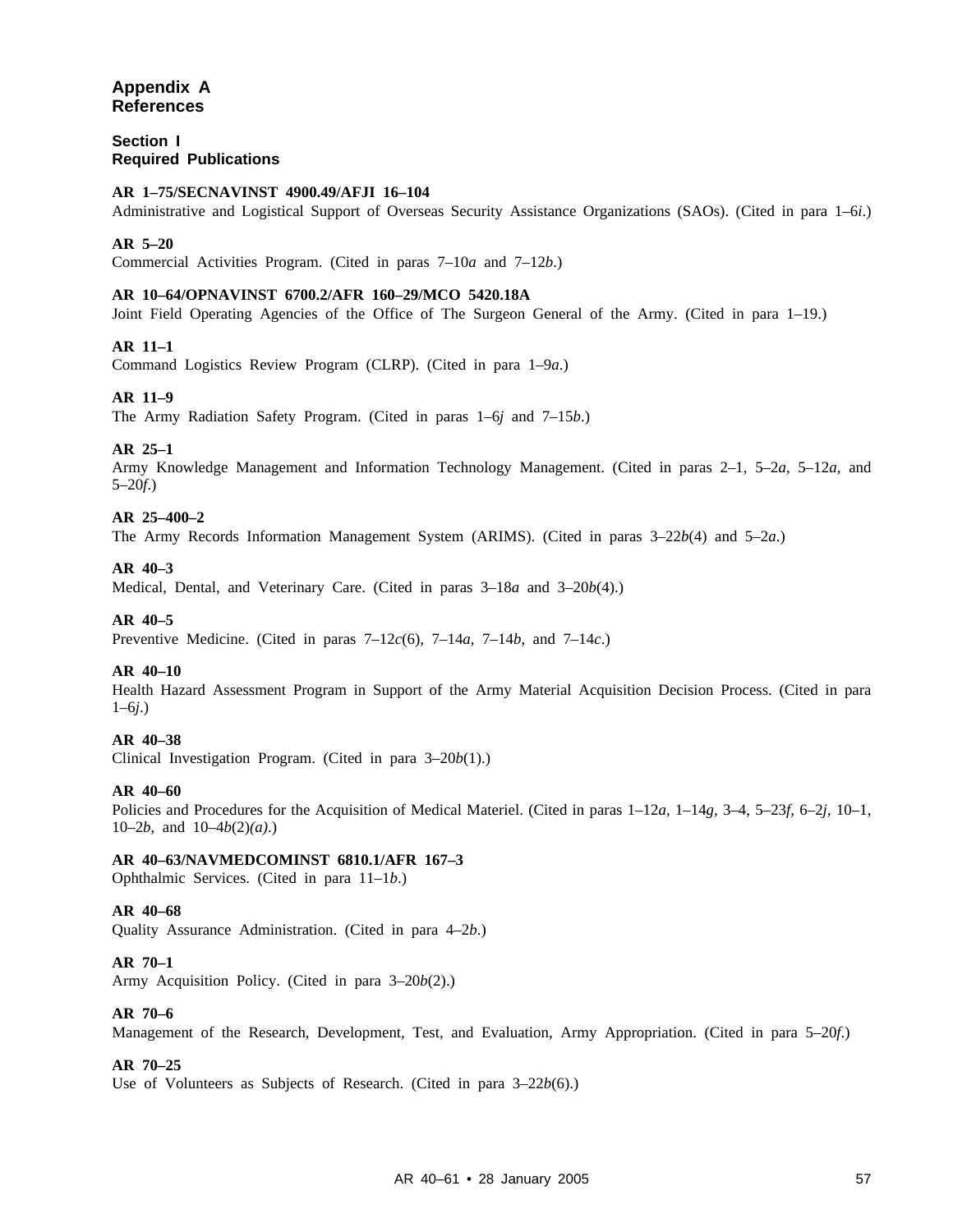## **AR 70–65**

Management of Controlled Substances, Ethyl Alcohol, and Hazardous Biological Substances in Army Research, Development, Test, and Evaluation Facilities. (Cited in para 3–23.)

## **AR 71–32**

Force Development and Documentation-Consolidated Policies. (Cited in paras 5–17*a*, 5–27*c*, and 10–5*b*(3).)

## **AR 73–1**

Test and Evaluation Policy. (Cited in para 3–20*b*(3).)

## **AR 190–51**

Security of Unclassified Army Property (Sensitive and Nonsensitive). (Cited in paras 2–2*d*(1), 3–24*f*(2)*(b)*, and 3–26*a*.)

## **AR 220–1**

Unit Status Reporting. (Cited in paras 5–23*j*, 6–2*b*, and 10–11*b*.)

## **AR 700–4**

Logistics Assistance. (Cited in paras 1–6*i* and 6–16*b*.)

## **AR 700–84**

Issue and Sale of Personal Clothing. (Cited in para 5–8*e*.)

## **AR 700–127**

Integrated Logistics Support. (Cited in para 6–2*i*.)

## **AR 700–131**

Loan of Army Materiel. (Cited in paras 5–6, 5–7*b*, 9–4*b*, 10–12*d*(2)*(d)*, and 10–13.)

## **AR 700–137**

Logistics Civil Augmentation Program (LOGCAP). (Cited in para 1–6*h*.)

## **AR 700–138**

Army Logistics Readiness and Sustainability. (Cited in paras 1–15*e*, 6–2*b*, and 10–11*b*.)

## **AR 700–139**

Army Warranty Program Concepts and Policies. (Cited in paras 6–23*a* and 6–24.)

## **AR 700–142**

Materiel Release, Fielding, and Transfer. (Cited in paras 5–2*a* and 10–10*a*.)

## **AR 702–18/DLAD 4155.37/ NAVSUPINST 4410.56A/AFJMAN 23–232/MCO 4450.13A**

Materiel Quality Storage Standards Policy for Shelf-Life Materiel. (Cited in paras 4–6*a*(3), 4–6*a*(5), 4–6*a*(6), 4–7*b*, 4–8*b*(2), and 4–8*c*.)

## **AR 710–1**

Centralized Inventory Management of the Army Supply System. (Cited in paras 5–23*b*(1) and 9–4*b*.)

## **AR 710–2**

Inventory Management Supply Policy Below the National Level. (Cited in paras 1–15*f*, 1–21*c*, 2–2*c*, 3–3*b*(1), 3–12*c*, 5–2*a*, 5–2*b*(2), 5–8*b*, 5–14*a*, 5–23*g*, 5–23*h*, 5–25*a*, 6–15*a*(3), 6–18*c*(1), 6–18*c*(4), and 6–20*b*.)

## **AR 710–3**

Asset and Transaction Reporting System. (Cited in para 5–13*a*.)

## **AR 725–50**

Requisitioning, Receipt, and Issue System. (Cited in paras 3–10*b*, 3–15*d*(1), and 5–9*a*.)

## **AR 735–5**

Policies and Procedures for Property Accountability. (Cited in paras 5–2*a*, 5–3*a*(9), and 10–5*c*(6).)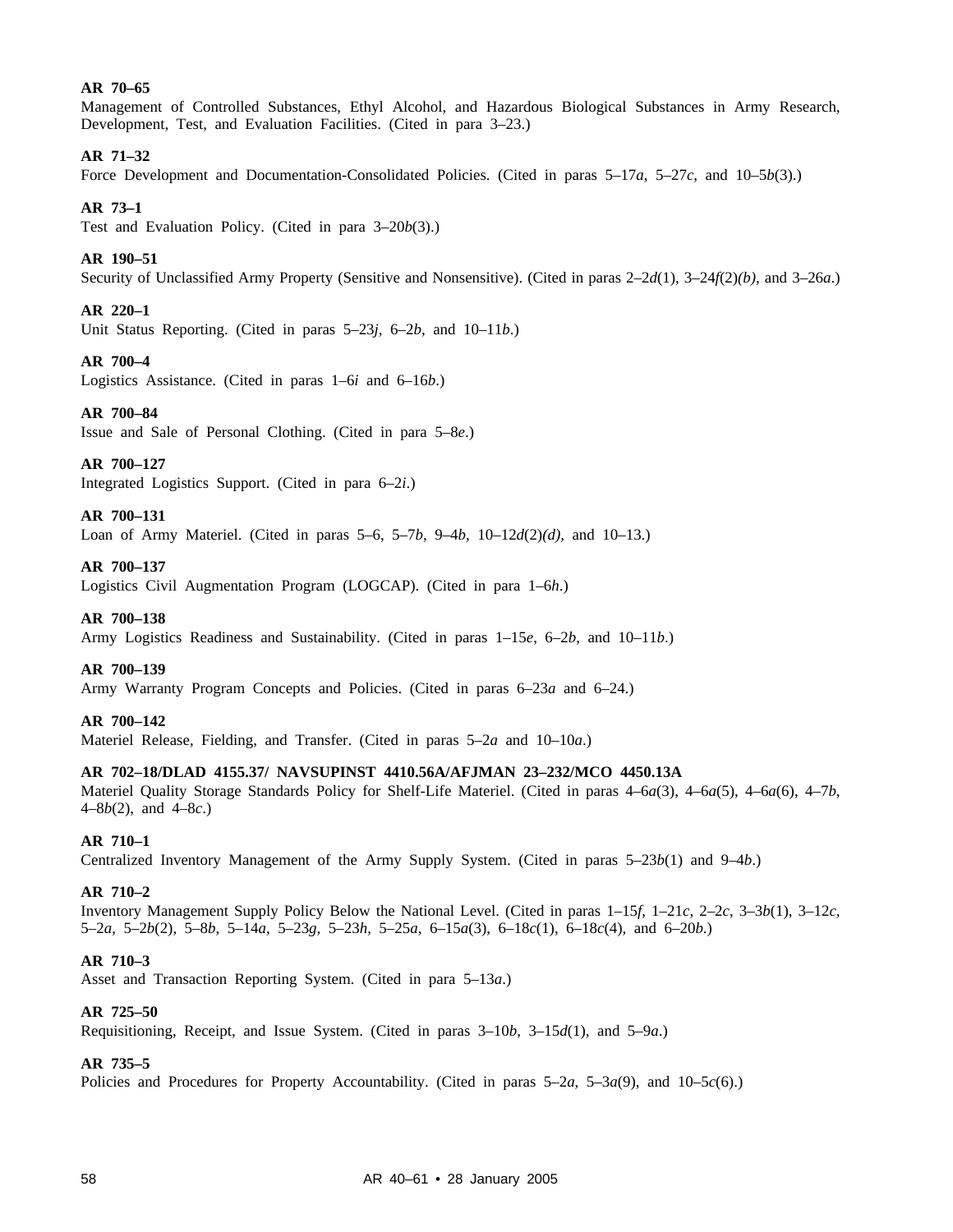## **AR 740–1**

Storage and Supply Activity Operations. (Cited in para 6–16*a*.)

## **AR 750–1**

Army Materiel Maintenance Policy. (Cited in paras 1–14*k*, 6–3*a*(1), 6–3*a*(2)*(d)*, 6–3*a*(2)*(f)*, 6–9*b*, 6–13*b*, 6–15*a*(3), and 6–15*b*.)

## **AR 750–43**

Army Test, Measurement, and Diagnostic Equipment Program. (Cited in para 6–14*c*(3).)

### **21 CFR**

Food and Drugs. (Cited in 6–2*e*(1), 6–6*d*(1), and 6–10*b*). (Available at www.gpoaccess.gov/cfr/index.html.)

#### **29 CFR**

Labor. (Cited in paras  $6-2e$ ,  $7-3a$ ,  $7-3e(2)$ ,  $7-7c$ ,  $7-11a$ ,  $7-12c(5)$ , and  $7-12c(8)$ .) (Available at www.gpoaccess.gov/ cfr/index.html.)

## **CTA 8–100**

Army Medical Department Expendable/Durable Items. (Cited in paras 9–2*e*(3) and 9–2*h*(3).) (Available at https:// webtaads.belvoir.army.mil/usafmsa.)

#### **CTA 50–909**

Field and Garrison Furnishings and Equipment. (Cited in para 5–21*b*.) (Available at https://webtaads.belvoir.army.mil/ usafmsa.)

### **DA Pam 5–20**

Commercial Activities Study Guide. (Cited in para 7–12*b*.)

## **DA Pam 25–91**

Visual Information Procedures. (Cited in para 5–2*a*.)

#### **DA Pam 700–142**

Instruction for Materiel Release, Fielding, and Transfer. (Cited in paras 5–2*a*, 10–10*a*, and 10–10*c*.)

## **DA Pam 710–2–1**

Using Unit Supply System (Manual Procedures). (Cited in paras 5–2*a*, 5–2*b*(2), 5–8*b*, 5–23*g*, 5–25*a*, 6–18*c*(1), 6–18*c*(4), 6–20*b*, and 7–5*a*.)

#### **DA Pam 710–2–2**

Supply Support Activity Supply System: Manual Procedures. (Cited in paras 2–2*c*, 3–12*c*, 5–8*b*, 6–20*b*, and 7–5*a*.)

#### **DFAS–IN Reg 37–1**

Finance and Accounting Policy Implementation. (Cited in para 3–15*d*(3).) (Available at https://dfas4dod.dfas.mil.)

#### **DOD 4160.21–M**

Defense Materiel Disposition Manual. (Cited in paras 5–8*c* and 5–9*a*.) (Available at http://www.dtic.mil/whs/ directives.)

#### **FM 100–17 Series**

Series Army Pre-positioned Stock. (Cited in para 9–4*c*.) (Available at http://www.train.army.mil.)

#### **SB 8–75 series**

Army Medical Department supply bulletins. (Cited in paras 1–14*a*, 3–24*a*, 3–24*c*, 4–2*a*(3), 4–8*b*(3), 4–8*b*(3), 6–2*n*(3), 6–3*b*(2)*(e)*, 6–15*a*(2)*(b)*, 10–4*b*(1)*(a)*, 10–4*b*(2)*(b)*, 10–4*e*, 10–7*a*.) (Available at http://www.usamma.army.mil.)

#### **SB 8–75 MEDCASE**

Army Medical Department Supply Information. (Cited in paras 1–15*c*, 5–2*c*, 5–17*c*, 5–18*b*, 5–19*a*, 5–19*b*(3), and 6–23*a*.) (Available at http://www.usamma.army.mil.)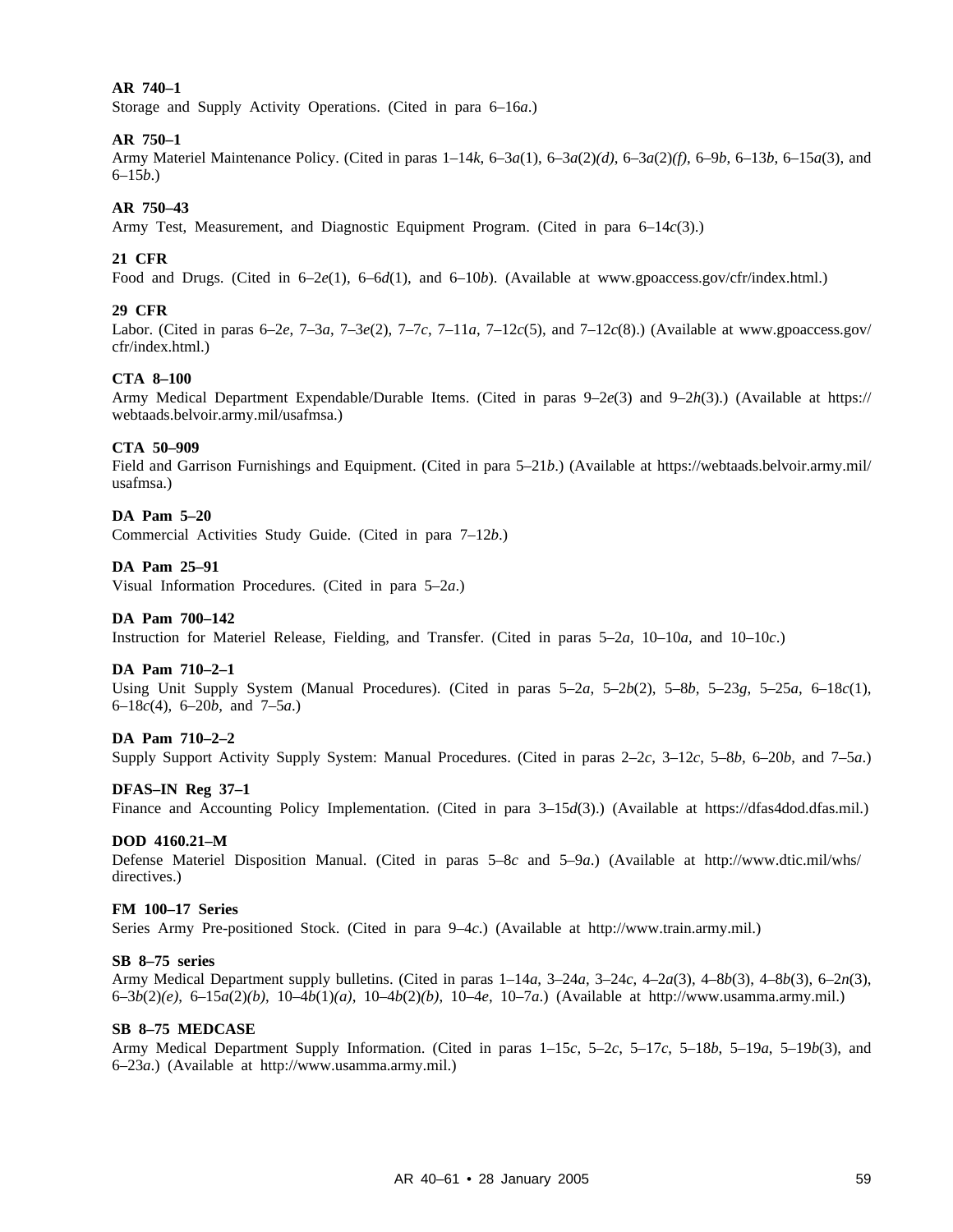## **SB 8–75–11**

Army Medical Department Supply Information. (Cited in paras 3–6*a*, 3–12*c*, 3–12*d*, 3–22*c*(1), 3–24*e*(1), 3–33*b*, 3–38*b*, 4–4*d*, 4–9*b*, 4–10*b*, 4–12, 4–14*b*, 5–2*b*(2), 5–2*f*, 5–9*a*(3), and 10–12*c*.) (Available at http://www.usamma.army.mil.)

## **SB 8–75–S7**

Army Medical Department Supply Information. (Cited in paras 9–2*a*(4), 9–2*c*(3), and 9–3*b*.) (Available at http:// www.usamma.army.mil.)

## **SB 8–75–S10**

Army Medical Department Supply Information. (Cited in para 3–36.) (Available at http://www.usamma.army.mil.)

### **SC 6545–8–CL–HR series**

Sets, Kits, and Outfits Components List. (Cited in para 10–7*a*.) (Available through normal publications supply channels.)

## **SC 6545–8–P01**

Optical Fabrication Unit Field 1, Semi Mobile. (Cited in para 11–4*a*(1).) (Available through normal publications supply channels.)

## **SC 6545–8–P02**

Optical Fabrication Unit Field 2, Base With Laboratory. (Cited in para 11–4*a*(2).) (Available through normal publications supply channels.)

#### **SC 6545–8–P03**

Optical Fabrication Unit Field, Portable Field. (Cited in para 11–4*a*(1).) (Available through normal publications supply channels.)

#### **TB 8–6515–001–35**

Calibration and Repair of Audiometric Equipment. (Cited in paras 6–7*a* and 6–7*b*.) (Available through normal publishing channels.)

### **TB 38–750–2**

Maintenance Management Procedures for Medical Equipment. (Cited in paras 6–2*m*(1), 6–5*b*, 6–6*c*, and 6–17.) (Available through normal publications supply channels.)

## **TB 43–180**

Calibration and Repair Requirements for the Maintenance of Army Materiel. (Cited in paras 6–14*b*(2), 6–14*b*(3), 6–14*d*(2), 6–14*e*(2), and 6–14*e*(3).) (Available through normal publications supply channels.)

## **TB MED 1**

Storage, Preservation, Packaging, Packing, Maintenance, and Surveillance of Materiel-Medical Activities. (Cited in paras 6–11*b* and 6–2*l*.) (Available at http://chppm-www.apgea.army.mil/tbm.htm.)

## **TB MED 7**

Maintenance Expenditure Limits for Medical Materiel. (Cited in paras 6–8*a*, 6–8*b*, 6–9*d*, 6–10*c*, 6–13*b*, and 6–13*d*.) (Available at http://chppm-www.apgea.army.mil/tbm.htm.)

## **TB MED 521**

Occupational and Environmental Health: Management and Control of Diagnostic, Therapeutic, and Medical Research X–Ray Systems and Facilities. (Cited in para 6–6*b*.) (Available at http://chppm-www.apgea.army.mil/tbm.htm.)

#### **TB MED 750–1**

Operating Guide for Medical Equipment Maintenance. (Cited in paras 6–1*d*, 6–3*a*(1), 6–4, 6–6*a*, 6–8, 6–20*b*, and 6–23*a*.) (Available at http://chppm-www.apgea.army.mil/tbm.htm.)

## **Section II**

## **Related Publications**

A related publication is a source of additional information. The user does not have to read a related publication to understand this regulation.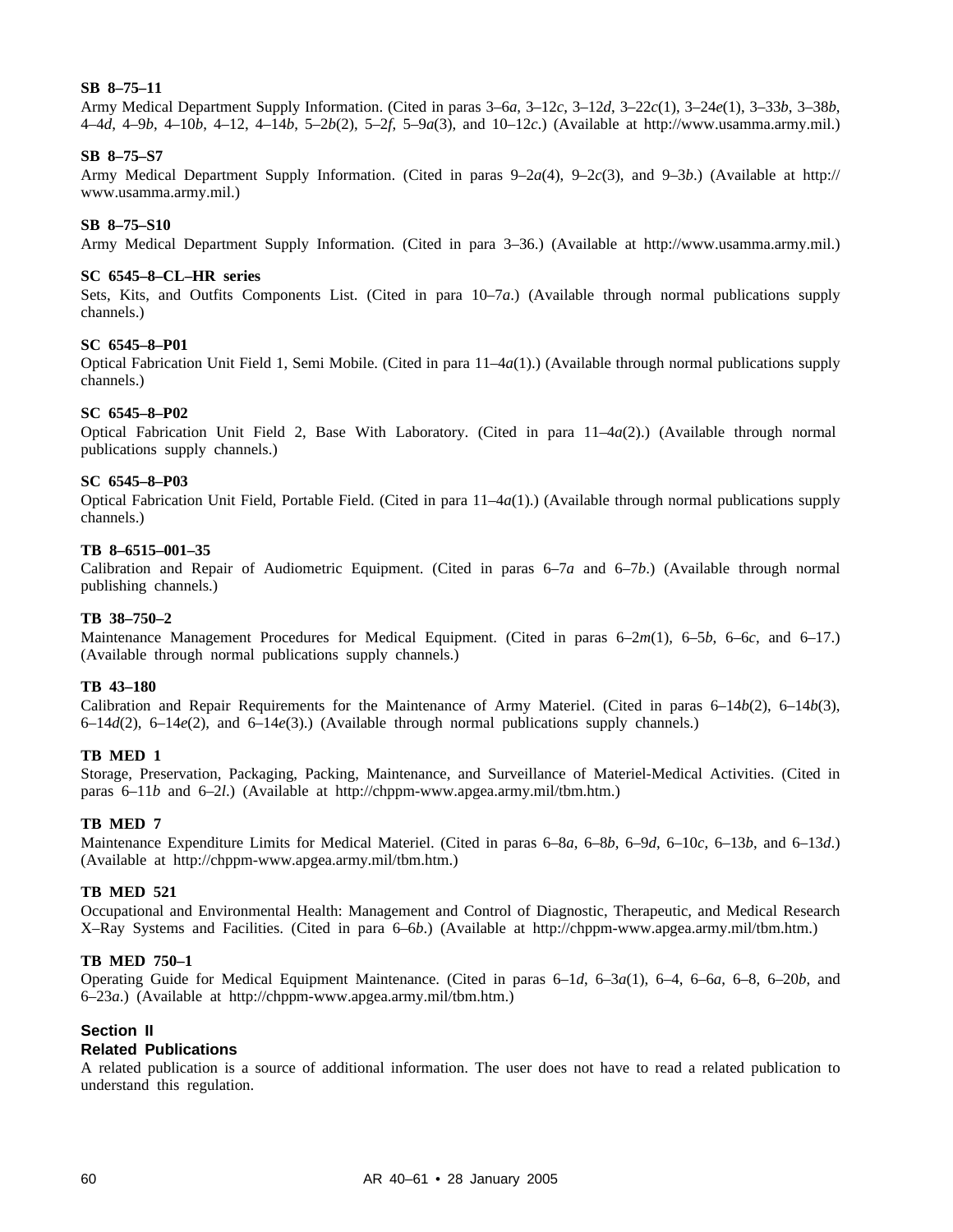## **ANSI/AAMI ST65:2000**

Processing of reusable surgical textiles for use in health care facilities, first edition. (Cited in para  $7-10b(1)$ .) (Available at http://webstore.ansi.org/ansidocstore/default.asp.)

**AR 1–100** Gifts and Donations

**AR 1–101** Gifts for Distribution to Individuals

**AR 11–27** Army Energy Program

**AR 12–12/AFR 67–7/SECNAVINST 4355.17A/Defense Logistics Agency Regulation (DLAR) 4140.60** Processing Discrepancy Reports Against Foreign Military Sales Shipments

**AR 32–4/DLAR 4235.18/AFR 67–125/NAVSUPINST 4400.70C/MCO 4400.137A**

Special Measurement Clothing and Footwear, Orthopedic Footwear, Guidons, Streamers, and Flags

#### **AR 40–7**

Use of Investigational Drugs and Devices in Humans and the Use of Schedule I Controlled Drug Substances

**AR 40–35**

Dental Readiness and Community Oral Health Protection

**AR 40–65/NAVMEDCOMINST 6700.4/AFR 167–13**

Review Procedures for High Cost Medical Equipment

## **AR 40–538/BUMEDINST 6700.2B/AFR 167–5**

Property Management During Patient Evacuation

**AR 190–40** Serious Incident Report

**AR 200–1** Environmental Protection and Enhancement

**AR 210–20** Master Planning for Army Installations

**AR 210–130** Laundry and Dry Cleaning Operations

**AR 335–15** Management Information Control System

**AR 380–5** Department of the Army Information Security Program

**AR 385–10** The Army Safety Program

**AR 385–40** Accident Reporting and Records

**AR 420–49** Utility Services

**AR 700–49/DLAR 4140.27/AFR 400–52/MCO 4443.10** Loan of DLA Stock Fund Materiel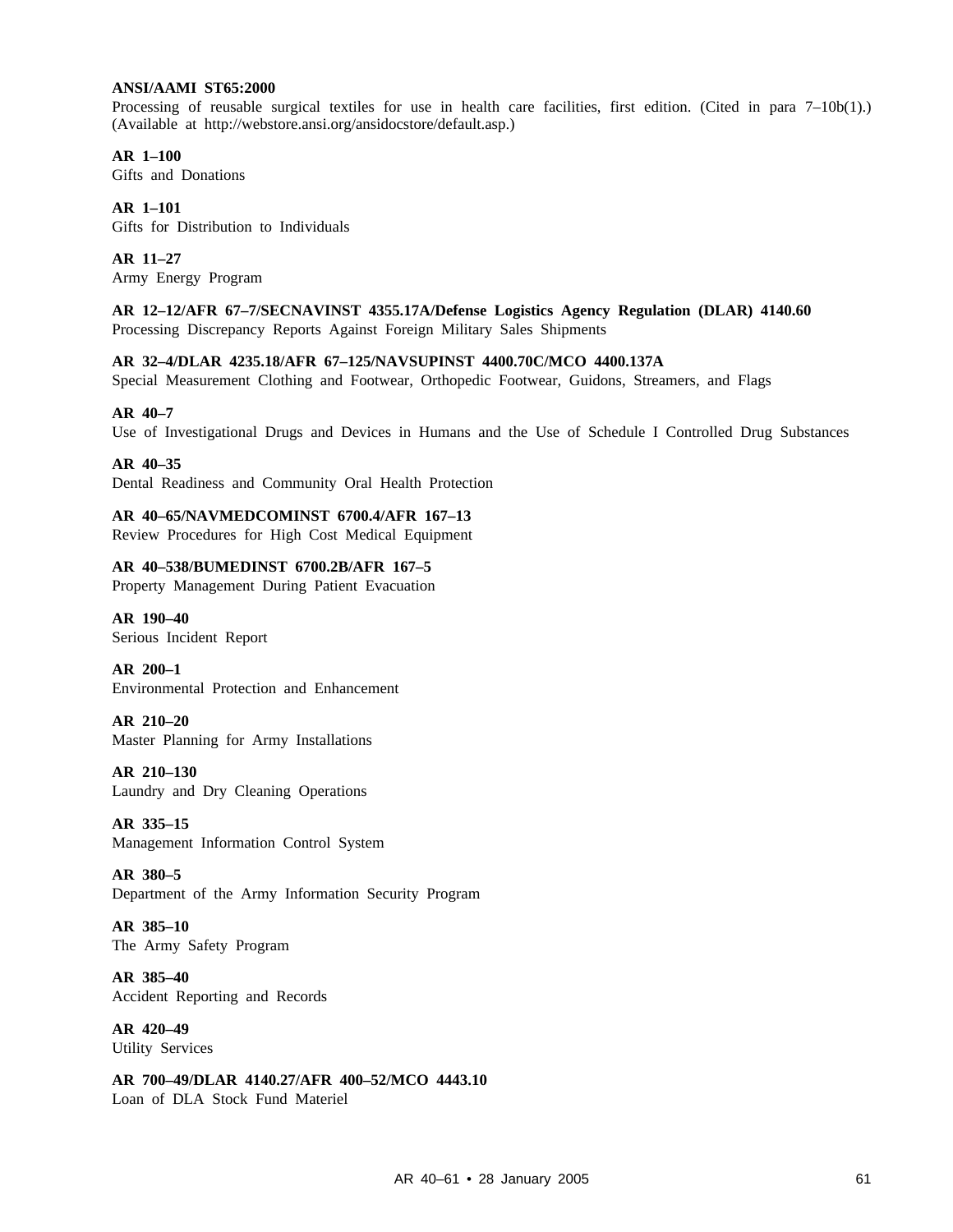## **AR 700–68/DLAI 4145.25/NAVSUPINST 4440.128D/AFJMAN 23–227(I)/MCO10330.2 D**

Storage and Handling of Liquefied and Gaseous Compressed Gasses and Their Full and Empty Cylinders

## **AR 708–1**

Logistics Management Data and Cataloging of Supplies and Equipment

## **AR 735–11–2/DLAI 4140.55/ SECNAVIST 4355.18A/AFJMAN 23–215**

Reporting of Supply Discrepancies

### **AR 840–10**

Flags, Guidons, Streamers, Tabards, and Automobile and Aircraft Plates

### **40 CFR**

Environmental Protection Agency: Protection of Environment. (Available at www.gpoaccess.gov/cfr/index.html.)

#### **Comprehensive Accreditation Manual for Hospitals: The Official Handbook (CAMH)**

Joint Commission on Accreditation of Healthcare Organizations. (The current edition of this publication may be obtained from the Joint Commission on Accreditation of Healthcare Organizations, 1 Renaissance Blvd., Oakbrook Terrace, IL 60181, and from www.jcaho.org.)

### **CTA 50–900**

Clothing and Individual Equipment. (Available at https://webtaads.belvoir.army.mil/usafmsa.)

#### **DFAR Supplement**

Subpart 217.70, Exchange of Personal Property. (Available at http://deskbook.dau.mil/jsp/default.jsp.)

### **DOD 4145.19–R–1**

Storage and Materials Handling. (Available at http://www.dtic.mil/whs/directives.)

## **DOD 4500.9–R**

Defense Transportation Regulation (Available at http://www.dtic.mil/whs/directives/.)

#### **DOD 6010.8–R**

Civilian Health and Medical Program of the Uniformed Services (CHAMPUS). (Available at http://www.dtic.mil/whs/ directives/.)

## **DODI 6050.5**

DOD Hazard Communication Program. (Available at http://www.dtic.mil/whs/directives.)

## **DOD Medical Catalog, Volume II**

Sets, Kits, and Outfits. (Available at https://dmmonline.dscp.dla.mil/homepages/dodva\_medcat.asp.)

### **DOD Medical Catalog, Volume III**

Master Cross-Reference List (Available at https://dmmonline.dscp.dla.mil/homepages/dodva\_medcat.asp.)

### **FAR**

Federal Acquisition Regulation. (Available at http://deskbook.dau.mil/jsp/default.jsp.)

#### **FM 100–17**

Mobilization, Deployment, Redeployment, Demobilization. (Available at http://www.train.army.mil.)

#### **FM 100–17–1**

Army Pre-positioned Afloat Operations. (Available at http://www.train.army.mil.)

#### **JP 4–02.2**

Joint Tactics Techniques and Procedures for Patient Movement in Joint Operations. (Available at http://www.dtic.mil/ doctrine/index.html.)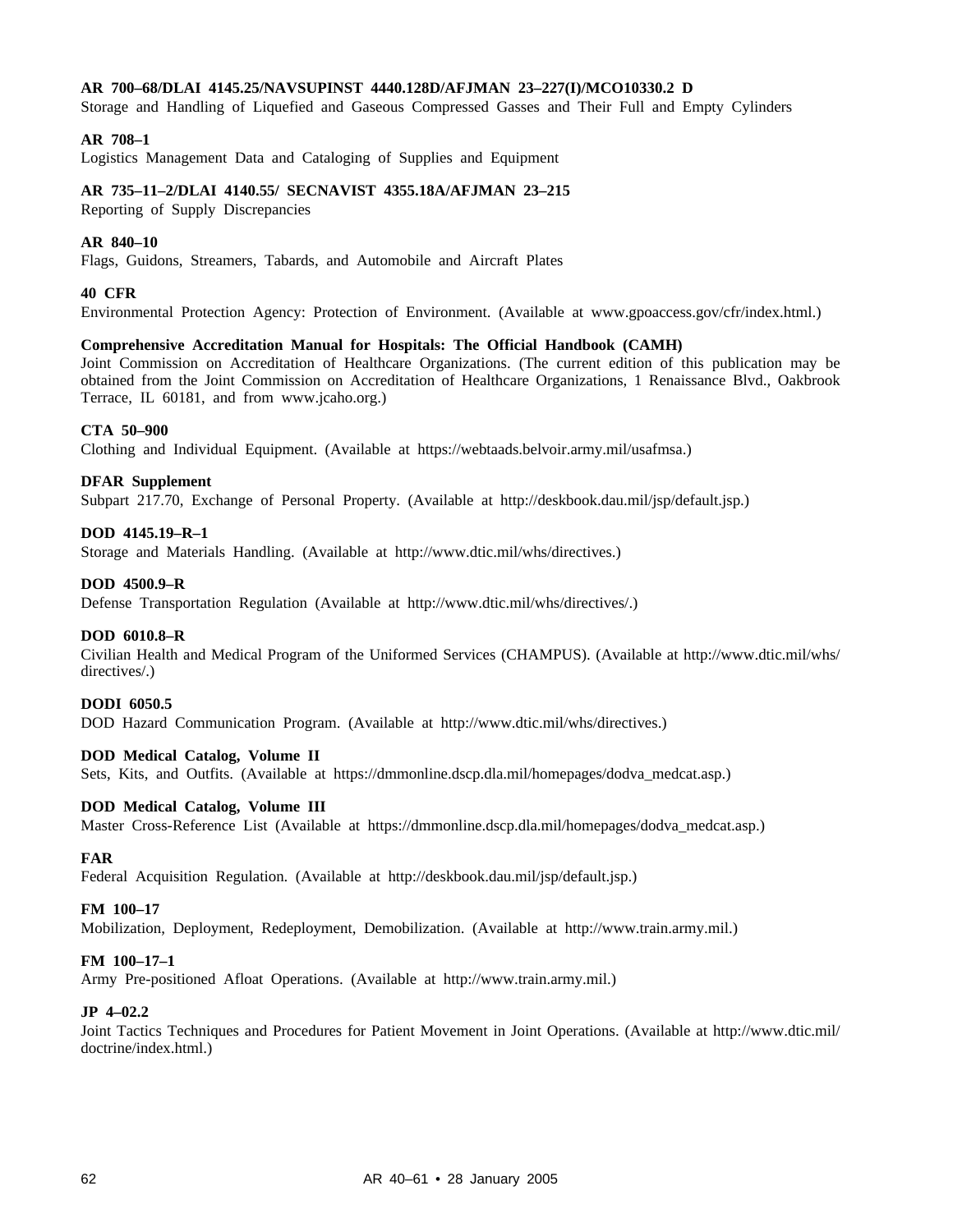### **MIL–STD–1691F**

Construction and Material Schedule for Military Medical and Dental Facilities. (Available at http://dodssp.daps.dla.mil/ adodssp.htm.)

## **PL 94–580**

Solid Waste Utilization Act. (Available at http://thomas.loc.gov.)

#### **NFPA 99**

Standard for Health Care Facilities. (This publication may be obtained from the National Fire Prevention Association, 1 Batterymarch Park, Quincy, MA 02169–7471, and at http://www.nfpa.org.)

## **NFPA 101**

Life Safety Code. (This publication may be obtained from the National Fire Prevention Association, 1 Batterymarch Park, Quincy, MA 02169–7471, and at http://www.nfpa.org.)

#### **PL 102–486**

Energy Policy Act of 1992. (Available at http://thomas.loc.gov.)

### **QSTAG 287 ED.3**

Procedure for Reporting and Initial Disposition of Unsatisfactory Medical Materiel. (This publication may be obtained from the Document Automation and Production Service, Building 4/D, 700 Robbins Ave., Philadelphia, PA 19111–5094, and at http://dodssp.daps.dla.mil/.)

#### **QSTAG 291**

Interface of Medical Supply Procedures. (This publication may be obtained from the Document Automation and Production Service, Building 4/D, 700 Robbins Ave., Philadelphia, PA 19111–5094, and at http://dodssp.daps.dla.mil/.)

#### **TB MED 525**

Control of Hazards to Health from Ionizing Radiation Used by the Army Medical Department. (Available at http:// chppm-www.apgea.army.mil.)

#### **TM 3–261**

Handling and Disposal of Unwanted Radioactive Material. (Available at https://www.logsa.army.mil.)

#### **TM 5–609/NAVFAC MO–125/AFM 91–2**

Military Custodial Services Manual. (Available at http://www.usace.army.mil/publications/.)

#### **TM 38–410/DLAM 4145.11/NAVSUP PUB 573/AFR 69–9/MCO 4450.12**

Storage and Handling of Hazardous Materials. (Available at https://www.logsa.army.mil.)

### **Section III**

#### **Prescribed Forms**

Except where indicated otherwise below, the following forms are available as follows: DA forms are available on the Army Electronic Library CD–ROM (EM 0001) and the Army Publishing Directorate Web site (http://www.apd. army.mil). DD forms are available from the Office of the Secretary of Defense Web site (http://www.dtic.mil).

#### **SF 380**

Reporting and Processing Medical Materiel Complaints/Quality Improvement Report (Prescribed in 4–13*a*, 4–14*a*.) (This form is available through normal forms supply channels.)

## **Section IV Referenced Forms**

## **DA Form 11–2–R**

Management Control Evaluation Certification Statement

## **DA Form 444**

Inventory Adjustment Report (IAR)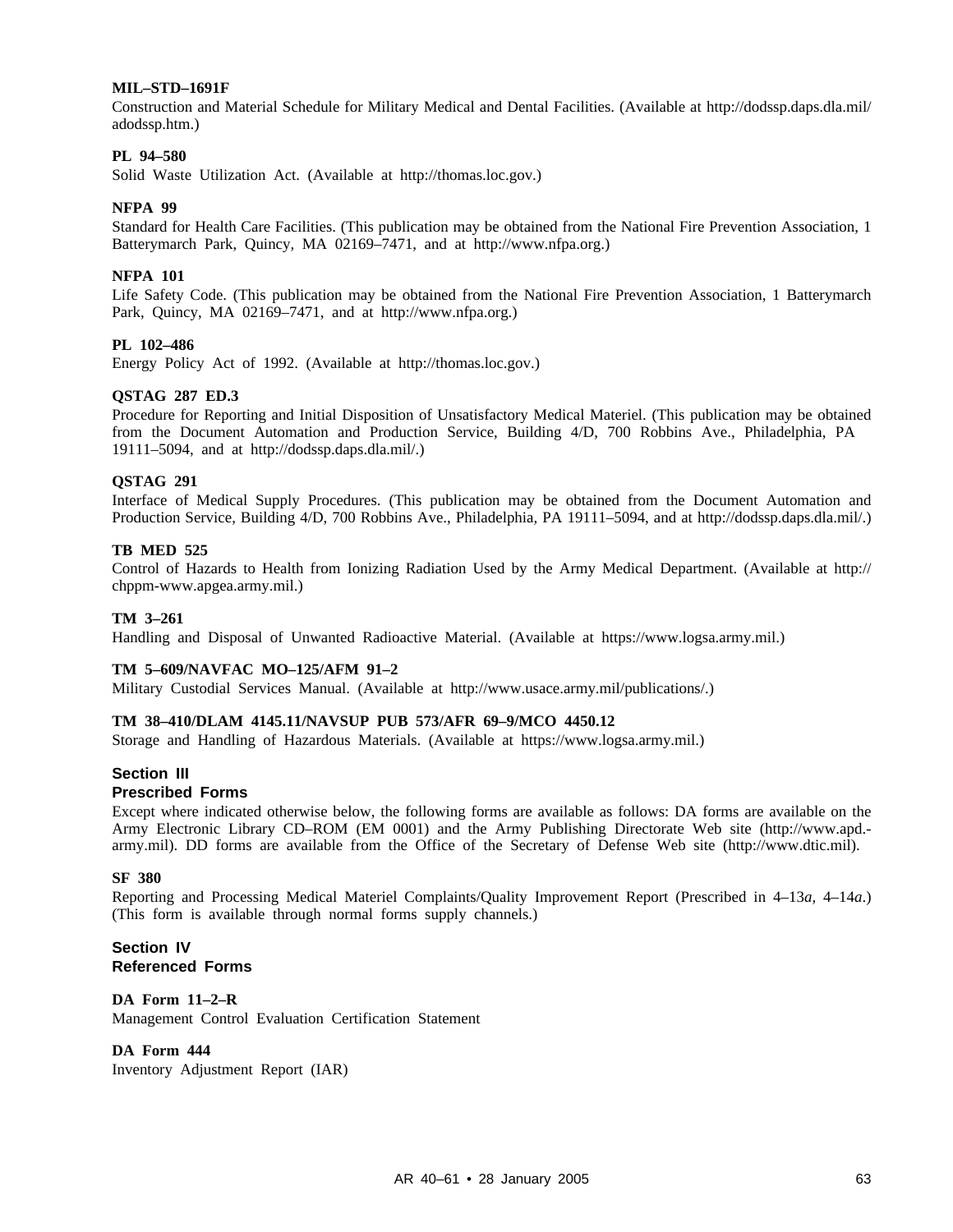**DA Form 1296** Stock Accounting Record

**DA Form 2028** Recommendation Changes to Publications and Blank Forms

**DA Form 2064** Document Register for Supply Actions

**DA Form 2407** Maintenance Request

**DA Form 3161** Request for Issue or Turn in

**DA Form 5624–R** DC Defibrillator Inspection Record

**DA Label 175** Defibrillator Energy Output Certification

**DD Form 1149** Requisition and Invoice Shipping Document

**DD Form 1391** FY, Military Construction Project Data

**DD Form 2163** Medical Equipment Verification/Certification

# **FDA Form 2579**

Report of Assembly of a Diagnostic X–Ray System. (This form may be requested over the phone from the U.S. Food and Drug Administration.)

# **Appendix B Management Control Evaluation Checklist**

**B–1. Function** The functions covered by this checklist are medical logistics policies.

# **B–2. Purpose**

The purpose of this checklist is to assist units in evaluating the key management controls listed below. It is not intended to cover all controls. This checklist will be used at the Headquarters, Department of the Army, field operating agency, major Army command, installation, and table of organization and equipment levels. The checks in this section represent the minimum requirements that will be included in Command Logistics Review Programs; they are not considered to be all inclusive and do not preclude the evaluation of all other provisions within AR 40–61 under the appropriate Command Logistics Review Program, Command Supply Discipline Program, or end user.

## **B–3. Instructions**

Answers must be based on the actual testing of key management controls (for example, document analysis, direct observation, sampling, and simulation). Answers that indicate deficiencies must be explained and corrective action indicated in supporting documentation. These management controls must be evaluated at least every five years. Certification that this evaluation has been conducted must be accomplished on DA Form 11–2–R (Management Control Evaluation Certification Statement).

## **B–4. Test questions**

## *a. Medical logistics policy and systems*

(1) Does the regional medical command/major subordinate command commander provide assistance to subordinate activities and installations by conducting reviews every 12 months concerning the logistics programs at his or her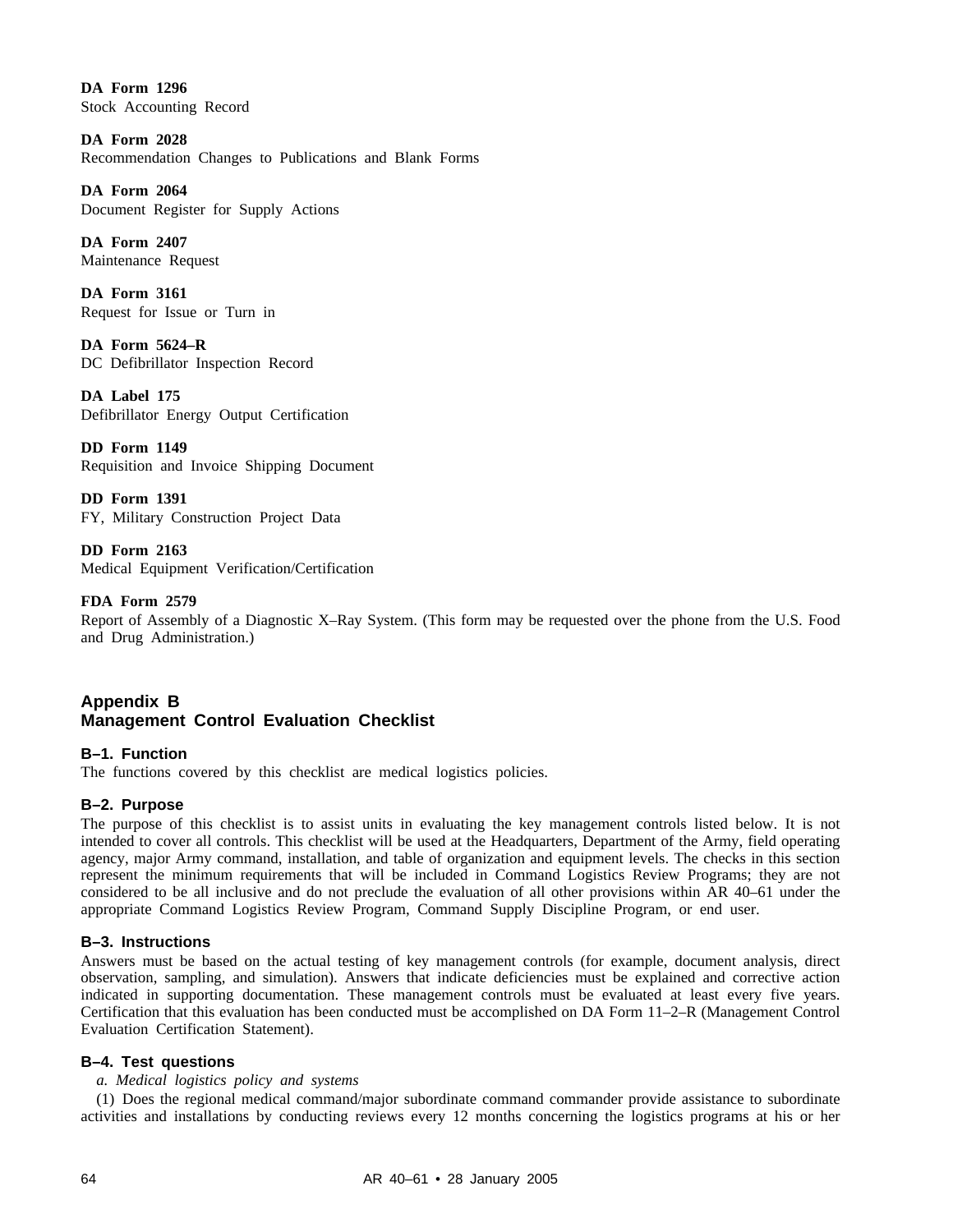subordinate activities, then provide the results of these reviews to U.S. Army Medical Command, Assistant Chief of Staff for Logistics within 30 days of the visit?

(2) When standard systems do not provide the functionality to support a required medical logistics business practice, are nonstandard automated information systems authorized only after approval through the Army Medical Department Director of Logistics/Assistant Chief of Staff for Logistics?

*b. Army medical materiel management* Are medical items without national stock numbers identified by either medical item identification numbers or locally assigned management control numbers?

(1) Has the installation medical supply activity/medical logistics battalion/U.S. Army Medical Materiel Center, Europe established a suspense system for walk-through transactions to ensure that they are posted to the accountable record?

(2) Are written agreements established between the Government and the vendor for materiel examinations/evaluations being completed?

(3) When a commander determines that an examination is necessary, is a written agreement between the activity and the vendor prepared in coordination with the supporting property management officer/medical supply officer and the supporting contracting officer?

(4) When an examination item is delivered, does the property management officer enter the item and all major components in the property records and establish a separate record for each examination agreement?

(5) Is the U.S. Army Medical Department Board preparing an evaluation plan and a milestone schedule in coordination with the designated evaluation activity?

(6) Is the health care activity commander or command surgeon appointing the medical supply officer, and at least one alternate, to serve as the custodian of the activities' stocks on controlled medical items?

(7) Is a disinterested officer, appointed by the health care activity commander or command surgeon, conducting an inventory of all symbols "R" and "Q" controlled items monthly?

(8) Does the command surgeon determine the peacetime stockage objective for modified table of organization and equipment medical supply operations that does not exceed 30 days?

*c. Quality control of medical materiel*

(1) Do the Medical logistics activities (installation medical supply activity/medical logistics battalion/U.S. Army Medical Materiel Center, Europe) and pharmacies establishing and operating medical materiel surveillance programs provide for the scheduled inspection of medical materiel?

(2) Are activities initiating extension requests for materiel that meet extension criteria?

(3) Are complaints involving medical materiel that is found to be injurious or unsatisfactory reported on SF 380 (Reporting and Processing Medical Materiel Complaints/Quality Improvement Report) and, when necessary, in accordance with American, British, Canadian, and Australian Quadripartite Standardization Agreement (QSTAG) 287 ED.3?

*d. Medical equipment management*

(1) Are all items on property books identified with bar coded labels to improve inventory accuracy?

(2) Is equipment furnished by contractors listed in their contracts and are copies of the contracts furnished to the property book officer for review and applicable equipment accountability?

(3) Does the property book officer ensure that hand-receipt holders/custodians have current records for assigned accountable property?

(4) Is an automated or manual hand receipt prepared in duplicate and used to issue property loaned to other Army or Department of Defense health care activities?

(5) Is the property book officer maintaining a record of all materiel on loan?

(6) Has the health care activity commander established issue procedures using a local standing operating procedure?

(7) Has the health care activity safety officer/manager established a policy for the introduction, use, inspection, and documentation of patient-owned, nonmedical comfort equipment within the medical treatment facility?

(8) Is the property book officer preparing a DD Form 1149 or, when authorized, a DA Form 3161 to document the posting of the property book for all equipment transferred with patients?

(9) Do all requests for excess investment equipment have an approved medical care support equipment requirement?

(10) Has the health care activity commander or designated representative identified individuals to provide information and assistance to customers making acquisition decisions and establish controls on expenditures for furniture?

(11) Does the health care activity authorize the rental, lease, or loan of equipment when it is advantageous or cost effective to the Government?

(12) Does the property book officer keep a separate file for each rental/lease/loan contract containing the approved authorization and a copy of the rental/lease/loan contract, applicable amendments, and receipt/return documentation?

(13) Does the medical treatment facility commander serve as the initial review authority for item requirements that clinicians or care providers have justified detailing the impact on the health services mission if the equipment is not obtained?

(14) Have requirements approved by the health care activity commander been forwarded through staff channels to the command surgeon for final action?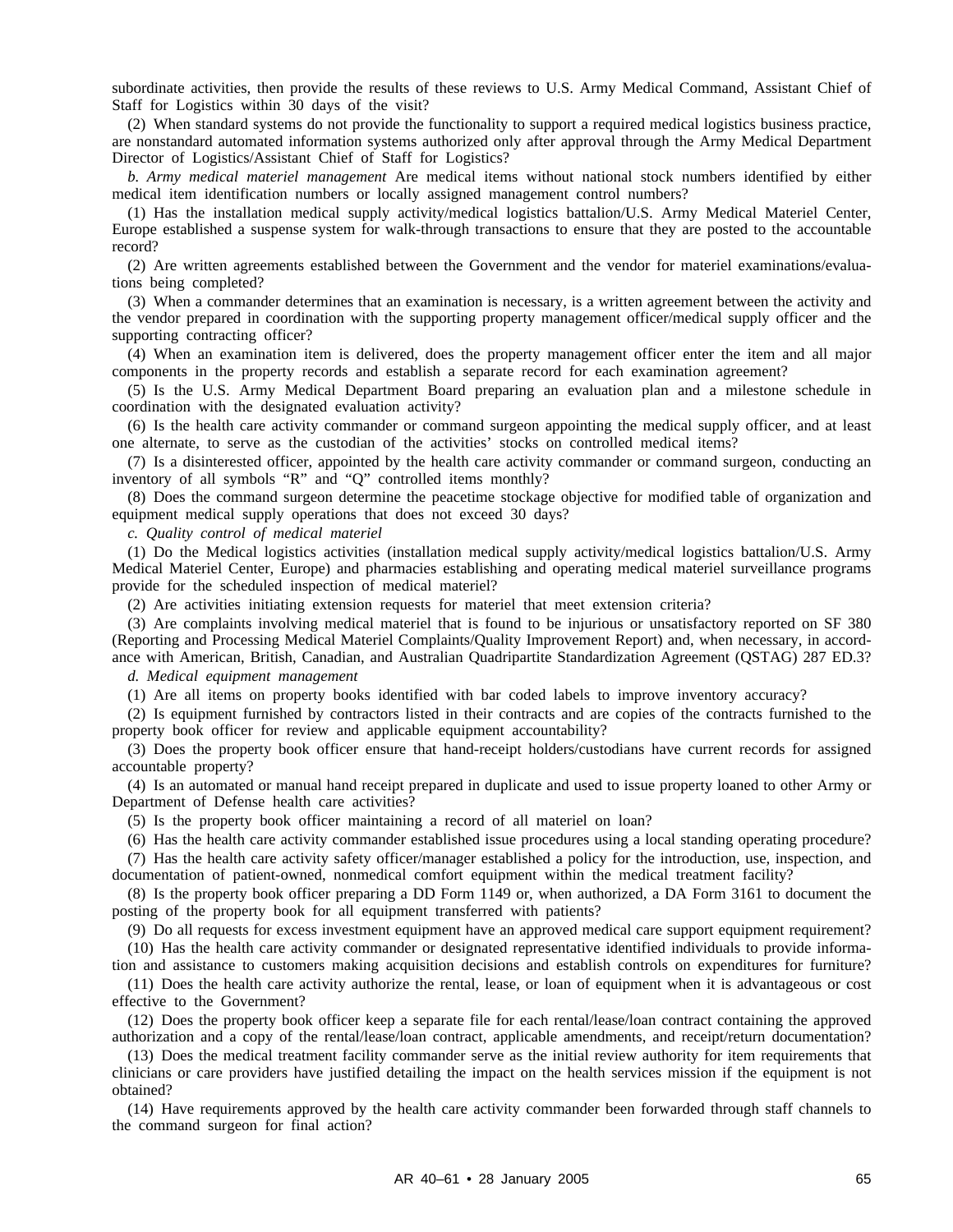#### *e. Medical equipment maintenance*

(1) Does the commander provide for the maintenance of medical materiel issued to each activity under his or her responsibility?

(2) Do medical maintenance activities organic to medical centers, medical department activities, medical logistics battalions, U.S. Army Center for Health Promotion and Preventive Medicine, Armed Forces Institute of Pathology, regional training sites-medical, and U.S. Army Medical Materiel Agency maintenance divisions publish external maintenance support procedures for use by their customers?

(3) Is each item of medical equipment tested for serviceability and electrical safety prior to initial use and at least annually thereafter, unless otherwise recommended by original manufacturer guidelines?

(4) Does each activity commander with a medical equipment maintenance mission publish a directive emphasizing the responsibilities of supervisors and equipment operators for the care and maintenance of medical equipment?

(5) Are labor rates computed locally in accordance with major Army command/U.S. Army Medical Command guidance?

(6) Are Medical Standby Equipment Program assets physically located in the maintenance activity in accordance with established hand-receipt procedures and are they accounted for on property books?

(7) Is Army Medical Department Property Accounting System or Defense Medical Logistics Standard Support used by table of distribution and allowances medical operations to manage repair parts?

(8) Does the health care activity commander or designee approve the mission essential parts list annually?

*f. Environmental services management*

(1) Do the responsibilities of the environmental services officer include oversight and visibility of medical textile care services, medical housekeeping services, regulated medical waste, and radioactive waste disposition?

(2) Has the commander established a linen management committee at each health care activity?

(3) Is the environmental services officer designated as the contracting officer's representative at medical treatment facilities that directly contract for laundry and/or textile distribution services?

(4) Has the health care activity commander ensured that the environmental services officer is a qualified health care activity housekeeping officer (General Schedule-673 series)?

*g. Facility management in health care activities*

(1) Are inventories and maintenance of medical facilities accurately documented in the installation real property inventory database of record, as well as Defense Medical Logistics Standard Support?

(2) Is administrative approval for the oversight and validation of projects/programs in unison with master planning and facility life cycle management strategies to include coordination with affected staff members?

(3) Is there a mechanism in place to track disbursements to insure that all funds can be obligated in accordance with guidance or that sufficient time is allowed for reallocation of the funds?

(4) Is financial oversight of reimbursable accounts based on services?

*h. Medical materiel readiness and managing medical assemblages*

(1) Do U.S. Army Forces Command units maintain authorized Class VIII UBL unless otherwise exempted by U.S. Army Forces Command policy?

(2) Do U.S. Army Forces Command units coordinate annually with medical logistics supply support activities to include establishing signature cards, assumption of command orders, and establishing a customer account with the supporting supply support activity?

(3) Do unit commanders plan, budget, and acquire the portion of potency and dated materiel that has a shelf life between 0 and 12 months?

(4) Do units report excess Service-regulated medical equipment sets to the U.S. Army Medical Materiel Agency?

(5) Do commanders ensure that deployable medical systems units continue to use the unit assemblage lists that were initially fielded with their units until they are authorized for update by the U.S. Army Medical Materiel Agency?

(6) Are deployable medical systems units establishing and maintaining accounting records?

(7) Is the medical treatment facility preparing and providing documentation to the gaining unit/major Army command for each item of materiel to be handed off as directed by the U.S. Army Medical Materiel Agency?

*i. Optical fabrication*

(1) Is the initial supply of consumable items incorporated in optical fabrication assemblages for medical modified table of organization and equipment units?

(2) Are modified table of organization and equipment optical laboratories and units maintaining a 30-day level of operating supplies and table of distribution and allowances optical laboratories and units maintaining no more than a 15-day level?

(3) Are general information and instructions for completing and submitting Optical Fabrication Enterprise Report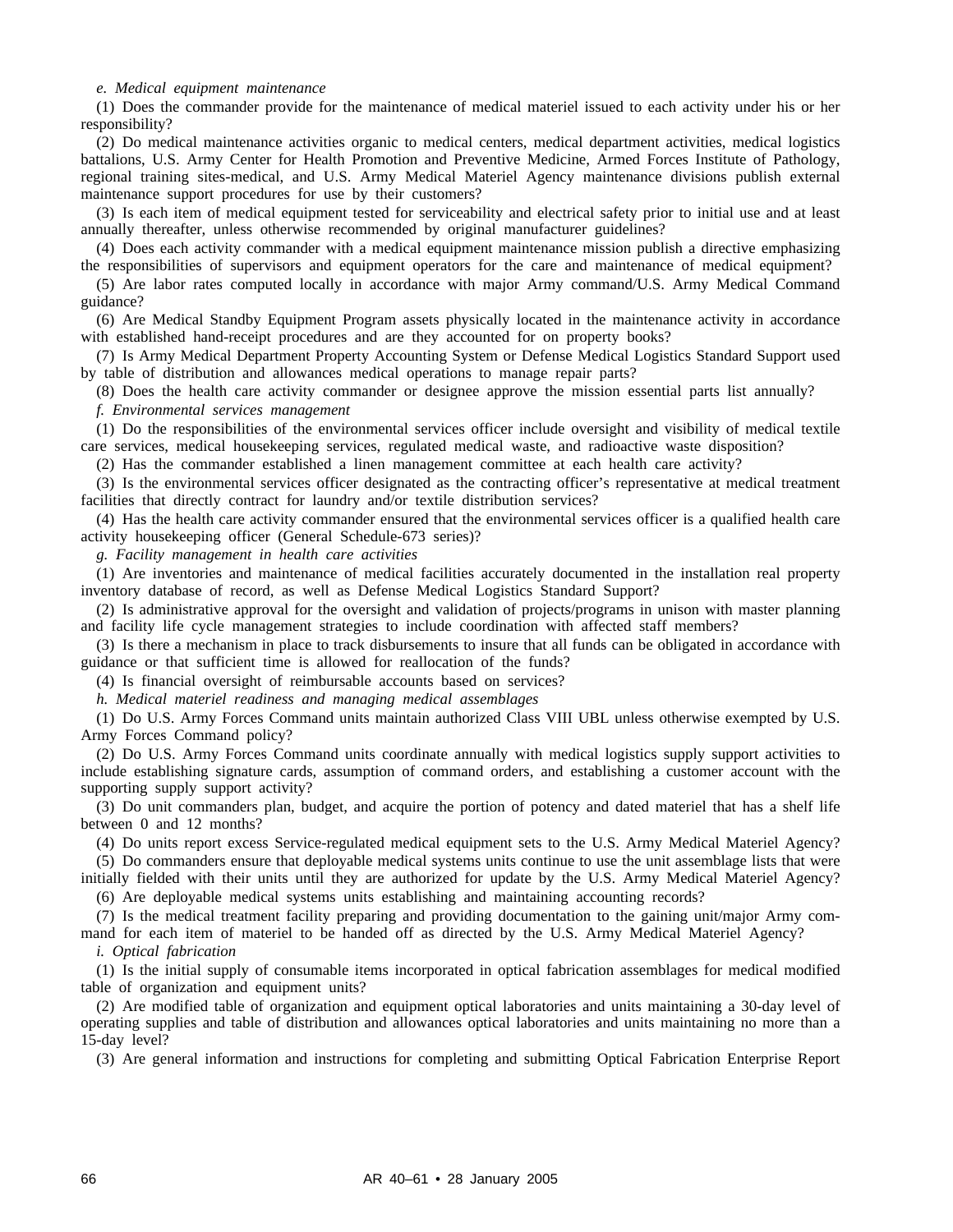worksheets available from the U.S. Army Medical Command, Assistant Chief of Staff for Logistics, Logistics Plans and Readiness Division, or the Naval Ophthalmic Support and Training Activity?

# **B–5. Comments**

Help make this a better tool for evaluating management controls. Submit comments to Commander, U.S. Army Medical Command, ATTN: MCLO, 2050 Worth Rd., Ste. 10, Fort Sam Houston, TX 78234–6010.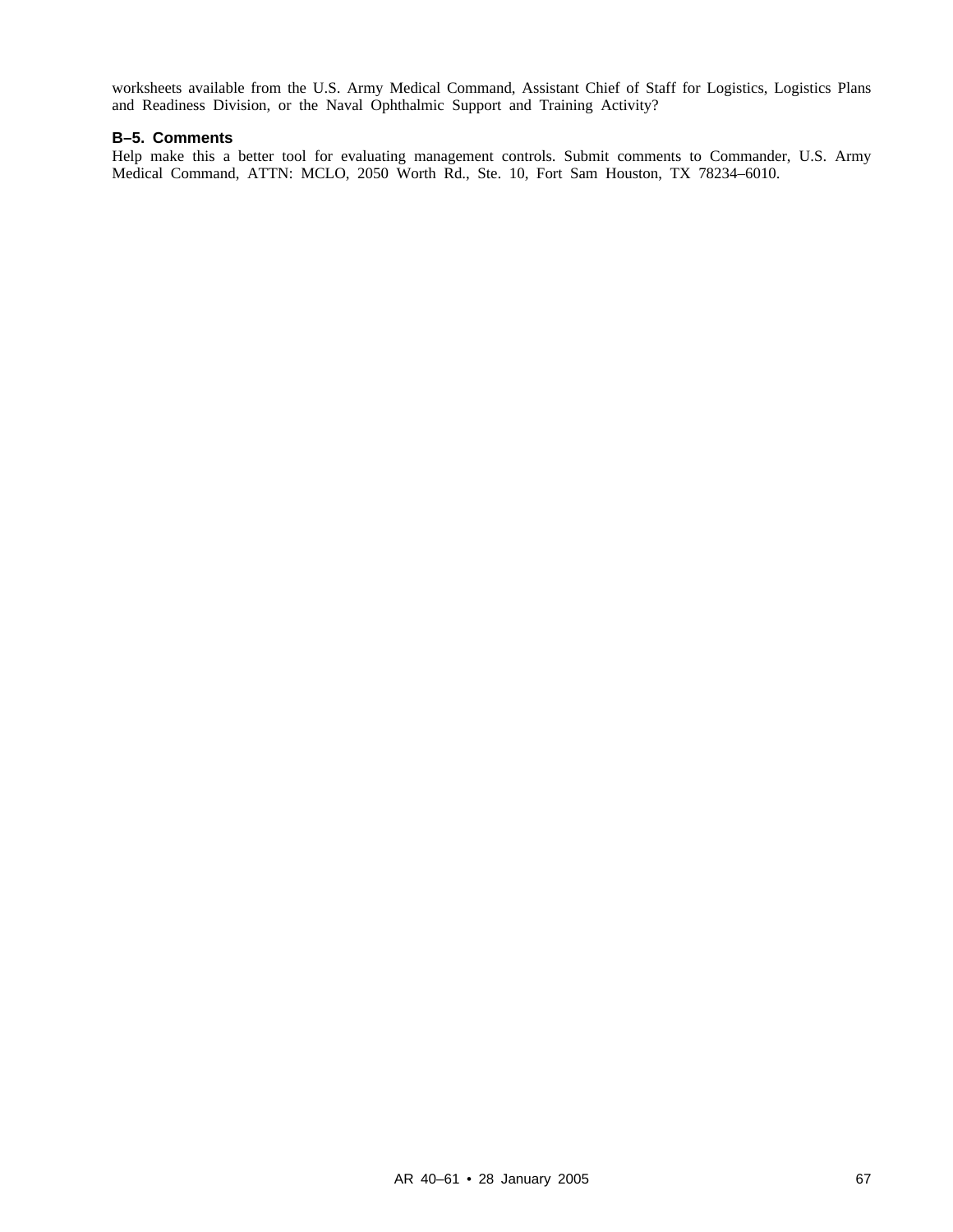# **Glossary**

**Section I Abbreviations**

**AAC** acquisition advice code

**ACSLOG** Assistant Chief of Staff for Logistics

**ACTEDS** Army Civilian Training, Education, and Development System

**AE** aeromedical evacuation

**AFIP** Armed Forces Institute of Pathology

**AFJI** Air Force joint instruction

**AFM** Air Force manual

**AFR** Air Force regulation

**AIT** automatic identification technology

**AMC—LSE** Army Materiel Command—Logistics Support Element

**AMDF** Army Master Data File

**AMSA** assemblage management stand alone

**AMEDD** Army Medical Department

**AMEDDC&S** Army Medical Department Center and School

**AMEDDPAS** Army Medical Department Property Accounting System

**AMSA** assemblage management stand alone

**ANSI** American National Standards Institute

**AOC** Army Medical Department Operation Center

**APDE** automated data processing equipment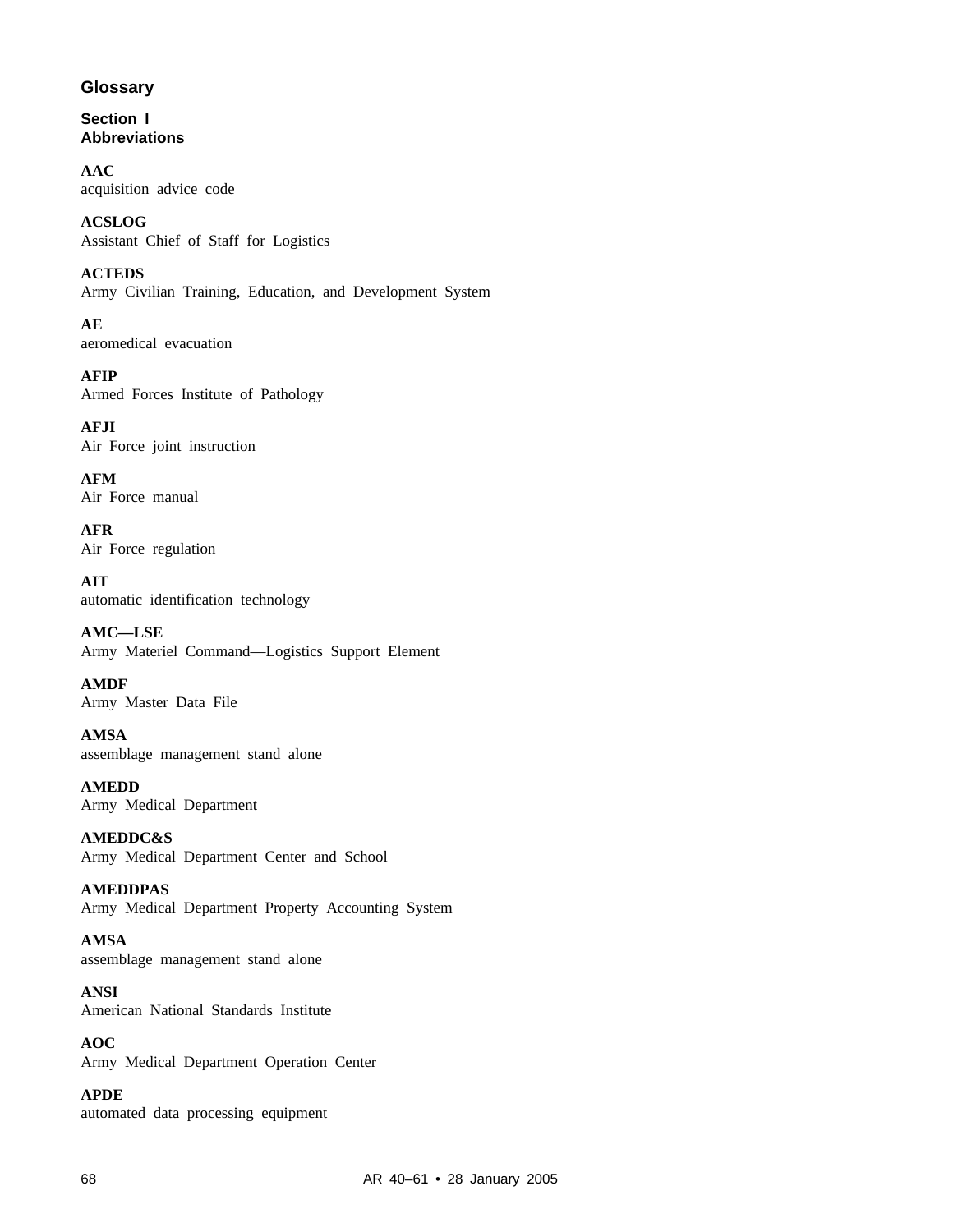**APS** Army prepositioned stock

**AR** Army regulation

**ARNG** Army National Guard

**ARNGUS** Army National Guard of the United States

**ASIOE** associated support items of equipment

**ASL** authorized stockage list

**AVF** asset visibility file

**AWRS** Army war reserve sustainment

**BLIC-NF** budget line item code—new facilities (Defense Health Program funded)

**BLIC-MB** budget line item code—new facilities (military construction (MILCON) funded)

**BMET** biomedical equipment technician

**BOD** beneficial occupancy date

**BPA** Blanket Purchase Agreement

**C&RS** calibration and repair support

**CAIM** customer area inventory management

**CDM** chemical defense materiel

**CEEP** Capital Equipment Expense Program

**CFR** Code of Federal Regulations

**CG** commanding general

**CHAMPUS** Civilian Health and Medical Program of the Uniformed Services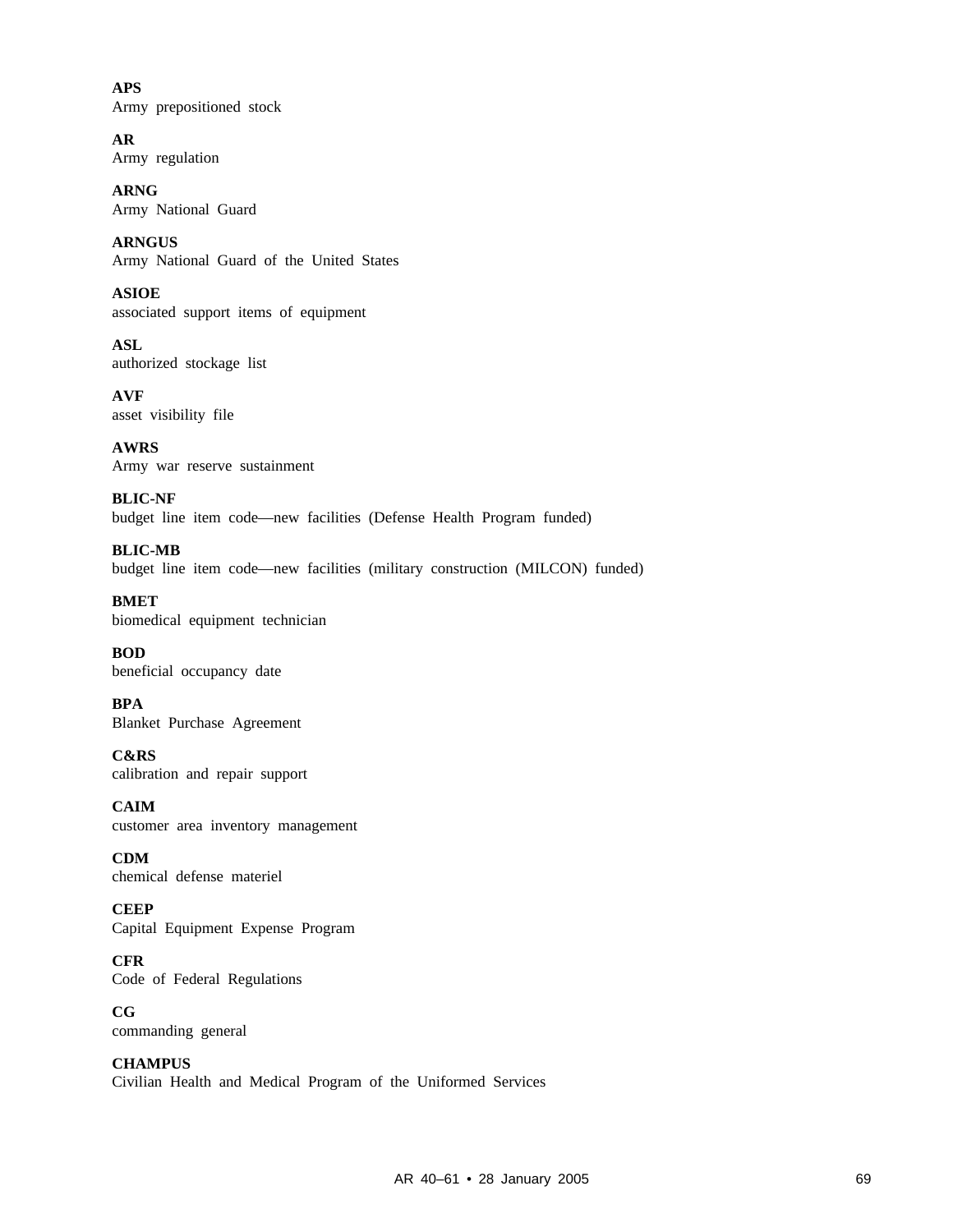**CIIC** controlled inventory item code

**Compo 3** Component 3 (U.S. Army Reserves)

**CNGB** Chief, National Guard Bureau

**CONUS** continental United States

**COR** contracting officer's representative

**COSIS** care of supplies in storage

**CPT** clinical product team

**CTA** Common Table of Allowances

**CVC** calibration, verification, and certification

**DA Pam** Department of the Army Pamphlet

**DA** Department of the Army

**DAPA** Distribution and Pricing Agreement

**DBBS** Defense Blood Bank System

**DBPA** Decentralized Blanket Purchase Agreement

**DCS, G–3** Deputy Chief of Staff, G-3

**DEA** Drug Enforcement Administration

**DEPMEDS** deployable medical system

**DFARS** Defense Federal Acquisition Regulations Supplement

**DFAS** Defense Finance and Accounting Service

**DFP** deployable force package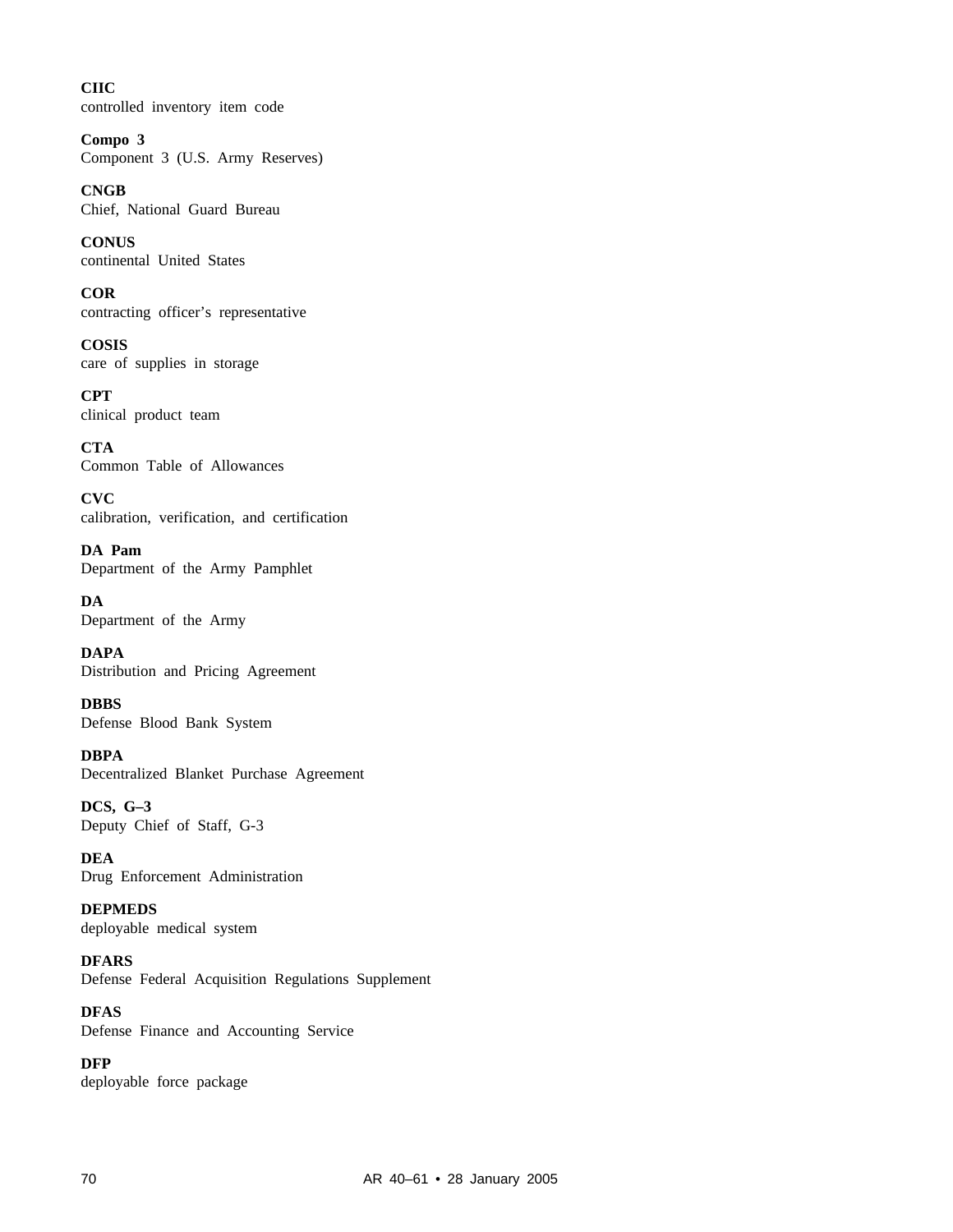**DLA** Defense Logistics Agency

**DLAM** Defense Logistics Agency Manual

**DLAR** Defense Logistics Agency Regulation

**DLIS** Defense Logistics Information Service

**DMLSS** Defense Medical Logistics Standard Support

**DMSB** Defense Medical Standardization Board

**DOD** Department of Defense

**DODAAC** Department of Defense activity address code

**DODD** Department of Defense Directive

**DOL** Director of Logistics

**DOL/C Log** Director of Logistics/Chief, Logistics Division

**DRMO** Defense Reutilization and Marketing Office

**DS/GS** direct support/general support

**DSCP** Defense Supply Center Philadelphia

**DVA** Department of Veterans Affairs

**DWWCF** Defense Wide Working Capital Fund

**EA** executive agent

**EAC** echelons above corps

**ECAT** Electronic Catalog

**EVSO** environmental services officer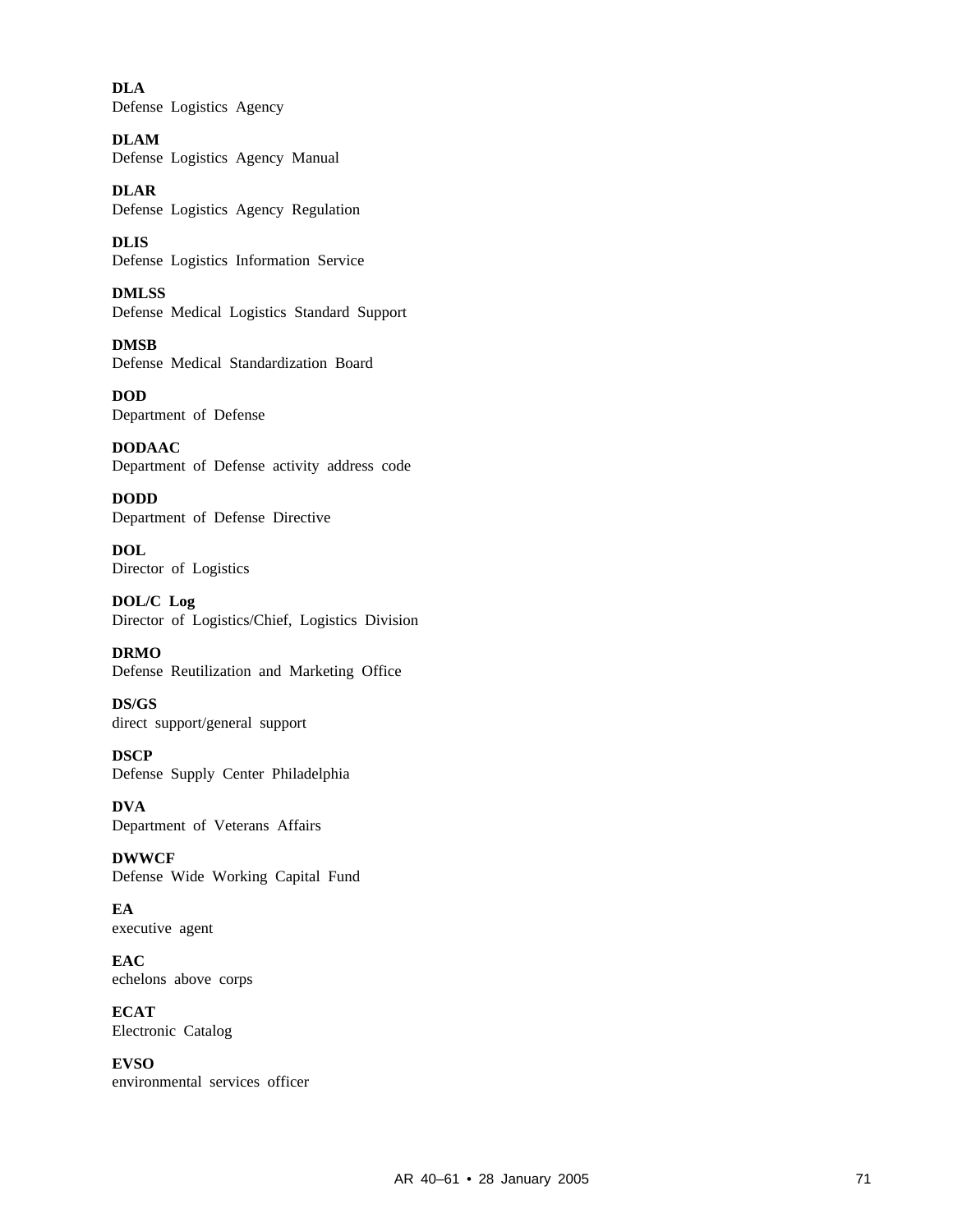# **FAR**

Federal Acquisition Regulation

# **FD**

facility director

**FDA** Food and Drug Administration

**FEDLOG** Federal Logistics Data on Compact Disc

**FLCM** facility life cycle management

**FORSCOM** U.S. Army Forces Command

**FM** field manual

**FOC** Frame of Choice

**FSC** Federal Supply Catalog

**FSMC** forward support medical company

**FSS** Federal Supply Schedule

**GCSS–A** Global Combat Support System-Army

**GCSS–A–MNT** Global Combat Support System-Army-Maintenance

**GCSS–A–SPR** Global Combat Support System-Army-Supply and Property

**GS** General Schedule

**HCA** health care activity

**HDV** high dollar value

**HQDA** Headquarters, Department of the Army

**ICC** Infection Control Committee

**ICO** infection control officer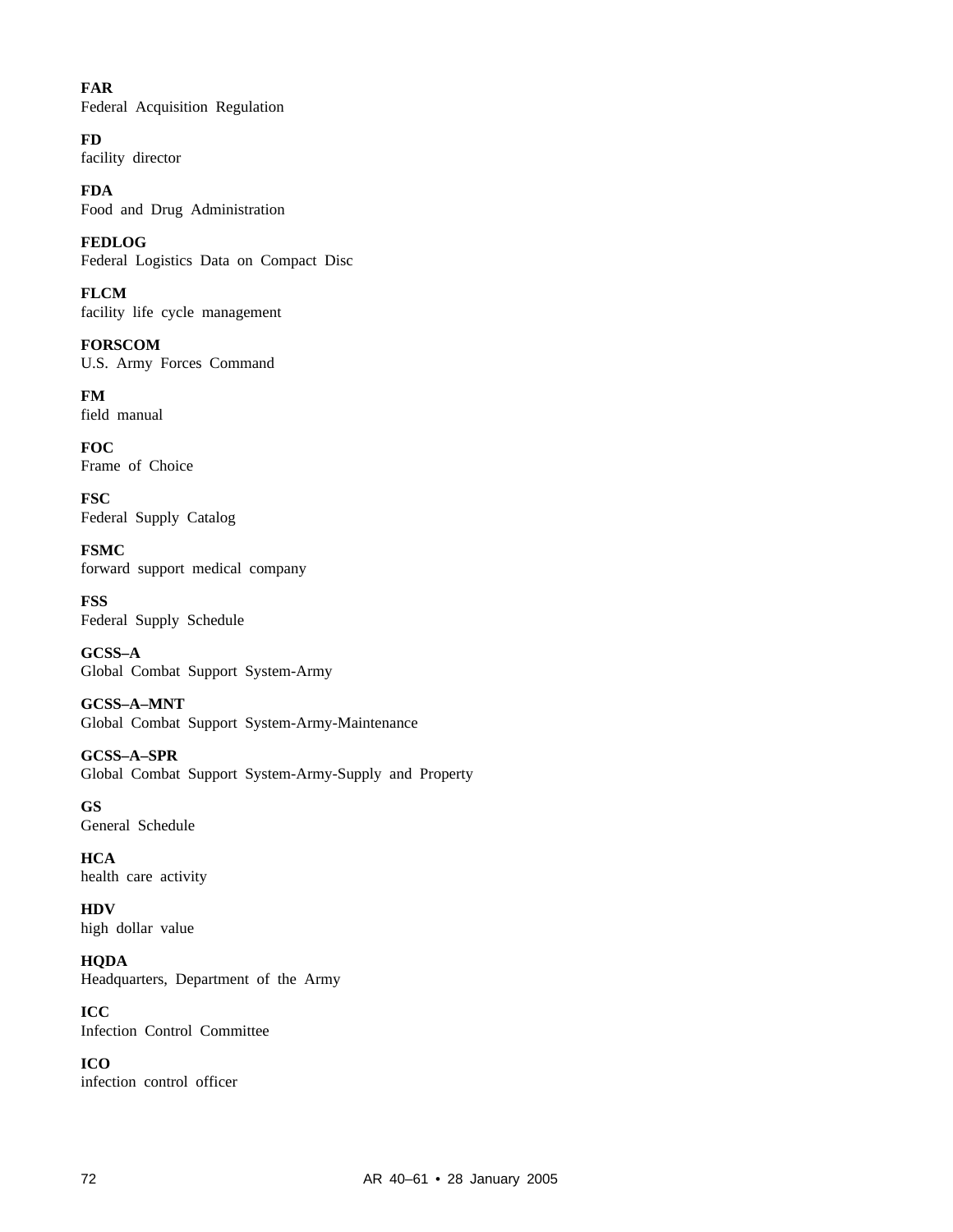**IDIQ** indefinite delivery indefinite quantity

**IMA** Installation Management Agency

**IMPAC** International Merchant Purchase Authorization Card

**IMSA** installation medical supply activity

**IS** automated information system

**ISSA** inter-Service support agreement

**JCAHO** Joint Commission on Accreditation of Healthcare Organizations

**LAP** Logistics Assistance Program

**LAV** logistics assistance visit

**LIN** Line item number

**LMC** Linen Management Committee

**LOGCAP** Logistics Civilian Augmentation Program

**MAC** maintenance allocation chart

**MACOM** major Army command

**MCMR–MMI** U.S. Army Medical Materiel Agency medical materiel information

**MCO** Marine Corps order

**MCRB** Minor Construction Review Board

**MCSC** materiel category structure code

**MEDASM** Medical assemblage management

**MEDCASE** medical care support equipment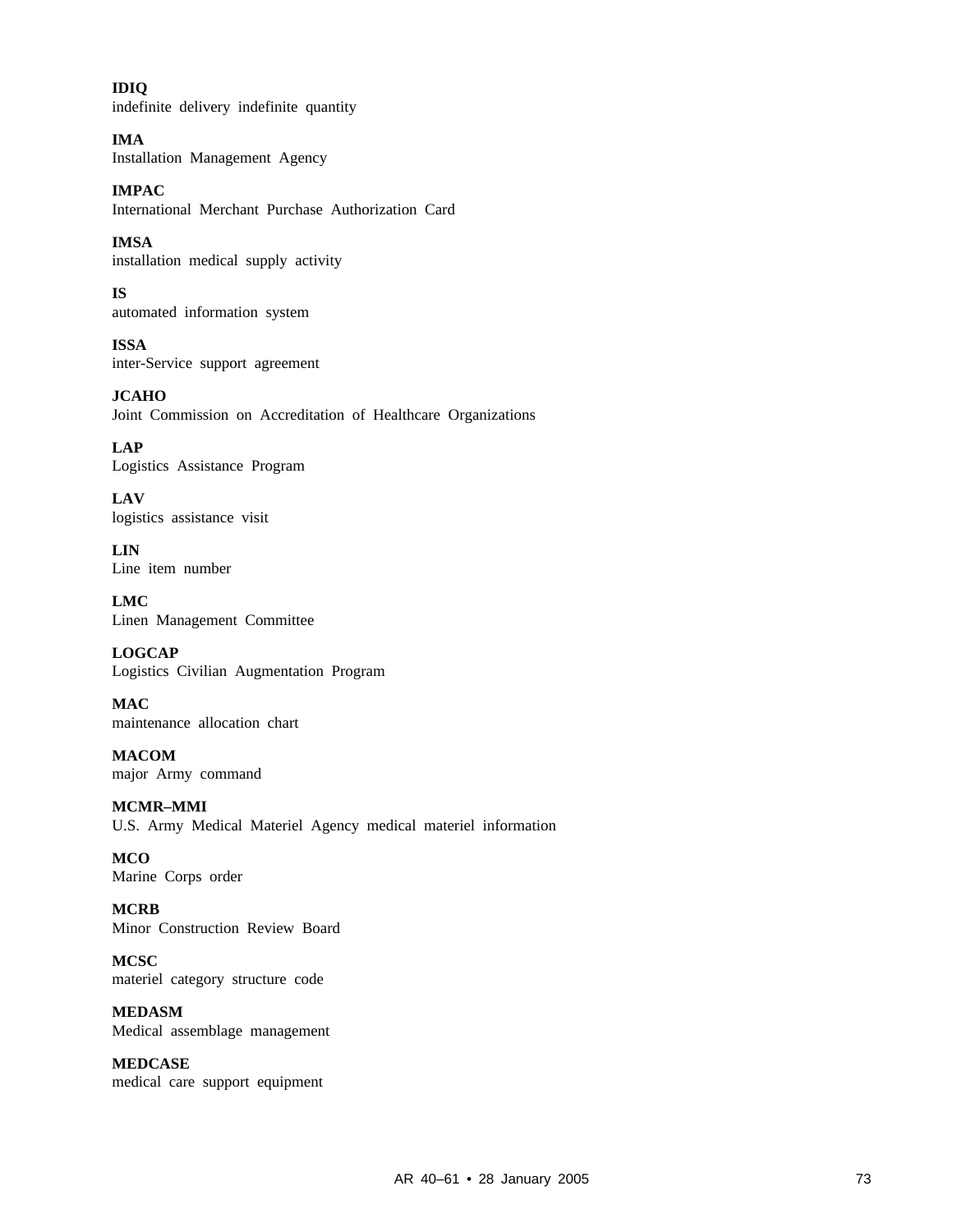**MEDCEN** U.S. Army Medical Center

**MEDCOM** U.S. Army Medical Command

**MEDDAC** U.S. Army Medical Department Activity

**MEDLOG** medical logistics

**MEDLOG Bn** medical logistics battalion

**MEDMAINT** medical maintenance

**MEDSTEP** Medical Standby Equipment Program

**MEDSURG** medical surgical

**MEDSUP** medical supply

**MEET** minimum essential equipment for training

**MEL** maintenance expenditure limit

**MER** medical equipment repairer

**MES** medical equipment set

**MFP** materiel fielding plan

**MFT** materiel fielding team

**MHS** Military Health System

**MIDI** Military Item Disposal Instructions

**MIL–STD** Military Standard

**MIIN** medical item identification number

**MILCON** military construction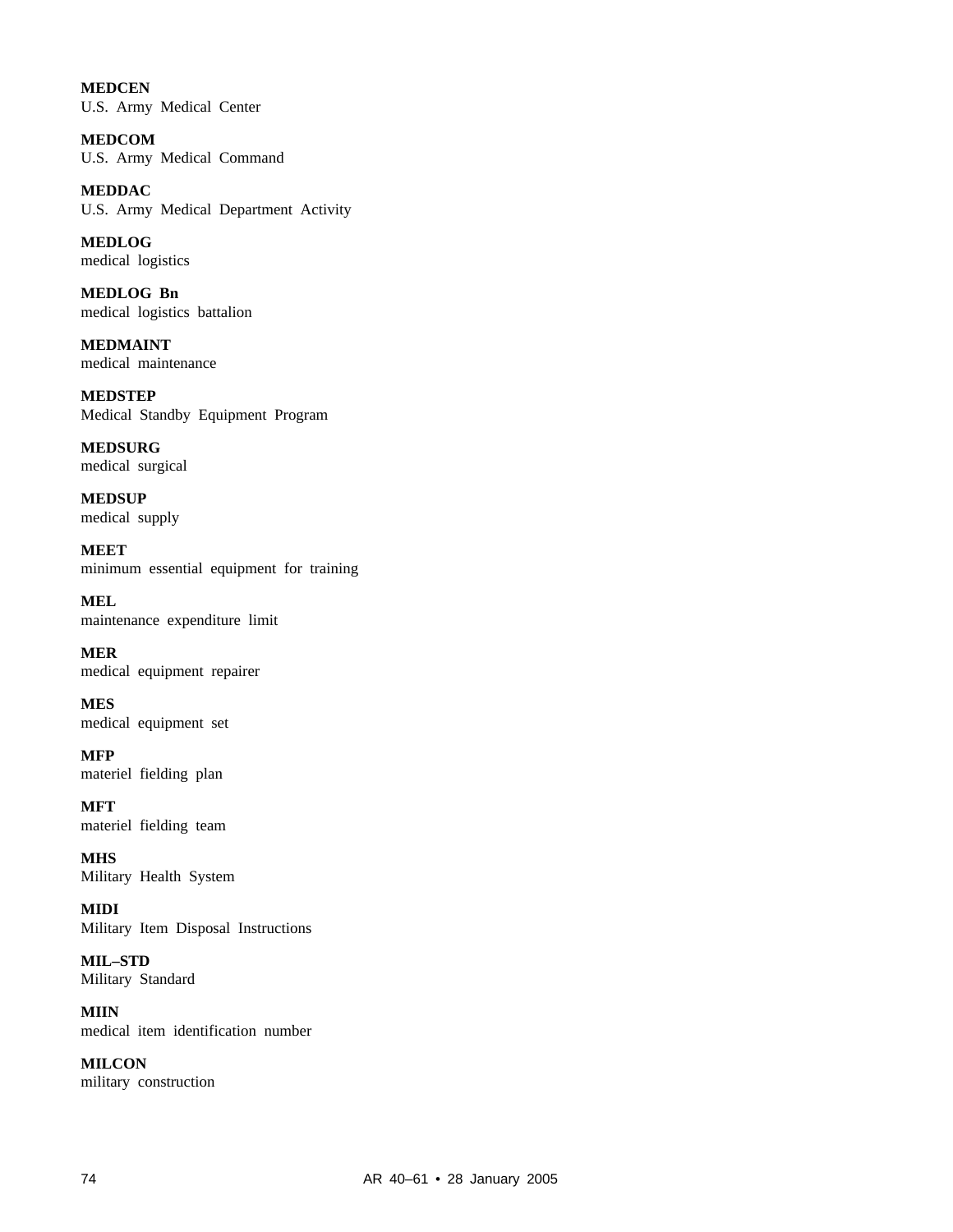# **MILSTRIP**

Military Standard Requisitioning and Issue Procedures

**MLSC** medical logistics support company

**MMBP** military medical benefits property

**MMPDANBC**

Medical Materiel Program for Defense Against Nuclear, Biological, and Chemical Agents

**MMQC** medical materiel quality control

**MMS** medical materiel set

**MNBCDM** medical nuclear, biological and chemical defense materiel

**MOA** memorandum of agreement

**MOS** military occupational specialty

**MOU** memorandum of understanding

**MRS** medical resupply set

**MSA** medical supply activity

**MSC** major subordinate command

**MSMC** main support medial company

**MSO** medical supply officer

**MTF** medical treatment facility

**MTOE** modified table of organization and equipment

**MU** military-unique

**MWO** modification work order

**NAC** National Acquisition Center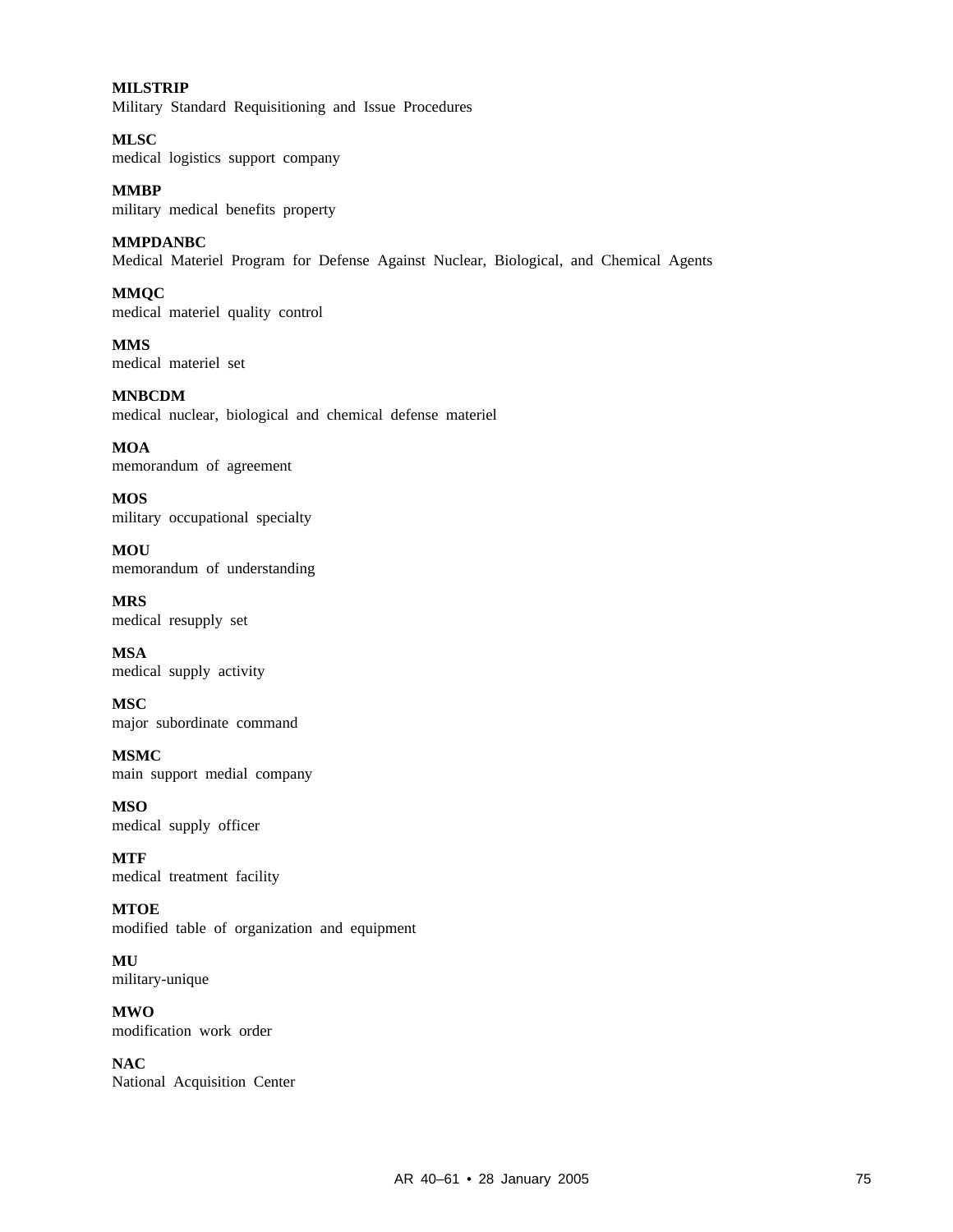**NAVSUPINST** Navy Supply Instruction

**NBC** nuclear, biological, chemical

**NFPA** National Fire Protection Association

**NGB** National Guard Bureau

**NMP** national maintenance point

**NOSTRA** Naval Ophthalmic Support and Training Activity

**NSN** national stock number

**OCIE** organizational clothing and individual equipment

**OCONUS** outside continental United States

**OFAB** Optical Fabrication Advisory Board

**OFE** Optical Fabrication Enterprise

**OFL** optical fabrication laboratory

**OMA** Operations and Maintenance, Army

**OMD** Operations and Maintenance, Defense

**OP** operational project

**OPA** Other Procurement, Army

**OPD** Other Procurement, Defense

**OPLAN** operation plan

**OPNAVINST** operations Naval instruction

**OSHA** Occupational Safety and Health Administration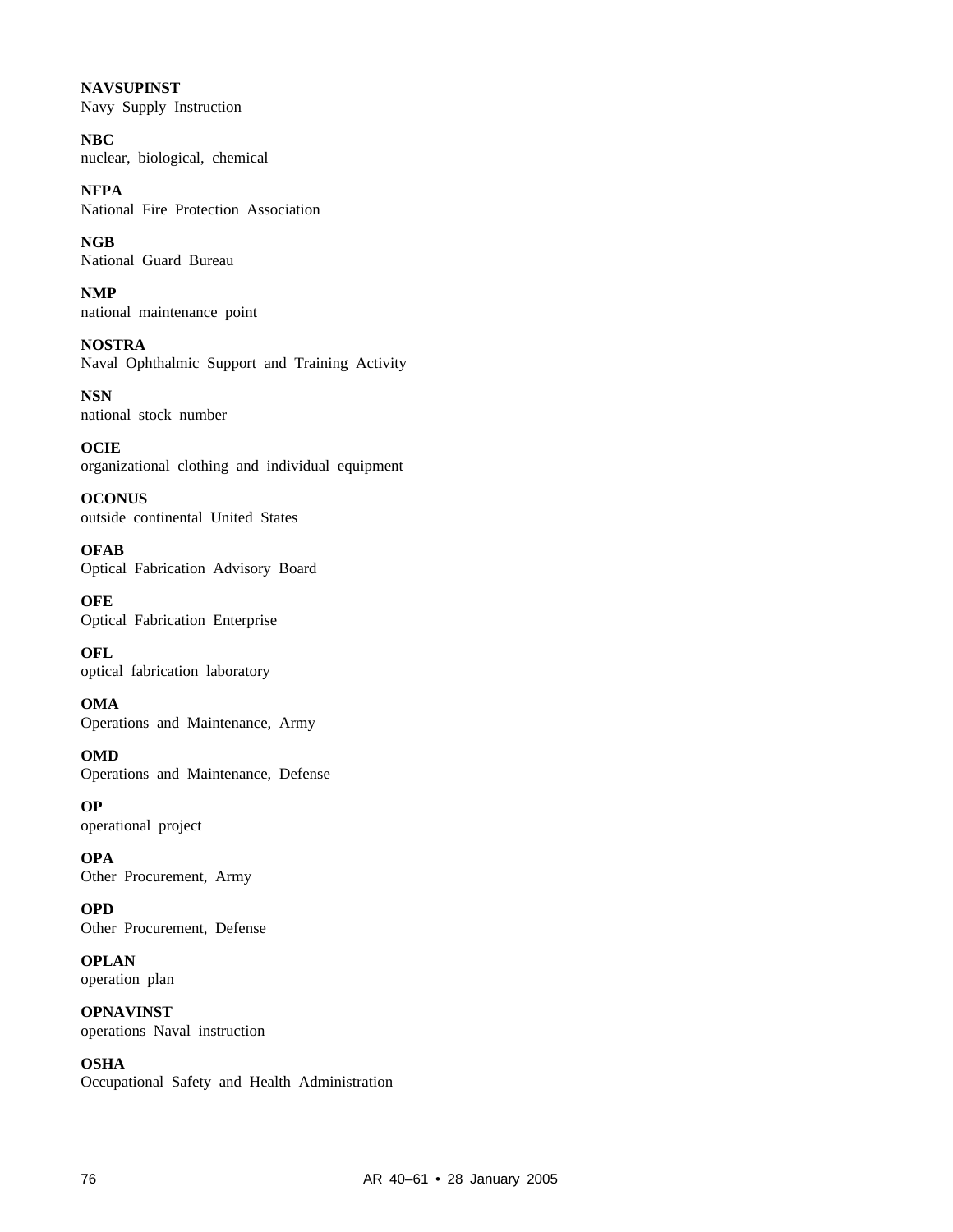**OTSG** Office of the Surgeon General

**P&D** potency and dated

**PBO** property book officer

**PMCS** preventive maintenance checks and services

**PMI** patient movement item

**POC** point of contact

**POM** program objective memorandum

**PPP** power projection platform

**PR** purchase request

**PRWeb** Purchase Request Web

**PSP** power support platform

**PV** Prime Vendor

**QAA** quality assurance alteration

**QSTAG** Quadripartite Standardization Agreement

**RCHD** Reserve Component Hospital Decrement

**RDTE** research, development, test, and evaluation

**RIA** Regional Incentive Agreement

**RMC** regional medical command

**RMW** regulated medical waste

**RTS–MED** regional training site-medical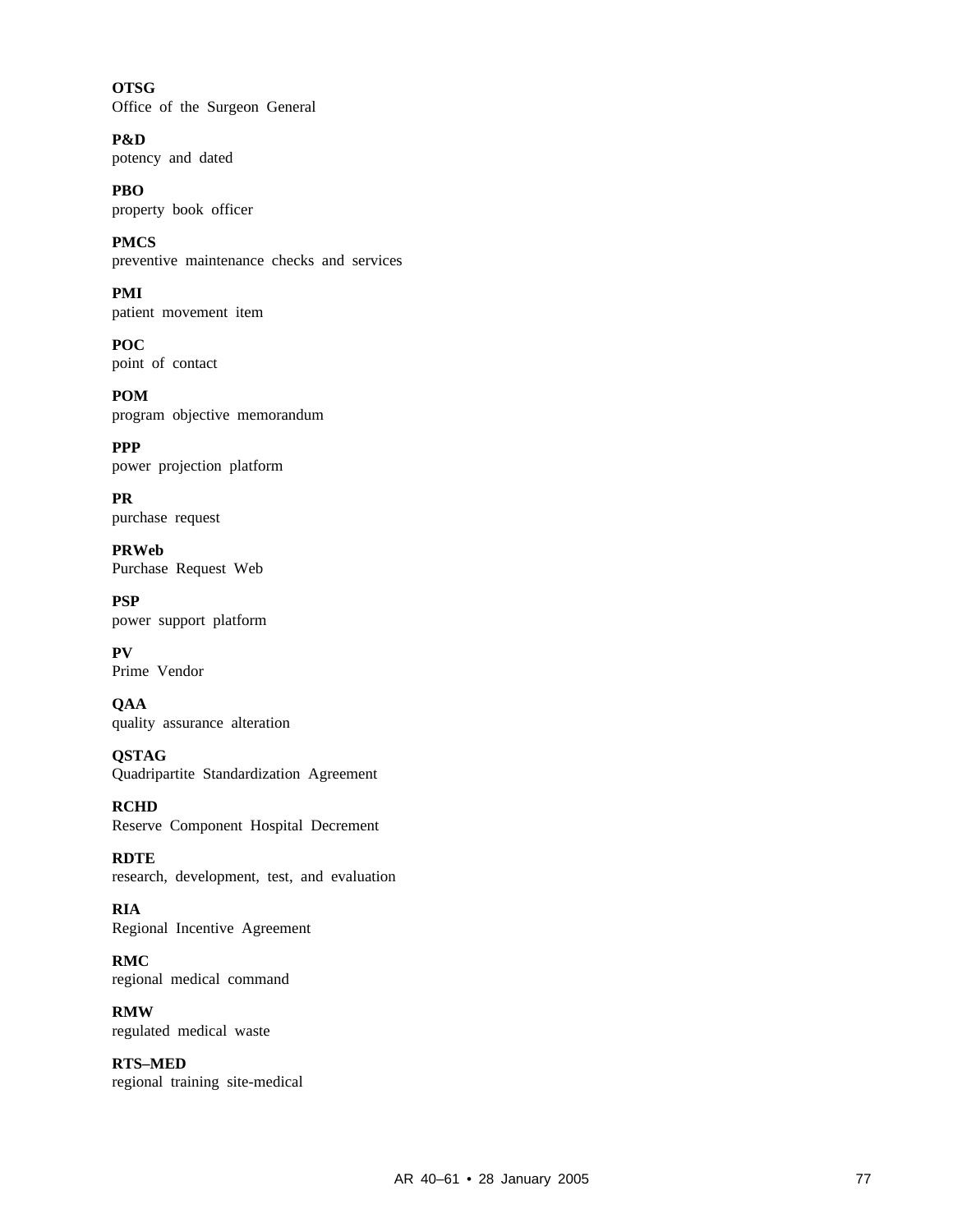# **SAMS1** Standard Army Maintenance System 1

**SB** supply bulletin

**SC** supply catalog

**SECNAVINST** Secretary of the Navy Instruction

**SICC** service item control center

**SIMLM** Single Integrated Medical Logistics Manager

**SKO** sets, kits, and outfit

**SLC** shelf-life code

**SLEP** shelf-life extension program

**SOF** Special Operations Forces

**SPBS–R** Standard Property Book System-Redesigned

**SRP** soldier readiness processing

**SRTS** Spectacle Request Transmission System

**SSA** supply support activity

**STAMIS** Standard Army Management Information System

**STARC** state area command

**TAMMIS** Theater Army Medical Management Information System

**TB** technical bulletin

**TB MED** technical bulletin, medical

**TCAM** TAMMIS customer support module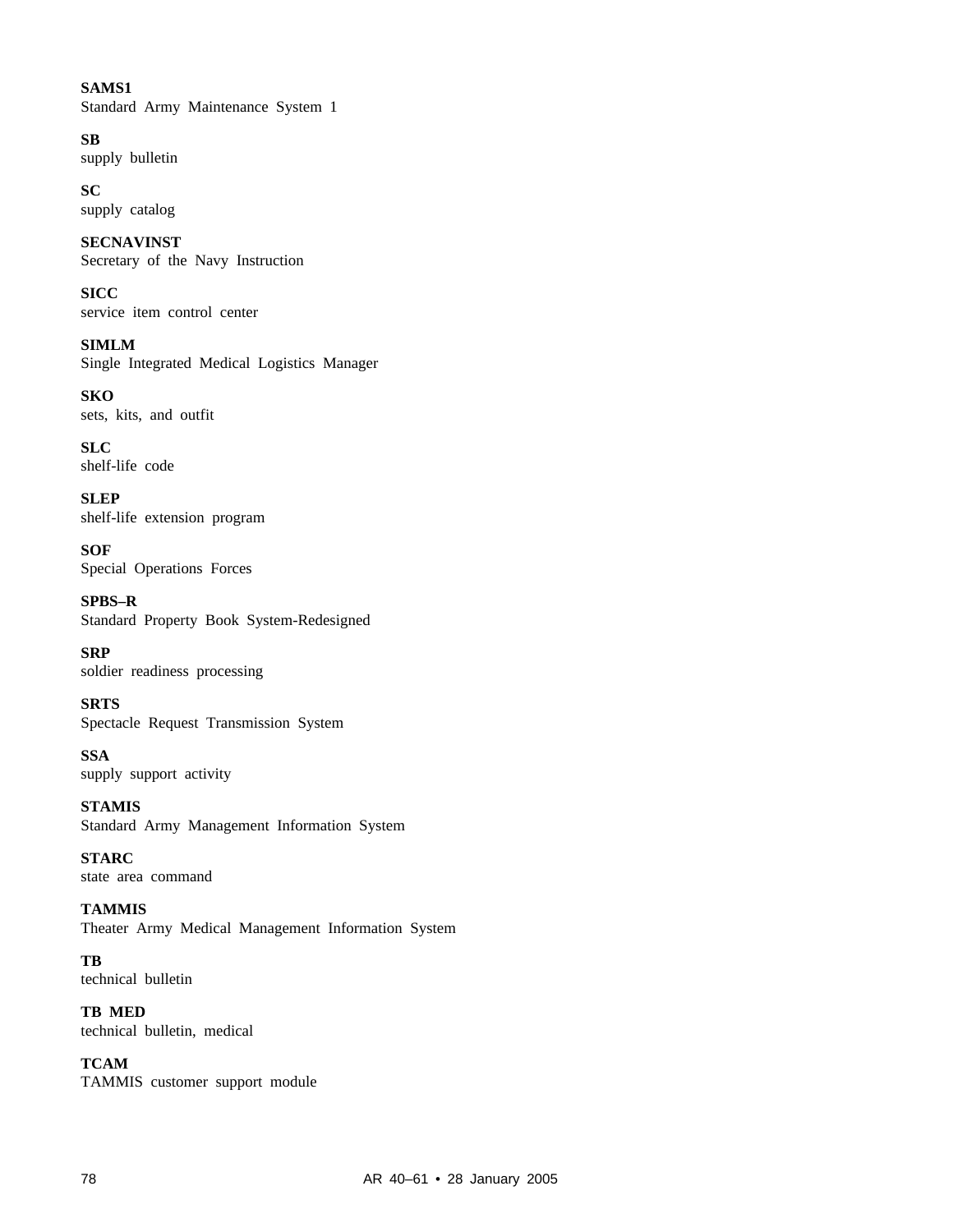**TDA** table of distribution and allowances

**TI** technical inspection

**TM** technical manual

**TMC** Troop Medical Clinic

**TMDE** test, measurement, and diagnostic equipment

**TMDE–GP** general purpose test, measurement, and diagnostic equipment

**TMDE–SP** special purpose test, measurement, and diagnostic equipment

**TOE** table of organization and equipment

**TPF** total package fielding

**TRADOC** U.S. Army Training and Doctrine Command

**TSG** The Surgeon General

**UA** unit assemblage

**UAL** unit assemblage listing

**UBL** unit basic load

**UDP** unit deployment package

**UDR** Universal Data Repository

**UIC** unit identification code

**ULLS—G** Unit Level Logistics System—Ground

**ULLS—S-4** Unit Level Logistics System (Staff Level Logistics)

**USAARL** U.S. Army Aeromedical Research Laboratory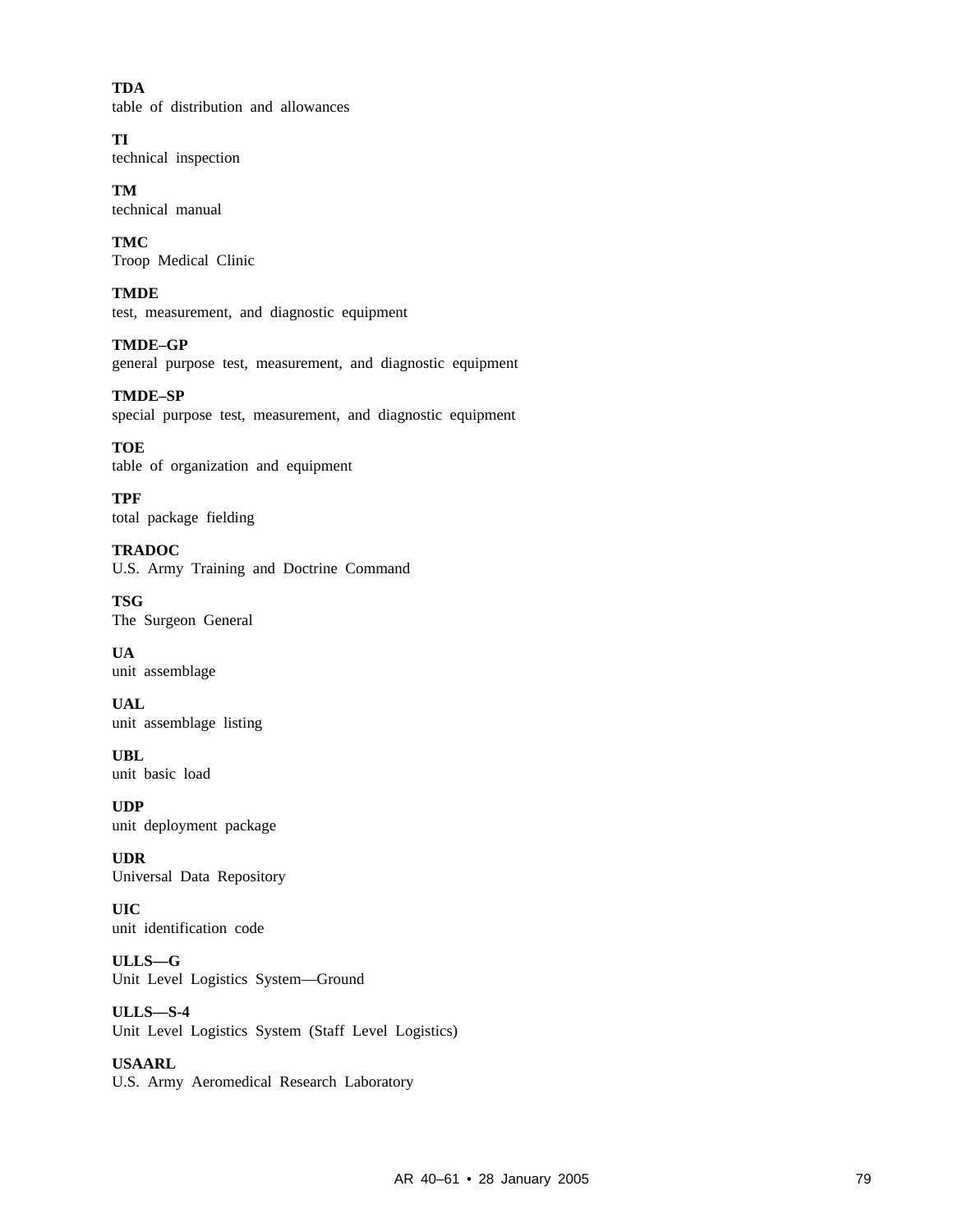# **USACE**

U.S. Army Corps of Engineers

## **USACHPPM**

U.S. Army Center for Health Promotion and Preventive Medicine

# **USAHFPA**

U.S. Army Health Facility Planning Agency

# **USAMEDDBD**

U.S. Army Medical Department Board

# **USAMMA**

U.S. Army Medical Materiel Agency

**USAMMCE** U.S. Army Medical Materiel Center, Europe

# **USAMRMC**

U.S. Army Medical Research and Materiel Command

**USAR** U.S. Army Reserve

**USARC** U.S. Army Reserve Command

**USPFO** U.S. Property and Fiscal Office

#### **USR** unit status report

**VI** verification inspection

**Section II Terms**

## **Accountability**

Obligation to keep records of property, documents, or funds such as item identification data, gains, losses, dues-in, dues-out, and balances on hand or in use.

## **Accountable officer**

Person officially appointed, in writing, to maintain a formal set of accounting records of property or funds. This person may or may not have physical possession of the property or funds. Two types of accountability most common to medical facilities or organizations are formal and property book: formal-stock record accounting for supplies being held for issue from time of receipt until, issued, shipped, or dropped from accountability; property book-accounting for nonexpendable organization property upon receipt and until subsequently turned-in, used (consumed) for authorized purposes, or dropped from accountability.

## **Appointing authority**

An officer or civilian designated by the approving authority with responsibility for appointing report of survey investigating officers.

## **Army Master Data File (AMDF)**

An official source of supply management data used in medical logistics. It is published monthly by the U.S. Army Materiel Command.

## **Army Medical Command**

An organization that has command over one or more U.S. Army medical centers, medical department activities, or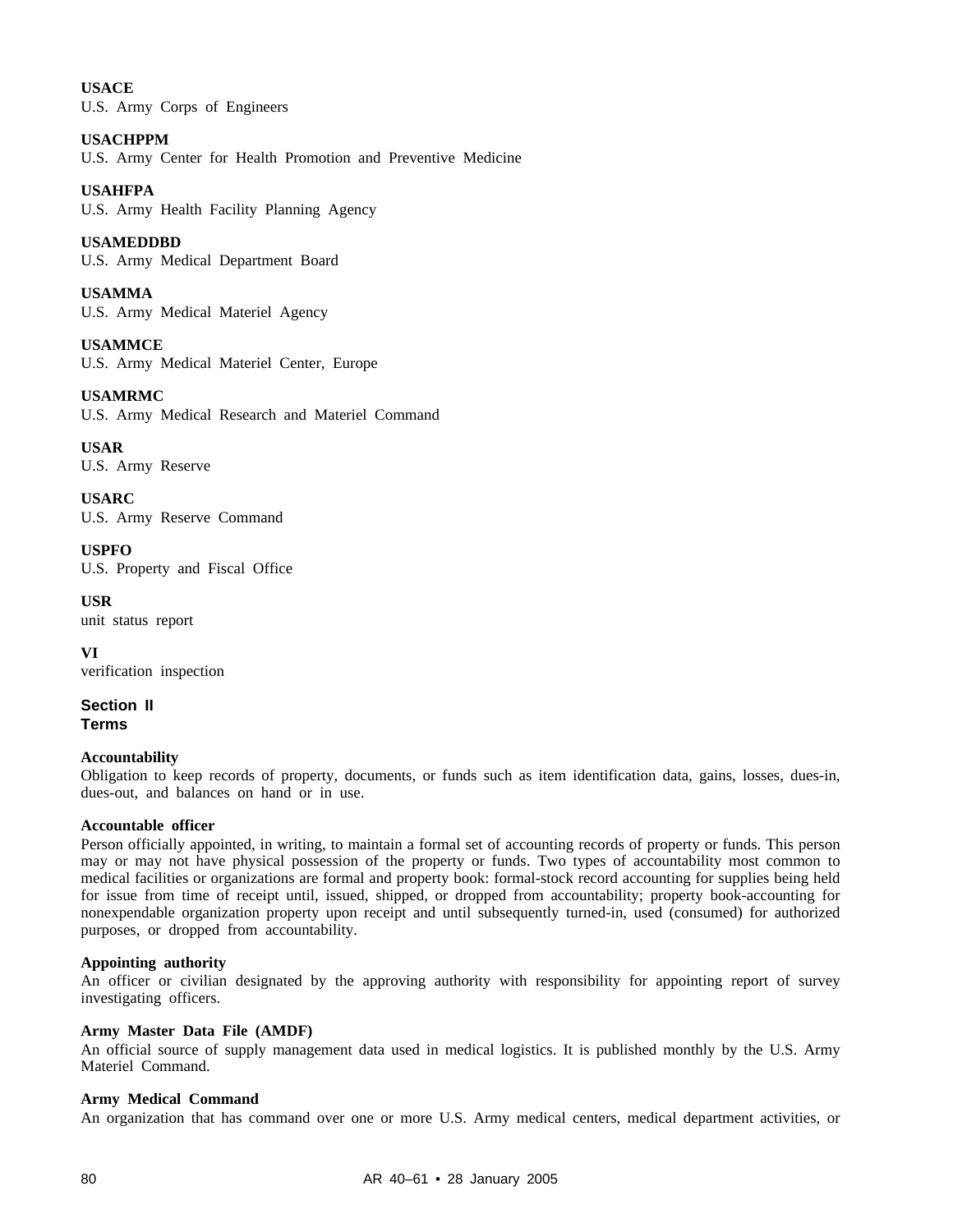medical research activities. Includes U.S. Army Medical Command, U.S. Army Medical Research and Materiel Command, and 18th Medical Command.

#### **Calibration, verification, and certification (CVC)**

Services to determine compliance of medical equipment with applicable specifications or standards and to make the necessary corrections or to compare items with certified device, tool, or test equipment standards.

## **Capital expense equipment program (CEEP)**

Equipment having a unit price less than the current Other Procurement, Defense threshold.

#### **Command surgeon**

Senior medical corps officer who is part of the division/corps/theater/major Army command special staff. The command surgeon keeps the commander informed regarding medical aspects of operations.

## **Deployable Medical Systems (DEPMEDS)**

Standard Department of Defense modular medical and dental materiel sets that are configured into hospitals for use in wartime theaters of operations or as fixed contingency hospitals in peacetime.

#### **Durable item**

An item of Army property coded with an accounting requirements code of "D" in the Army Master Data File or Universal Data Repository. Durable items do not require property book accountability. Commercial and fabricated items similar to items coded "D" in the Army Master Data File or Universal Data Repository are considered durable items.

#### **Exchange of equipment**

Equipment furnished and upgraded by vendors while under contract for their reagents or software applications. Exchange requires legal confirmation by the contracting officer and accountability by the property book officer before exchange with no exceptions.

#### **Expendable**

An item that is consumed or loses its identity in use. Expendable items are identified with accounting requirements codes of "X" in the Army Master Data File or Universal Data Repository.

### **Health Care Activity (HCA)**

All table of organization and equipment and table of distribution and allowances facilities that provide medical care and support. Hospitals, clinics, dental activities, veterinary activities, combat stress, preventive medicine, logistics, and evacuation are health care activities.

#### **Hospital linen management**

A unique system for managing linen in health care activities. It is based on the need for responsive, sanitary, and economic linen operations. It consists of all actions involved in the requisitioning, storage, accounting, distribution, repair, cleaning, and safeguarding of hospital linen.

#### **Hospital linen**

Linen used in direct patient care or in support of direct patient care. It normally includes selected hospital and surgical clothing and hospital bedding and linen items in the Federal Supply Catalog (Department of Defense Section, Medical Materiel (Federal Supply Catalog 6530, 6532, and 7210)) and similar nonstandard items.

### **Installation medical supply activity (IMSA)**

In the continental United States, the supply support activity for medical materiel for an installation or geographic area. Outside the continental United States, it normally is the primary supply support activity for medical materiel for a designated geographic area.

#### **Leased equipment**

Leased equipment requires legal agreement (contract) and accountability. Files will contain authorization, lease agreement with applicable amendments, and receipt of turn-in/return documentation.

#### **Loaned equipment**

Equipment provided "free of charge" while using vendors' software applications and reagents in the medical arena. This includes vendor equipment furnished with established blanket purchase agreements.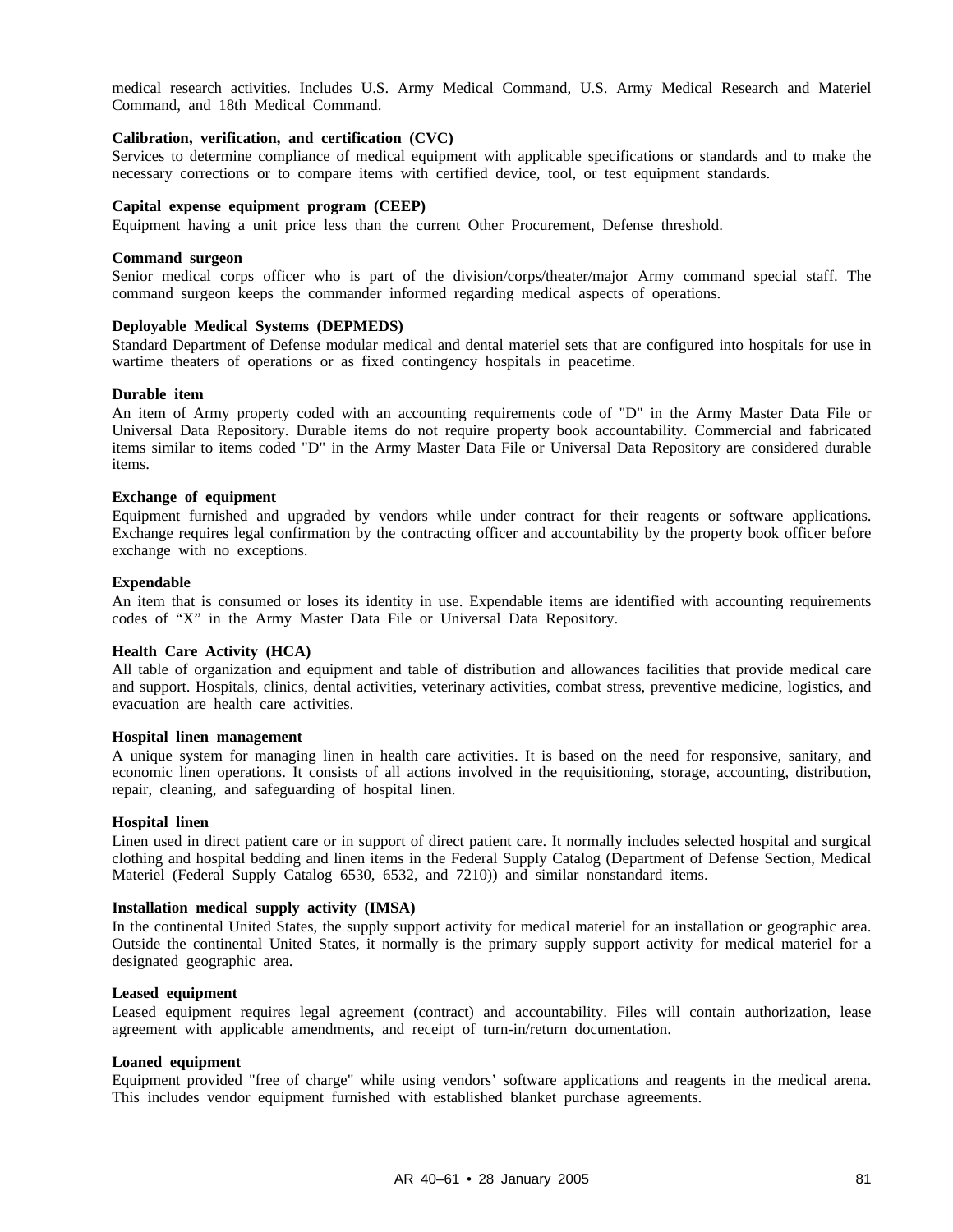### **Major subordinate commands (MSCs)**

Major subordinate commands under U.S. Army Medical Command. Includes regional medical commands, U.S. Army Center for Health Promotion and Preventive Medicine, U.S. Army Veterinary Command, U.S. Army Dental Command, Army Medical Department Center and School, and U.S. Army Medical Research and Materiel Command.

#### **Materiel demonstration**

Showing, use, or application of an item by the vendor. A materiel demonstration does not involve any action by Army personnel beyond observing the operation of the product by the vendor.

### **Materiel evaluation**

Formal investigation by an activity of materiel that may have U.S. Army Medical Department-wide potential to improve health care or efficiency.

#### **Materiel examination**

Use of an item by an activity to determine whether the item or a similar item will be purchased. The materiel examination generally does not exceed 30 days.

## **Medical Care Support Equipment (MEDCASE)**

Equipment required in U.S. Army Medical Department table of distribution and allowances fixed health care activities that is authorized for acquisition through Other Procurement, Defense and medical military construction funding programs.

## **Medical equipment (including dental and veterinary items)**

Consists of devices used in the medical diagnosis, therapy, and treatment of injury or disease. This equipment consists primarily of Federal Supply Catalog 6500 items that are standardized by the Defense Medical Standardization Board and are procured by the appropriate acquisition agency for the Surgeon General to implement health service support for the Army. It also consists of similar commercial, nonstandard items, approved by the Food and Drug Administration and marketed as medical devices, used primarily in fixed treatment facilities to provide state-of-the-art patient care. The equipment is maintained and repaired by medical equipment repairers organic to the medical unit or treatment facility, or maintenance is provided under contract.

#### **Medical materiel**

Medical materiel includes nonexpendable, durable, and expendable supplies used in health care activities, medical research and laboratory facilities and other medical related institutions and units in the U.S. Army Medical Department.

## **Medical Standby Equipment Program (MEDSTEP)**

Includes end items, components, or assemblies used to support activities with serviceable items when the primary item is unserviceable and is economically repairable (previously called "operational readiness float").

#### **Medical equipment sets (MES)**

Grouping of medical and other items under a single national stock number, with Defense Logistics Agency- or Defense Supply Center Philadelphia-managed (may be Service regulated) components.

#### **Nonexpendable item**

An item of Army property that retains its original identity, is not consumed in use, and is coded with an accounting requirements code of "N" in the Army Master Data File or Universal Data Repository. Nonexpendable items require property book accountability.

#### **Regional medical commands**

Command-and-control headquarters that allocates resources, oversees day-to-day management, and fosters readiness among HCAs in their area.

#### **Regulated medical items**

Materiel identified in the Army Master Data File, Federal Logistics Data on Compact Disc, or Universal Data Repository with an acquisition advice code "A." Examples of regulated medical items include medical equipment sets, patient movement items, and associated support items of equipment.

#### **Regulated medical waste**

Includes liquid or semi-liquid blood or other potentially infectious materials, contaminated items that would release blood or other potentially infectious materials in a liquid or semi-liquid state if compressed, items that are caked with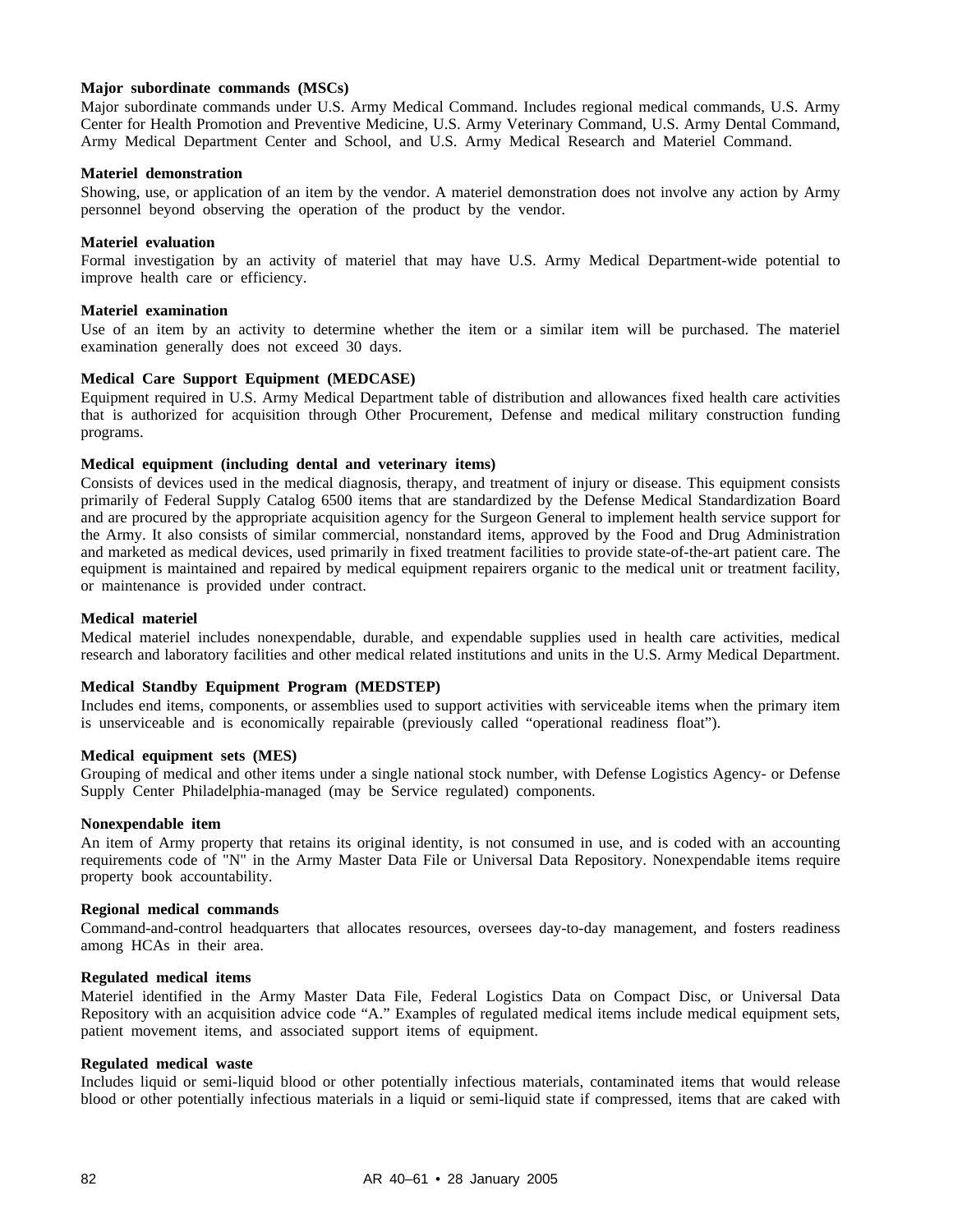dried blood or other potential infectious materials during handling, contaminated sharps, and pathological and microbiological waste containing flood or other potentially infectious materials.

#### **Rented equipment**

Requires legal documentation and accountability. Coordination with the contracting officer and property book officer is mandatory.

## **Service-unique medical equipment sets**

A grouping of medical and other items under a single NSN, with components Service managed.

#### **Soiled linen**

Consists of laundry that is considered contaminated and has been soiled with blood or other potentially infectious materials or contains sharps. Soiled linen is handled in accordance with Occupational Safety and Health Administration Bloodborne Pathogens Standard (29 CFR 1910.1030).

#### **Total package fielding**

The Army's method of fielding a system, end items, and all required support materiel identified, consolidated into a single package, and funded by the fielding command responsible for fielding medical systems or end items under total package concepts.

#### **Textile services management**

The inventory management, handling, transportation, laundering, infection control, and occupational safety considerations applicable to the management of textile services in U.S. Army Medical Department patient care facilities.

#### **Type I complaint**

Initiated when materiel (including equipment items) is determined by use or test to be harmful or defective to the extent that its use has caused or may cause death, injury, or illness. Immediate action will be taken to report such items and suspend them from use.

#### **Type II complaint**

Initiated when medical materiel other than equipment is suspected of being harmful, defective, deteriorated, or otherwise unsuitable for use. Expeditious action will be taken to report these items and suspend them from use.

## **Type III complaint**

Initiated when equipment is determined to be unsatisfactory because of malfunction, design, or defects (attributable to faulty materiel workmanship and/or quality inspection or performance). Type III complaints do not necessarily require suspension of the items.

## **Section III Special Abbreviations and Terms**

This section contains no entries.